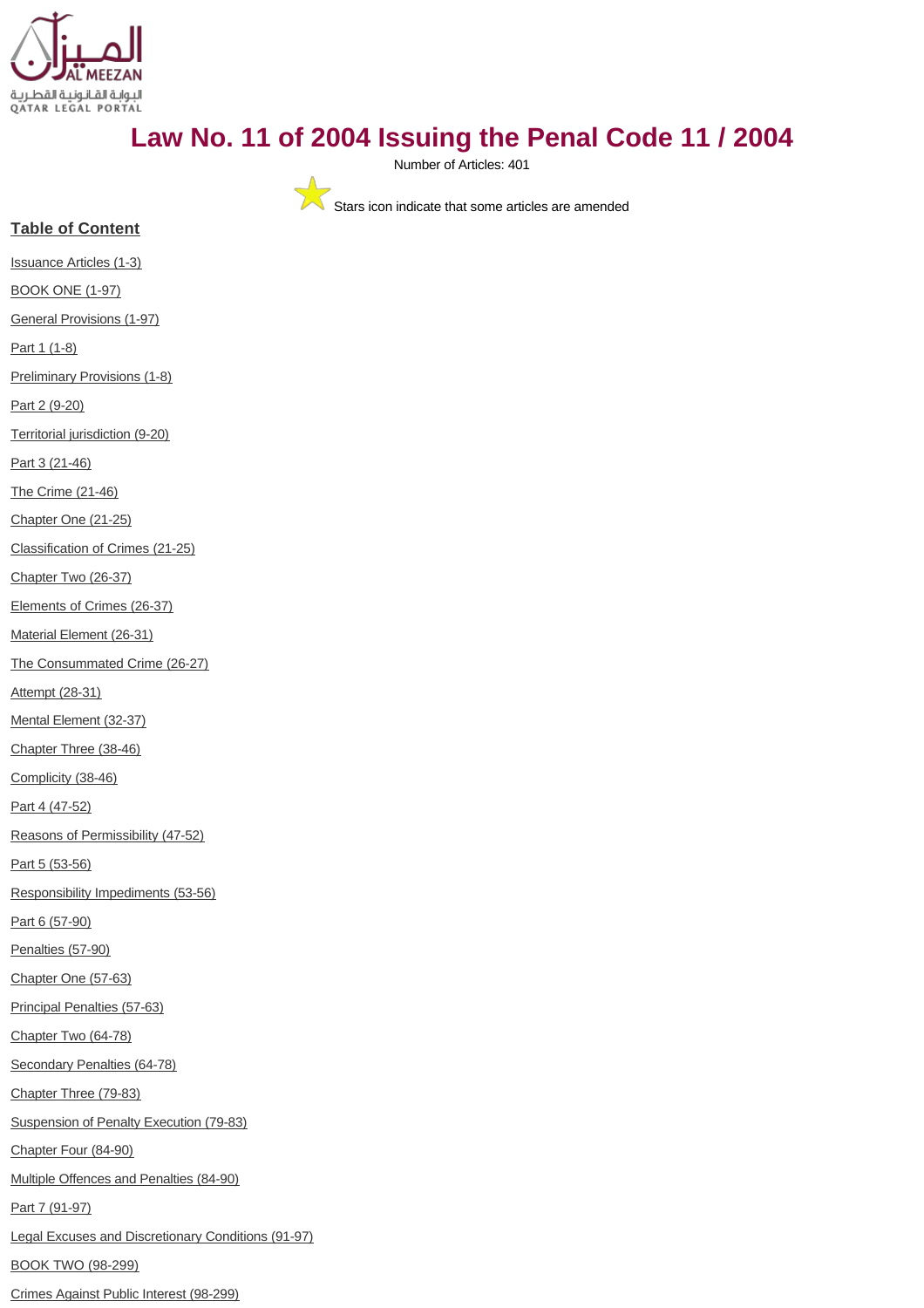[Part 1 \(98-129\)](#page-22-2) [Crimes against External State Security \(98-129\)](#page-22-3) [Part 2 \(130-139\)](#page-28-0) [Crimes against Internal State Security \(130-139\)](#page-28-1) [Part 3 \(140-171\)](#page-30-0) [Crimes Related to Public Position \(140-171\)](#page-30-1) [Chapter One \(140-147\)](#page-30-2) [Bribery \(140-147\)](#page-30-3) [Chapter Two \(148-158\)](#page-31-0) [Embezzlement and Damage to Public Money \(148-158\)](#page-31-1) [Chapter Three \(159-165\)](#page-33-0) [Position Misuse and Power Abuse \(159-165\)](#page-33-1) [Chapter Four \(166-169\)](#page-34-0) [Insulting, Assaulting, and Threatening Public Officers \(166-169\)](#page-34-1) [Chapter Five \(170-171\)](#page-35-0) [Impersonation \(170-171\)](#page-35-1) [Part 4 \(172-203\)](#page-36-0) [Crimes Related to Justice \(172-203\)](#page-36-1) [Chapter One \(172-178\)](#page-36-2) [Perjury \(172-178\)](#page-36-3) [Chapter Two \(179-185\)](#page-37-0) [Abstention to Testify and Delay of Legal Proceedings \(179-185\)](#page-37-1) [Chapter Three \(186-189\)](#page-38-0) [Abstention to Report Crimes and Provide Support \(186-189\)](#page-38-1) [Chapter Four \(190-191\)](#page-39-0) [False Communication \(190-191\)](#page-39-1) [Chapter Five \(192-194\)](#page-39-2) [Breaking Seals, Theft and Destruction of Documents and Items \(192-194\)](#page-39-3) [Chapter Six \(195-200\)](#page-40-0) [Escape and Hiding of Arrested and Detained Persons \(195-200\)](#page-40-1) [Chapter Seven \(201-203\)](#page-41-0) [Influencing and Defamation of Judiciary \(201-203\)](#page-41-1) [Part 5 \(204-230\)](#page-42-0) [Crimes Related to Public Trust \(204-230\)](#page-42-1) [Chapter One \(204-210\)](#page-42-2) [Counterfeit and use of Deeds \(204-210\)](#page-42-3) [Chapter Two \(211-217\)](#page-43-0) [Forgery and Counterfeit of Seals, Marks and Stamps \(211-217\)](#page-43-1) [Chapter Three \(218-226\)](#page-44-0) [Forgery and Counterfeit of Currency and Governmental Securities \(218-226\)](#page-44-1) [Chapter Four \(227-230\)](#page-45-0) [Falsifying Weight and Measure Units \(227-230\)](#page-45-1) [Part 6 \(231-255\)](#page-46-0) [Crimes of Public Danger \(231-255\)](#page-46-1)

[Chapter One \(231-236\)](#page-46-2)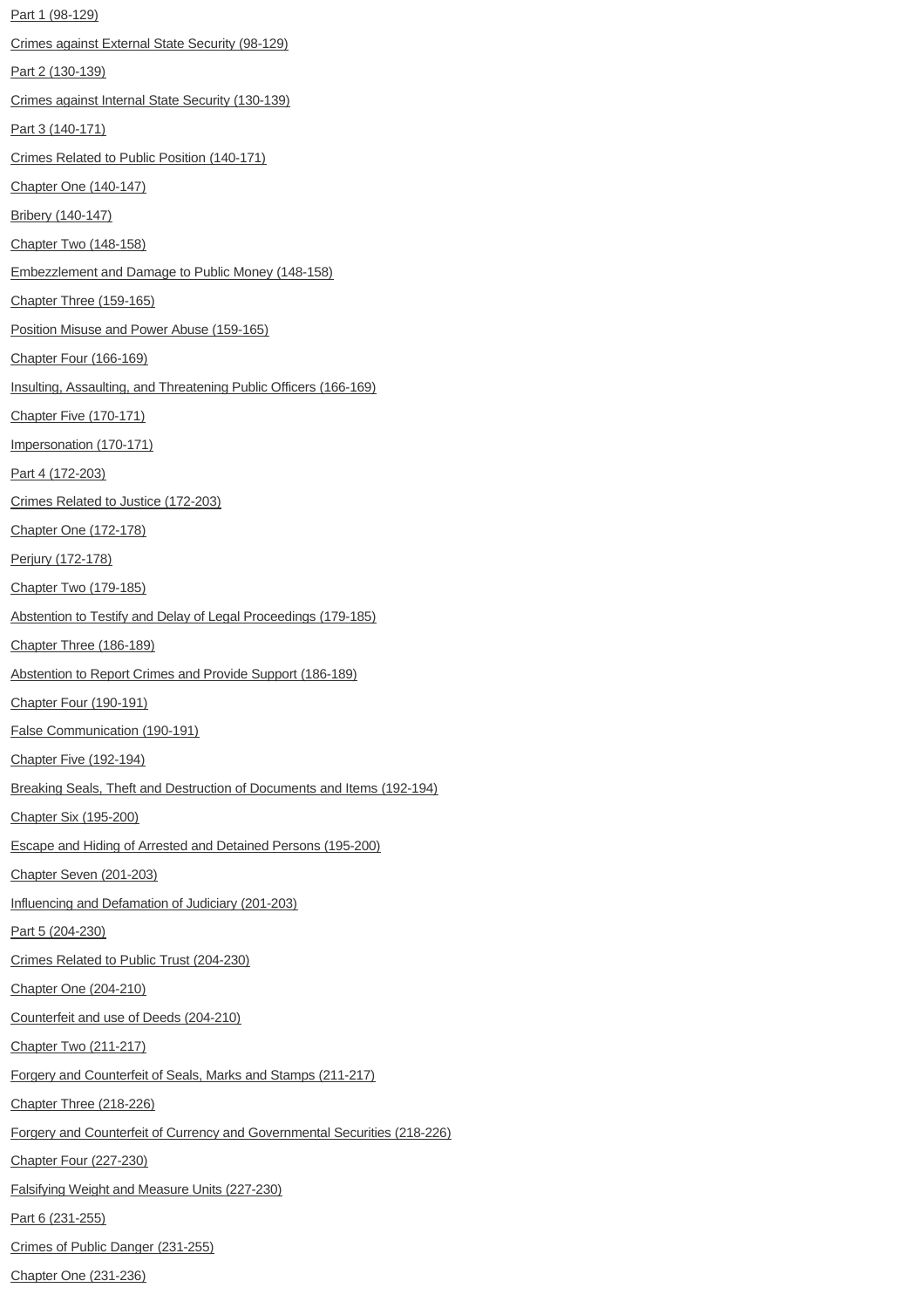[Arson \(231-236\)](#page-46-3) [Chapter Two \(237-243\)](#page-47-0) [Transgression on Public Facilities \(237-243\)](#page-47-1) [Chapter Three \(244-249\)](#page-48-0) [Transgression on Means of Transportation \(244-249\)](#page-48-1) [Chapter Four \(250-255\)](#page-49-0) [Crimes Related to Public Health \(250-255\)](#page-49-1) [Part 7 \(256-299\)](#page-50-0) [Social Crimes \(256-299\)](#page-50-1) [Chapter One \(256-267\)](#page-50-2) [Crimes Related to Religions and the Violability of the Dead \(256-267\)](#page-50-3) [Chapter Two \(268-269\)](#page-53-0) [Exposing Children to Danger \(268-269\)](#page-53-1) [Chapter Three \(270-278\)](#page-53-2) [Drinking, Gambling and Begging \(270-278\)](#page-53-3) [Chapter Four \(279-289\)](#page-54-0) [Adultery and Crimes of Honour \(279-289\)](#page-55-0) [Chapter Five \(290-293\)](#page-57-0) [Immoral and Disgraceful Actions \(290-293\)](#page-57-1) [Chapter Six \(294-299\)](#page-57-2) [Instigation of Debauchery, Dissipation and Fornication \(294-299\)](#page-57-3) [BOOK THREE \(300-395\)](#page-58-0) [Crimes in Relation to People and Property \(300-395\)](#page-58-1) [Part 1 \(300-317\)](#page-58-2) [Crimes Afflicting People's Lives and Safety](#page-58-3) (300-317) [Chapter One \(300-314\)](#page-59-0) [Murder, Suicide and Assault \(300-314\)](#page-59-1) [Chapter Two \(315-317\)](#page-61-0) [Abortion \(315-317\)](#page-61-1) [Part Two \(318-333\)](#page-62-0) [Crimes Related to Freedom and Security of Individuals \(318-333\)](#page-62-1) [Chapter One \(318-322\)](#page-62-2) [Abduction, Apprehension and Forced Labor \(318-322\)](#page-62-3) [Chapter Two \(323-324\)](#page-63-0) [Violation of Residences and Properties of Others \(323-324\)](#page-63-1) [Chapter Three \(325-325\)](#page-63-2) [Threatening \(325-325\)](#page-63-3) [Chapter Four \(326-333\)](#page-64-0) [Calumny, Defamation and Secret Disclosure \(326-333\)](#page-64-1) [Part 3 \(334-395\)](#page-65-0) [Crimes Concerning Money \(334-395\)](#page-65-1) [Chapter One \(334-353\)](#page-65-2) [Robbery \(334-353\)](#page-65-3) [Chapter Two \(354-361\)](#page-68-0) [Fraud \(354-361\)](#page-68-1)

[Chapter Three \(362-366\)](#page-70-0)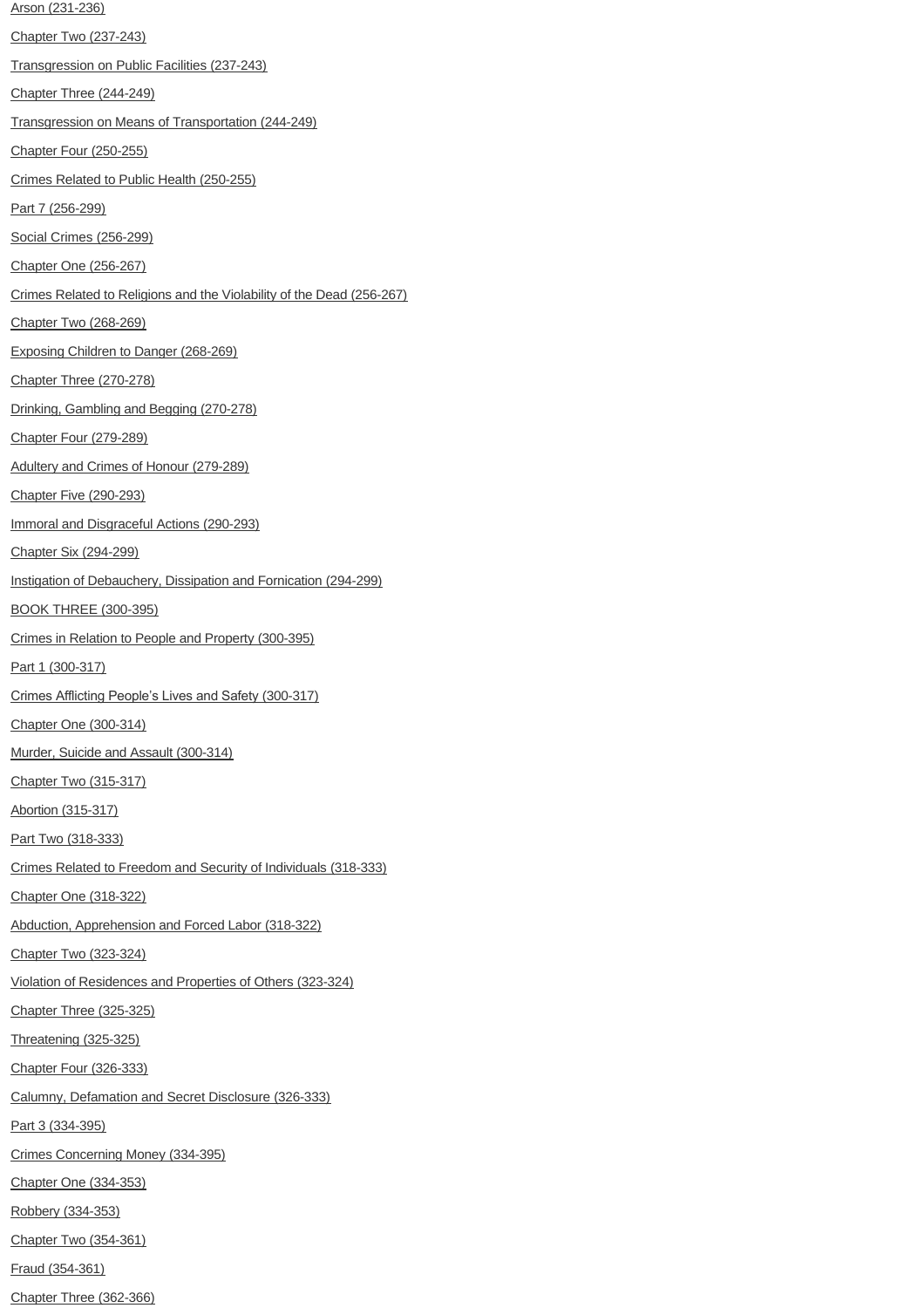[Breach of Trust \(362-366\)](#page-70-1) [Chapter Four \(367-369\)](#page-71-0) [Hiding Crime Proceeds \(367-369\)](#page-71-1) [Chapter Five \(370-387\)](#page-71-2) [Computer Crimes \(370-387\)](#page-71-3) [Chapter Six \(388-388\)](#page-74-0) [Breach of Intellectual Property Rights \(388-388\)](#page-74-1) [Chapter Seven \(389-392\)](#page-74-2) [Destroying Properties and Transferring Limits/Borders \(389-392\)](#page-74-3) [Chapter Eight \(393-395\)](#page-75-0) [Crimes Committed on Animals \(393-395\)](#page-75-1) [BOOK FOUR \(396-398\)](#page-76-0) [Contraventions \(396-398\)](#page-76-1)

## **We, Hamad Bin Khalifa Al-Thani, Emir of the State of Qatar,**

Having perused the Amended Provisional Constitution, particularly Articles 23, 34, and 51 thereof; Law No. 5 of 1970 on the Powers of Ministers, the Jurisdictions of the Ministries and other Governmental Bodies, as amended;

The Penal Code of Qatar issued by Law No. 14 of 1971, and the amending laws thereof;

The Code of Criminal Procedure issued by Law No. 15 of 1971, and the amending laws thereof;

The Civil and Commercial Law issued by Law No. 16 of 1971, as amended by Law No. 10 of 1982;

Law No. 2 of 1983 on the Practice of the Human Medicine Profession and Dentistry;

The Civil and Commercial Procedure Code issued by Law No. 13 of 1990, amended by Law No. 7 of 1995; Law No. 1 of 1994 on Juveniles;

Law No. 3 of 1995 on the Regulation of Prisons;

Law No. 10 of 2002 on the Public Prosecution;

Law of Judicial Authority issued by Law No. 10 of 2003;

Acting upon the proposal of the Minister of Justice and the draft Law presented by the Council of Ministers (the Cabinet);

Having consulted the Shura Council,

## **Do hereby promulgate the following Law:**

<span id="page-3-0"></span>**[Issuance Articles](http://www.almeezan.qa/DownloadPage.aspx?Target=All&type=2&lawID=26&language=en#)**

Article 1 - Introduction

The provisions of the Penal Code attached hereto shall come into force.

Article 2 - Introduction

The Penal Code of Qatar issued by Law No. 14 of 1971 referred to hereinabove shall be repealed.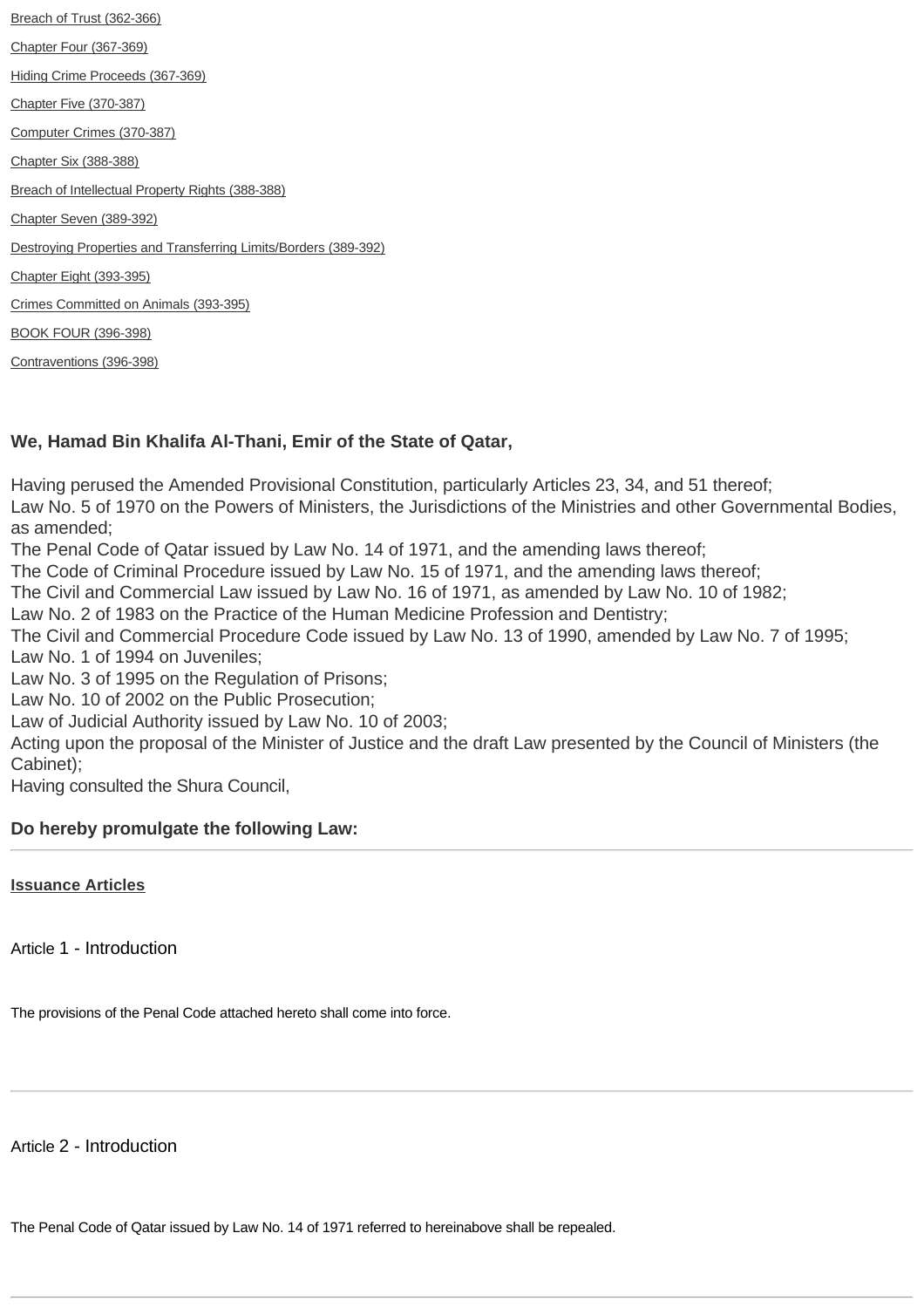## Article 3 - Introduction

All competent authorities, each within its jurisdiction, shall implement the present Law, which shall be valid after fifteen days from its publication in the *Official Gazette*.

## <span id="page-4-0"></span>**[BOOK ONE](http://www.almeezan.qa/DownloadPage.aspx?Target=All&type=2&lawID=26&language=en#)**

#### <span id="page-4-1"></span>**[General Provisions](http://www.almeezan.qa/DownloadPage.aspx?Target=All&type=2&lawID=26&language=en#)**

<span id="page-4-2"></span>**[Part 1](http://www.almeezan.qa/DownloadPage.aspx?Target=All&type=2&lawID=26&language=en#)**

<span id="page-4-3"></span>**[Preliminary Provisions](http://www.almeezan.qa/DownloadPage.aspx?Target=All&type=2&lawID=26&language=en#)**

Article 1

The provisions of the Islamic Shari'a shall be applicable on the following offences when the defendant or the plaintiff is a Muslim:

- 1. The Dogma/Qur'anic offences (*hudûd* offences) such as:
	- 1. Theft;
	- 2. Banditry;
	- 3. Adultery;
	- 4. Defamation;
	- 5. Drinking alcohol; and
	- 6. Apostasy.
- 1. Offences of retribution (qisas) and blood money (*diya*).

Save as otherwise specified above, the provisions of the present Law and other laws shall be applicable to determine the offences and penalties.

## Article 2

The provisions of Book 1 of the present Law shall be enforced to offences provided for in any other law, unless otherwise stipulated.

#### Article 3

In the application of the provisions of the present Law, "public servants" means those entrusted with the public authority charges, the employees of the ministries, other governmental departments, and public organizations and institutions.

The words "Public servant" denote a person falling under any of the following descriptions:

- 1. Arbitrators, experts, receivers in bankruptcy, liquidators, and sequestrators.
- 2. Chairmen and members of Boards of Directors, managers, all other employees in private associations and institutions, cooperative associations and companies; provided that one of the ministries or one of the other governmental departments/agencies or one of the public organizations or institutions has representation therein.
- 3. Whoever carries out an activity connected with public service and commissioned by a public employee.
- 4. Chairpersons and members of the legislative and municipal councils, and others who have public representative capacity whether elected or appointed. The employment, the work or the service can be permanent or temporary, with or without pay, voluntary or mandatory.

Termination of the service or capacity shall not bar the application of the provisions of the present Law if the criminal offence is committed within the course of the service or the capacity.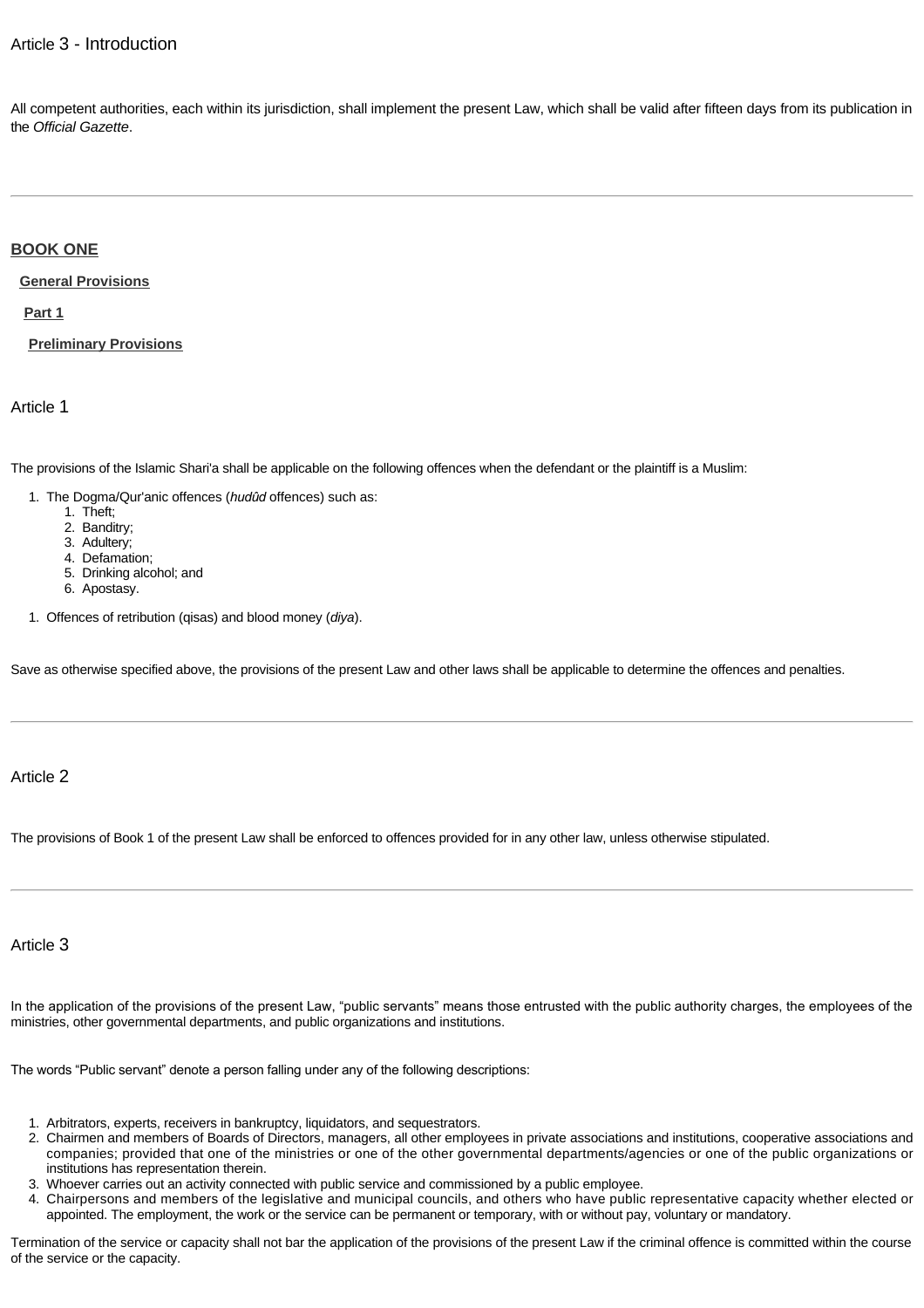In the application of the provisions of the present Law, "Public Property" means the property owned or subjected partially or totally to the control and administration of the following authorities:

;The Ministries and other governmental departments .

- 2. The Public organizations and institutions;
- 3. The Private associations and institutions and cooperative associations;
- 4. The Companies if one of the ministries or one of the other governmental departments or one of the public organizations or institutions contributes thereto.
- 5. Any other authority whose funds are considered, in accordance with the law, Public Funds.

Article 5

In the application of the provisions of the present Law, "Public Place" means a place to which the public has access without distinction.

#### Article 6

In the application of the provisions of the present Law, the following shall be considered means of publicity:

- 1. Speaking or shouting if it is announced or repeated directly or by mechanical means, or if it is broadcasted by another means in a public gathering or a Public Place.
- 1. Acts, signals, gestures, or movements if they take place at any of the aforesaid places, or can be or in a place that is open to the public and much frequented and exposed to the public view or if they occur so that they can be witnessed by any person in such place or if they are transmitted by some communication means

Writings, drawings, pictures, photos, films, cassettes, symbols or other means of expression, if exposed or can be seen or heard by persons in the places stipulated under Sub-article 1 of, or distributed without due exception or distinction to people and users or sold or offered for sale.

Article 7

Unless otherwise stipulated in the law, periods and dates in the present Law shall be computed according to the Gregorian calendar.

## Article 8

The provisions of the present Law shall not prejudice, in any way the rights of litigants or third parties in being reimbursed, obtain damages, recover expenses or any other rights

#### <span id="page-5-0"></span>**[Part 2](http://www.almeezan.qa/DownloadPage.aspx?Target=All&type=2&lawID=26&language=en#)**

#### <span id="page-5-1"></span>**[Territorial jurisdiction](http://www.almeezan.qa/DownloadPage.aspx?Target=All&type=2&lawID=26&language=en#)**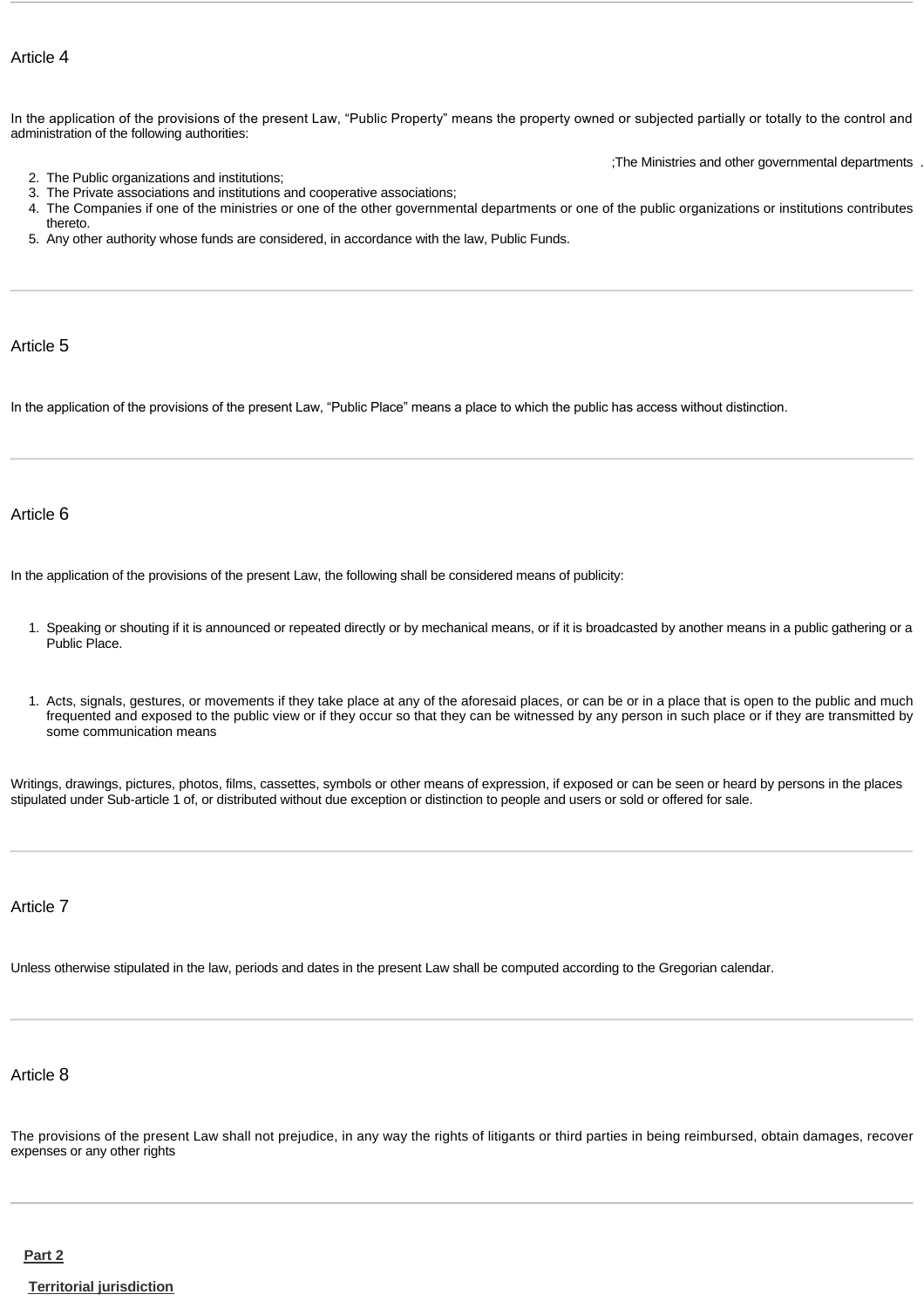The applicable law at the time when the offence is committed shall prevail. In the event of a change in the law applicable to a given case prior to a final judgement, the law more favourable to the person being investigated, prosecuted or convicted shall apply. When a new law no longer criminalizes an act or omission, but a perpetrator has been convicted by the final judgment in accordance with the prior law, the enforcement of the criminal sanction shall not commence or, if it has commenced, shall cease. If the new law only extenuates the penalty, the court that issued the final judgment, upon the request of the Public Prosecution or the convicted, may quash the judged penalty according to the new law.

## Article 10

Notwithstanding the provisions of the preceding Article, if a law is issued to criminalize an act or omission or to enforce more severe punishment, and it is temporary or due to exceptional and urgent circumstances, the forfeiture of this temporary period or exceptional and urgent circumstances shall not under any circumstances prejudice the enforcement thereof upon any offence occurring during such period or any sentence previously served as long as the new law does not stipulate to the contrary.

## Article 11

The new law shall apply to the *continuous*, successive *or habitual offences committed* prior to its coming into force, if the offences continued to be committed during the effective period of this Law.

#### Article 12

Where a new law is issued which amends the provisions of recidivism, or plurality of offences, the convicting provisions issued prior to its application shall apply.

## Article 13

The provisions of the present Law shall apply to any person who commits, within the jurisdiction of the State of Qatar, an offence stipulated therein.

An offence shall be deemed to have been committed within Qatar jurisdiction, if one of the offence constituent acts or if the consequence of that act is realized or is intended to be realised thereof.

#### Article 14

The provisions of the present Law shall be applicable to offences committed or omitted onboard ships and airplanes registered in, or owned, or bearing the flag of the State of Qatar, irrespective of wherever they are physically located.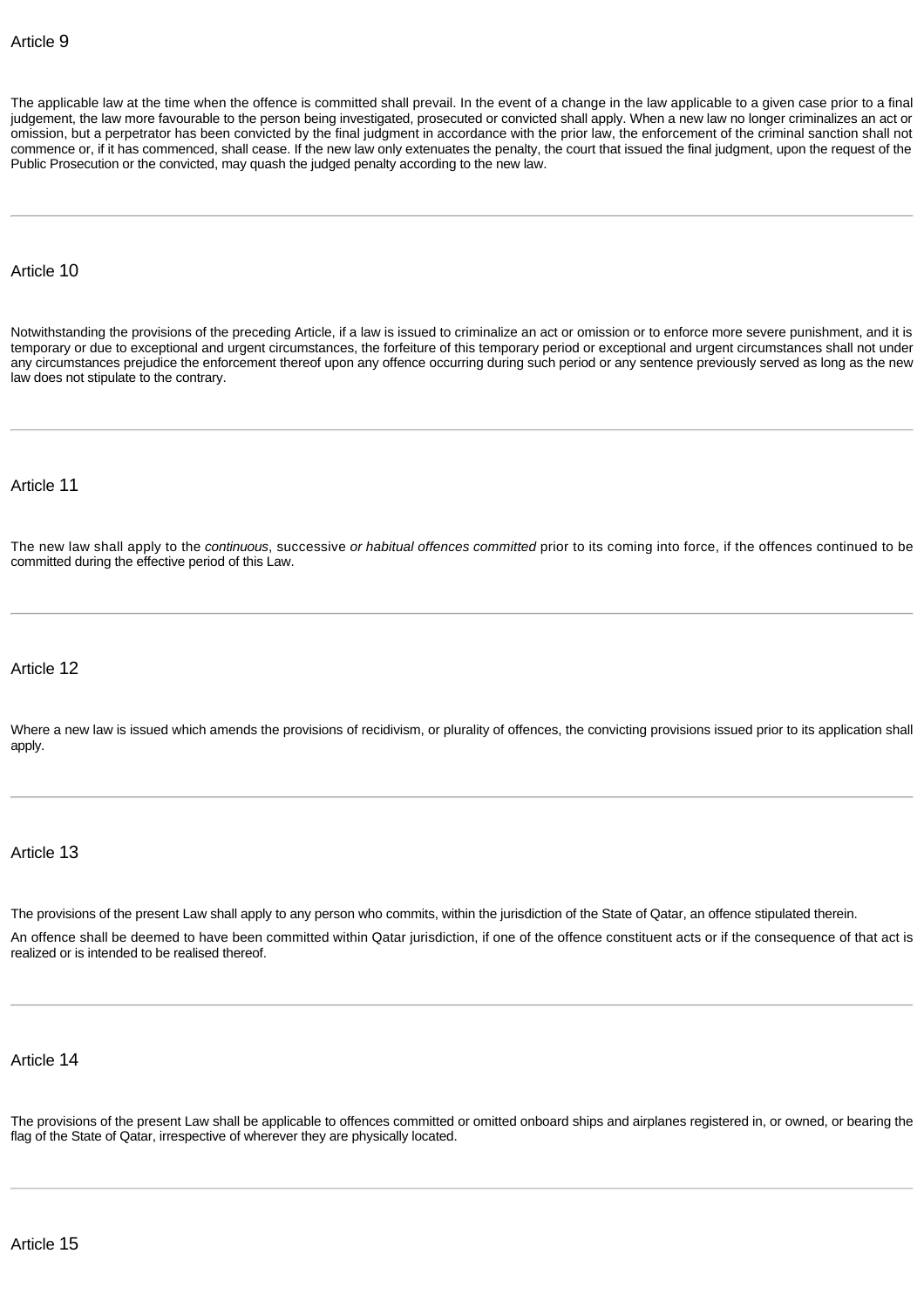Without prejudice to the agreements and conventions to which the State is a party, the provisions of this Law shall not apply to the offence committed onboard foreign ships and airplanes in or passing through the territory of the State unless the offence is against national security, or the defendant or plaintiff is of Qatari nationality, or if assistance is requested by the captain or the pilot, from the Qatari authorities.

## Article 16

The provisions of the present Law shall apply to:

- 1. Whoever commits outside the State of Qatar an act which renders him a perpetrator or an accomplice in a criminal offence that has occurred entirely or partially inside the State.
- 2. Whoever commits inside the State an offence that makes him a perpetrator or an accomplice in a criminal offence that has occurred entirely or partially outside the State and it is punishable by virtue of the present Law and the law of the country in which it was committed.
- 3. Whoever commits outside the State or participates in an offence against the internal or external national security, or commits forgery and counterfeit of official documents, government seals, marks, or stamps, or the forgery and counterfeiting of any currency note or coins in the State, or possessing or distributing these counterfeited currencies.

Article 17

The provisions of this Law shall apply to any person who resides in the State of Qatar after committing abroad, as perpetrator or accomplice, any of the criminal offences of trafficking in drugs or humans or acts of piracy or international terrorism.

Article 18

 Every citizen, whilst abroad, who commits an act that is considered a felony or a misdemeanor according to the provisions of this Law, shall be punished in pursuance of the provisions thereof, upon return to the State of Qatar, even though the act is punishable under the law of the country in which the offence was committed.

### Article 19

"Non bis in idem": No criminal proceedings may commence against any person who has already been acquitted by foreign law courts on a criminal charge or has been finally convicted and punished or if the offence has been barred by time.

Whoever, being a citizen or a permanent resident of Qatar, commits an act or omission outside Qatar that if committed in Qatar would constitute an offence under the law in force in Qatar, shall be deemed to have committed that act or omission in Qatar even if that person is acquitted of any offence stipulated under Sub-article 16-3 herein.

## Article 20

The provisions stipulated in the Law of Juveniles shall be applicable for juveniles who have reached seven years and under sixteen years of age.

The death sentence may not be imposed on a juvenile who is under eighteen years of age at the time of committing the offence.

<span id="page-7-0"></span>**[Part 3](http://www.almeezan.qa/DownloadPage.aspx?Target=All&type=2&lawID=26&language=en#)**

<span id="page-7-1"></span>**[The Crime](http://www.almeezan.qa/DownloadPage.aspx?Target=All&type=2&lawID=26&language=en#)**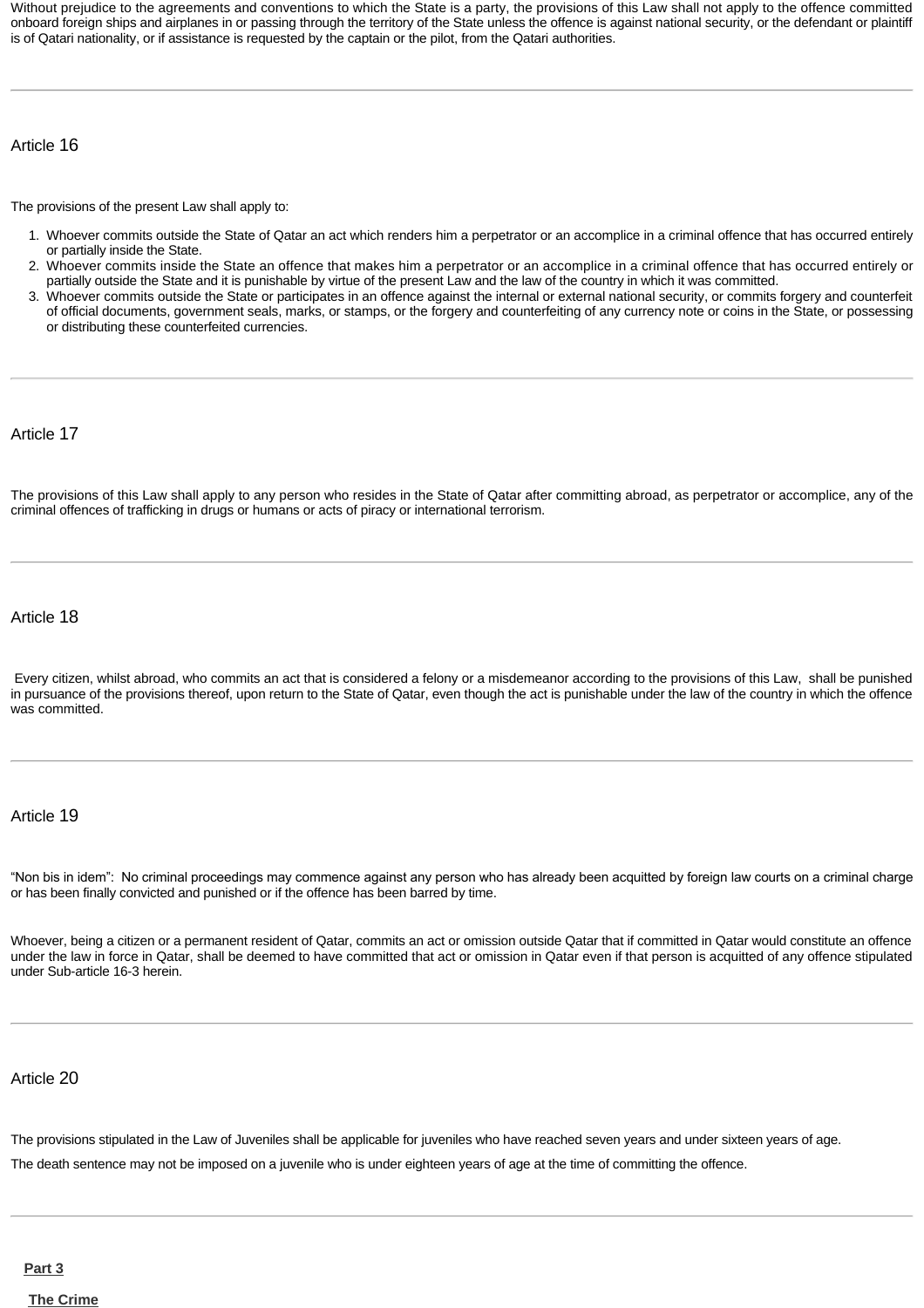## <span id="page-8-0"></span>**[Chapter One](http://www.almeezan.qa/DownloadPage.aspx?Target=All&type=2&lawID=26&language=en#)**

#### <span id="page-8-1"></span>**[Classification of Crimes](http://www.almeezan.qa/DownloadPage.aspx?Target=All&type=2&lawID=26&language=en#)**

Article 21

Offences are three types:

- 1. Felonies;
- 2. Misdemeanors; and
- 3. Contraventions.

The nature of the offence shall be determined according to the maximum limit of the penalty prescribed by the law.

Article 22

Felonies are offences sanctioned by the death sentence, life imprisonment, or imprisonment for a term more than three year. Unless the provisions of the law stipulate otherwise, imprisonment for felonies shall not be less than three years.

[Article](http://www.almeezan.qa/LawArticles.aspx?LawArticleID=60636&lawId=26&language=en) [23](http://www.almeezan.qa/LawArticles.aspx?LawArticleID=60636&lawId=26&language=en) ([Amended By Law 23/2009](http://www.almeezan.qa/LawPage.aspx?id=2561&language=en))

.الجنح هي الجرائم المعاقب عليها بالحبس لمدة لا تزيد على ثلاث سنائل التي تزيد على ألف ريال، أو بالتشغيل الاجتماعي، أو بإحدى هذه العقوبات، ما لم ينص القانون على خلاف ذلك

Article 24

Contraventions are offences punishable by a fine not exceeding one thousand Qatari Riyals (QR 1000).

Article 25

Save as otherwise stipulated by the law, the nature of the offence shall not change in case the court decides to replace the prescribed sanction thereto with a more mitigated one, whether on grounds of legal excuses, or because of discretionary extenuating circumstances.

<span id="page-8-2"></span>**[Chapter Two](http://www.almeezan.qa/DownloadPage.aspx?Target=All&type=2&lawID=26&language=en#)**

<span id="page-8-3"></span>**[Elements of Crimes](http://www.almeezan.qa/DownloadPage.aspx?Target=All&type=2&lawID=26&language=en#)**

<span id="page-8-4"></span>**[Material Element](http://www.almeezan.qa/DownloadPage.aspx?Target=All&type=2&lawID=26&language=en#)**

<span id="page-8-5"></span>**[The Consummated Crime](http://www.almeezan.qa/DownloadPage.aspx?Target=All&type=2&lawID=26&language=en#)**

Article 26

The material element of an offence is the criminal behaviour involved in the commission or omission of an act where such commission or omission is criminal according to the law.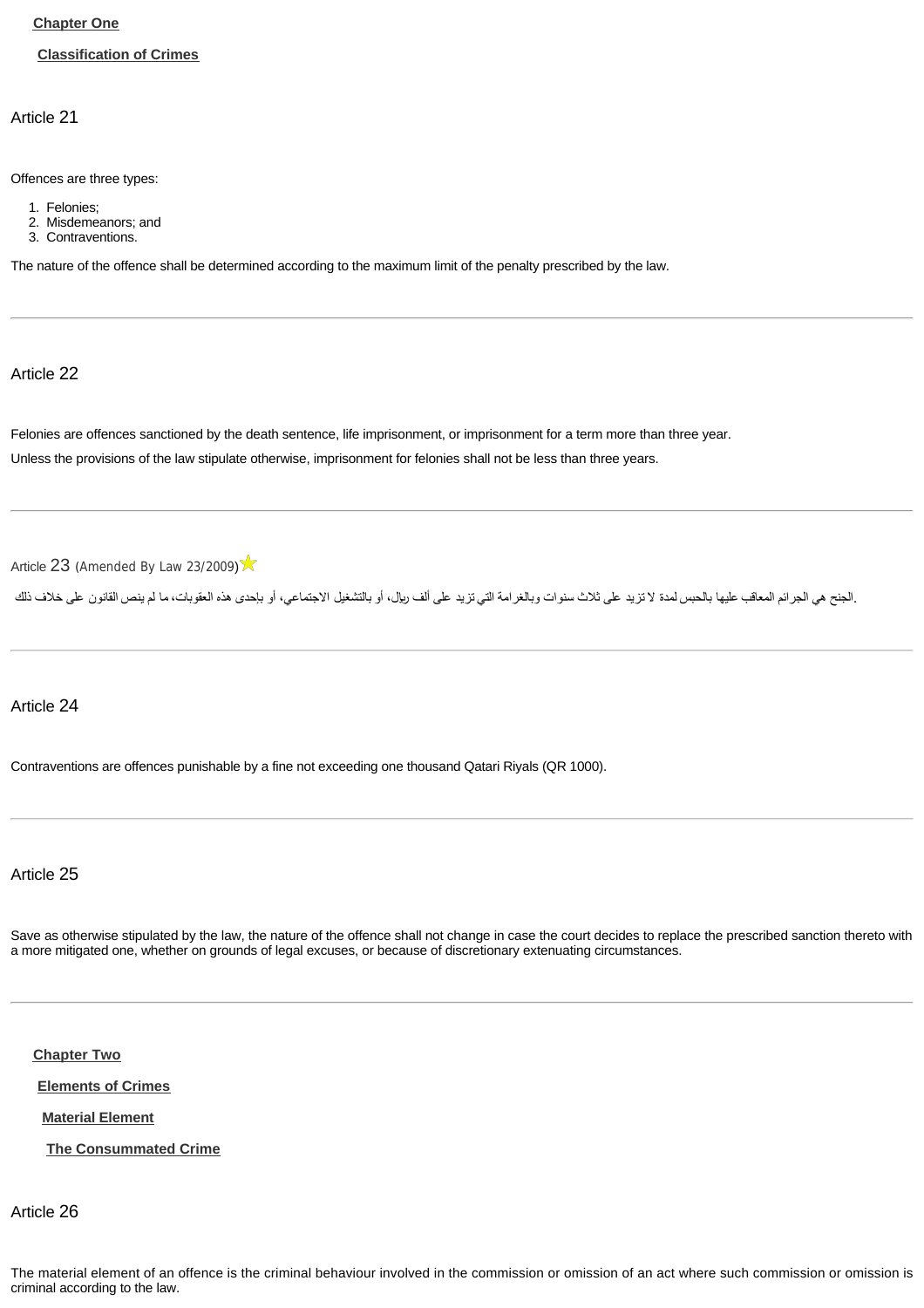A person shall not be liable for an offence that did not result from his criminal behaviour. However, a person shall be liable for an offence if, together with his criminal behaviour, some other prior, contemporaneous or subsequent cause, whenever this cause is expected in the ordinary course of events, played a part in its commission.

Where this cause alone is sufficient in itself to cause the result of the offence, the person shall only be liable for the act he has actually committed.

#### <span id="page-9-0"></span>**[Attempt](http://www.almeezan.qa/DownloadPage.aspx?Target=All&type=2&lawID=26&language=en#)**

Article 28

 An attempt is the initiation of an act with the intention to commit a felony or misdemeanor, which is prevented or frustrated for reasons unrelated to the intentions of the perpetrator. Save as otherwise stipulated by the law, the mere intention to commit a felony or a misdemeanor or acts in preparation thereof shall not be deemed as attempting.

## Article 29

Unless otherwise provided in the law, attempt to commit a felony shall be sanctioned by the following penalties:

- 1. Life imprisonment, should the penalty prescribed for the felony is death sentence.
- .Term imprisonment of no more than fifteen years and not less than five years, should the penalty prescribed for the felony is life imprisonment .
- 3. Imprisonment for a term not exceeding half the maximum limit prescribed for the consummate felony, if the sanction of the felony is imprisonment.

Article 30

The law shall determine the misdemeanors in which the attempt is punishable by law as well as the penalty for such attempt.

## Article 31

The provisions governing secondary punishments prescribed for the consummate offence shall apply to the attempt.

## <span id="page-9-1"></span>**[Mental Element](http://www.almeezan.qa/DownloadPage.aspx?Target=All&type=2&lawID=26&language=en#)**

Article 32

The mental element of the crime is composed of the intention ( *mens rea*) or the mistake. the intention is present when the will of the perpetrator is directed to commit or omit an act, in order to produce a result punishable by law and which the perpetrator expected.

The mistake occurs whenever the criminal result is achieved as a result of a mistake on the part of the perpetrator, whether such mistake is due to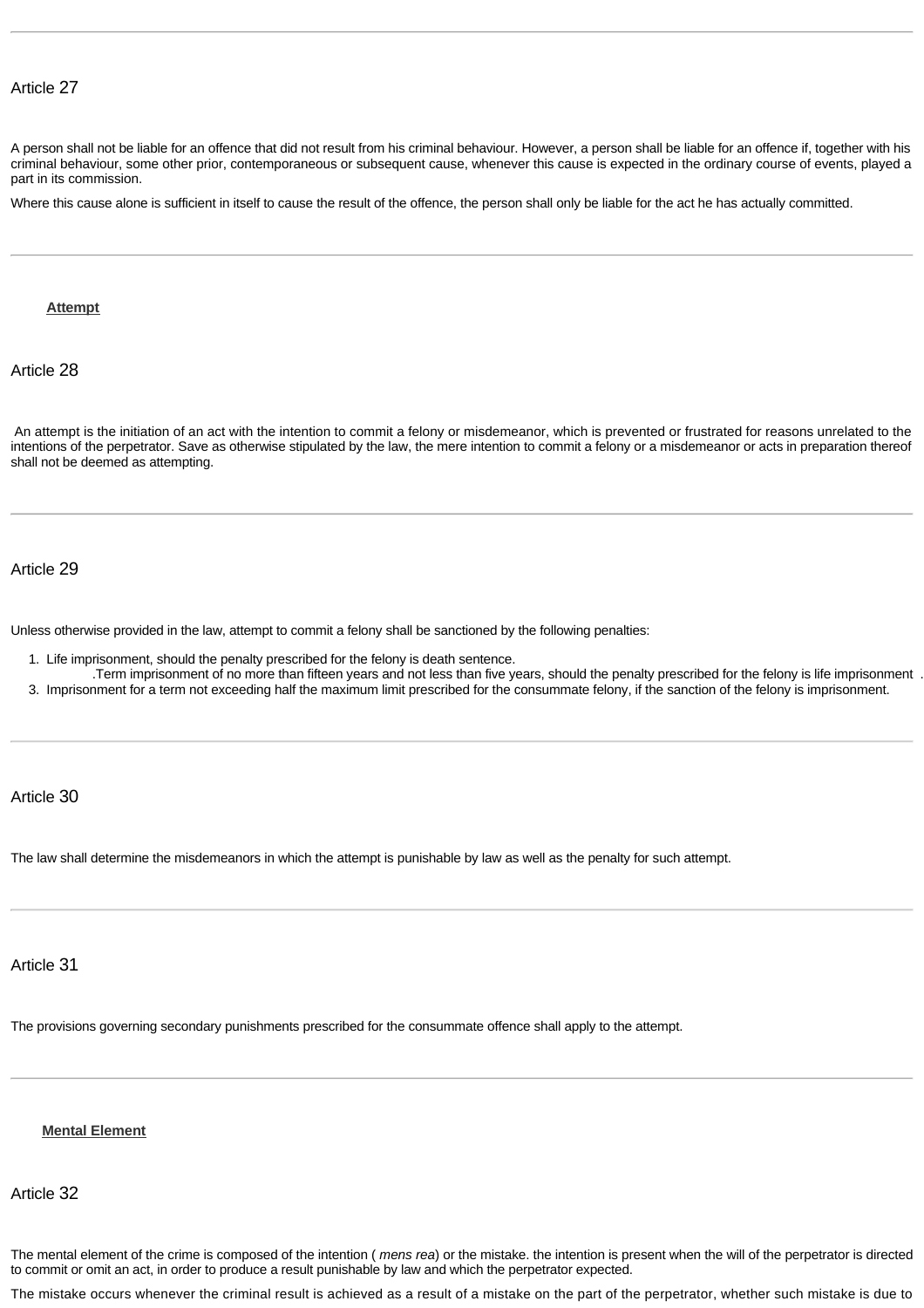negligence, carelessness, non-precaution, recklessness, imprudence or non-observance of the laws or regulations.

Unless the Law explicitly provides for premeditation, the perpetrator shall be liable for the offence whether it was committed deliberately or by mistake.

Article 33

 The criminal intention is deemed to have been exceeded when the intention of the perpetrator was to produce a result less severe than that produced and which he did not intend.

Article 34

"*Ignorantia juris non excusat"*: Ignorance of the law is not an excuse. Ignorance of the offence provision or the wrong interpretation thereof shall not negate the actual criminal intent.

Article 35

Unless otherwise stipulated by law, the motive for the commission of an offence is not taken into consideration.

## Article 36

mistake of fact, on reasonable grounds, shall be a ground for excluding criminal responsibility only if it negates the mental element required by the crime.

If an offence is committed because of a mistake of fact, the liability of the perpetrator shall be determined on the basis of the facts as he believed them to be if they were to negate or reduce his liability, provided that his belief is based on reasonable grounds.

In case the mistake that makes the perpetrator believes his non-liability is due to his negligence or incaution, he shall be liable for a non premeditated crime, should the law sanction this offence as such.

Article 37

Except for ministries, other governmental departments, and public organizations and institutions, any other legal person shall be criminally liable for the offences committed by his representatives, managers, and agents acting on his behalf or in his name, and it shall not be allowed to judge him except by a fine, and applicable provisions from the secondary penalties stipulated by law; if the law stipulates a principal penalty in addition to the fine, then the fine shall not exceed a maximum limit of five hundred thousand (500.000) Qatari Riyals.

This does not negate the punishment of the perpetrator in person with the appropriate penalty set out in the law.

<span id="page-10-0"></span>**[Chapter Three](http://www.almeezan.qa/DownloadPage.aspx?Target=All&type=2&lawID=26&language=en#)**

<span id="page-10-1"></span>**[Complicity](http://www.almeezan.qa/DownloadPage.aspx?Target=All&type=2&lawID=26&language=en#)**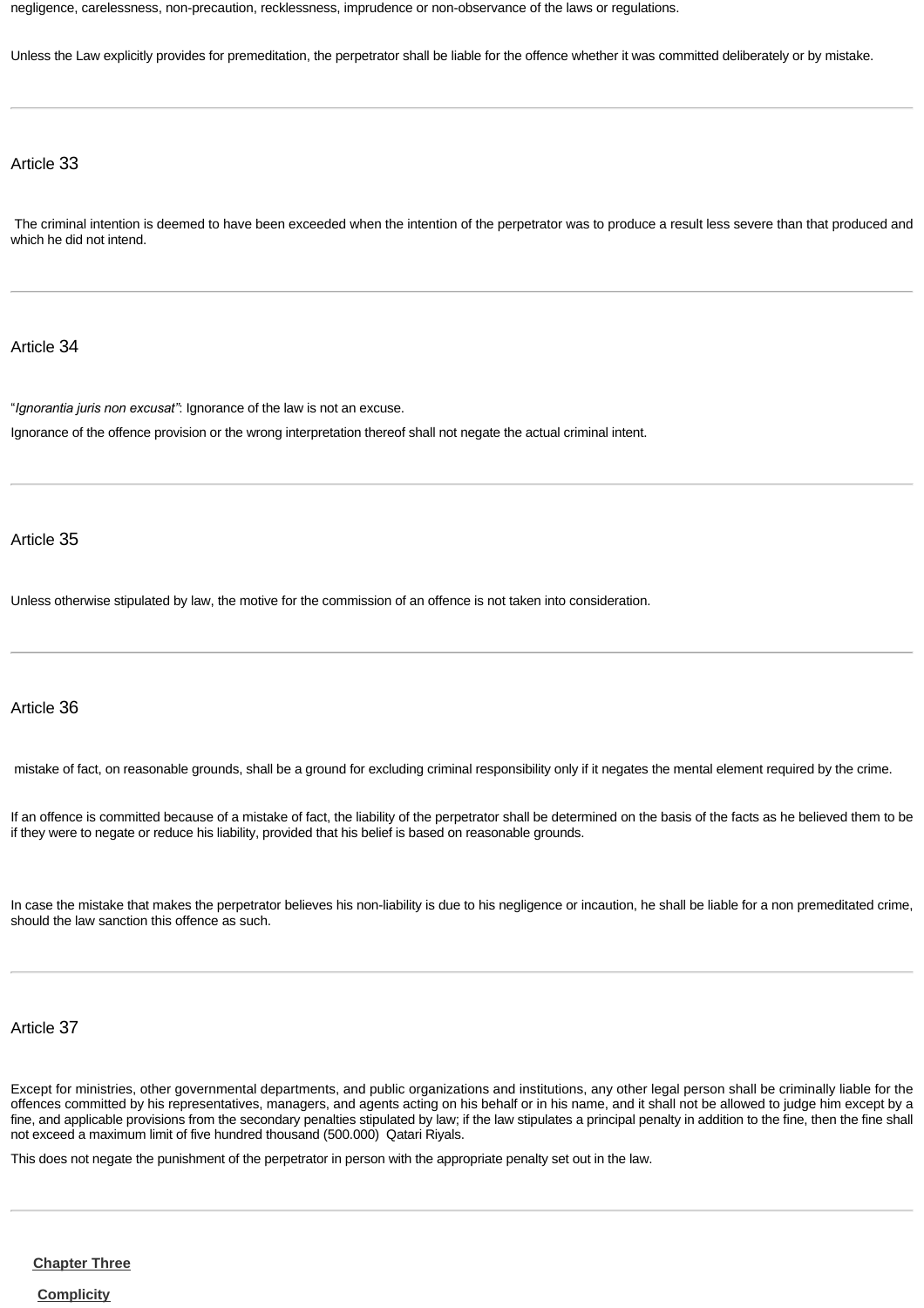A perpetrator is one who:

- 1- Commits an offence by himself or with another.
- 2- Commits on purpose an act or the elements constituting the offence, should it consist of several elements.
- 3- Acts as accomplice in the commitment of the offence and be present during its execution.
- 4- Uses another person by any means to execute the elements of the offence, where the latter is considered non-liable for any reason.

Article 39

The following shall be deemed as accomplice:

- 1. Whoever abets the commission of an offence which occurs as a consequence of such abetting.
- 2. Whoever agrees with another on the commission of an offence which occurs as a result of such agreement.
- 3. Whoever knowingly aids the perpetrator in any manner in the commission thereof, making the occurrence thereof possible, due to such aid.

Whoever knowingly supplies the principal to an offence with a weapon, instrument or anything else to commit an offence or deliberately assists the principal in any other way to carry out acts thereof

Article 40

Unless otherwise stipulated by the law, whoever participates in the commission of an offence shall be punishable by the penalty prescribed for that offence.

## Article 41

Where an accomplice is not subject to the sanction on grounds of one of the causes of permissibility, or for the lack of criminal intent or for other particular reasons related thereto, the other accomplices shall not benefit therefrom.

#### Article 42

Where there exist material circumstances in the offence that would by their nature aggravate or extenuate the penalty, they shall affect all participants to the offence, principal or accessory, whether they are aware of those circumstances or not.

Where there are personal circumstances which would change the description of the offence, they shall not affect any person other than the person concerned, unless that other person is aware of them.

Any other circumstance shall only affect the person concerned, whether or not it is aggravating or extenuating.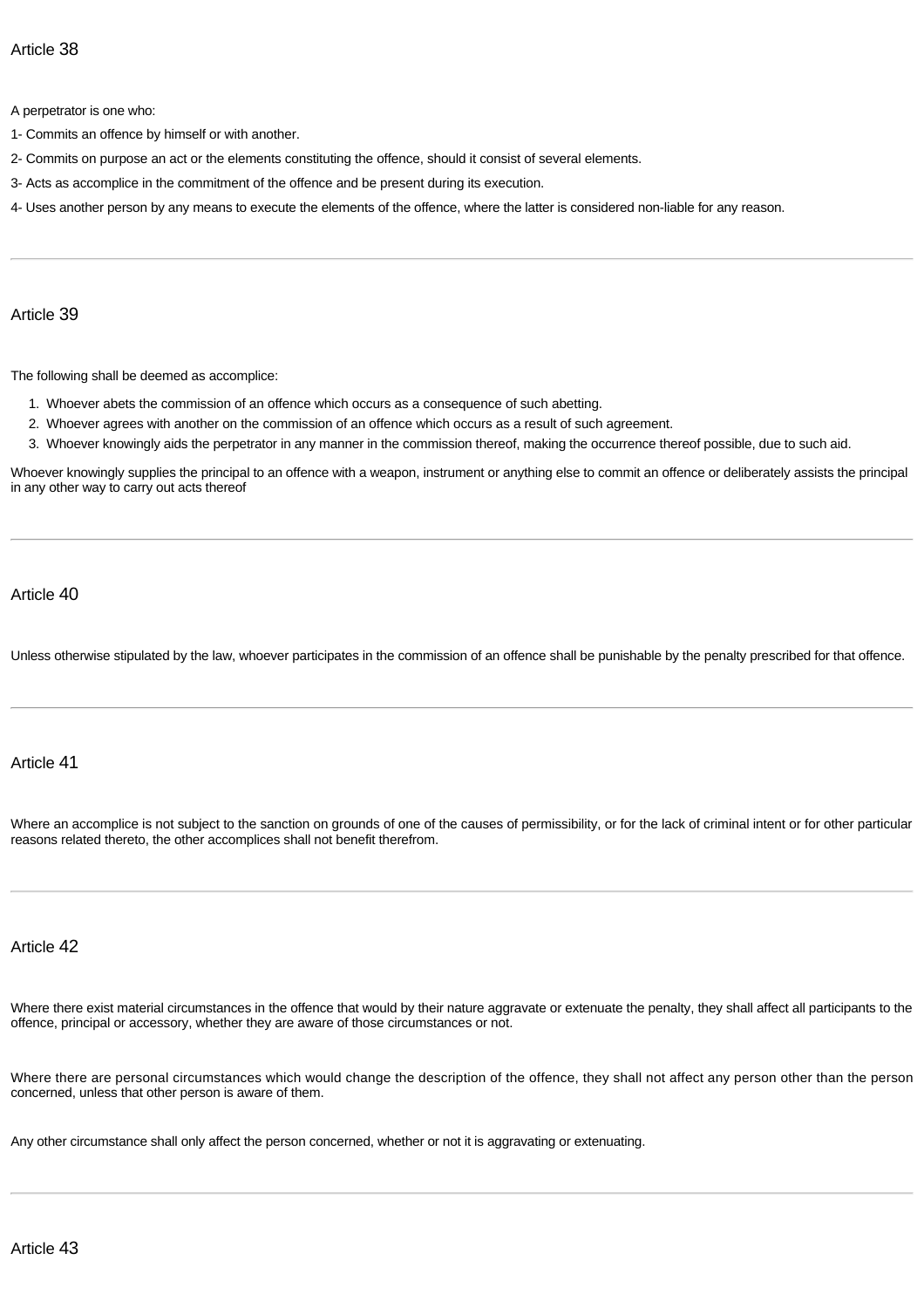Where there exist personal defences absolving from or extenuating the penalty to an offence, whether as principal or accessory, then it shall affects only the person concerned.

Material defences that absolves a party to an offence from the penalty or extenuating that penalty shall apply on whoever participated in the offence.

#### Article 44

Should the characterization of the crime or the penalty change according to the intent of the perpetrator or his knowledge circumstances thereof, the accomplices in the offence, whether perpetrator or accomplice shall be punished according to their intent or knowledge.

#### Article 45

A party to an offence, whether as principal or accessory, is only punishable by the penalty for the offence that has actually been committed even though he did not intend to commit the offence, as long as the offence that is committed is the probable consequence of his participation in it

#### Article 46

- 1. Should a person agrees with any other person or persons that a course of conduct shall be pursued which, if the agreement is carried out in accordance with their intentions, will necessarily amount to or involve the commission of a felony or misdemeanor by one or more of the parties to the agreement, the person(s) shall be guilty of criminal agreement, even if the offence or offences in question, was not committed.
- 1. The penalty of criminal agreement shall be imprisonment for a maximum term of five years, if the penalty of the offence in question was death sentence or life imprisonment.
- 2. Unless the law provides otherwise, if the penalty for the offence is less than the foregoing penalty, the penalty for the criminal agreement shall be imprisonment for one-third of the maximum term of imprisonment imposed for the offence, or a fine not exceeding one third of the maximum fine imposed
- 3. Any person shall be exempted from the penalties prescribed herein, If he promptly notifies the competent authorities of the existence of a criminal agreement and of participants therein, before any felony or misdemeanor is committed as a result of that agreement, and before those authorities have begun to investigate the conspirators.
- 4. If the authorities are notified after they have begun their investigations, then he is not exempted from the penalty unless the information leads to the arrest of the conspirators.

#### <span id="page-12-0"></span>**[Part 4](http://www.almeezan.qa/DownloadPage.aspx?Target=All&type=2&lawID=26&language=en#)**

#### <span id="page-12-1"></span>**[Reasons of Permissibility](http://www.almeezan.qa/DownloadPage.aspx?Target=All&type=2&lawID=26&language=en#)**

#### Article 47

Nothing is an offence which is done in good faith, in exercising the right justified by the Law or Islamic Sharia and within the limits thereof.

The said rights are as follows:

1- Practicing medicine according to acknowledged scientific principles in the licensed medical professions, with the consent of the patient or his representative, expressly or implicitly, or if the medical procedure is an emergency or the patient is not in a condition to express his will or it is difficult to obtain the consent of his representative in a timely manner.

2- Violence while practicing sports within the limits decided for the game, in compliance with the rules of caution.

3- The necessary violence to arrest a perpetrator caught *flagrante delicto.*

4- Challenge of litigants against each other during the written or verbal defense in front of the investigating authorities or the courts within the limits that this defense requires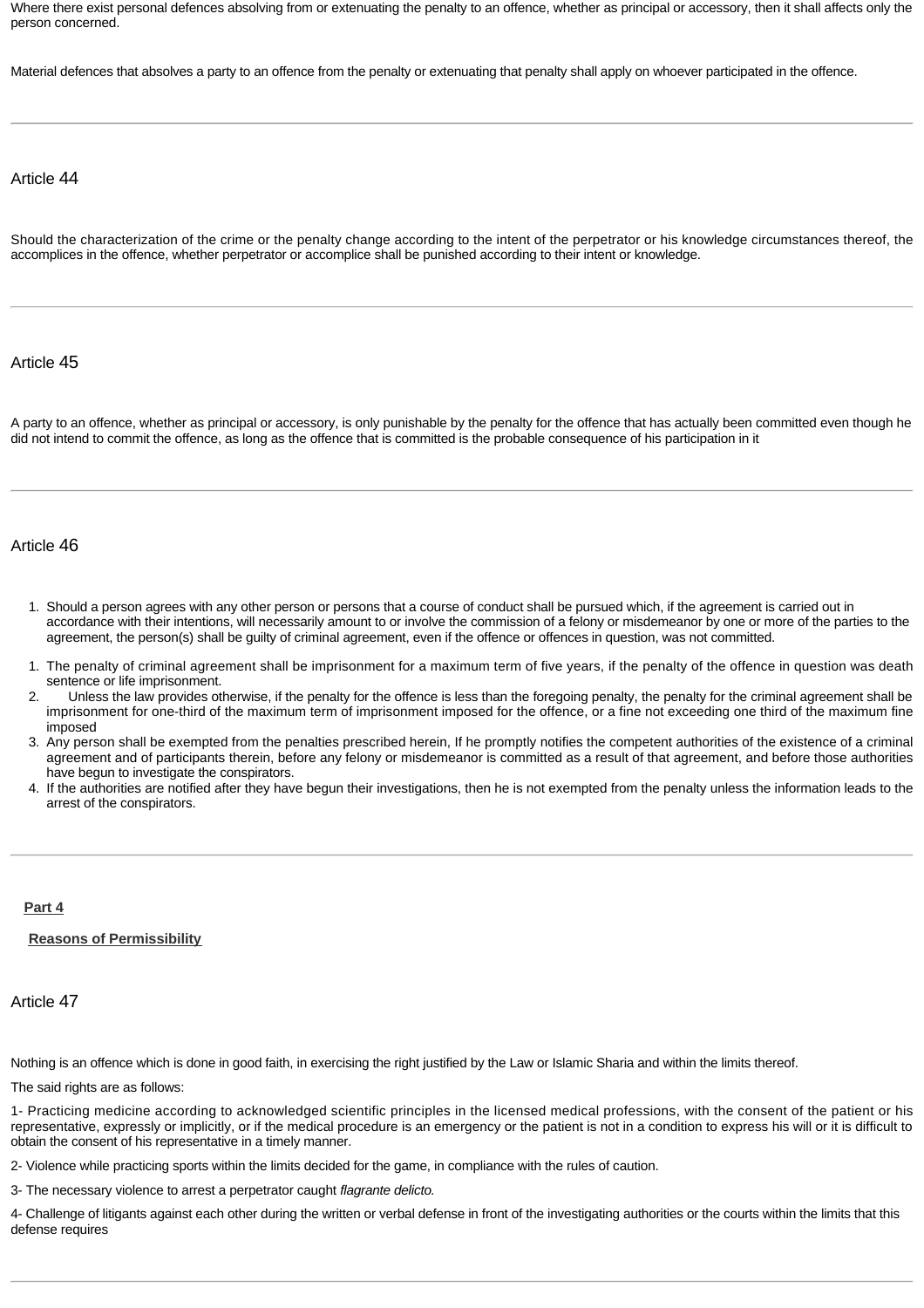There is no crime if a public servant commits the act in any of the following cases:

1- Executing the order of a superior that he must obey, or that he thought was his duty to obey.

2- Enforcing law, or believing in good faith that it is his duty to enforce it.

In all cases, the employee must prove that he did not commit the act until he had investigated it and as a result believed that it was legal according to reasonable causes.

#### Article 49

Nothing is an offence which is done in the exercise of the right of legal defence.

The right of legitimate defense exists when the following conditions are available:

- 1. When the defendant acts reasonably to defend himself or others or his property or the property of others from a significant or imminent danger provided that the act contributing to the offence is proportionate to the danger from which he is protecting himself.
- 2. When the defendant is unable to recourse to the public authority at the appropriate time to avoid danger.
- 3. When the defendant has no other way to avoid the danger.
- 4. When the offence is necessary to face an attack and is proportionate to it.

## Article 50

The right of legitimate defense does not allow intentional killing except to avert one of acts hereinafter enumerated:

- 1. Such an assault as may reasonably cause the apprehension that death or grievous hurt will otherwise be the consequence of such assault
- 2- An assault with the intention of committing rape, or ravishment of any person by force.
- 3- An assault with the intention of kidnapping or abducting.
- 4- Felonies of arson, destruction or theft.
- 5- Breaking inhabited house or annexes thereof by night.

## Article 51

Exceeding in good faith the legitimate limits of defense, using more power than that reasonably called for in this situation, without intending to cause more harm than that required for defense, the judge, if the act is a felony, may excuse the person and rules according to the penalty of misdemeanor in place of the penalty stipulated by law, and may consider this an extenuating condition if the act is a misdemeanor.

## Article 52

<span id="page-13-1"></span><span id="page-13-0"></span>The case of legitimate defense exist, even if the person against whom this right is used is not criminally liable, and shall be established according to the provisions of the restraint of liability defined by law.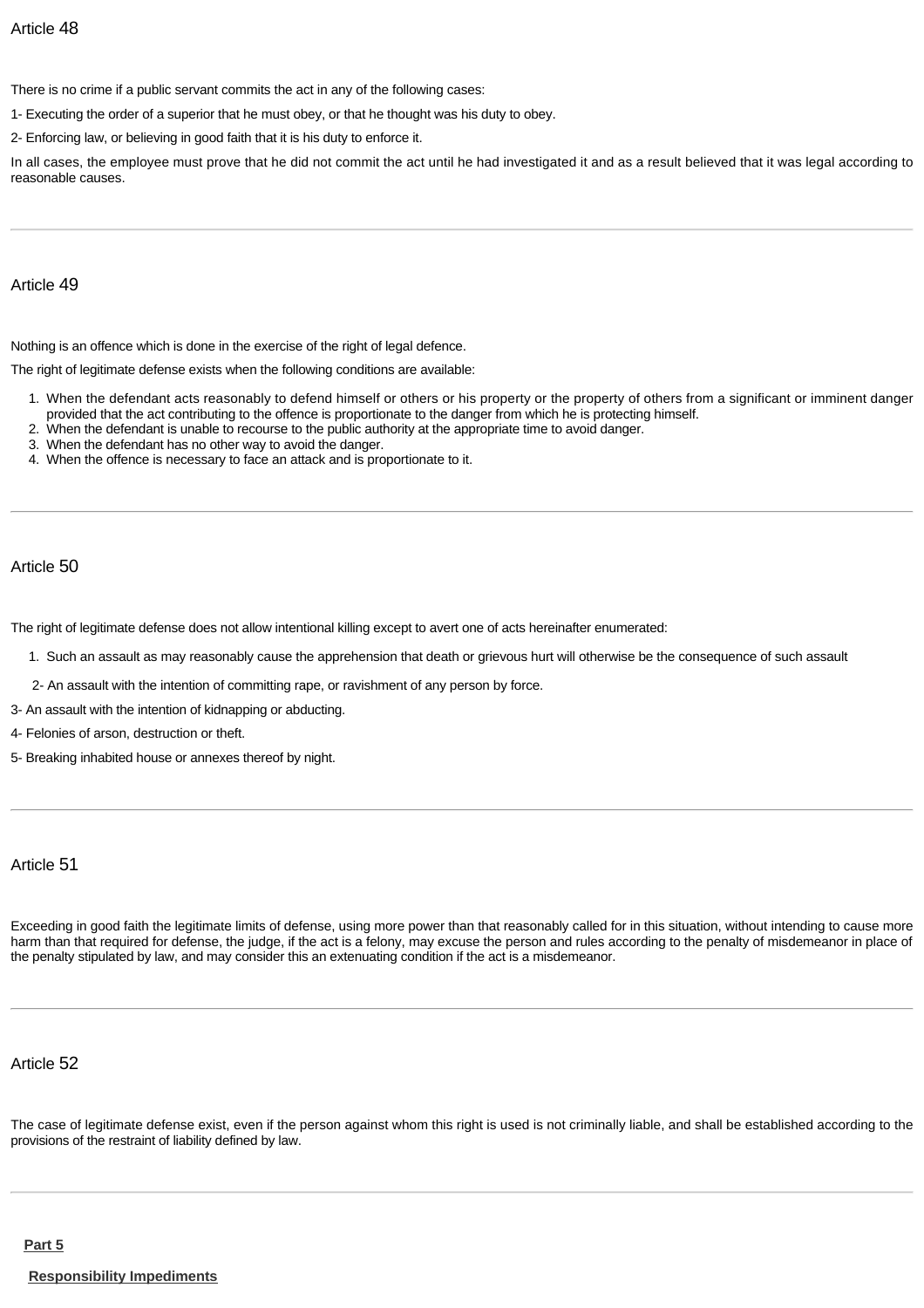Nothing is an offence which is done by a child under seven years of age.

The procedures provided for in the law for juveniles concerning the perpetrator in a felony or a misdemeanor who reaches seven years old and under fourteen years old shall apply.

Article 54

Nothing is an offence which is done by a person who, at the time of committing the offence, in a state of unconsciousness or loss a loss of reason or volition due to insanity or infirmity of mind or because he is in a state of intoxication or under the influence of drugs resulting from the consumption of intoxicating or narcotic substances given to him against his will or without his knowledge or due to any other reason which leads one to believe that he has lost his reason or volition is not criminally liable.

If madness, mental defect, medicines, drugs, alcoholic and intoxicating materials or any other reason that causes only deficiency or weakness in consciousness or in capacity when the offence is committed, it shall be considered an extenuating excuse.

In cases where an act done is not an offence unless done with a particular knowledge or criminal intent, a person who does the act in a state of loss of reason or volition induced by intoxicating or narcotic substances acquired knowingly and of his own free will, shall be punishable for the offence that is committed.

Article 55

Criminal liability shall not be held against any person who, when omitting the crime;

1- is unable to differentiate, for a reason against his will.

2- commits the offence, beyond his own volition, to protect himself or another person from an extreme imminent danger posing a threat to the person or his possessions.

Both 1 and 2 are subject to the proviso that the perpetrator is not able to avoid the danger by any other means, and the offence committed must be proportionate to the danger.

Article 56

Nothing is an offence by reason that it causes, or that it is intended to cause, or that it is known to be likely to cause, any harm, if that harm, is so negligible that no person of ordinary sense and temper would complain of such harm.

<span id="page-14-0"></span>**[Part 6](http://www.almeezan.qa/DownloadPage.aspx?Target=All&type=2&lawID=26&language=en#)**

<span id="page-14-1"></span>**[Penalties](http://www.almeezan.qa/DownloadPage.aspx?Target=All&type=2&lawID=26&language=en#)**

<span id="page-14-2"></span>**[Chapter One](http://www.almeezan.qa/DownloadPage.aspx?Target=All&type=2&lawID=26&language=en#)**

<span id="page-14-3"></span>**[Principal Penalties](http://www.almeezan.qa/DownloadPage.aspx?Target=All&type=2&lawID=26&language=en#)**

[Article](http://www.almeezan.qa/LawArticles.aspx?LawArticleID=60637&lawId=26&language=en) [57](http://www.almeezan.qa/LawArticles.aspx?LawArticleID=60637&lawId=26&language=en) ([Amended By Law 23/2009](http://www.almeezan.qa/LawPage.aspx?id=2561&language=en))

 :العقوبات الأصلية هي .الإعدام 1- .الحبس المؤبد 2- .الحبس المؤقت 3-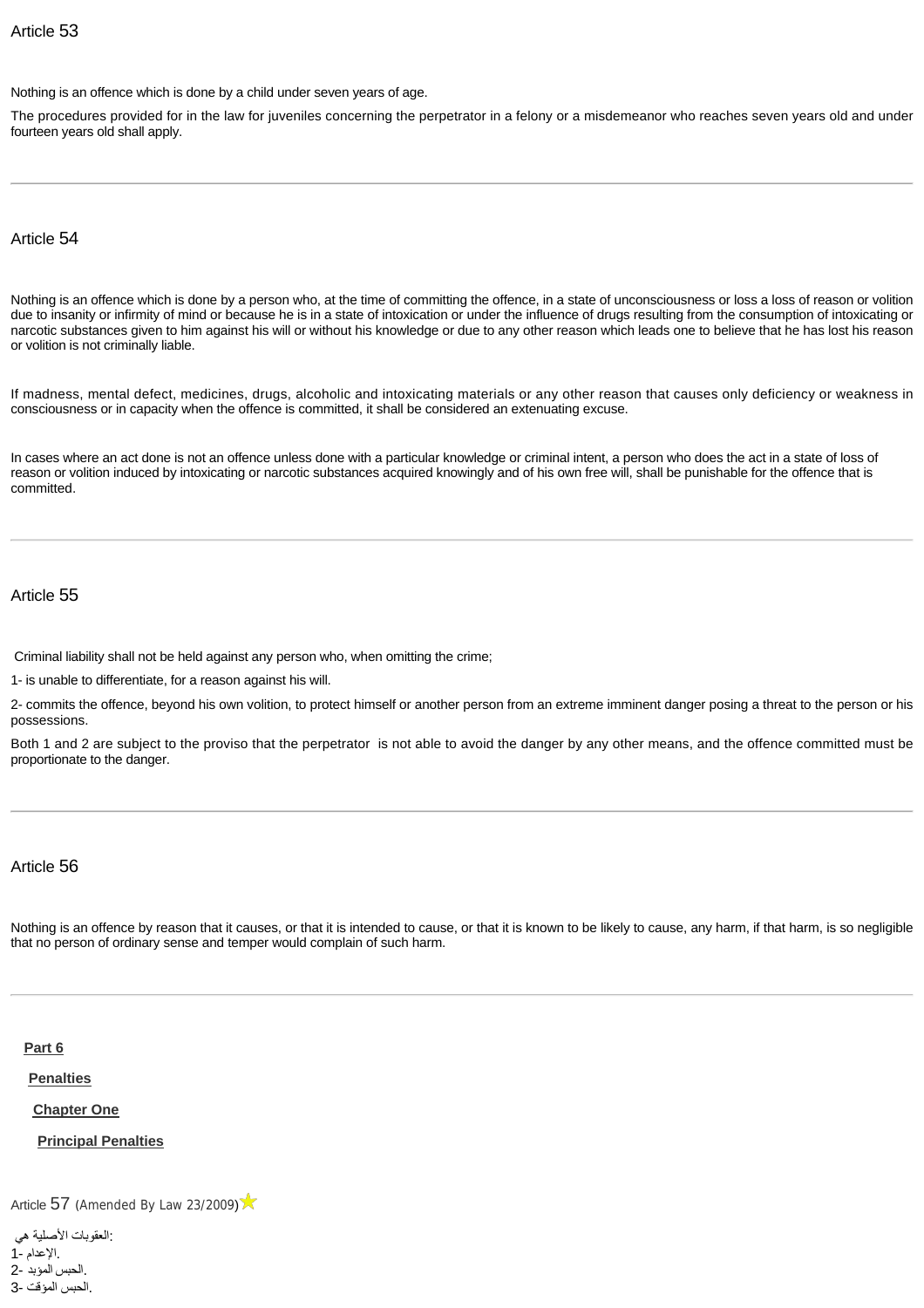.الغرامة 4- .التشغيل الاجتماعي 5-

The death sentence shall not be executed except after ratification by the Emir

[Article](http://www.almeezan.qa/LawArticles.aspx?LawArticleID=60637&lawId=26&language=en) [57](http://www.almeezan.qa/LawArticles.aspx?LawArticleID=60637&lawId=26&language=en) ([Amended By Law 23/2009](http://www.almeezan.qa/LawPage.aspx?id=2561&language=en))

 :العقوبات الأصلية هي .الإعدام 1- .الحبس المؤبد 2- .الحبس المؤقت 3- .الغرامة 4- .التشغيل الاجتماعي 5-

#### Article 59

Death sentence shall be executed by hanging or by gun fire to death.

## Article 60

Imprisonment is the incarceration of the convicted person in one of the penitentiary establishments allocated for this purpose by law for lifetime if it is life imprisonment, or the term imposed if it is temporary.

Article 61

The court may link imprisonment with hard labor, if the term of imprisonment is six years or more, and the offence or its circumstances justify this.

Article 62

Whoever sentenced to imprisonment shall be charged to do work provided for in the Penitentiary establishments subject to any limitations due to their state of health.

## Article 63

A fine penalty obliges the convicted person to pay the imposed amount to the State.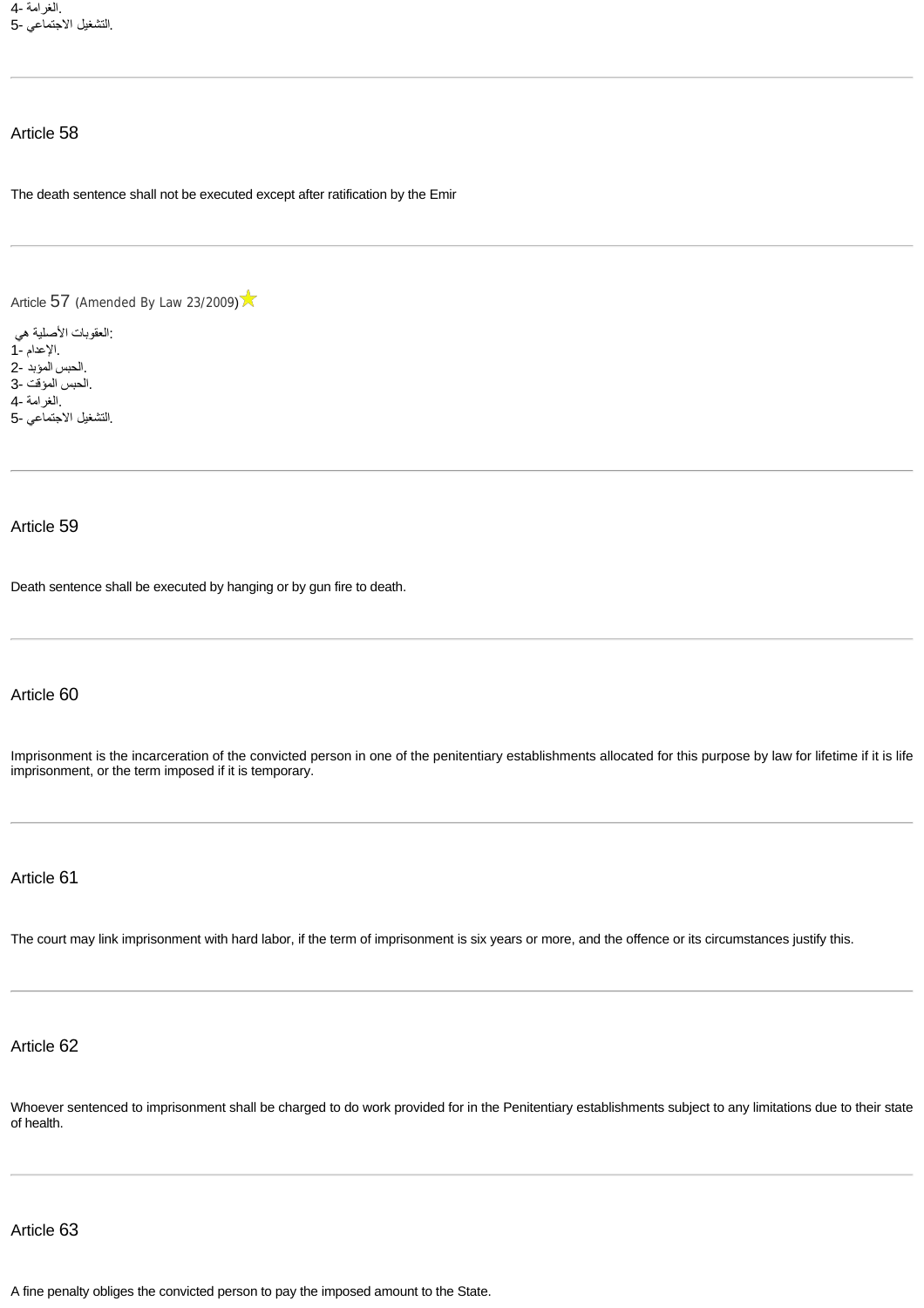#### Article 63 - BIS ([Added By: Law 23 / 2009](http://www.almeezan.qa/LawPage.aspx?id=2561))

.عقوبةالتشغيل الاجتماعي هي إلزام المحكوم عليهبأن يؤدي ٬لمدة محددة ٬عملاً من الأعمال المبينة في جدول الأعمال [الاجتماعية](http://www.almeezan.qa/LawArticles.aspx?LawArticleID=61311&LawID=4628&language=ar) ٬المرفق بهذا القانون

#### Article 63 - 1 مكرر) [Added By: Law 23 / 2009](http://www.almeezan.qa/LawPage.aspx?id=2561))

يجوز للمحكمةهانب حلى طلب النيابة العامة، أن تحكم بعقوبة التشغيل الاجتماعية التزيد على اثنى اثنى اثنى اثنى اثنى اثنى عشر به المدة أو بعقوبة الغرامة، وذلك في الجنح .المعاقب عليها بالحبس مدة لا تجاوز سنة وبالغرامة التي تزيد على ألف ريال، أو بإحدى هاتين العقوبتين، متى رأت المحكمة أن طبيعة الجريمة أو الظروف التي ارتكبت فيها تبرر ذلك .وإذا امتنع المحكوم عليه عن تنفيذ عقوبة التشغيل الاجتماعي ٬تكون العقوبة الحبس لمدة أسبوع ٬عن كل يوم من مدة العقوبة لم يتم تنفيذه

#### **جدول الأعمال الاجتماعية**

 .حفظ أو تحفيظ ما تيسر من القرآن الكريم 1- .محو الأمية 2- .رعاية الأحداث 3- .رعاية ذوي الاحتياجات الخاصة 4- .نقل المرضى 5- .تنظيف الطرق والشوارع والميادين العامة ٬والشواطئ والروض ٬والمحميات الطبيعية 6- .تنظيف المساجد وصيانتها 7- .تنظيم وتنظيف وصيانة المنشآت الرياضية ٬وبيع التذاكر 8- .تنظيم وتنظيف وصيانة المكتبات العامة 9- .زراعة وصيانة الحدائق العامة 10- .تحميل وتفريغ الحاويات بالموانئ 11- .معاونة الأفراد العاملين بالدفاع المدني في أعمالهم 12- .أعمال البريد الكتابية 13- .الأعمال الإدارية بالمراكز الصحية 14- .الأعمال الكتابية وقيادة المركبات في مجال مراقبة الأغذية 15- .تعبئة الوقود 16-

#### Article 63 - 2 مكرر) [Added By: Law 23 / 2009](http://www.almeezan.qa/LawPage.aspx?id=2561))

.يُكلف المحكوم عليه بعقوبة التشغيل الاجتماعي بأداء الأعمال المحددة في الحكم المحتم ست ساعات في اليوم الواحد، وذلك وفقاً للأسلوب وبالطريقة التي يصدر بتحديدها قرار من النائب العام

#### <span id="page-16-0"></span>**[Chapter Two](http://www.almeezan.qa/DownloadPage.aspx?Target=All&type=2&lawID=26&language=en#)**

<span id="page-16-1"></span>**[Secondary Penalties](http://www.almeezan.qa/DownloadPage.aspx?Target=All&type=2&lawID=26&language=en#)**

Article 64

Ancillary penalties are either accessory or complementary.

The penalty is dependent if the law finds it an absolute consequence of the principal penalty.

The penalty is complementary if imposing it is based on the verdict of the judge, whether mandatory or permitted by law.

#### Article 65

The dependent and complementary penalties are:

1- Prevention from some or all rights and privileges provided for in Article 66 of the present Law.

2- Prevention from practicing a profession.

3- Dismissal from public positions.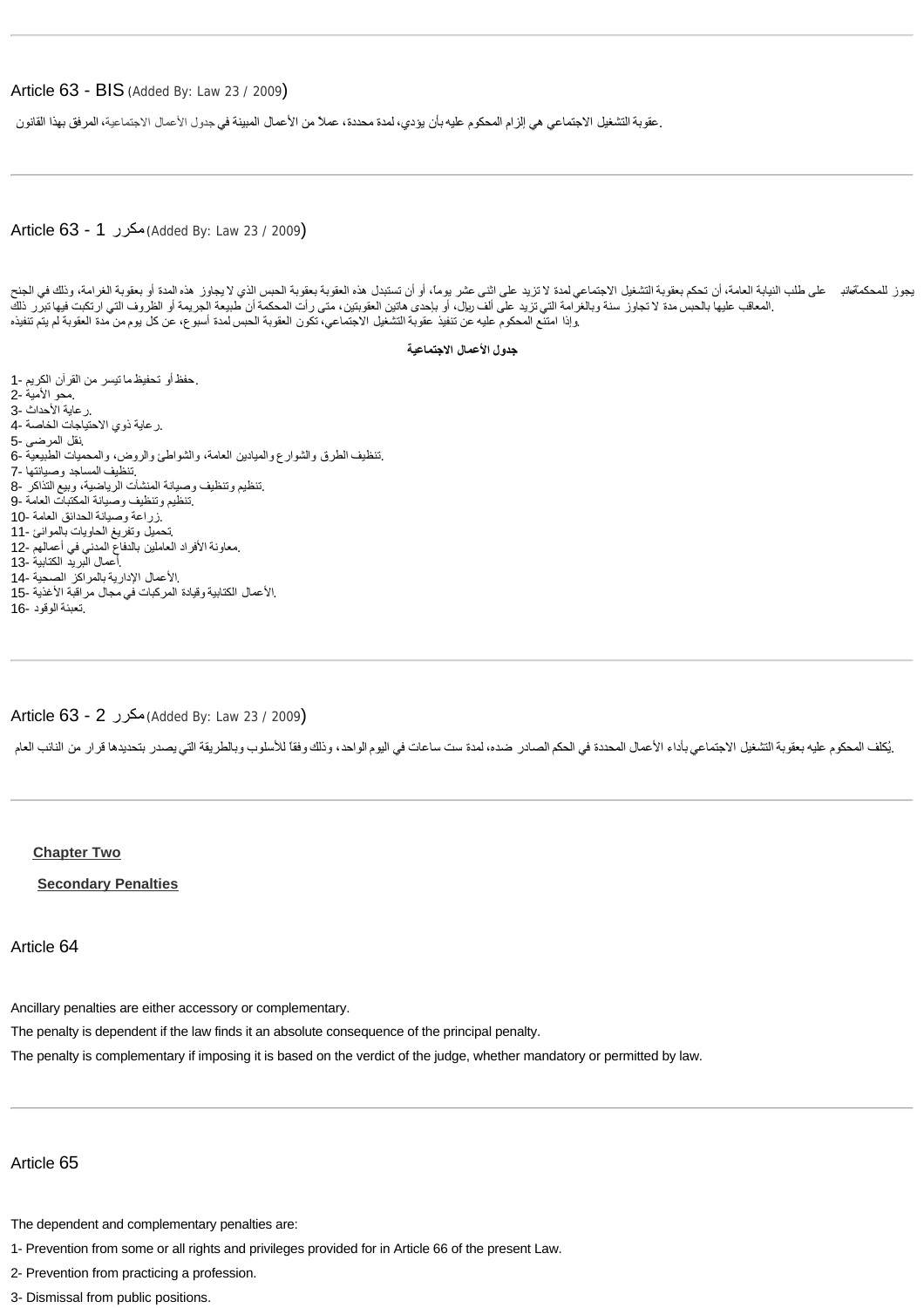- 4- Exclusion from the place or the public establishment
- 5- Placing under police control
- 6- Confiscation
- 7- Deportation of a foreigner from the country

Any judgment bearing a criminal penalty shall require automatically and by force of the law the deprivation of the convicted person from all the following rights and privileges:

1- Being in charge of a public office or work as a contractor for the State.

2- Becoming a member of the legislative, consultative and municipal councils, boards of directors committees, public establishments, joint-stock companies, associations, private establishments and mutual associations, being in charge of the administration of any of them or participating in the election of their members.

3- Being in charge, custodianship, guardianship and agency for minors and persons considered as such.

4- Wearing decorations ribbons and medals whether national or foreign.

5- Carrying weapons.

The period of prohibition shall be three years from the date of the completion of the penalty or its earlier termination

Article 67

If the convicted condemned to a criminal penalty enjoys, when the judgment becomes enforceable, one of the rights stated in the preceding Article, he shall be prevented from such rights with immediate effect. If he does not enjoy such rights, he loses the capacity of enjoying them thereof.

#### Article 68

In any judgment whereby a criminal penalty is imposed against a person exercising a self-employed profession organized by law, and which requires the obtaining of a license, an offence perpetrated during the exercise of the activities of the said profession or caused by it and including any violations of the obligations set by the law or the conventional ethics of the profession, the judge may decide to bar the convicted person from exercising his profession for a period not exceeding ten years.

If the judgment imposes imprisonment for a term exceeding seven years, the judge shall decide whether to bar the convicted person from exercising his profession for a period equal to the imposed term of imprisonment.

#### Article 69

The court may, when passing a judgment for an offence with a misdemeanor penalty, decide to prohibit the convicted person from any of the rights or privileges provided under Article 66 hereof, for a period not less than one year and not exceeding three years as of the date of the completion of the penalty or its earlier termination

## Article 70

The Court shall, when passing a judgment against a public officer receiving a misdemeanor penalty in one of the offences provided for under chapters one, two and three of part three of book two hereof, decide to order his dismissal for a period not less than one year and not exceeding three years as of the date of the completion of the penalty or its earlier termination.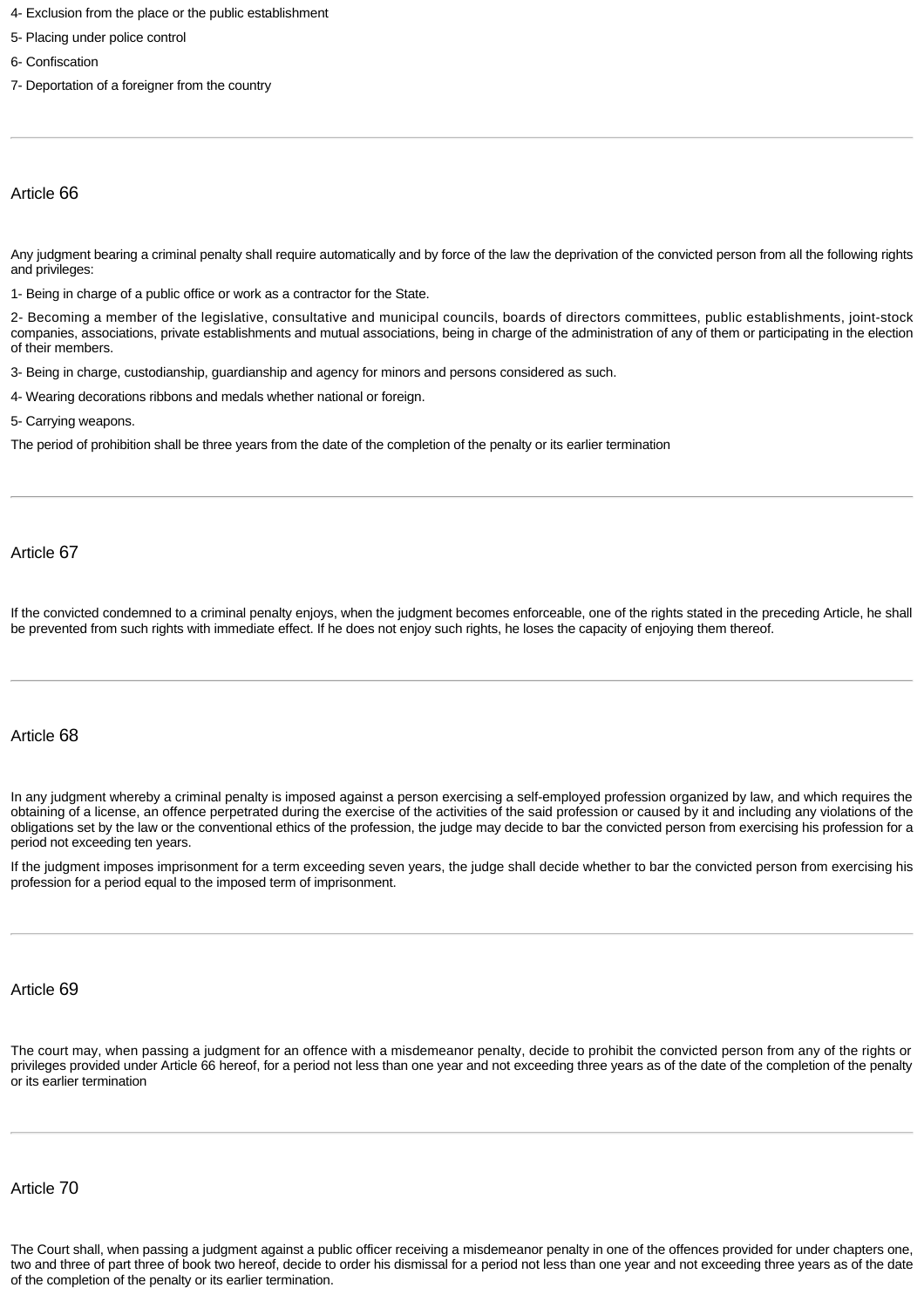In addition to the special cases provided by the law for closure, the court shall order the closure of a place or public establishment where the work is exercised, in either of the two following cases:

1- If it decides the prohibition from the exercise of the profession pursuant to Article 68 hereof, the closure shall be for the same period of the prohibition of exercise.

2- If it decides a penalty for the exercise of a craft in a public establishment which does not fulfill the conditions required by the law, which may threaten the life of persons, their health or security or to disturb them, the closure shall last until the said conditions are fulfilled.

Article 72

whoever condemned to imprisonment for a term exceeding seven years for an offence against the external or internal security of the State, in an offence of bribery, embezzlement, damage to public funds, forgery of money or government financial bills, arson, possession of explosives or intentional murder, shall be put by virtue of the law, after completing of his penalty, under police probation for a period equivalent to half of the term of his penalty, on the proviso that the police probation shall not exceed five years.

The court, however, may reduce the period of control or exempt the person thereof.

#### Article 73

Every judgment of condemnation against a recidivist in an offence of forgery, theft, mistrust, fraud or hiding proceeds of a crime or attempted crime may include, in addition to the decided penalty, putting the convicted person under police probation for a period not less than one year and not exceeding two years.

#### Article 74

Any person who subject to police probation shall have to comply with the following terms:

1- Inform the police station of his domicile and any change thereof; the police station may not approve his residence in the said place if located in the region where the offence was perpetrated; if he has no domicile, the police station shall determine a place where he shall reside.

2- Permanently carry a card provided to him by the police station of his area bearing all the specifications about his identity and which he shall submit to the police station upon any request.

3- Appear before the police station in his area once a week, at the time set on the card and at any time he is required by the police station to do so.

4- To be at his domicile from sunset and sunrise unless he obtains an authorization from the police station allowing him to be absent from his designated domicile during the specified period or part of it.

#### Article 75

The penalty of imprisonment for a term not exceeding one year and a fine not exceeding five thousand Qatari Riyals (5000QR) or either penalties shall apply to any person who infringes any of the probation conditions provided by the present law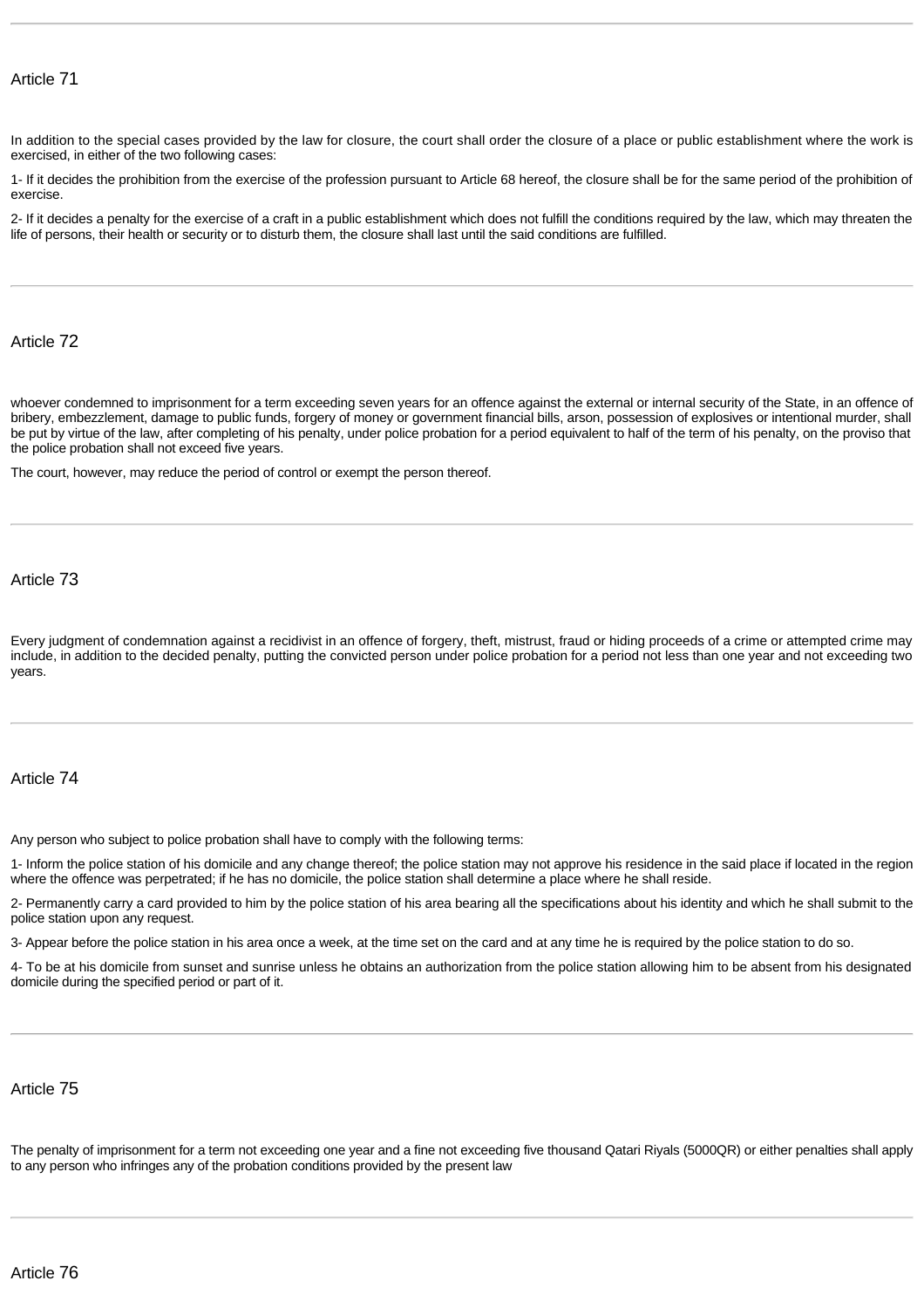The court may, when passing a judgment for a felony or misdemeanor, decide to confiscate seized items resulting from the offence, used or might have been used therein without prejudice to the rights of third parties in good faith. If the said items belong to a category, including the manufacture, use, possession of or dealing with the items, is considered an offence in itself, a judgment to confiscate shall be passed in all circumstances, even if the said items do not belong to the accused.

Article 77

Without prejudice of the rights of the relevant administrative authorities in deporting any foreigner pursuant to the law, the court may, when it condemns a foreigner to a penalty restrictive of liberty in a felony or misdemeanor, decide to deport him from the State after serving the penalty.

If the judgment for the penalty provided for in the previous paragraph is issued for an offence against honor or trust, the court shall decide to deport the foreigner from the State after the completion of the penalty or it being dropped.

Article 78

The court may, in matters of misdemeanors, decide to deport the foreigner from the country instead of condemning him to the penalty provided for the offence.

#### <span id="page-19-0"></span>**[Chapter Three](http://www.almeezan.qa/DownloadPage.aspx?Target=All&type=2&lawID=26&language=en#)**

<span id="page-19-1"></span>**[Suspension of Penalty Execution](http://www.almeezan.qa/DownloadPage.aspx?Target=All&type=2&lawID=26&language=en#)**

Article 79

The court, when passing a judgment for an offence punishable by a term of imprisonment for a term not exceeding one year or a fine, may order the suspension of the execution of the penalty if it considers that the morals of the convicted, his past, age or the circumstances in which the offence was perpetrated, to be good reasons to believe that he shall not reoffend.

The court may decide that the suspension of the execution shall include any subsidiary penalty and all the criminal effects except for confiscation.

Article 80

The suspension of the execution of the penalty shall last three years from the day the judgment become definitive. If the said period elapses without a judgment is passed to overturn the suspension of the execution, the judgment imposing the penalty shall be considered not applicable.

Article 81

The suspension of execution may be an ed in the two following cases:

1- If during the period of suspension, a judgment for imprisonment is passed against the convict for more than three months for an intentional offence perpetrated during or before the said period and the court did not know about it when ordering the suspension of execution.

2- If it appears that a judgment of imprisonment for a term of more than three months for an intentional offence was passed before ordering the suspension of execution and the court did not know about it.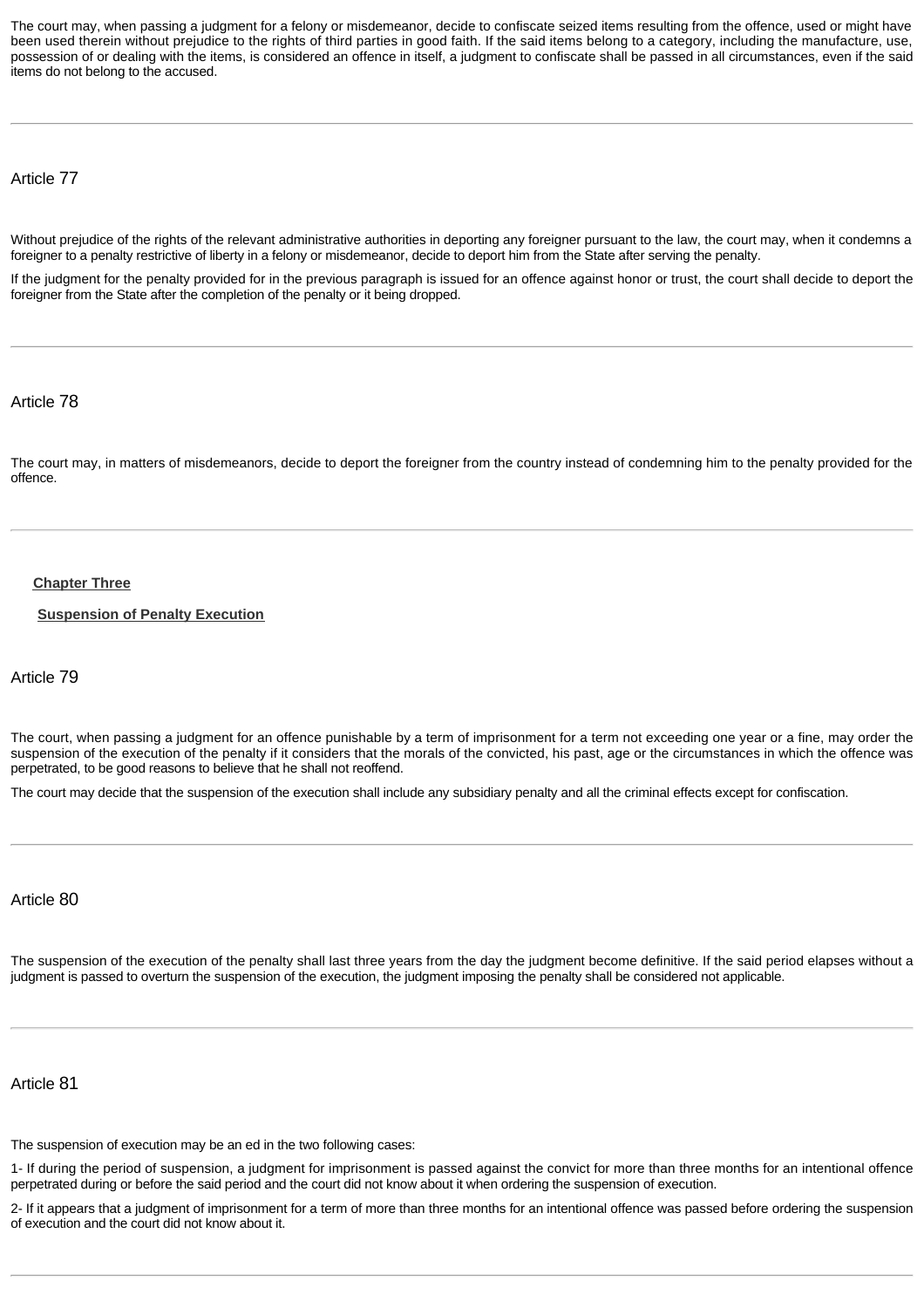The competent court for an ing the suspension of execution is the court which ordered such suspension or the court which sentenced the convict to imprisonment during the term of suspension. The judgment for annulment of the suspension shall be rendered upon request of the general prosecution or the victim after summoning the convict to appear.

#### Article 83

The judgment for annulment of the suspension of the execution of the penalty shall result in its execution.

#### <span id="page-20-0"></span>**[Chapter Four](http://www.almeezan.qa/DownloadPage.aspx?Target=All&type=2&lawID=26&language=en#)**

#### <span id="page-20-1"></span>**[Multiple Offences and Penalties](http://www.almeezan.qa/DownloadPage.aspx?Target=All&type=2&lawID=26&language=en#)**

## Article 84

Should one act constitutes a plurality of offences, the offence with the most severe penalty shall be taken into consideration and its penalty shall prevail to the exclusion of any other.

Article 85

Should multiple offences are perpetrated for one purpose bound to each other in an inseparable way, they shall be considered as one offence and a sentence for the most severe penalty provided for any of the offences shall be passed.

#### Article 86

The judgment for the most severe penalty for the offence, in the two preceding Articles, shall not prevent the court from applying secondary penalties provided for the other offences.

Article 87

Should the perpetrator in the case provided for by Article 85 hereof was prosecuted for the offence with the lowest penalty; he shall be prosecuted afterwards for the offence with the most severe penalty.

In this case, the court shall order execution of the penalty set by the last judgment, with a deduction of the part of the previous judgment, which was actually executed.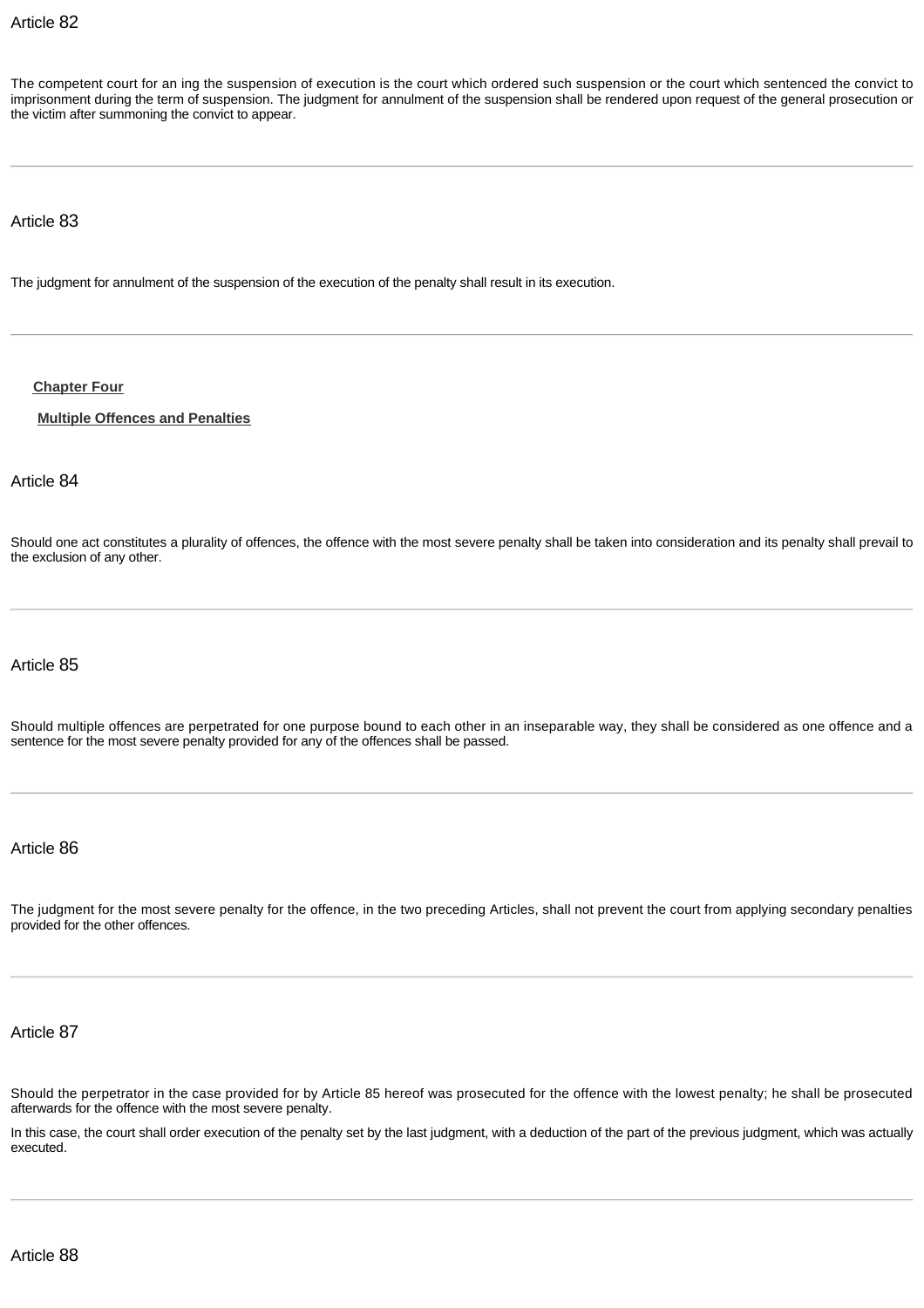Should a person commits a plurality of offences before he is sentenced for one of them, and the said offences do not fulfill the conditions provided under Articles 84 and 85 hereof, he shall be guilty for the penalty set for each of them, and all the ordered penalties shall apply to him successively, provided that the total executed periods of the judgments issued for a penalty of imprisonment for an offence or misdemeanor together not exceeding twenty years, and provided that the total periods of the executed judgments passed for a penalty of imprisonment for misdemeanors shall not exceed ten years.

The felony penalty shall be replaced for its period by any penalty restrictive of liberty for any offence, which was perpetrated before the passing of the judgment for a penalty of the said offence.

#### Article 89

Capital punishment shall replace all other penalties except fine and confiscation.

## Article 90

Fines and secondary penalties shall be executed whatever their number, provided that the total periods of police probation shall not exceed five years.

## <span id="page-21-0"></span>**[Part 7](http://www.almeezan.qa/DownloadPage.aspx?Target=All&type=2&lawID=26&language=en#)**

<span id="page-21-1"></span>**[Legal Excuses and Discretionary Conditions](http://www.almeezan.qa/DownloadPage.aspx?Target=All&type=2&lawID=26&language=en#)**

## Article 91

The law states the reasons for an exemption from a penalty and for the imposition of a lesser penalty

#### Article 92

If the court considers, when reviewing a felony that the circumstances of the offence or of the perpetrator require mercy, it may reduce the penalty provided for the said offence as follows:

1- If the penalty for the offence is capital punishment, it may be reduced to life imprisonment or imprisonment for a term of no less than five years.

2- If the penalty for the felony is life imprisonment, it may be reduced to imprisonment for a term of no less than three years.

3- If the penalty provided for the felony is imprisonment for a term not exceeding twenty years, it may be reduced to imprisonment for a term of no less than one year.

The provisions of this Article shall not apply when passing a judgment for a terrorist offence.

## Article 93

Should the court consider, when sentencing for a misdemeanor that the circumstances of the offence or the perpetrator require mercy, it may reduce the penalty as follows:

1- If there is a minimum limit for the penalty, the court may not comply therewith.

2- If the penalty is imprisonment and a fine together, the court shall impose one of them only.

3- If the penalty is imprisonment without a minimum term limit, the court may apply a fine not exceeding five thousand Qatari Riyals (5000QR) in lieu of.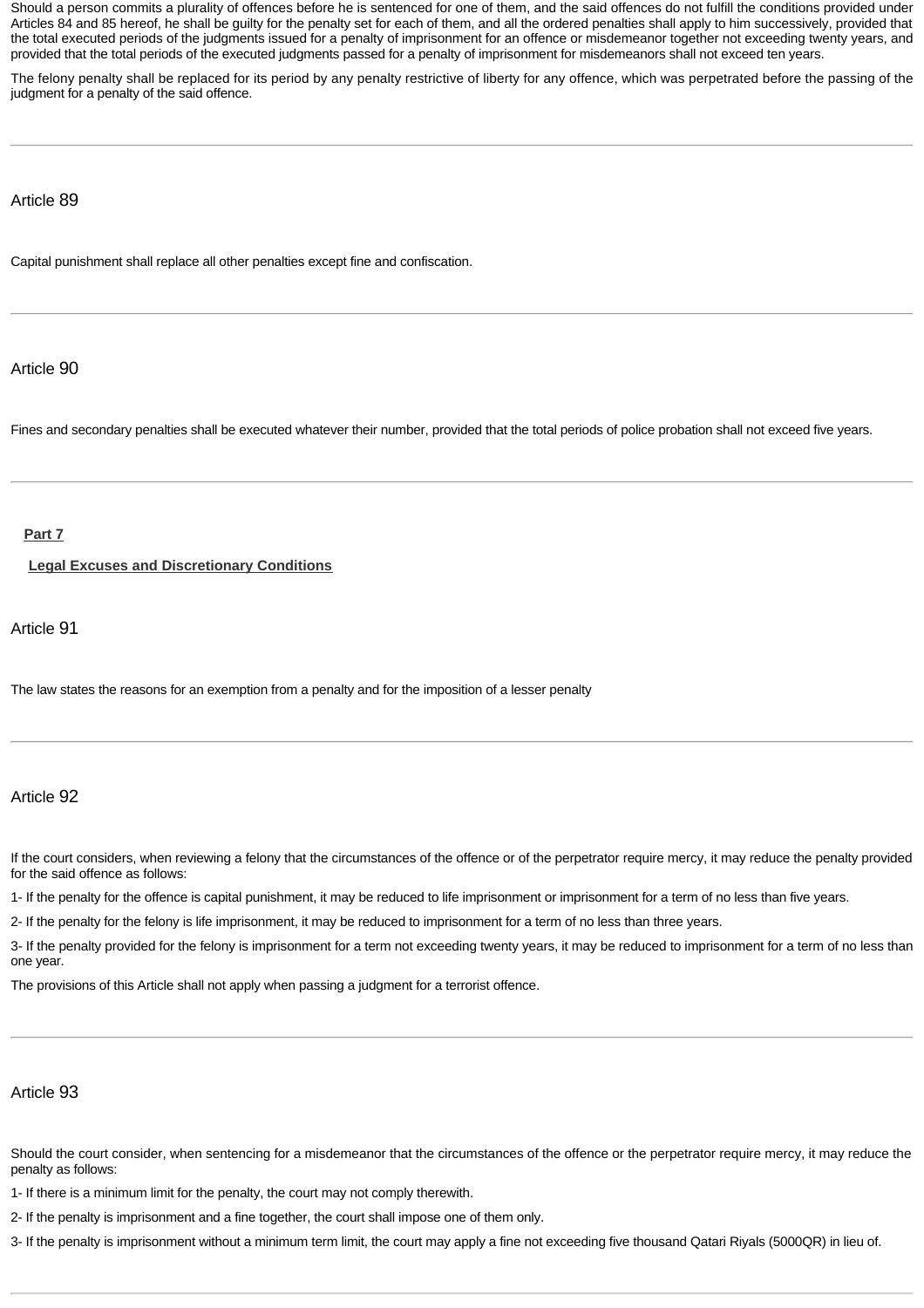The law states the effect of aggravating circumstances on the penalty provided for the offence.

#### Article 95

Any one of the following cases shall be considered recidivist:

1- Any person against whom a final judgment bearing a felony penalty was previously issued and then it is established that he perpetrated a subsequent felony or a misdemeanor.

2- Any person against whom a final judgment bearing a misdemeanor penalty was previously issued for an offence of forgery, theft, breach of trust, trickery, receiving stolen goods or items or proceeds resulting from an offence, or commencement of any such offence he perpetrated, then subsequently perpetrated within five years from the judgment one of the said offences or attempted any of them.

The court may sentence the recidivist to more than the maximum limit stipulated by the law for the offence provided that double of the said limit shall not be exceeded and that the term of imprisonment shall not exceed twenty years.

#### Article 96

If the recidivist was previously condemned to two penalties restrictive of liberty, both for a period of one year at least or three penalties restrictive of liberty one of which for at least one year, for theft, fraud, breach of trust, forgery, receiving crime proceeds or the attempt of any such offences, then it was established that he subsequently perpetrated one of the said offences or attempted the same, on which he was sentenced after he was convicted for the last of the said penalties, the court may issue a judgment imposing imprisonment for a term of less than three years and not exceeding .

#### Article 97

Should aggravated circumstances are combined with extenuating excuses or circumstances in one offence, the court shall apply first the aggravating circumstances then the extenuating excuses, then the extenuating circumstances.

However, if the aggravating circumstances and the aggravating excuses have different effects, the court may apply the most severe of them.

#### <span id="page-22-0"></span>**[BOOK TWO](http://www.almeezan.qa/DownloadPage.aspx?Target=All&type=2&lawID=26&language=en#)**

<span id="page-22-1"></span>**[Crimes Against Public Interest](http://www.almeezan.qa/DownloadPage.aspx?Target=All&type=2&lawID=26&language=en#)**

<span id="page-22-2"></span>**[Part 1](http://www.almeezan.qa/DownloadPage.aspx?Target=All&type=2&lawID=26&language=en#)**

<span id="page-22-3"></span>**[Crimes against External State Security](http://www.almeezan.qa/DownloadPage.aspx?Target=All&type=2&lawID=26&language=en#)**

Article 98

Capital punishment shall apply to the following:

1- Any person who carries weapons against the State, or attempts the same or instigates thereto?

2- Any person who intentionally perpetrates an act leading to harm the independence of the State or the integrity and sovereignty of its territories.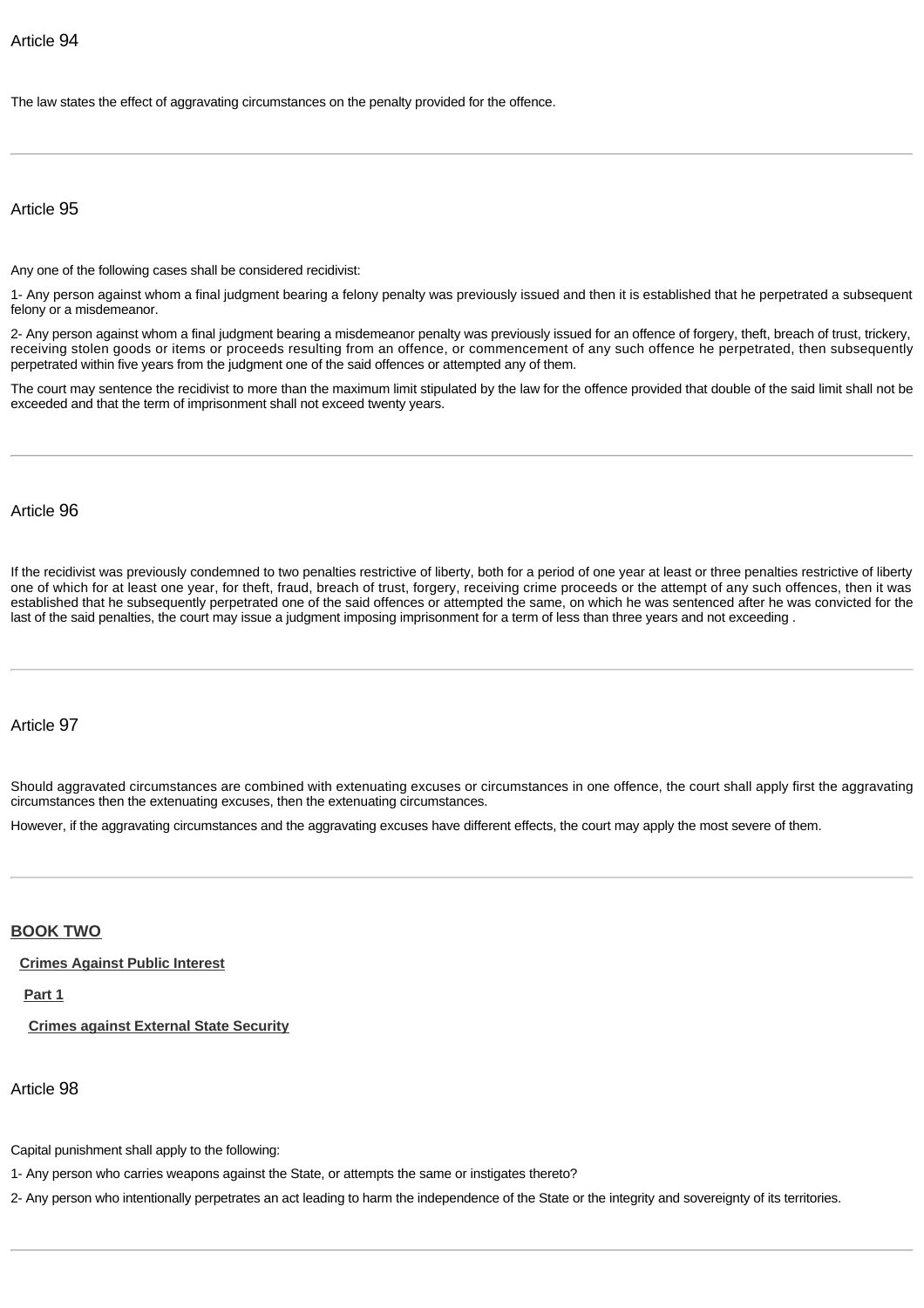Capital punishment shall apply to any Qatari who joins, in any way, the armed forces of a county in a state of war with the State of Qatar.

## Article 100

Capital punishment shall apply to the following:

1- Any person who contacts a foreign country, or any of the agents working for it, to undertake hostile acts against the State of Qatar.

2- Any person who contacts a hostile foreign country, or any of the agents working for it to help them in their warfare operations against or to harm the warfare operations of the State of Qatar.

Article 101

Capital punishment shall apply to the following:

1- Whoever interferes intentionally in any way in recruiting soldiers, men, funds, supplies, ammunitions or plans any for the benefit of any country in a state of war with the State of Qatar.

2- Whoever encourages soldiers in time of war to serve a country in a state of war with the State of Qatar or facilitates such act.

3- Whoever interferes for the benefit of the enemy to plan for jeopardizing the allegiance and commitment of the armed forces, weakening their morale, the morale of the people or their resistance force.

#### Article 102

Whoever facilitates the entry of the enemy to the country, facilitates their control of part of its territory, its ports, a fortress or a military site, a ship, an aircraft, weapons, ammunitions, apparatus, supplies, food, military missions, a means of transport, a factory, a plant or any other item or utility meant for selfdefense or used for such purpose, shall be punished with Capital punishment.

Article 103

Whoever helps the enemy by providing them with information or instructions shall be punished with Capital punishment.

## Article 104

Life imprisonment shall apply to any person who renders any service to enemy forces to obtain a benefit or a profit or promises to do so by himself or through an intermediary of another person, whether directly or indirectly and whether the benefit or the profit is material or non-material.

Article 105

Life imprisonment shall apply to any person who destroys, damages or ruins intentionally weapons, ships, aircraft, missions, plants, means of transport,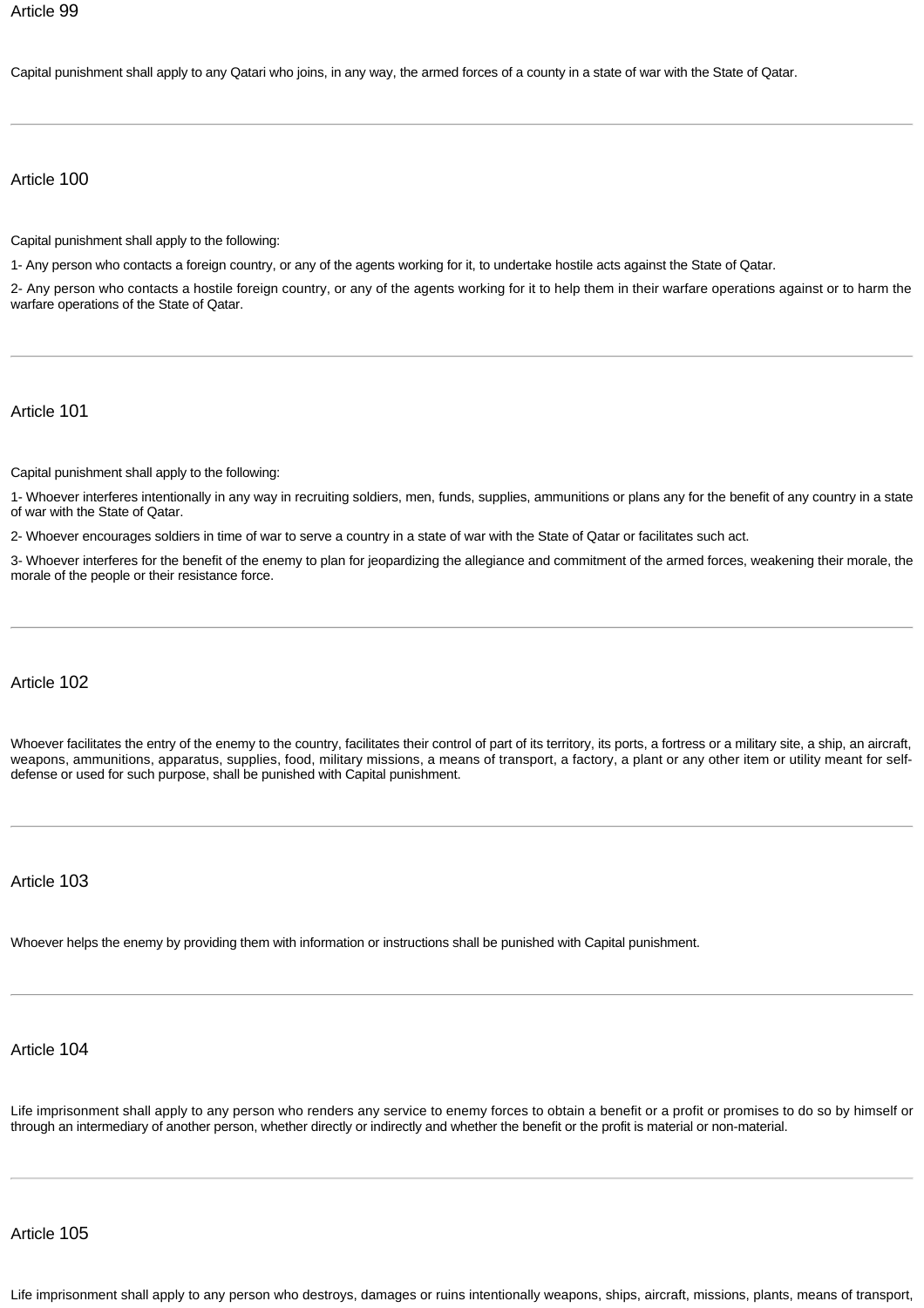public utilities, pipelines, ammunitions, provisions, medicines or others meant for the defense of the country or used in such purpose.

The same penalty shall apply to any person who badly manufactures or repairs any of the aforementioned objects intentionally, or intentionally commits an act, which renders them inoperable even temporarily for their intended purpose, or is the cause of any consequent damage.

Capital penalty shall apply if the offence is committed in time of war.

#### Article 106

If the offences mentioned in the preceding Article are committed through negligence or default, the penalty shall be imprisonment for a term not exceeding five years.

The penalty shall be imprisonment for a term not exceeding fifteen years if the offence is committed in time of war.

#### Article 107

Capital punishment or life imprisonment shall apply to any person who seeks to work for another country or any of its agents, or contacts any of them in a way that causes damage to the military, political or economic wellbeing of the State.

#### Article 108

The penalty of imprisonment for a term not exceeding twenty years shall apply to any person who destroys intentionally, hides or falsifies papers or deeds if he knows that they deal with the security of the State or any public interest, thus resulting in military, political or economic damage and harm to the State.

#### Article 109

The following shall be considered as defense secrets of the State:

1- Military, political and economic information known by the persons who have the right to know and who in the interest of the defense of the country are required to keep the information secret and away from others.

2- Correspondence, written documents, deeds, drawings, maps, plans, pictures and other items, the disclosure of which may lead to information mentioned in the previous paragraph being revealed which in the interest of the defense of the country is required to be kept secret and not known to anyone other than those in charge of maintaining and using such information.

3- News and information concerning the armed forces, their formations, movements, apparatus, provisions, staff and other issues involving military matters and warfare plans, provided that no written authorization was issued by the military authorities for their publication or diffusion.

4- Information concerning the investigative measures and procedures used to reveal the offences provided for in this part, to arrest the criminals, as well as information concerning the progress of an investigation and trial, when the investigative authority or the relevant court has prohibited their publication or diffusion.

#### Article 110

The penalty of imprisonment for a term not exceeding fifteen years shall apply to any person who discloses to a foreign State or to any of its agents or reveals to any of them in anyway, anyhow and by any means any of the secrets of defense of the country, and manages in any way to obtain one of the said secrets with the intention to disclose or reveal it to a foreign State or one of its agents , or anyone who destroys something considered as one of the secrets of defense of the State or renders it unusable.

The penalty shall be capital punishment if the offence is committed in time of war.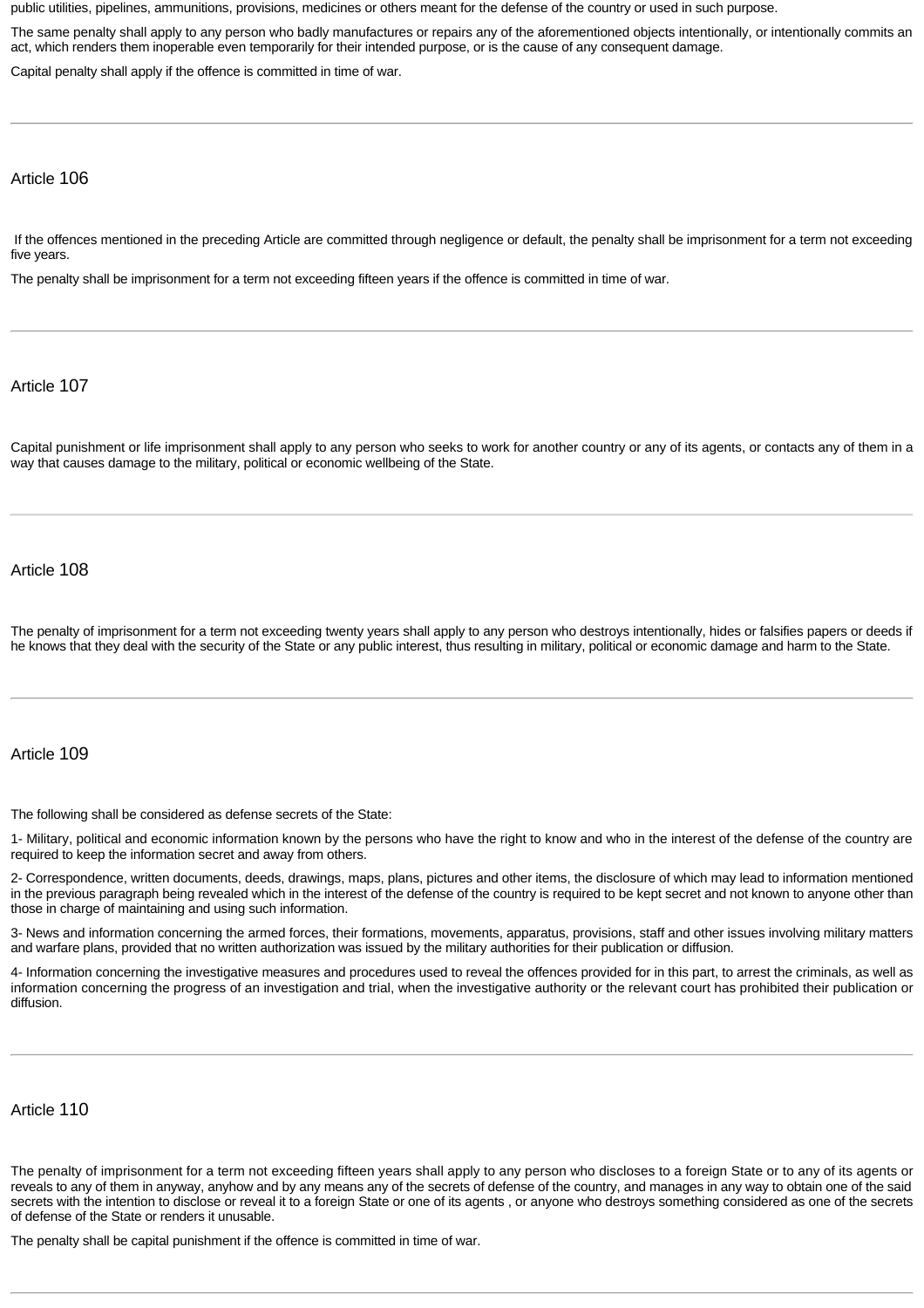The penalty of life imprisonment shall apply to any public employee who discloses one of the secrets of defense of the State. The penalty shall be capital punishment if the offence is committed in time of war.

## Article 112

The penalty of imprisonment for a term not exceeding five years

shall apply to:

1- Any person who obtains by an illegal means one of the secrets of the defense of the State without intending to disclose or reveal it to a foreign country or any of its agents.

2- Any person who discloses by any means any State defense secrets.

#### Article 113

The penalty of imprisonment for a term not exceeding seven years shall apply to any person who discloses intentionally, in time of war, information, statements and rumors, which are false, biased propaganda, which cause damage and harm to the warfare preparations for the defense of the State, the military operations of the armed forces or in frightening the people and weakening the morale of the State.

The penalty shall be imprisonment for a term not exceeding fifteen years if the offence is committed as a result of contact with a foreign State.

When committed as result of contact with an enemy State, the penalty shall be life imprisonment.

#### Article 114

The penalty of imprisonment for a term not exceeding ten years shall apply to any person who undertakes, without the authorization of the relevant authorities, the recruiting of soldiers or any other hostile act against a foreign State in a way that exposes the country to the danger of war or breach of diplomatic relations.

The penalty shall be capital punishment or life imprisonment if the said offence resulted in starting a war or breach of diplomatic relations.

#### Article 115

The penalty of imprisonment for a term not exceeding five years and a fine not exceeding fifteen thousand Qatar Riyals (QR 15.000) shall apply to any Qatari who discloses intentionally abroad false or biased information, statements or rumors concerning the internal situation of the State, which may weaken the trust in the economy of the State or harm its international standing or reputation, or who starts in anyway an activity resulting in harm to national interests.

The penalty shall be imprisonment for a term not exceeding ten years if the offence is committed in time of war.

#### Article 116

The penalty of imprisonment for a term not exceeding ten years and a fine not less than fifteen thousand Qatar Riyals (QR 15.000) and not exceeding one hundred thousand Qatar Riyals (QR 100.000) to:

1- Any person who undertakes directly or through another country, in time of war, to export merchandise, products or other items to a hostile country or imports such merchandise from the said country.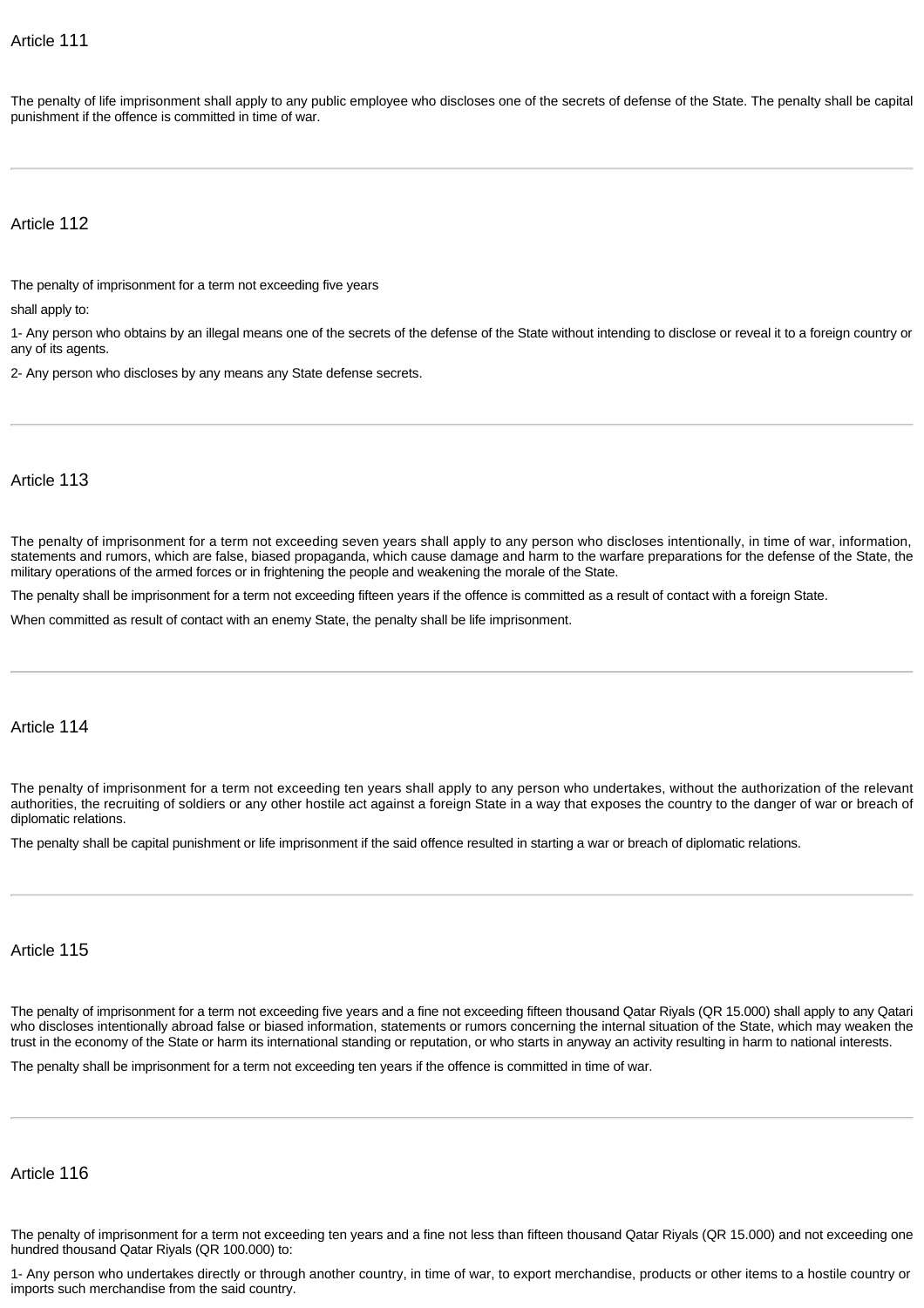2- Any person who starts personally, or through other parties, in time of war, trade activities other than those provided by the previous paragraph, with a person residing in a hostile country or with any of the nationals of the said country, their representatives, agents or committees.

In all circumstances, the objects that are the elements of the offence shall be confiscated and, if they are not seized, the perpetrator shall be liable to an additional fine equivalent to the value of the said objects.

Article 117

The penalty of imprisonment for a term not exceeding five years shall apply to

1- Any person who flies over the territory of the country without authorization of the competent authorities.

2- Any person who takes pictures makes drawings or plans of sites or places contrary to current prohibitions issued by the competent authorities.

3- Any person who enters a fortress, any defense facility, camp or place for military forces, military or commercial ships, military aircraft or vehicles, an arsenal, any military place, location or factory where activities for the purpose of the defense of the country is started and where the public is not authorized to enter.

4- Any person who resides in or attends any of the places where residence or

attendance is prohibited by the competent authorities.

The penalty shall be imprisonment for a term not exceeding fifteen years, if the offence is committed in time of war or by using any means of trickery, fraud, disguise, or false personality, nationality, profession or capacity.

The same penalty shall apply to any person who commences to commit any of the said offences.

Article 118

The penalty of imprisonment for a term not exceeding fifteen years shall apply to any person who abstains intentionally, in time of war, from executing all or part of the obligations required by a contract to undertake transport, exportation, enterprise or public works to which he is bound with the State for the needs of the armed forces, the requirements of the civilian population, or commits any fraud in their execution.

The penalty shall be capital punishment if the offence is committed with the intention to damage the defense of the State or the operations of the armed forces.

The two previous paragraphs shall apply to subcontractors, agents and brokers if the default of execution of the commitment or the fraud in the execution is due to their acts.

Article 119

If the default of execution of all or part of the commitments stipulated in the preceding Article is due to negligence or failure, the penalty shall be imprisonment for a term not exceeding three years.

Article 120

The penalty of imprisonment for a term not exceeding ten years and a fine not exceeding fifteen thousand Qatar Riyals (15.000QR) shall apply to any person who requests for himself or for other parties, accepts or takes, even through an intermediary, from a foreign State or from any of its agents, money or any other benefit, with the promise to intentionally committing an offence to harm national interests.

The penalty shall be imprisonment for a term not exceeding fifteen years and a fine not exceeding one hundred thousand Qatar Riyals (100.000QR) if the offence is committed in time of war or if the perpetrator is a public officer or a person entrusted with a public utility. The same penalty shall apply to any person who gives, promises or offers some of the provided issues with the intention to commit an offence damaging to the national interests of the State even if what he gives, promises or offers is not accepted. The same penalty shall also apply to any person who is an intermediary in committing any of the previous offences.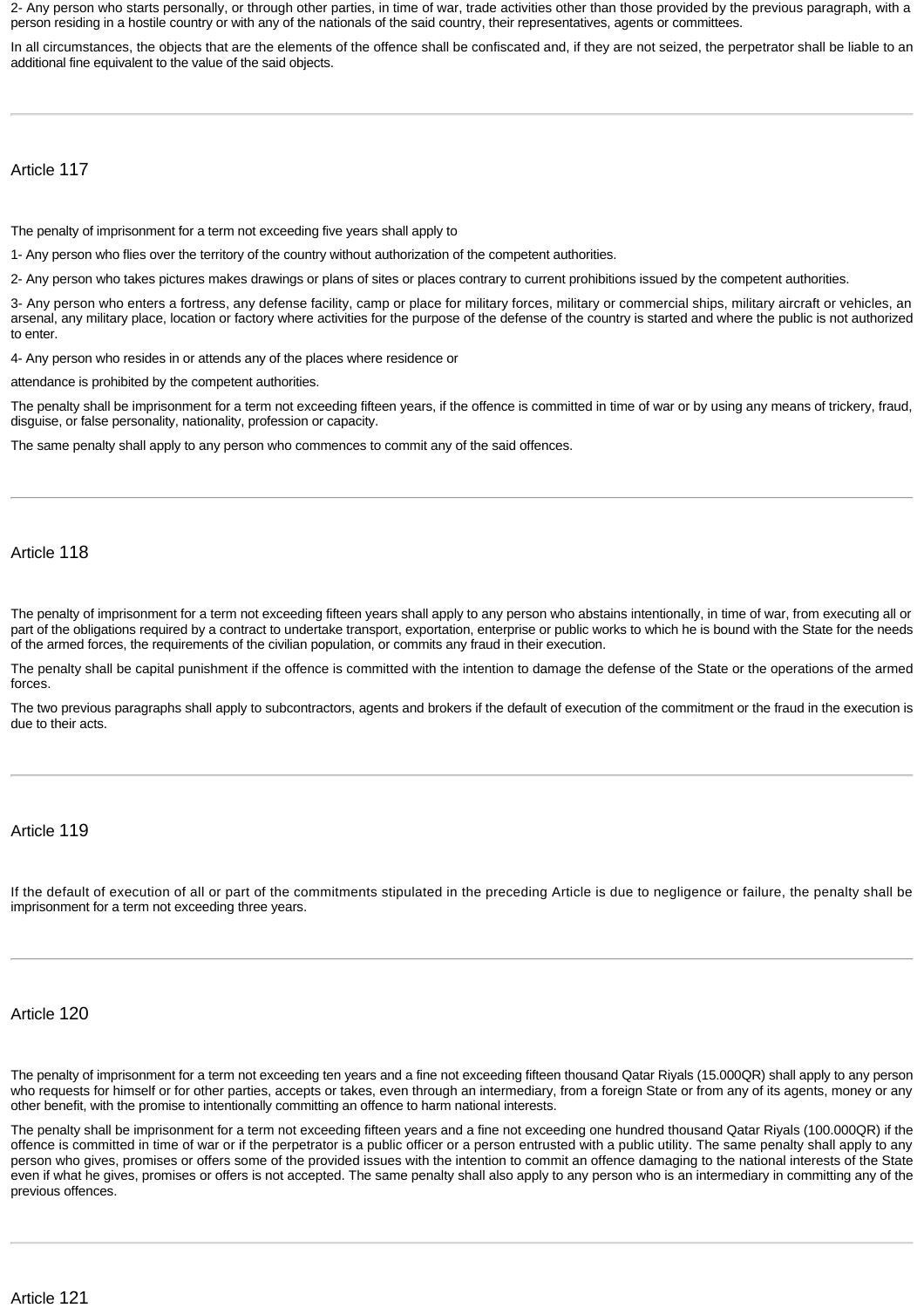The penalty of imprisonment for a term of no less than five years and not exceeding fifteen years shall apply to any person who is assigned to negotiations with a foreign State, or with a natural or legal foreign person, in one of the State subjects, and who intends to carry out said negotiations contrary to the interests of his State.

Article 122

The penalty of imprisonment for a term not exceeding five years and a fine not exceeding fifteen thousand Qatar Riyals (15.000QR) shall apply to any person who discloses, to a foreign State or to its agents, in any way or manner, or by any means, news, information, items, correspondence, deeds, maps, drawings, pictures or others belonging to the State while an order by relevant authorities is in force prohibiting publication and diffusion.

Article 123

The penalty of imprisonment for a term not exceeding ten years shall apply to any public officer assigned to guard a prisoner of war or any of the prisoners charged with or sentenced for one of the offences set out in the present part who allows or helps intentionally the said detainee or prisoner to escape from his prison or place of detention.

Article 124

The penalty of imprisonment for a term not exceeding seven years shall apply to any person who helps or assists prisoners responsible for one of the crimes provided for in the present section or a prisoner of war, to escape, or commences such act, gives him accommodation, food, drink, money, weapons, ammunitions or any means of transport, hides him after his escape or resists his arrest while being aware of his status.

Article 125

The penalty of imprisonment for a term not exceeding three years and a fine not exceeding fifteen thousand Qatar Riyals (15.000QR) shall apply to any person who collects, registers or diffuses any information pertaining to the movements, numbers, specifications or conditions of any of the armed forces, military ships or aircraft of the State of Qatar without authorization from the relevant authority.

Article 126

The penalty of imprisonment for a term not exceeding three years and a fine not exceeding fifteen thousand Qatar Riyals (15.000QR), or either penalty, shall apply to any person who knows about the attempt of one of the offences provided for in the present section, or about the attempt to commit any of them, and does not inform the relevant authorities thereof promptly.

The two penalties of imprisonment and fine shall be doubled and imposed both if the offence is committed in time of war.

The provisions of the present Article shall not apply to the spouse of the perpetrator , his ascendants or descendants.

Article 127

A penalty shall apply to any collaborator in the offences provided for in the present part: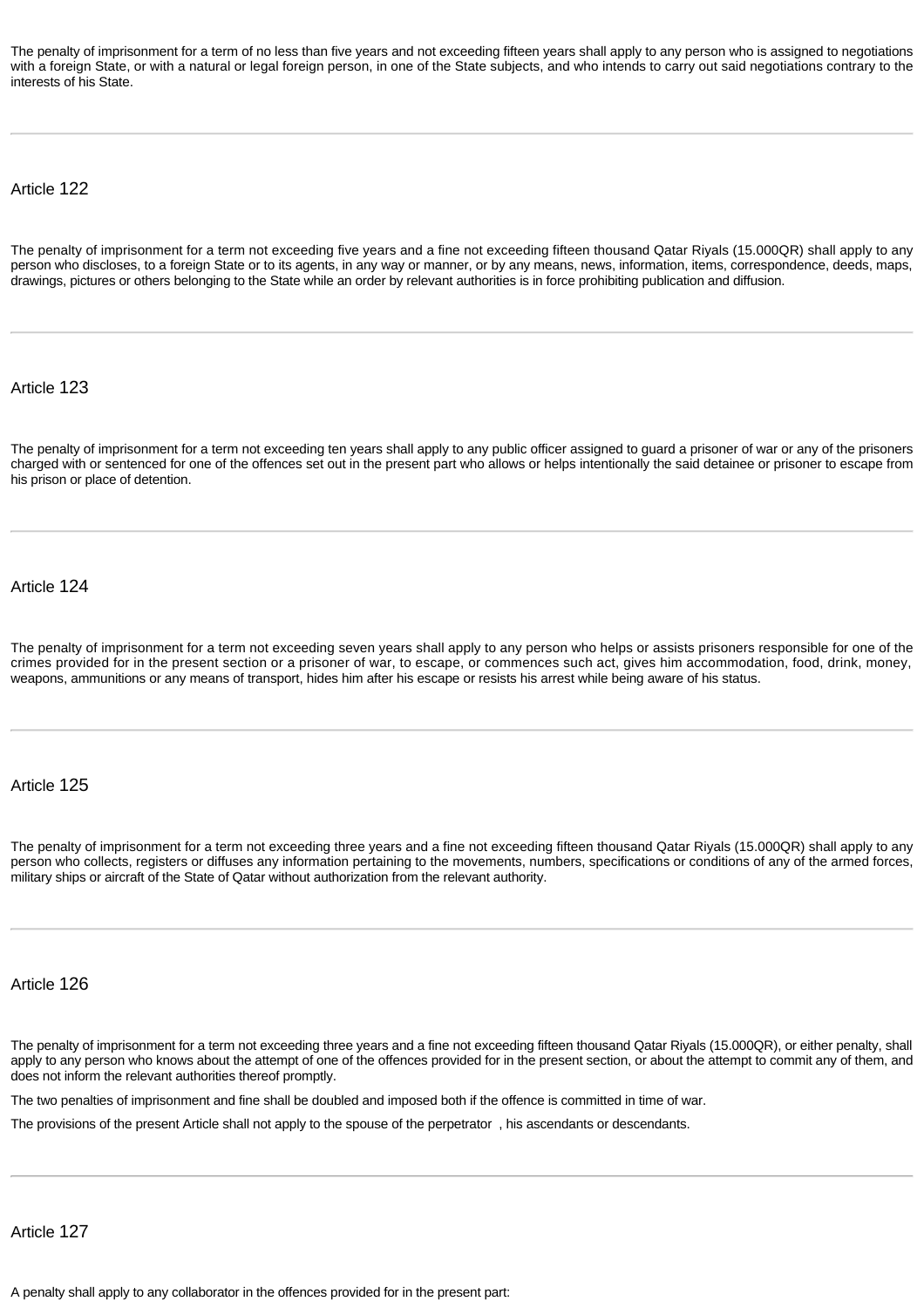1- If he knows the intention of the perpetrator and offers him assistance, means of subsistence, accommodations, shelter, a place for meeting or other **facilities** 

2- If he hides items that were used or meant for use in committing the offence or which resulted thereof while knowing such a fact.

3- If he destroys, hides or changes intentionally a document, which would facilitate the discovery of the offence, its evidences or the punishment of its perpetrator. In such cases, the court may exempt from the penalty the spouse of the perpetrator , his ascendants and descendants, unless liable for punishment under another legal provision.

Article 128

The penalty of imprisonment for a term not exceeding fifteen years shall apply to any person who participates in a criminal agreement whether the purpose is the perpetration of one of the offences provided for in this Article or its use as a means to achieve the purpose of the said criminal agreement.

The same penalty shall apply to any person who instigates the agreement or plays a role in managing it; if the purpose of the agreement is to commit one determined offence or use it as means to reach the intended purpose, the penalty provided for the said offence shall apply to him.

The penalty of imprisonment for a term not exceeding five years shall apply to any person who calls another person to take part in an agreement of this kind even if his call is not accepted.

#### Article 129

Any criminal who undertakes to inform the relevant authorities before the commencement of the crime or before the investigation begins shall be exempted from the penalties stated in this Article

The court may allow an exemption from the penalty if the information is given after the perpetration of the offence and the beginning of the investigation; the court may also reduce the penalty if the perpetrator facilitates an arrest by the authorities of any of the criminals during the investigation or trial.

#### <span id="page-28-0"></span>**[Part 2](http://www.almeezan.qa/DownloadPage.aspx?Target=All&type=2&lawID=26&language=en#)**

<span id="page-28-1"></span>**[Crimes against Internal State Security](http://www.almeezan.qa/DownloadPage.aspx?Target=All&type=2&lawID=26&language=en#)**

Article 130

Capital punishment shall apply to any person who tries to overthrow the regime of the country, seize it by force or threaten to use such means.

If the offence is perpetrated by an armed guerilla force, capital punishment shall apply to any person who forms the guerilla force, and assumes its leadership or command.

## Article 131

Capital punishment shall apply to any person who threatens the life of the Emir, his security or liberty, or intentionally exposes his life or liberty to danger. The same penalty shall apply to any person who commits any of the previous offences on the representatives of the Emir and the Crown Prince.

## Article 132

 Capital punishment shall apply to any person who assaults by force the authority of the Emir, whether by depriving him of all or part of the said authority, deposing him or compelling him to desist from all or part thereof.

The same penalty shall apply to any person who perpetrates one of the mentioned acts on the deputy Emir or the Crown Prince.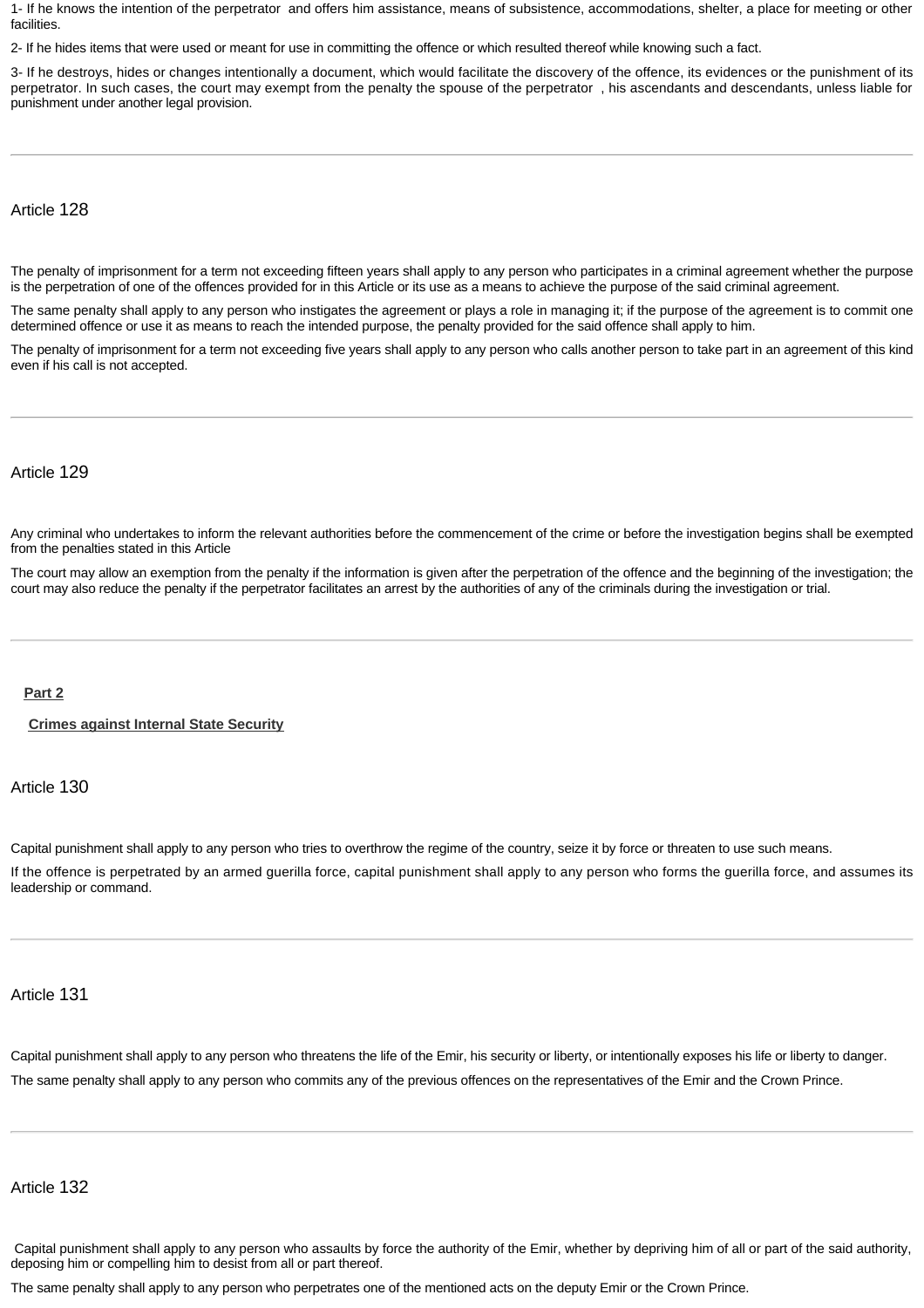The penalty of life imprisonment shall apply to any person who threatens or uses any other illegal means to cause the Emir, the deputy Emir or Crown Prince to take or abstain from a duty assigned to him by law.

### Article 134

The penalty of imprisonment for a term not exceeding five years shall apply to any person who challenges by any public means the exercising by the Emir of his rights or authorities, or criticizes his person.

The same penalty shall apply to any person who commits any of the previous offences on the deputy Emir or the Crown Prince.

#### Article 135

The penalty of capital punishment or life imprisonment shall apply to any person who attacks within the territory of the State, the security of the President or Head of a foreign country or his liberty, or intentionally exposes his life or liberty to danger.

#### Article 136

The penalty of life imprisonment shall apply to any person who instigates by public means to overthrow the regime of the country, or conducts propaganda or calls by public means for the adoption of a doctrine aiming to destroy the fundamental values of the State, to change the social or economic system prevailing in the country by use of force or through any illegal means.

## Article 137

The penalty of imprisonment for a term not exceeding five years shall apply to any person who is found in possession of any tract, letter or printed document, or any other material inciting the overthrow of the regime by force, by illegal means, or infringes general security or promotes any of the said issues.

#### Article 138

The penalty of imprisonment for a term not exceeding three years and a fine not exceeding fifteen thousand Qatar Riyals (15.000QR), or one of these two penalties shall apply to any person who insults through any public means the flag of the State or the flag of a non-hostile State, whether by destroying or lowering it, or by any other action expressing hate and disdain.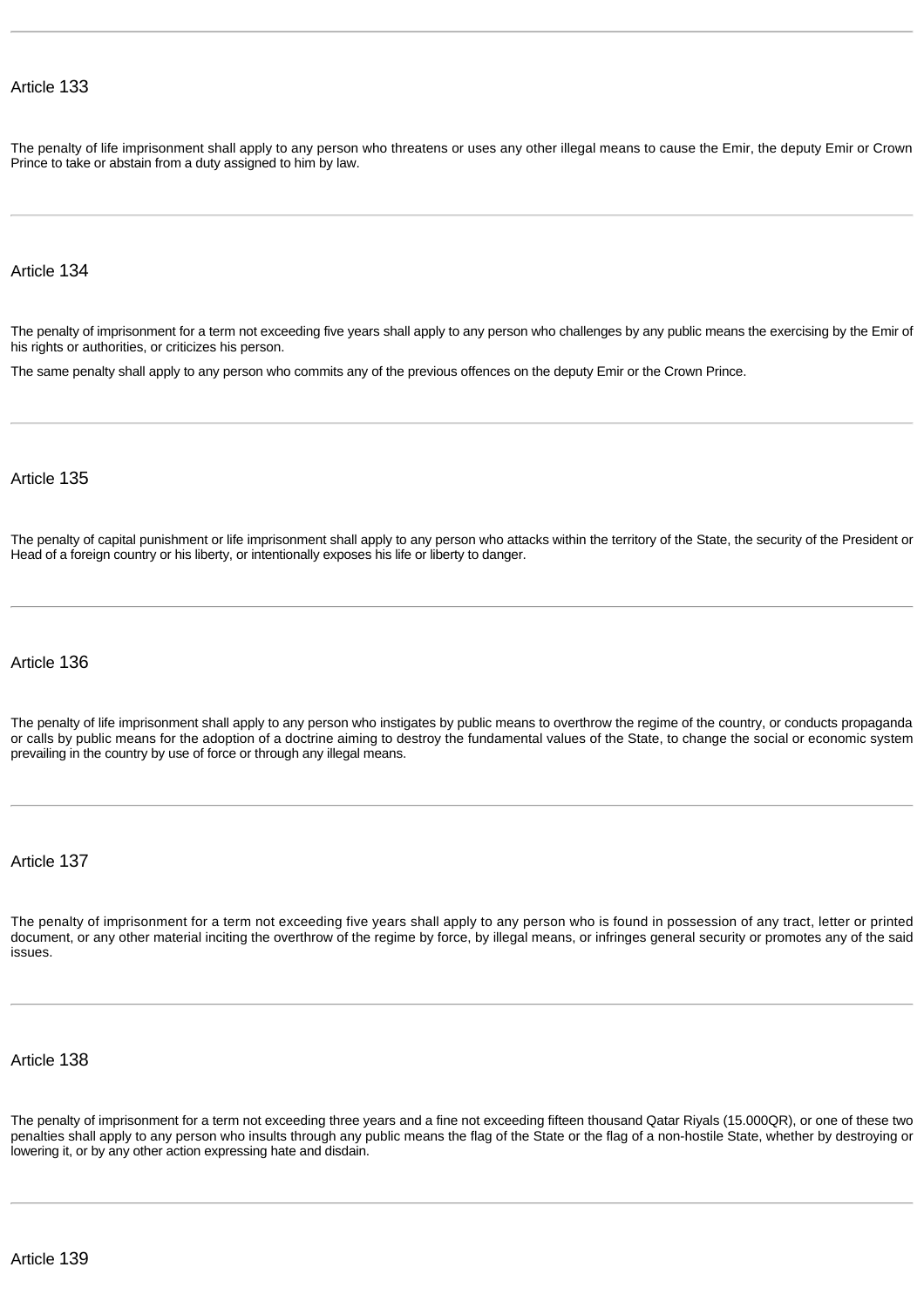Without prejudice to any more severe penalty, a penalty of imprisonment for a term not exceeding three years and a fine not exceeding fifteen thousand Qatar Riyals (15.000QR) or one of these two penalties, shall apply to any person who participates in a crowd composed of at least five persons in a public place, with a view to perpetrating an offence, infringing public security and who remains in the crowd after the agents of public force have ordered them to leave the place. The same penalty shall apply to any person who participates in a crowd while holding a knife weapon, canes or other solid instrument not usually held in normal circumstances.

If the person demonstrating in a crowd carries a fire arm, the penalty shall be imprisonment for a term not exceeding five years.

#### <span id="page-30-0"></span>**[Part 3](http://www.almeezan.qa/DownloadPage.aspx?Target=All&type=2&lawID=26&language=en#)**

<span id="page-30-1"></span>**[Crimes Related to Public Position](http://www.almeezan.qa/DownloadPage.aspx?Target=All&type=2&lawID=26&language=en#)**

<span id="page-30-2"></span>**[Chapter One](http://www.almeezan.qa/DownloadPage.aspx?Target=All&type=2&lawID=26&language=en#)**

<span id="page-30-3"></span>**[Bribery](http://www.almeezan.qa/DownloadPage.aspx?Target=All&type=2&lawID=26&language=en#)**

Article 140

Any pubic officer who asks for or accepts, for himself or another party, money, benefit or a simple promise for something in return for undertaking any activity or abstaining from carrying out any activity under the remits of his office shall be considered a receiver of bribery; the penalty of imprisonment for a term not exceeding ten years and a fine not exceeding what he received or promised shall apply to him, provided that it shall not be less than five thousand Qatar Riyals (5000QR).

The same penalty shall apply to any public officer who asks for or accepts, for himself or another party, money, benefit or a simple promise for something in return for undertaking an activity or abstaining from carrying out an activity, which is not included in the remits of his office, but who believes by error or pretends that it so . Any special benefits received by an officer or another party from the sale of a movable asset or real estate at a price higher than its true value, its purchase at a price lower than its true value, or from any contract concluded between the the briber and the bribed shall be considered bribery.

## Article 141

The penalty stipulated in the preceding Article shall apply to any person who offers money, benefit or promise to a public officer in the said respect, and if the officer accepts the offer or the promise.

The same penalty shall apply to the intermediary between the briber and the bribed.

The briber or the intermediary shall be exempted from the penalty if he informs the relevant authority about the offence or declares it before its discovery even after its realization.

Article 142

The penalty of imprisonment for a term not exceeding seven years and a fine not exceeding fifteen thousand Qatar Riyals (15.000QR) shall apply to any public officer who accepts money or benefit from a person for whom he does or abstains from doing an activity of the said office, or who after the accomplishment of the said activity or not so doing, seeks to obtain a reward for his activity or not so doing despite there being no previous agreement.

Article 143

The penalty of imprisonment for a term not exceeding three years and a fine not exceeding fifteen thousand Qatar Riyals (15.000QR) shall apply to:

1- Any person who receives money or a benefit pretending that it is bribery for an officer, while he intends to keep it or part of it for himself.

2- Any person who receives money or profit while knowing its purpose even if the officer intended to receive the bribery did not appoint him or did not know about him, provided that he is not an intermediary in the bribery.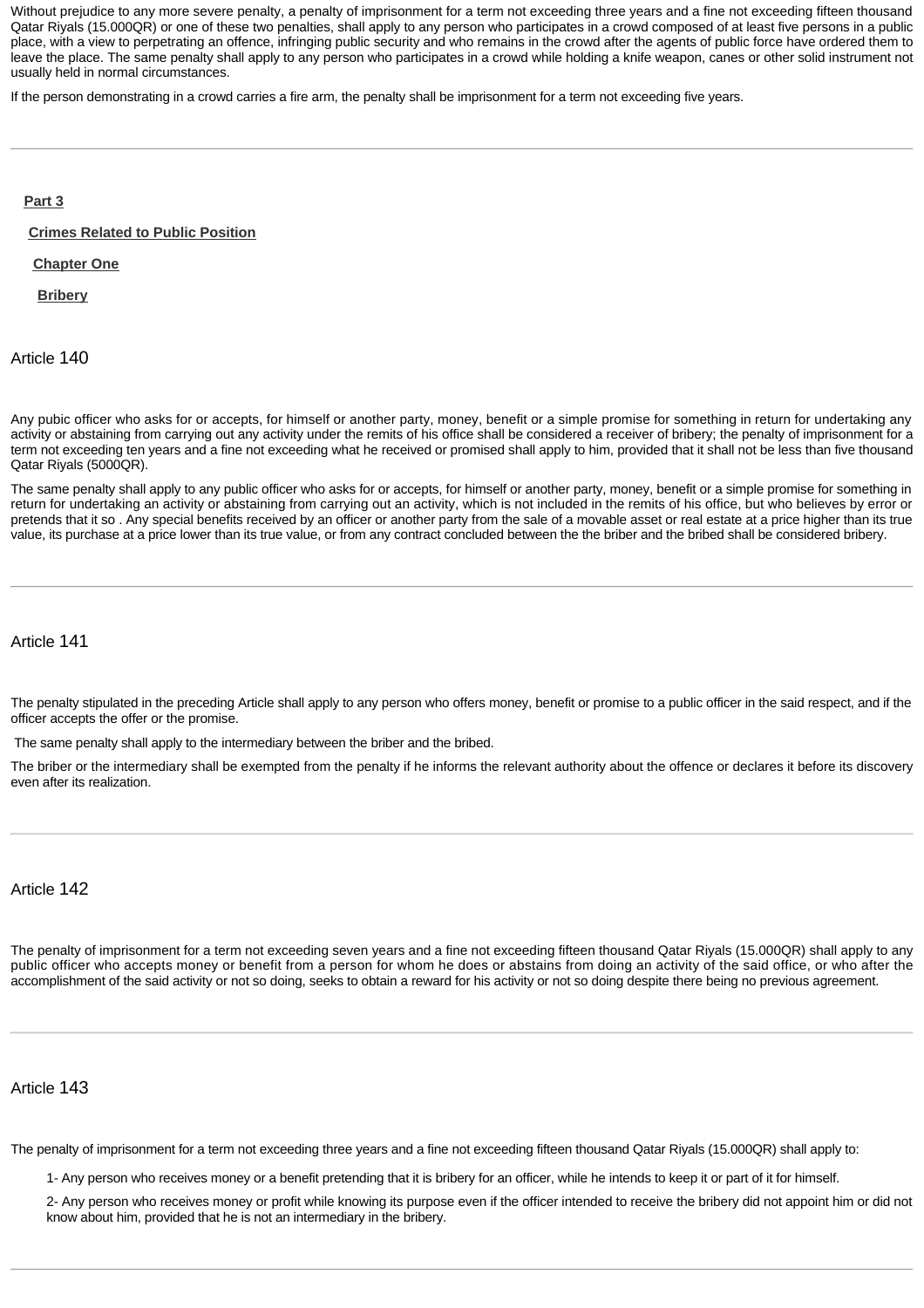If the purpose of the bribery is to commit an offence punishable by the law with a penalty more severe than the one provided for under bribery, the set penalty with the fine provided under Article 140 hereof shall apply to the briber, the bribed and the intermediary.

The briber or the intermediary shall be exempted from the penalty if he informs the relevant authorities about the offence and the provided information leads to the arrest of any of the perpetrator s.

Article 145

The penalty of imprisonment for a term not exceeding five years and a fine not exceeding fifteen thousand Qatari Riyals (15.000QR) shall apply to any person who offers a bribe to a public officer as declined.

Article 146

Any employee who asks, for his benefit or for that of another party, for money or a benefit or a promise of something in return without the knowledge of his employer and his consent, to undertake any of the duties assigned to him or abstain from so doing, shall be considered a receiver of a bribe and shall be liable on conviction to a penalty of imprisonment for a term not exceeding three years and a fine not exceeding fifteen thousand Qatari Riyals (15.000QR) or either of the two penalties.

Article 147

In addition to the penalties stipulated in this chapter, the confiscation of what the briber or the intermediary offered shall be considered. The perpetrator shall also be dismissed from public office and a fine equal to the amount of the bribe.

#### <span id="page-31-0"></span>**[Chapter Two](http://www.almeezan.qa/DownloadPage.aspx?Target=All&type=2&lawID=26&language=en#)**

<span id="page-31-1"></span>**[Embezzlement and Damage to Public Money](http://www.almeezan.qa/DownloadPage.aspx?Target=All&type=2&lawID=26&language=en#)**

Article 148

Whoever, being a public officer, embezzles money, papers, or others, which were in his possession in respect of his public office shall be punished with imprisonment for a term of no less than five years and not exceeding ten years.

The penalty shall be imprisonment for a term of not less than seven years and not exceeding fifteen years if the perpetrator is entrusted with deposits of cash or monetary exchange, or if he is assigned to collect fines, fees, taxes or the like and the money is delivered to him in this capacity.

Article 149

Whoever, being a public officer, illegally takes possession of funds, papers or other property owned by the State or any authority mentioned in Article 4 hereof or facilitates such act for another party shall be punished with imprisonment for a term not exceeding ten years.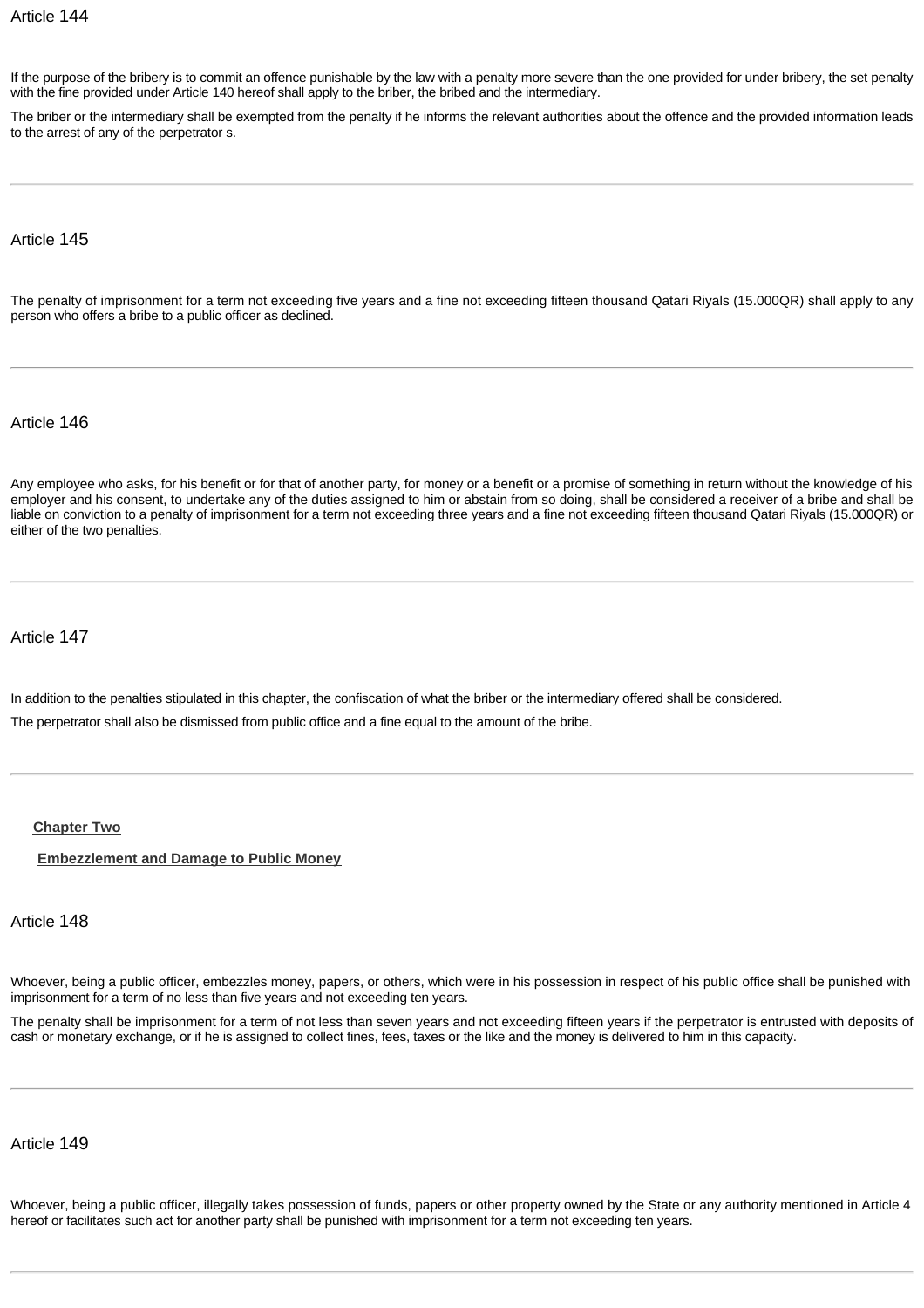Whoever, being a public officer, intentionally damages the property or the interests of the institution where he works, or the assets or interests of a third party entrusted thereby, shall be punished with imprisonment for a term not exceeding ten years.

Article 151

The penalty of imprisonment for a term of no less than one year and not exceeding three years shall apply to any public officer who causes through his fault serious damage to the assets or the interests of the institution where he works, the assets or interests of third parties entrusted by the said institution, if this results from negligence or failure to perform his obligations, or as a result of abusing his power.

Article 152

Whoever, being a public officer infringes by means of trickery or by any other illegal means, the liberty or security of State bids or auctions, or any of the authorities mentioned in Article 4 hereof shall be punished with imprisonment for a term not exceeding ten years.

Article 153

Whoever, being a public officer, entrusted to protect the interests of the institution in which he works, in respect to a deal or issue, and who intentionally harms such interests, to obtain a benefit for himself or for another party, shall be punished with imprisonment for a term not exceeding ten years.

Article 154

Whoever, being a public officer involved in the preparation, management or execution of an undertaking, export, works or enterprises dealing with one of the authorities mentioned in Article 4 hereof, obtains or attempts to obtain for himself or another, directly or through an intermediary, or by any illegal way, a profit, a benefit or a commission from one of the mentioned actions shall be punished with imprisonment for a term not exceeding ten years.

Article 155

Whoever intentionally commits fraud in the execution of all or part of the commitments stipulated by the contract to undertake or supply public works or other contracts or conventions by which he is bound with one of the authorities mentioned in Article 4 hereof shall be punished with imprisonment for a term of no less than five years and no more than fifteen years if the offence results in serious prejudice or if the contract pertains to the requirements of defense and security if the perpetrator was aware of the said purpose.

Any of set penalties, according to the circumstances, shall apply to sub-contractors, agents or intermediaries if the fraud is due to their actions

Article 156

Whoever, being a public officer knowingly involved in collecting fines, fees, taxes or the like, who requests for or takes non-due amounts or amounts exceeding the due payments shall be punished with imprisonment for a term not exceeding ten years.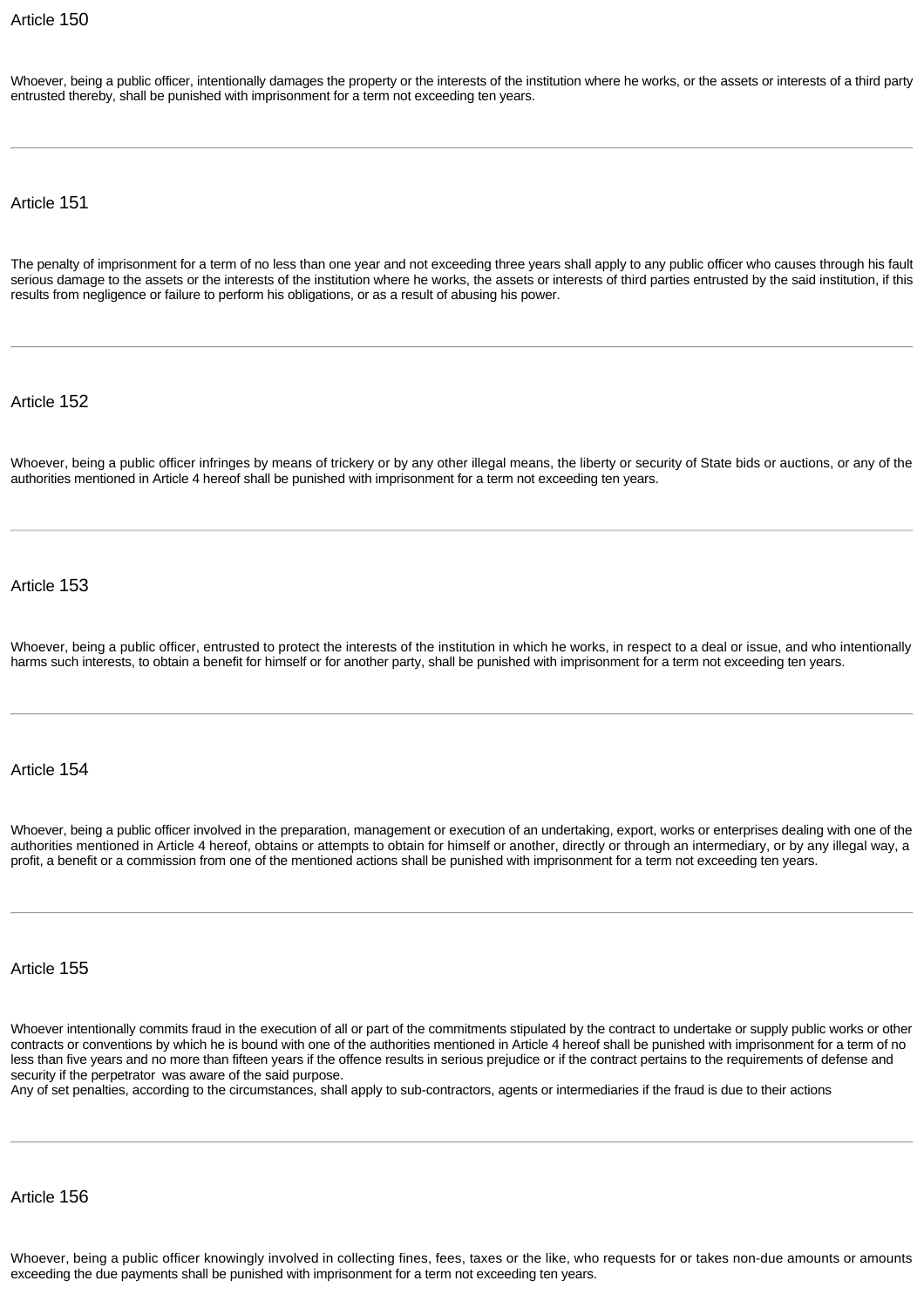Whoever, being a public officer involved in employing workers in jobs related to his office, retains for himself all or part of their due salaries or other due benefits, employs directly or indirectly chore workers and takes their salaries, writes down in the books of the authorities mentioned in Article 4 hereof the names of fictitious or real persons who did not carry out any of the mentioned jobs, takes possession of their salaries or pays the salaries into the bank accounts of the said persons shall be punished with imprisonment for a term not exceeding seven years.

#### Article 158

In addition to the penalties prescribed for the offences mentioned in this chapter, the perpetrator shall be dismissed from public office, fined a sum equal to the value of the funds of the offence or resulting thereof.

#### <span id="page-33-0"></span>**[Chapter Three](http://www.almeezan.qa/DownloadPage.aspx?Target=All&type=2&lawID=26&language=en#)**

#### <span id="page-33-1"></span>**[Position Misuse and Power Abuse](http://www.almeezan.qa/DownloadPage.aspx?Target=All&type=2&lawID=26&language=en#)**

[Article](http://www.almeezan.qa/LawArticles.aspx?LawArticleID=60641&lawId=26&language=en) [159](http://www.almeezan.qa/LawArticles.aspx?LawArticleID=60641&lawId=26&language=en) ([Amended By Law 8/2010](http://www.almeezan.qa/LawPage.aspx?id=2645&language=en))

يعاقب بالحبس مدة لا تجاوز خمس سنوات ٬كل موظف عام استعمل القوة أو التهديد مع متهم أو شاهد أو خبير أو أمر بذلك لحمله على الاعتراف بجريمة أو على الإدلاء بأقوال أو معلومات بشأنها أو لكتمان .أمر من هذا الأمور .وإذا ترتب على فعل الموظف إصابة المجني عليه بعاهة مستديمة ٬عوقب الجاني بالحبس مدة لا تجاوز عشر سنوات ..وإذا ترتب على هذا الفعل وفاة المجني عليه ٬عوقب الجاني بالإعدام ٬أو الحبس المؤبد

#### Article 160

A penalty of imprisonment for a term not exceeding three years and a fine not exceeding ten thousand Qatari Riyals (10.000QR) or one of the two penalties shall apply to any public officer who uses the power vested in him by virtue of his office to damage any individual, or to bring an illegal benefit for himself or to third parties.

#### Article 161

Whoever, being a public servant uses harshness with any person during as part of his office duties or compels him to any act except in those cases where the law authorizes such acts shall be punished with imprisonment for a term not exceeding three years and/or a fine not exceeding ten thousand Qatari Riyals (QR 10.000).

#### Article 162

A penalty of imprisonment for a term not exceeding three years and a fine not exceeding ten thousand Qatari Riyals (10.000QR) or one of the two penalties shall apply to any public officer who, under pretext of the powers of his office, enters the house of a person or any of its attachments, without the consent of the concerned person or causes someone else to enter therein except in those cases authorized by law.

The same penalty shall apply to any public officer who searches a person, a house or a store without the consent of the concerned person, or causes someone else to do the same except in those cases authorized by law.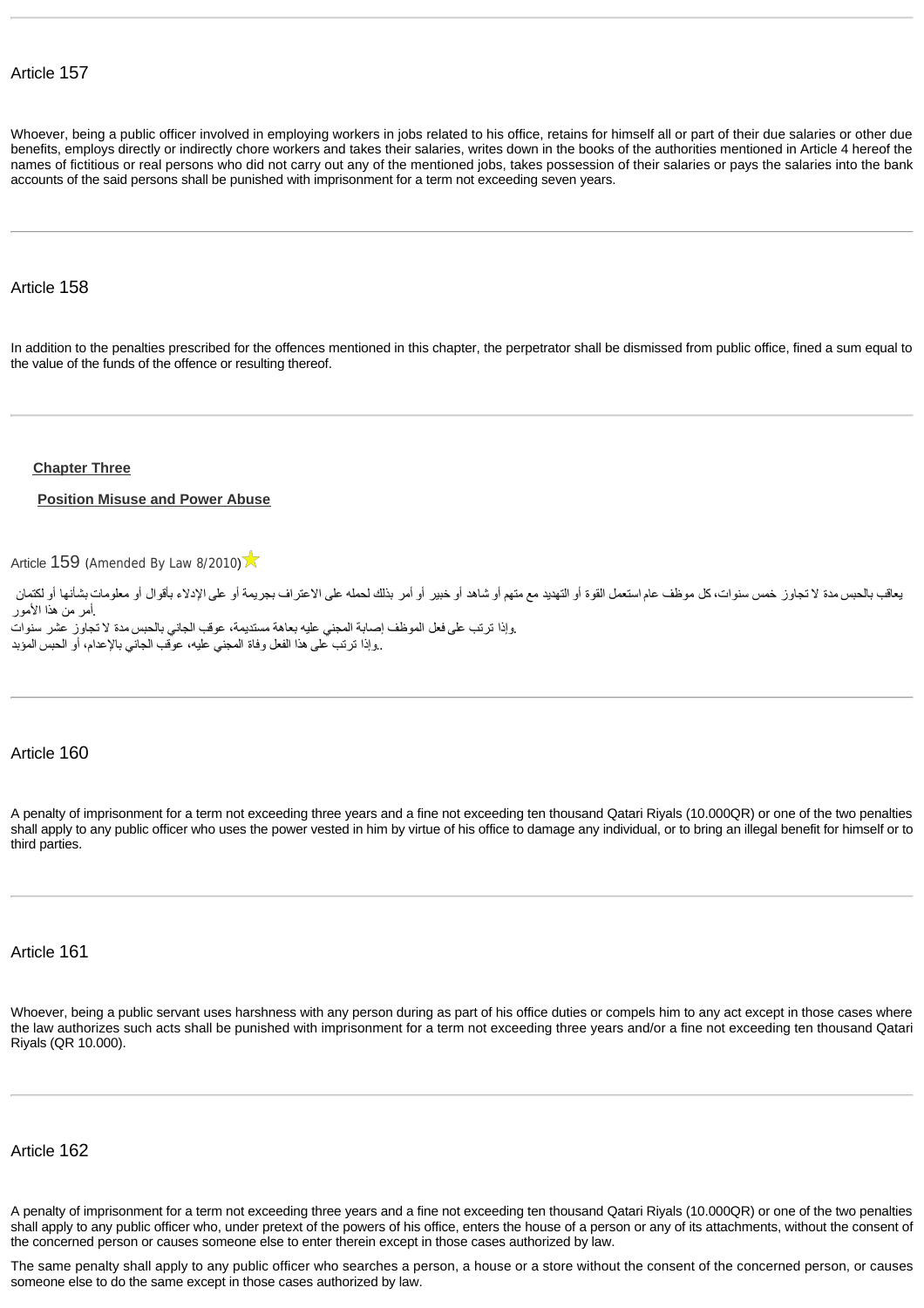A penalty of imprisonment for a term not exceeding five years shall apply to any public officer who arrests a person, imprisons or seizes him except in those cases authorized by law, or orders a penalty for a convicted person that is more severe than stipulated by law or a penalty for which the perpetrator was not convicted.

#### Article 164

A penalty of imprisonment for a term not exceeding three years and a fine not exceeding ten thousand Qatari Riyals (10.000QR) or one of the two penalties shall apply to any public officer who infringes the provisions of the law with the intention to achieve one of the following purposes:

1- To protect a person from serving or executing his due sentence by reducing the imposed penalty or delaying its execution.

2- To protect any asset from confiscation, seizure, or any restriction set by the law on the said asset, or to delay its confiscation or seizure, or to impose or execute any restriction on it.

[Article](http://www.almeezan.qa/LawArticles.aspx?LawArticleID=60641&lawId=26&language=en) [159](http://www.almeezan.qa/LawArticles.aspx?LawArticleID=60641&lawId=26&language=en) ([Amended By Law 8/2010](http://www.almeezan.qa/LawPage.aspx?id=2645&language=en))

يعاقب بالحبس مدة لا تجاوز خمس سنوات، كل موظف عام استعمل القوة أو التهديد مع متهم أو شاهد أو شاهد التهريمة أو على الإدلاء بأقوال أو معلومات بشأنها أو لكتمان .أمر من هذا الأمور .وإذا ترتب على فعل الموظف إصابة المجني عليه بعاهة مستديمة ٬عوقب الجاني بالحبس مدة لا تجاوز عشر سنوات

..وإذا ترتب على هذا الفعل وفاة المجني عليه ٬عوقب الجاني بالإعدام ٬أو الحبس المؤبد

#### Article 165

The perpetrator, in addition to the penalties stipulated for offences in this Chapter, may be sentenced to exclusion from public office.

#### Article 159 - BIS ([Added By: Law 8 / 2010](http://www.almeezan.qa/LawPage.aspx?id=2645))

```
.يعاقب بالحبس مدة لا تجاوز خمس سنوات ٬كل موظف عام ٬أو أي شخص آخر يتصرف بصفته الرسمية ٬استعمل التعذيب أو حرض أو وافق عليه أو سكت عنه ٬مع شخص ما
.وإذا ترتب على التعذيب إصابة المجني عليه بعاهة مستديمة ٬عوقب الجاني بالحبس مدة لا تجاوز عشر سنوات
.وتكون العقوبة الإعدام أو الحبس المؤبد ٬إذا ترتب على التعذيب وفاة المجني عليه
ويعد تعذيباً أي عمل ينتج عنه ألم أو معاناة شديدين، جسدياً كان أم معنوا بشخص ما لأغراض الحصول منه أو معلى معلومات أو على اعتراف، أو معاقبته على عمل ارتكبه، أو يشتبه
في أنه قد ارتكبه، هو أو شخص آخر أو تخويفه أو إرغامه هو أو أي شخص آخر من استخاص المنام المنع التمييز أيا كان نوعه .ولا يشمل ذلك الألم أو المعاناة الناشئ فقطعن
.عقوبات قانونية أو الملازم لهذه العقوبات أو الذي يكون نتيجة عرضيةلها
```
#### <span id="page-34-0"></span>**[Chapter Four](http://www.almeezan.qa/DownloadPage.aspx?Target=All&type=2&lawID=26&language=en#)**

#### <span id="page-34-1"></span>**[Insulting, Assaulting, and Threatening Public Officers](http://www.almeezan.qa/DownloadPage.aspx?Target=All&type=2&lawID=26&language=en#)**

Article 166

A penalty for a term not exceeding six months and a fine not exceeding three thousand Qatari Riyals (3000QR) or one of the two penalties shall apply to any person who humiliates by word, sign or menace a public officer during the exercise of his office or due to the said exercise.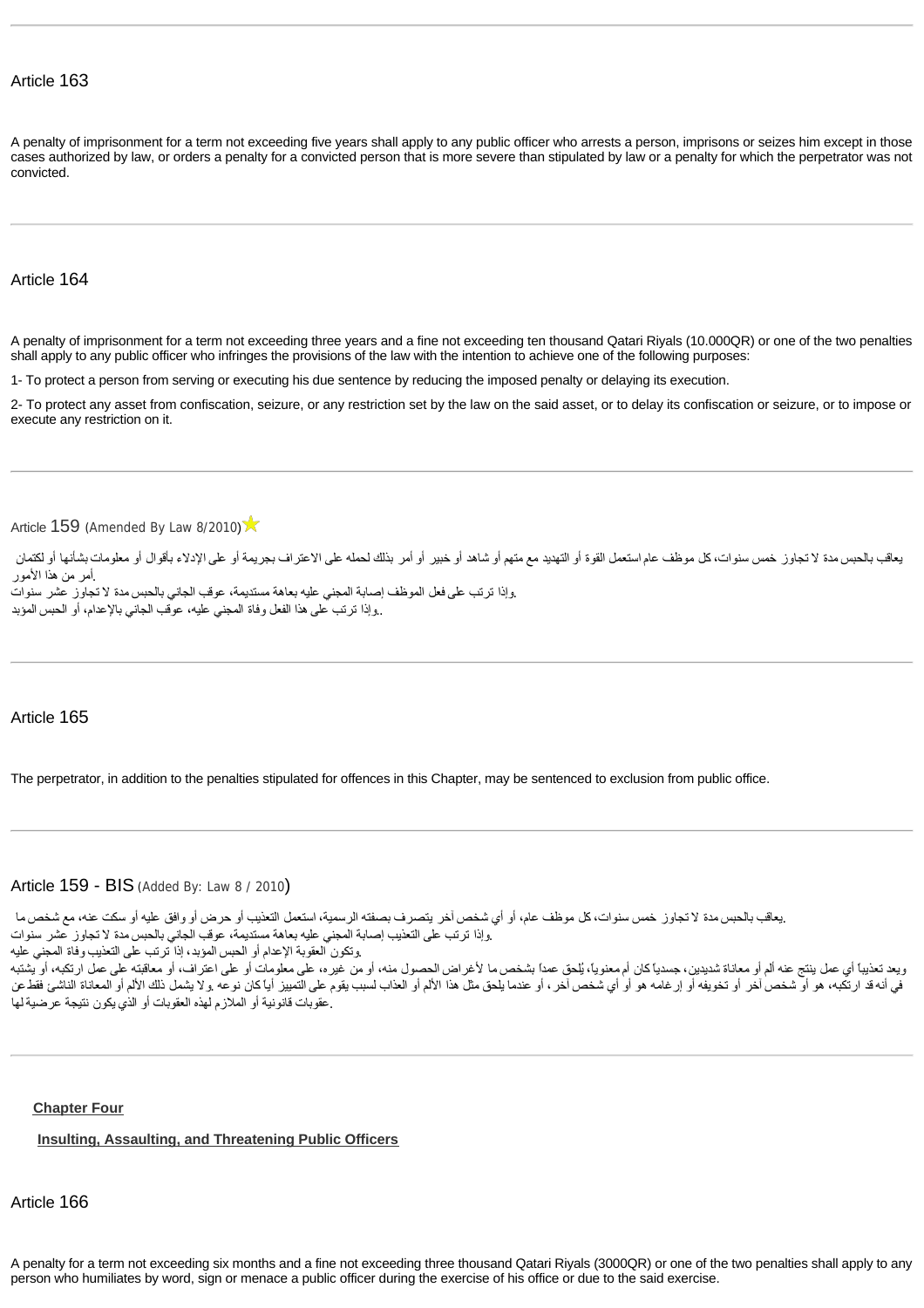The penalty shall be imprisonment for a term not exceeding two years and a fine not exceeding ten thousand Qatari Riyals (10.000QR), or one of the two penalties if the humiliation affects a court, a body with jurisdictional attributions or any of its members during the hearing.

## Article 167

A penalty of imprisonment for a term not exceeding three years and a fine not exceeding ten thousand Qatari Riyals (10.000QR) shall apply to any person who attacks a public officer or any person entrusted with a public utility, if the perpetrator resists with force or violence whilst the officers exercise their legally assigned duties.

The penalty shall be imprisonment for a term of no less than six months if the aggression or resistance is accompanied by beating, without prejudice to any more severe penalty set by the law for any action accompanied by aggression or force.

## Article 168

A penalty of imprisonment for a term not exceeding five years shall apply to any person who uses force, violence or menace to prevent a public officer from exercising the duties of his office; if the perpetrator successfully achieves his purpose, the penalty shall be imprisonment for a term of no less than five years and not exceeding ten years.

#### Article 169

The offenses mentioned in this Chapter shall be considered as perpetrated in aggravating circumstances if:

1- The offence is perpetrated with premeditation.

2- The offence is perpetrated by more than one person.

3- The perpetrator carries visible weapons.

The imposed penalty shall be doubled when aggravating circumstances occur.

#### <span id="page-35-0"></span>**[Chapter Five](http://www.almeezan.qa/DownloadPage.aspx?Target=All&type=2&lawID=26&language=en#)**

#### <span id="page-35-1"></span>**[Impersonation](http://www.almeezan.qa/DownloadPage.aspx?Target=All&type=2&lawID=26&language=en#)**

#### Article 170

A penalty of imprisonment for a term not exceeding two years and a fine not exceeding ten thousand Qatari Riyals (10.000QR) or one of the two penalties shall apply to any person who impersonates a public officer and falsely takes on official roles of the officer and enters a place forbidden to all except the said officer or commences such action.

The same penalty shall apply to any officer who is dismissed, discharged or suspended from his duty, and who is officially informed to this effect, then if he performs any action relating to his former office, he is committing an offence.

## Article 171

A penalty of imprisonment for a term not exceeding one year and a fine not exceeding five thousand Qatari Riyals (5000QR) or one of the two penalties shall apply to any person who illegally wears a uniform or bears a sign pertaining to a category of public officers, wears a uniform or bears a sign pertaining to a rank higher than his, bears a decoration, a ribbon, a star, the sign of an office or claims a scientific or university title or a general deputyship quality. This provision shall apply in the case of the uniform, the decoration or others belonging to a foreign country.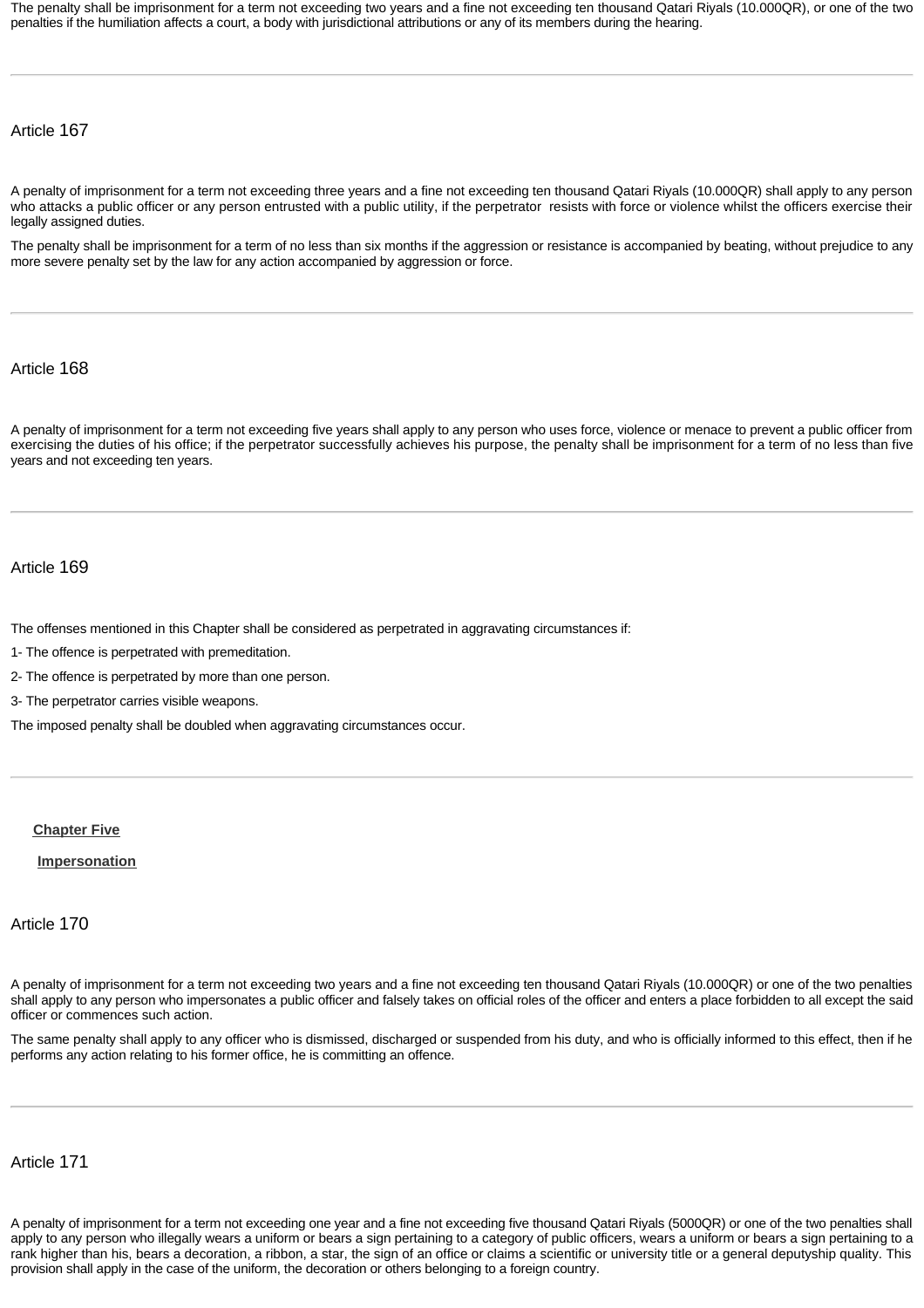## **[Part 4](http://www.almeezan.qa/DownloadPage.aspx?Target=All&type=2&lawID=26&language=en#)**

**[Crimes Related to Justice](http://www.almeezan.qa/DownloadPage.aspx?Target=All&type=2&lawID=26&language=en#)**

#### **[Chapter One](http://www.almeezan.qa/DownloadPage.aspx?Target=All&type=2&lawID=26&language=en#)**

**[Perjury](http://www.almeezan.qa/DownloadPage.aspx?Target=All&type=2&lawID=26&language=en#)**

Article 172

Whoever, being a witness who, after taking the oath before a judicial or investigative authorities, gives false testimonies or withholds all or some of the information of which he is aware regarding the facts of the case concerning which his testimony is being made, shall be punished with imprisonment for a term not exceeding three years and a fine not exceeding ten thousand Qatari Riyals (QR 10.000).

The same provisions shall apply to any person instructed by judicial or investigative authorities to work as an expert or translator and deliberately commits an act of misrepresentation.

Article 173

Whoever, being a witness, gives false testimony that lead to the imprisonment of the accused, shall be punished with imprisonment for a term up to seven years and a fine not exceeding fifteen thousand Qatari Riyals (QR 15.000).

If the testimony has the consequence of passing a judgment against the accused inflicting capital punishment, the witness shall be punished by capital punishment

# Article 174

Whoever requests, takes, or accepts a donation or a promise in return of a false testimony shall be punished with imprisonment for a term not exceeding three years and a fine not exceeding ten thousand Qatari Riyals (10.000QR). The same penalty shall be applied to any person who gives, promises or acts as an intermediary to arrange a false testimony.

Article 175

Whoever coerces or seduces a witness by any means to give false testimony or to abstain from giving testimony even if the intended purpose is not achieved shall be punished with imprisonment for a term not exceeding three years and a fine not exceeding ten thousand Qatari Riyals (QR 10.000).

Article 176

Whoever being obliged to take the oath or his oath has been tendered back in respect of a civil matter but has given a false oath shall be punished with imprisonment for a term not exceeding two years and a fine not exceeding ten thousand Qatari Riyals (QR 10.000).

However, an exemption from the punishment shall be granted to a person who admits the truth after giving a false oath but before pronouncing the judgment in respect of the case for which a judgment has been passed.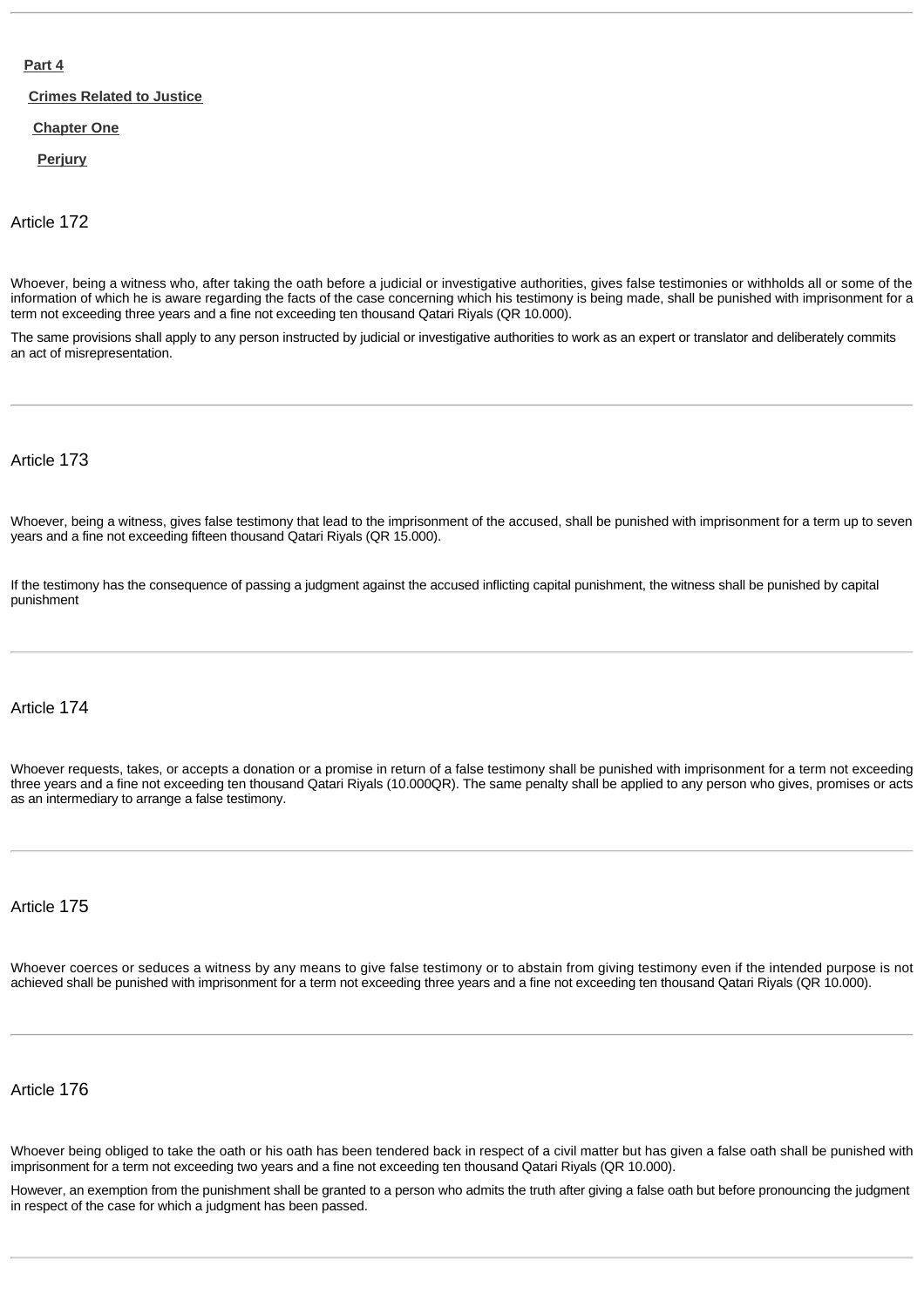Whoever, being a physician or midwife other than those provided for in Article 3 hereof, requests or accepts for himself or another party a donation or a privilege of any kind or a promise, for giving false evidence in the case of pregnancy, birth, disease, handicap or death, or gives evidence thereof as a result of request, recommendation or intercession, shall be punished with imprisonment for a term not exceeding five years.

The provisions of Article 173 hereof shall apply if the false testimony resulted in a sentence of imprisonment or death.

Article 178

Shall not be punished:

- 1. The witness who gives evidence during a criminal investigation if he redresses the false evidence before the investigation is closed and before he is denounced.
- 2. The witness who gives evidence during the trial if he redresses the false evidence before any judgment in the lawsuit is passed even if not final.
- 3. The witness who may be exposed, if he tells the truth, to physical threats endangering his life, liberty or honour, or if his spouse is exposed to the said threats even if divorced from him, or if his ascendants, descendants, brothers, sisters or brothers-in-law or other close family members are also threatened.

#### **[Chapter Two](http://www.almeezan.qa/DownloadPage.aspx?Target=All&type=2&lawID=26&language=en#)**

#### **[Abstention to Testify and Delay of Legal Proceedings](http://www.almeezan.qa/DownloadPage.aspx?Target=All&type=2&lawID=26&language=en#)**

Article 179

Whoever, being a witness before a judicial or investigative authority, refuses to appear, take the oath or otherwise withholds testimony before the said authority, unless there is a valid excuse for this refusal, shall be punished with imprisonment for a term not exceeding six months and/or a fine not exceeding three thousand Qatari Riyals (QR 3000).

Where a witness changed his mind before the passing of a judgement regarding the issue of the case in respect of which he was supposed to give his testimony, the judge may exempt him from the punishment.

# Article 180

Whoever intentionally, opens, conceals, destroys or seizes, destroys or disfigures a notice posted in execution of a judgment or an order issued by a jurisdictional authority shall be punished with imprisonment for a term not exceeding one month and/or a fine not exceeding three thousand Qatari Riyals (QR 3000).

Article 181

Whoever, in bad faith aims to hinder the measures of execution of a seized asset, whether by changing its place, hiding it, disposing thereof, destroying or changing its distinguishing features shall be punished with imprisonment for a term not exceeding two years and/or a fine not exceeding ten thousand Qatari Riyals (QR 10.000).

The same penalty shall apply if the action is committed by the owner of the asset or the guard thereof.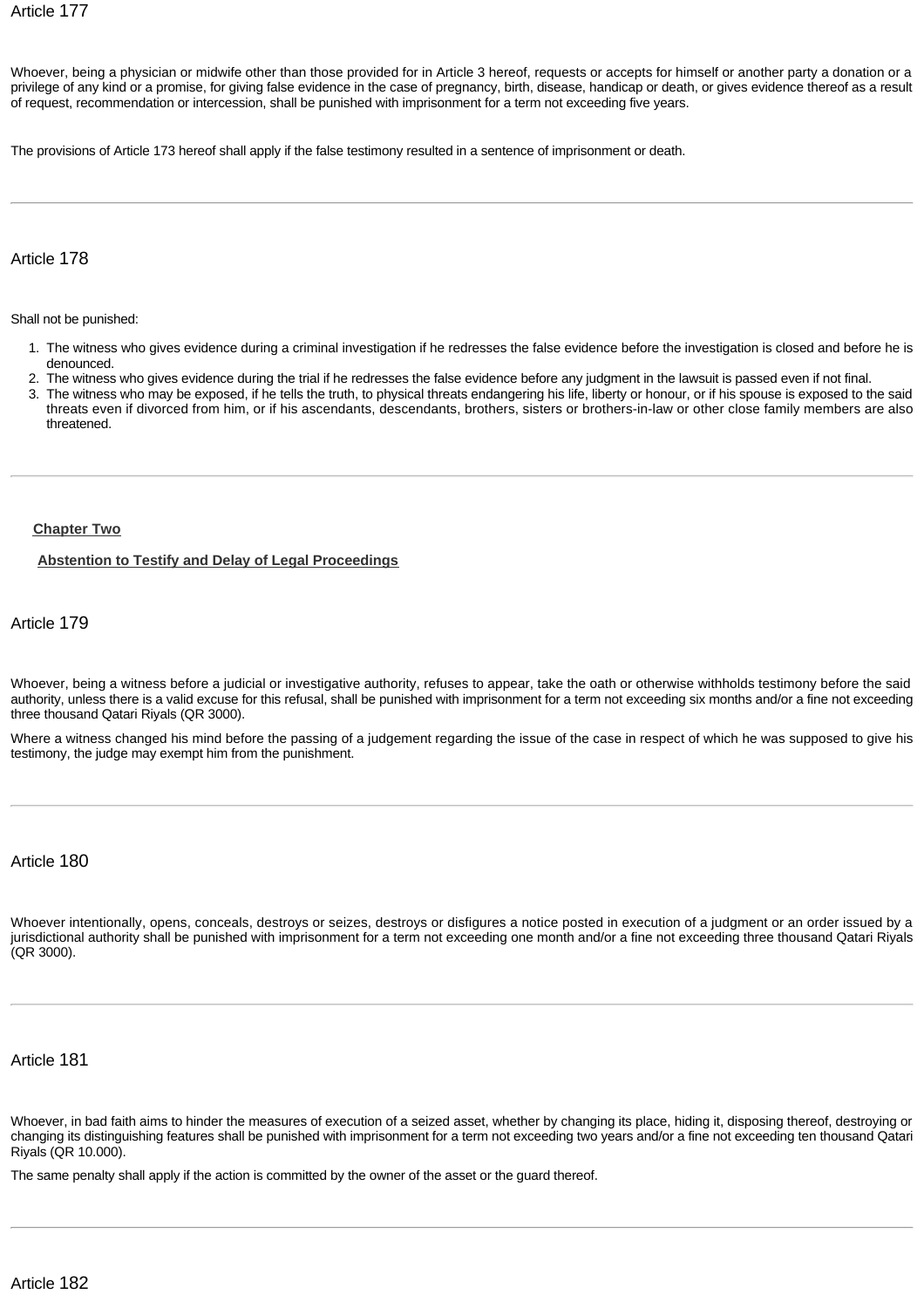The penalty stipulated by the preceding Article shall apply to any public officer who intentionally abstains, in an illegal way, from the execution of a judgment or an order, issued by a court thirty days after being officially notified to execute the said judgment, and that the execution of the judgment or the order is included in his duties.

Article 183

A penalty of imprisonment for a term not exceeding three years and a fine not exceeding ten thousand Qatari Riyals (10.000QR) or one of the two penalties, shall apply to any person who hides, destroys or takes possession of a written document, a deed or anything else submitted to the authority of investigation or in a lawsuit before any judicial authority, with the intention of misleading the courts or the authority of investigation.

The same penalty shall apply to the person with whom the written document, the deed or object subject matter of the offence was left.

Article 184

A penalty of imprisonment for a term not exceeding three years and a fine not exceeding ten thousand Qatari Riyals (10.000QR) shall apply to any person who, with the intention of misleading the courts, changes the appearance of persons, places or things, hides items of evidence of the offence or gives false information related thereto with knowledge of the facts.

Article 185

A penalty of imprisonment for a term not exceeding three years and a fine not exceeding ten thousand (QR 10.000) Qatari Riyals or one of the two penalties, shall apply to any person who conceals the corpse of a person who died as a result of an accident or a crime, or buries the said corpse without authorization for burial from relevant authorities.

#### **[Chapter Three](http://www.almeezan.qa/DownloadPage.aspx?Target=All&type=2&lawID=26&language=en#)**

**[Abstention to Report Crimes and Provide Support](http://www.almeezan.qa/DownloadPage.aspx?Target=All&type=2&lawID=26&language=en#)**

Article 186

Whoever, in advance, knows about the perpetration of an offence or the existence of a plan to perpetrate an offence and who could prevent it but abstains, without valid excuse, to inform the relevant authorities shall be punished with imprisonment for a term not exceeding three years and/or a fine not exceeding ten thousand (QR 10.000) Qatari Riyals. The penalty shall not apply to the spouse of the perpetrator, his ascendants or descendants.

Article 187

Whoever abstains intentionally from providing assistance to a person who is threatened by a serious danger to his person or assets if the said danger results from a general catastrophe when the abstainer is able to provide such assistance without fear of any danger shall be punished with imprisonment for a term not exceeding three years and/or a fine not exceeding ten thousand Qatari Riyals (QR 10.000).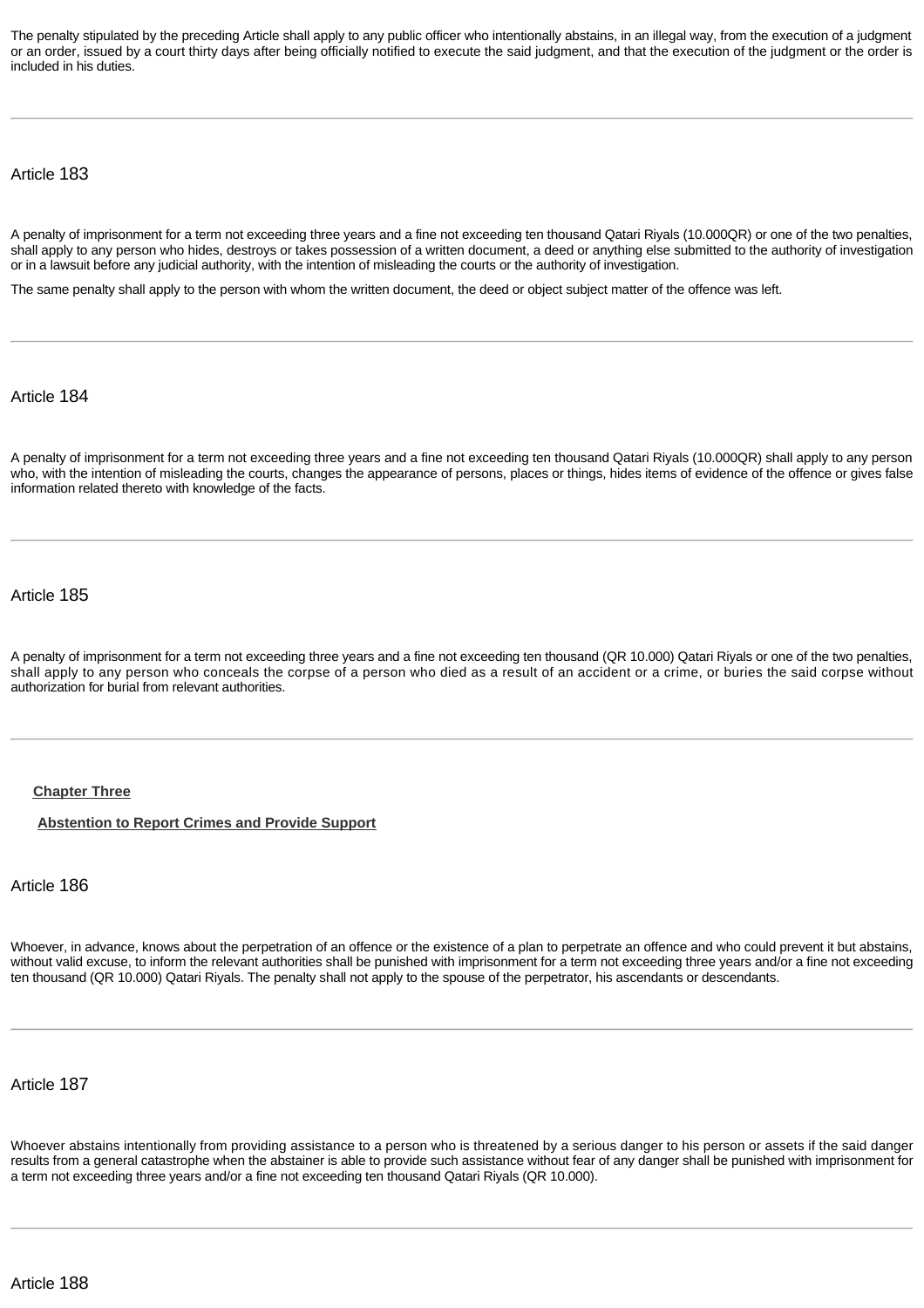Whoever fails to inform the relevant authorities, of the examination of a dead or injured person by a member of any of the medical professions when there are signs or circumstances leading to doubt the cause of death or injury shall be punished with imprisonment for a term not exceeding three years and/or a fine not exceeding ten thousand Qatari Riyals (10.000QR).

## Article 189

Whoever neglects or postpones informing the relevant authority of an offence he is assigned to investigate or identify and of which he therefore knows shall be punished with imprisonment for a term not exceeding three years and/or a fine not exceeding ten thousand Qatari Riyals (QR 10.000).

A fine not exceeding ten thousand Qatari Riyals (100.00QR) shall apply to any public officer aware of an offence if he neglects or postpones informing the relevant authorities about an offence even though he is not assigned to investigate the case.

No penalty shall be applied if the progress of the lawsuit, in the two cases stipulated in the two previous paragraphs, is subject to delay because of a complaint or an authorization or a request

**[Chapter Four](http://www.almeezan.qa/DownloadPage.aspx?Target=All&type=2&lawID=26&language=en#)**

**[False Communication](http://www.almeezan.qa/DownloadPage.aspx?Target=All&type=2&lawID=26&language=en#)**

Article 190

Whoever knowingly and falsely presents a written or oral report alleging a criminal offence requiring a judicial penalty, to a public officer empowered to act upon the information shall be punished with imprisonment for a term not exceeding three years and/or a fine not exceeding ten thousand Qatari Riyals (QR 10.000).

The same penalty shall apply if the officer who receives the information is not empowered to act on the information.

Article 191

Whoever disturbs any public authority by making unfounded statements about catastrophes, accidents, offences or dangers and in such cases, the court may decide to compel the perpetrator to pay the expenses, which result from the said false statements shall be punished with imprisonment for a term not exceeding five years.

#### **[Chapter Five](http://www.almeezan.qa/DownloadPage.aspx?Target=All&type=2&lawID=26&language=en#)**

**[Breaking Seals, Theft and Destruction of Documents and Items](http://www.almeezan.qa/DownloadPage.aspx?Target=All&type=2&lawID=26&language=en#)**

# Article 192

Whoever intentionally removes damages or destroys a seal affixed to papers, places or other things by virtue of a judgment, judicial or administrative order shall be punished with imprisonment for a term not exceeding two years and/or a fine not exceeding ten thousand Qatari Riyals (QR 10.000) o. The penalty shall be imprisonment for a term not exceeding three years if the perpetrator is the security guard.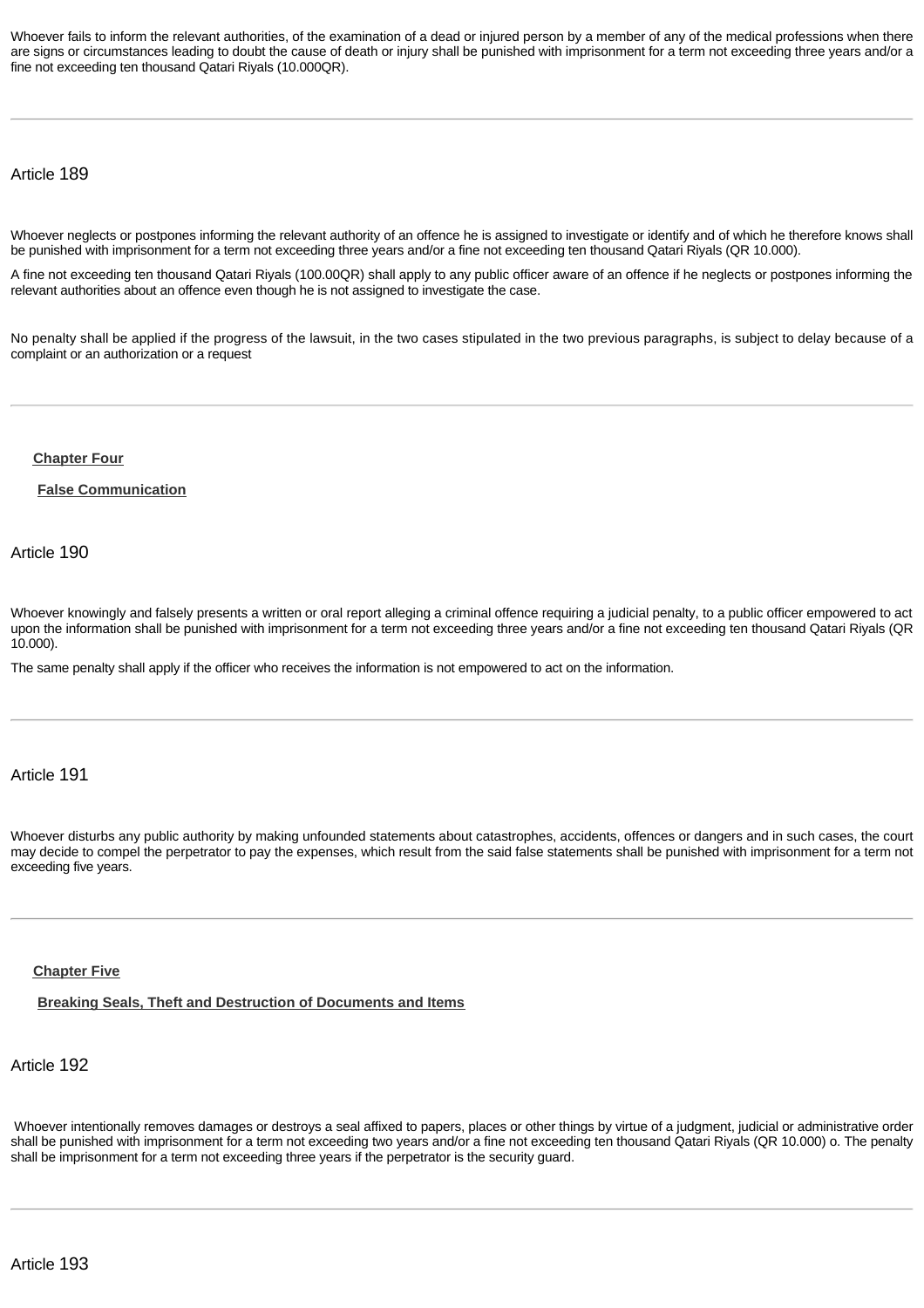Whoever unlawfully destroys papers, deeds or official records deposited in government places and intended for storing, or delivered to the public officer assigned to take custody of the said items shall be punished with imprisonment for a term not exceeding three years and/or a fine not exceeding ten thousand Qatari Riyals (QR 10.000).

The penalty shall be imprisonment for a term not exceeding five years if the perpetrator is the guardian or the person entrusted with the said items.

# Article 194

Whoever takes possession of or conceals from the post officers or the officers of telecommunications, a letter, a cable, a package or a box, or opens any of them or discloses their contents of data or information or facilitates this to others shall be punished with imprisonment for a term not exceeding three years and/or a fine not exceeding ten thousand Qatari Riyals (QR 10.000).

The perpetrator may be dismissed from office in the cases provided for in this Article and the second paragraph of the preceding Article.

#### **[Chapter Six](http://www.almeezan.qa/DownloadPage.aspx?Target=All&type=2&lawID=26&language=en#)**

#### **[Escape and Hiding of Arrested and Detained Persons](http://www.almeezan.qa/DownloadPage.aspx?Target=All&type=2&lawID=26&language=en#)**

## Article 195

Whoever escapes a legal detention shall be punished with imprisonment for a term not exceeding six months and/or a fine not exceeding three thousand Riyals (QR 3000).

The penalty of imprisonment for a term shall not exceed three years if the escapee is a prisoner, if the offence is committed by more than one person, through menace or violence on persons and objects.

If weapons are used in the offence or a threat to use weapons, the penalty shall be imprisonment for a term not exceeding five years.

#### Article 196

Whoever, being entrusted to guard a prisoner or a person in custody, to accompany or transport him, if he intentionally enables him to escape or feigns inattention to allow him to do so shall be punished with imprisonment for a term not exceeding three years. The same penalty shall apply to the public officer entrusted, pursuant to the obligations of his office, to arrest a person if he intentionally helps him to escape. The penalty of imprisonment

Article 197

The penalty of imprisonment for a term not exceeding one year and a fine not exceeding five thousand Qatari Riyals (5000 QR) or one of the two penalties, shall apply to any person who is entrusted to guard a prisoner or a person in custody or to accompany or transport him and due to his negligence the said person escapes.

#### Article 198

Whoever helps a person in custody or a prisoner to escape in cases other than those mentioned above shall be punished with imprisonment for a term not exceeding two years and/ a fine not exceeding ten thousand Qatari Riyals (QR 10.000).

The penalty imposed shall be imprisonment for a term of not less than five years and no more than ten years if the escapee has been sentenced to death.

If the escapee has been sentenced to life imprisonment or to no more than three years in prison, or accused of committing a crime the penalty of which is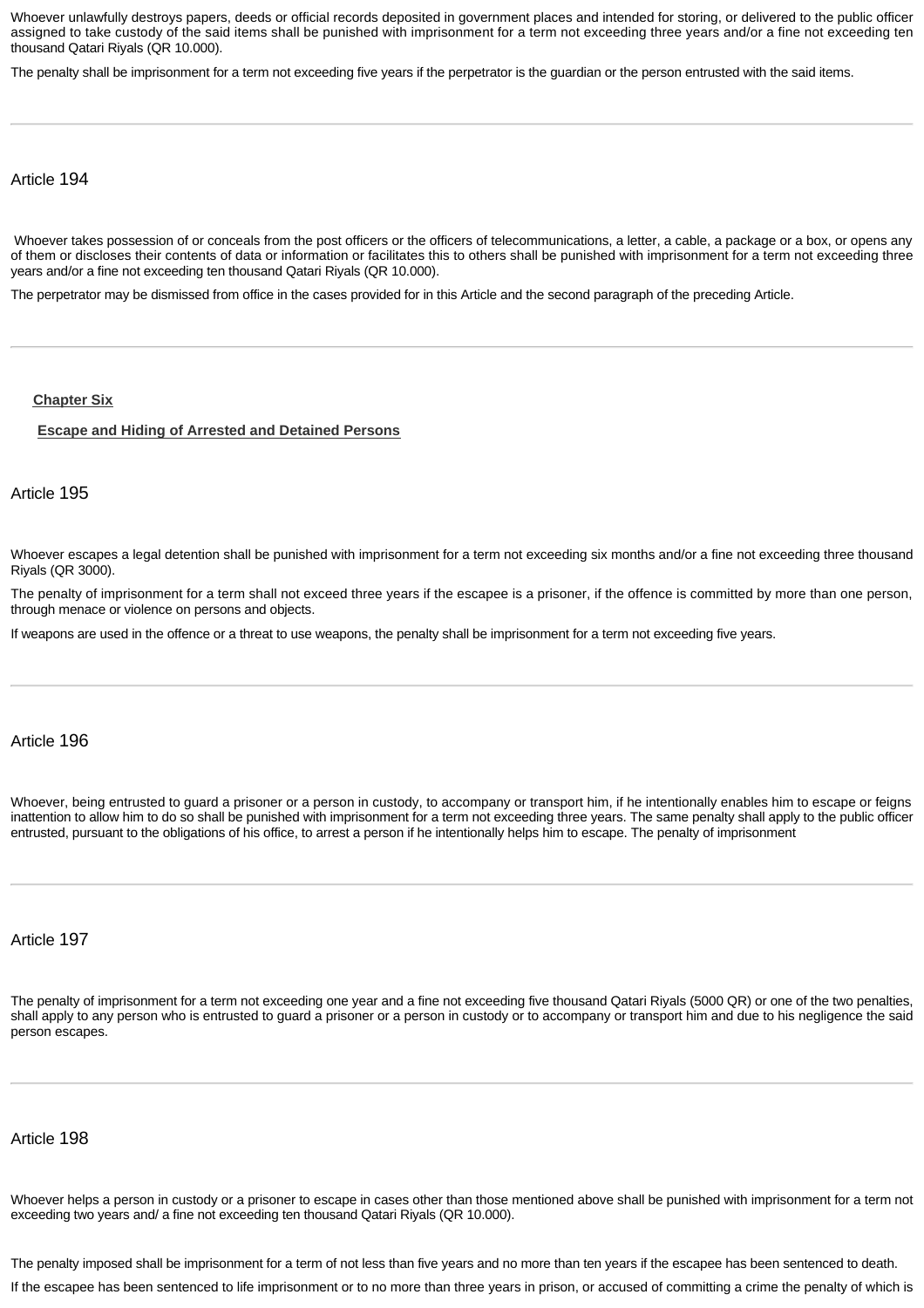capital punishment, or the crime has been committed by more than one person under duress or by force or by using a weapon, the penalty shall be no more than five years in prison.

# Article 199

Whoever, knowingly, acting alone or with someone else, hides a fugitive, a convict or a person who should be in custody, or helps the offender in any way to escape justice shall be punished with imprisonment for a term not exceeding two years and/or a fine not exceeding ten thousand Qatari Riyals (QR 10.000), and if capital punishment is the natural penalty for the offence, the offender hiding the convict shall be sentenced to up to five years in prison. This judgment shall not apply to the escapee's spouse, ascendants and descendants thereof.

## Article 200

Whoever knows about a crime or a felony and helps the offender escape justice by lodging him or concealing relevant evidence shall be punished with imprisonment for a term not exceeding one year and/or a fine not exceeding five thousand Qatari Riyals (QR 5.000).

If capital punishment is the natural penalty for the offence, the fugitive's helper shall be liable to imprisonment for a term not exceeding five years. This penalty shall not apply to the convict's spouse, ascendants and descendants thereof.

#### **[Chapter Seven](http://www.almeezan.qa/DownloadPage.aspx?Target=All&type=2&lawID=26&language=en#)**

**[Influencing and Defamation of Judiciary](http://www.almeezan.qa/DownloadPage.aspx?Target=All&type=2&lawID=26&language=en#)**

#### Article 201

Whoever publicly disrespects or contempt a judge or any members of the prosecution in a lawsuit shall be punished with imprisonment for a term not exceeding two years and a fine not exceeding ten thousand Qatari Riyals (10.000QR) or to one of these two penalties, shall apply to any person

#### Article 202

Whoever induces a judicial employee, by order, request, menace, wish or recommendation, to modify normal legal procedures or to abstain from applying appropriate legal procedures, shall be punished with imprisonment for a term not exceeding three years and/or a fine not exceeding ten thousand Qatari Riyals (QR 10.000).

# Article 203

Whoever spreads publically and openly the following, shall be punished with imprisonment for a term not exceeding a year and/or a fine not exceeding five thousand Qatari Riyals (QR 5.000).

1- News concerning a criminal investigation or documents relating to the investigation especially if the investigating authorities have banned diffusion of such news.

2- News concerning names or photographs of people subjected to the investigation, or procedures in lawsuits of marriage, parenting, divorce, separation, alimony, custody, adultery, calumny or disclosure of secrets.

3- Names or photographs of minor convicts.

4- Names or photographs of victims of rape.

5- Courts' deliberations.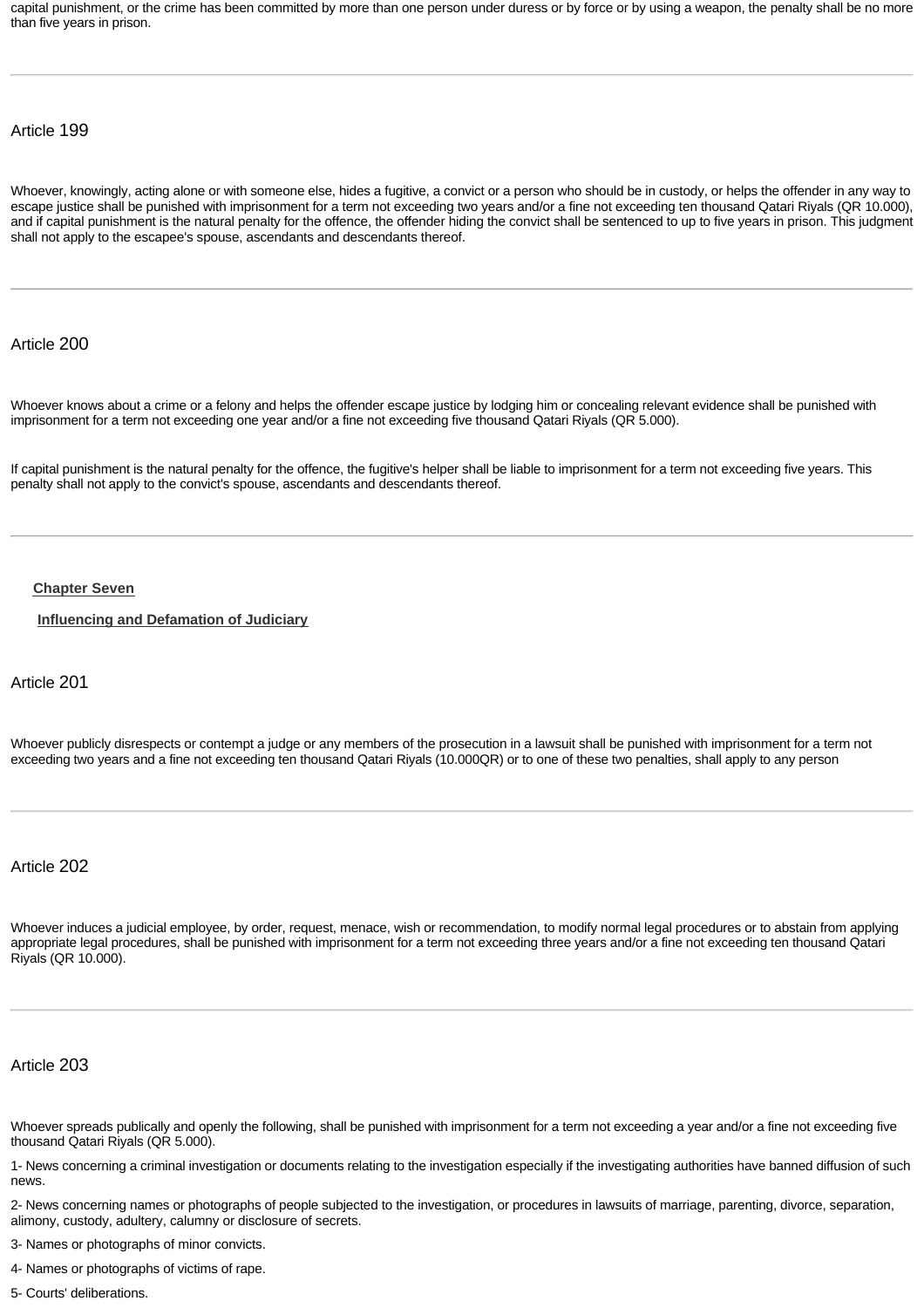6- News concerning lawsuits that the courts have decided to examine in closed sessions or where diffusion has been banned.

7- Names or photographs of convicts where the sentence is suspended.

#### **[Part 5](http://www.almeezan.qa/DownloadPage.aspx?Target=All&type=2&lawID=26&language=en#)**

#### **[Crimes Related to Public Trust](http://www.almeezan.qa/DownloadPage.aspx?Target=All&type=2&lawID=26&language=en#)**

**[Chapter One](http://www.almeezan.qa/DownloadPage.aspx?Target=All&type=2&lawID=26&language=en#)**

**[Counterfeit and use of Deeds](http://www.almeezan.qa/DownloadPage.aspx?Target=All&type=2&lawID=26&language=en#)**

Article 204

"Forging a document" means altering it with the aim of using it as a true document. The means of forgery are:

- 1. Changing the contents of the document including the writing, numbers, signs or photographs.
- 2. Putting a forged signature or stamp on a document, or changing an authentic signature, stamp, imprint or photograph.
- 3. Obtaining, through fraud, a person's signature, stamp or imprint on a document without the person knowing its content and without his consent.
- 4. Forging or counterfeiting a document and ascribing it to another person.
- 5. Filling a signed, stamped or imprinted blank paper with information that does not comply with the correct information of the holder of the signature, stamp or imprint.
- 6. Assuming an identity or changing it in a document that was made to prove it.
- 7. Changing the truth of a document.

Article 205

An official document is issued by a public employee or someone who participates in its issuing in any way, or gives it an official capacity.

# Article 206

Whoever forges an official document shall be punished with imprisonment for a term not exceeding ten years. If a public employee commits a forgery during or as part of his job, he shall be liable on conviction to imprisonment for a term not exceeding fifteen years.

The penalty for forging an unofficial document shall be up to three years in prison.

Article 207

Any doctor or midwife who issues a forged certificate or statement concerning pregnancy, birth, disease, deformity or death or any other thing related to this profession shall be punished with imprisonment for a term not exceeding.

# Article 208

Whoever knowingly gives untrue testimonies to the competent authorities in any procedures related to a death or an inheritance investigation, whenever a certificate of death or inheritance is issued based on these testimonies shall be punished with imprisonment for a term not exceeding two years and/or a fine not exceeding ten thousand Qatari Riyals (QR 10.000).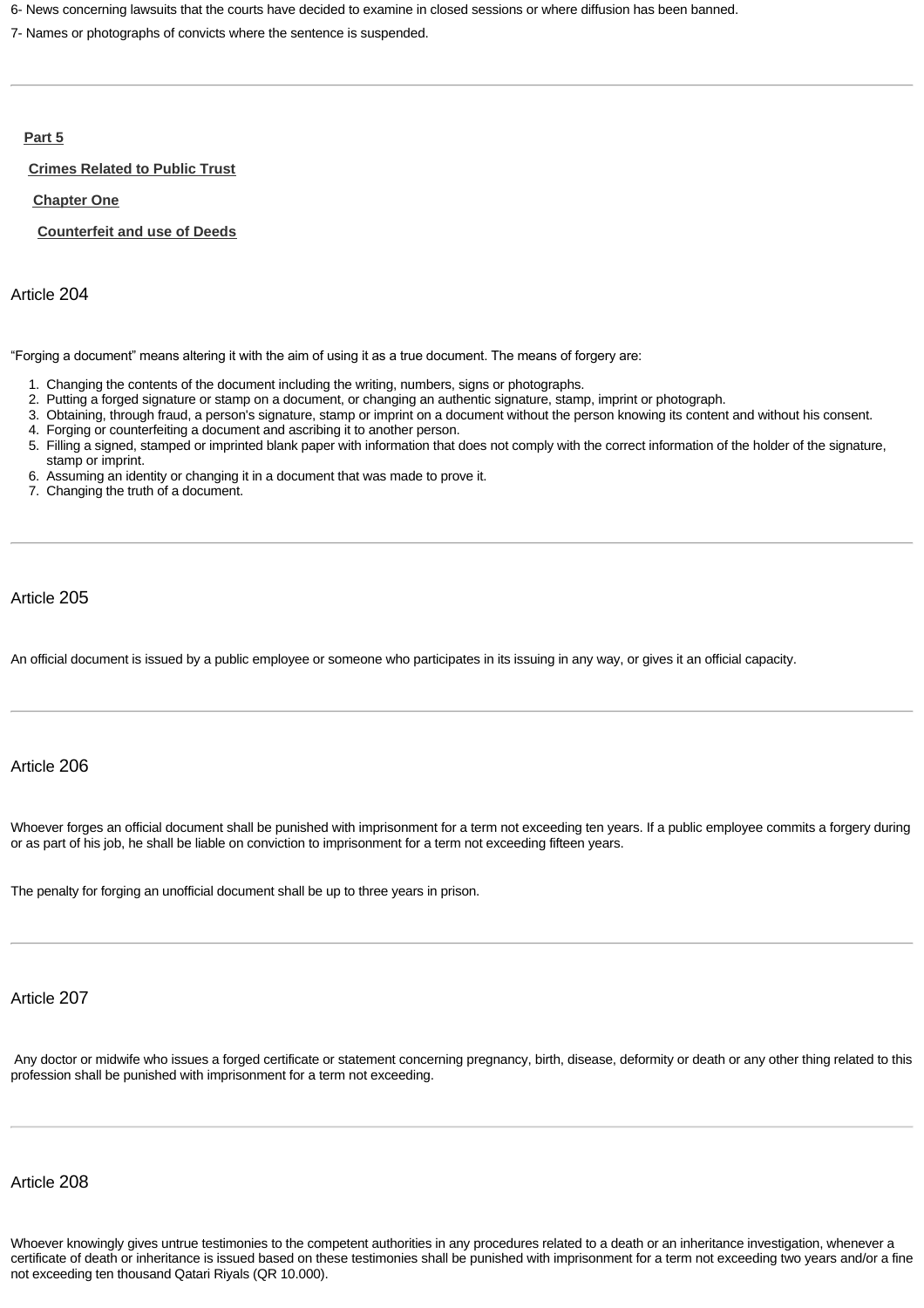Whoever assumes another name, even if fictitious or gives a false statement about his residence, to the judicial or investigating authorities shall be punished with imprisonment for a term not exceeding two years and/or to a fine not exceeding ten thousand Qatari Riyals (10.000QR).

## Article 210

Any person who knowingly uses a forged document shall be liable for the appropriate penalty as the law dictates, and any person who illegally uses for his own benefit a true document belonging to another person shall be liable to imprisonment for a term not exceeding one year.

#### **[Chapter Two](http://www.almeezan.qa/DownloadPage.aspx?Target=All&type=2&lawID=26&language=en#)**

#### **[Forgery and Counterfeit of Seals, Marks and Stamps](http://www.almeezan.qa/DownloadPage.aspx?Target=All&type=2&lawID=26&language=en#)**

# Article 211

Whoever alone or with another party forges or counterfeits the State's seal, or the signature or seal of the President of the State, or one of the Revenues' seals or stamps, or signs of any of the parties stipulated in Article 4, or the seal, signature or sign of any of the employees thereof, or the governmental stamps for gold, silver or other precious stones, in order to use them for their original purposes shall be punished with imprisonment for a term up to fifteen years. The same penalty shall apply to any person who knowingly uses any of the above-mentioned or imports them to the country.

# Article 212

Whoever illegally uses the State's seal, the seal of the Head of State or any of the Revenues' stamps or seals or the signs of any parties stipulated in Article 4, or the seal of any of its employees shall be punished with imprisonment for a term not exceeding three years.

# Article 213

Whoever commits any of the offences stipulated in the preceding two Articles if the Revenues stamps or seals, signs or imprints belong to any private individual shall be punished with imprisonment for a term not exceeding three years.

# Article 214

Whoever deletes or amends words, expressions or signs existing on a used revenue stamp in order to illegally reuse it shall be punished with imprisonment for a term not exceeding a year and/or a fine not exceeding five thousand (QR 5.000) Riyals.

The same penalty shall apply to any person who knowingly circulates an already used Revenue stamp.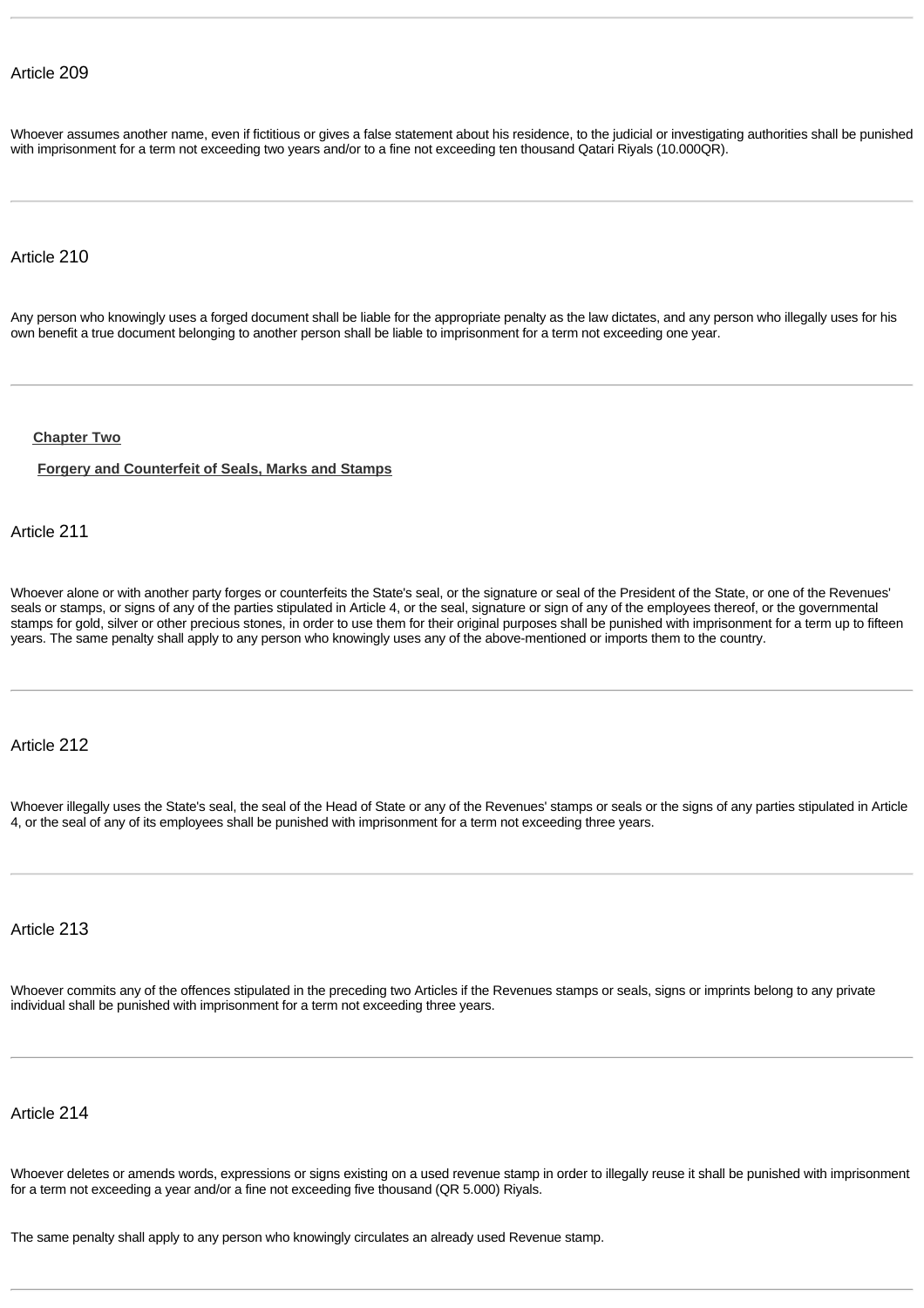Whoever forges or counterfeits metal panels or other signs issued by the Authorities/parties stipulated in Article 4 in implementation of the laws and regulations shall be punished with imprisonment for a term not exceeding three years and/or a fine not exceeding ten thousand (QR 10.000) Riyals.

The same penalty shall apply to any person who uses any of the aforesaid items knowing them to be forged or counterfeited and any person who uses a true sign or panel without having the right to so do.

## Article 216

Whoever makes, causes to be made, distributes or offers for sale prints or models, no matter how they are made, that resemble the true signs or stamps used by the Post or National Telecommunications or the ones issued in any of the countries that are members of the International Postal Union shall be punished with imprisonment for a term not exceeding six months and a fine not exceeding three thousand (3.000 QR) Qatari Riyals or one of these two penalties.

## Article 217

In addition to the penalties of the offences mentioned in this chapter, a court shall order the confiscation of all forged or counterfeited stamps, seals and signs, and all the machines, tools and materials that are used to make them shall be confiscated.

#### **[Chapter Three](http://www.almeezan.qa/DownloadPage.aspx?Target=All&type=2&lawID=26&language=en#)**

**[Forgery and Counterfeit of Currency and Governmental Securities](http://www.almeezan.qa/DownloadPage.aspx?Target=All&type=2&lawID=26&language=en#)**

Article 218

Whoever, falsely makes, alters, forges, or counterfeits any government instrument, bank note or bill or coins of the State or any other country. shall be punished with imprisonment for a term of no less than five years and not exceeding fifteen years and a fine of no less than five thousand (QR 5.000) Qatari Riyals and no more than fifteen thousand Qatari Riyals (QR 15.000).

Falsifying coins includes scaling down the metal or forging the coating or in resemblance or similitude of any coin of a denomination higher of value.

# Article 219

Whoever introduces to the State, or takes out therefrom any currency or instrument stipulated in the preceding Article if it is forged, counterfeited or falsified and whoever promotes or deals with these forged things or possesses them for the purpose of promoting or dealing therewith, knowing the same to be false, forged, or counterfeit, shall be punished with same penalty stipulated in the preceding Article.

Article 220

Whenever such offences as stipulated in the two preceding Articles result in the reduction of the value of the national currency or the rate on government bonds, the punishment shall be life imprisonment.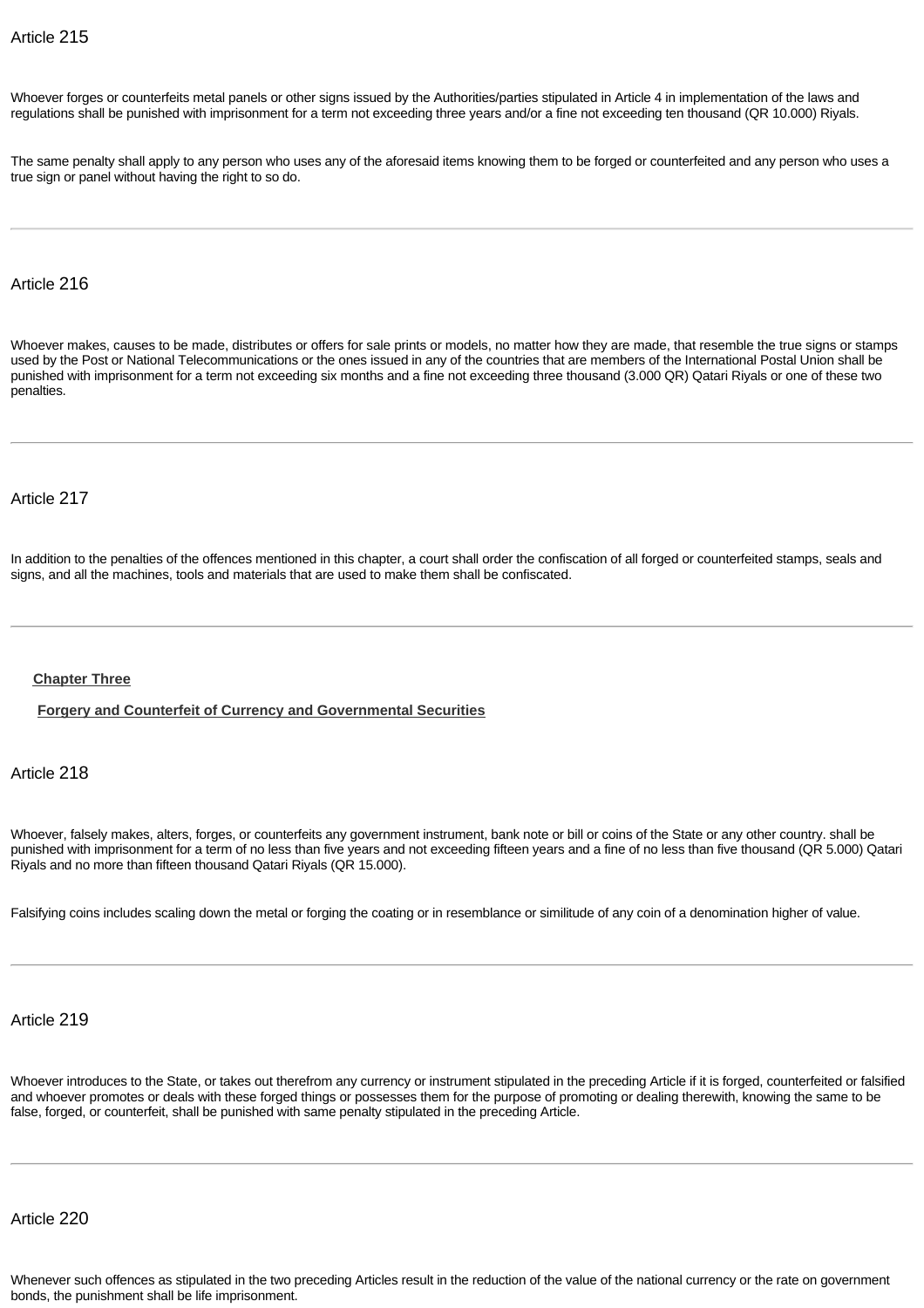Whoever, knowingly seeks to promote invalid coins or paper currency into general circulation shall be punished with imprisonment for a term not exceeding one year and/or a fine not exceeding five thousand (QR 5.000) Qatari Riyals.

# Article 222

Whoever knowingly accepts forged, counterfeited or falsified coins or bank notes, or governmental bonds or instrument shall be punished with imprisonment for a term not exceeding one year and/or a fine not exceeding five thousand (QR 5.000) Qatari Riyals.

Article 223

Whoever rejects the face value of the national currency determined by law shall be punished with imprisonment for a term not exceeding one year and/ a fine not exceeding five thousand (QR 5.000) Qatari Riyals.

# Article 224

Whoever makes, sells or disposes of machines, tools or other things designed to forge, counterfeit or falsify any of the stipulations of Article 218 or obtaining them for use for this purpose shall be punished with imprisonment for a term not exceeding five years.

Whoever possesses these machines, tools or things and is aware of their purpose, shall be liable to imprisonment for a term up to three years.

Article 225

In all offences mentioned in this Chapter, all forged, counterfeited or falsified currencies or bonds as well as the machines used to produce them shall be confiscated by a court order.

Article 226

Whoever informs the competent authorities before using the forged, counterfeited or falsified currency or bonds, and before the offence is discovered is to be exempted from the penalties stipulated in this chapter; if the offender informs the competent authorities after the crime has been committed, the court can exempt him from the penalty if the information leads to the arrest of any of the other offenders.

**[Chapter Four](http://www.almeezan.qa/DownloadPage.aspx?Target=All&type=2&lawID=26&language=en#)**

**[Falsifying Weight and Measure Units](http://www.almeezan.qa/DownloadPage.aspx?Target=All&type=2&lawID=26&language=en#)**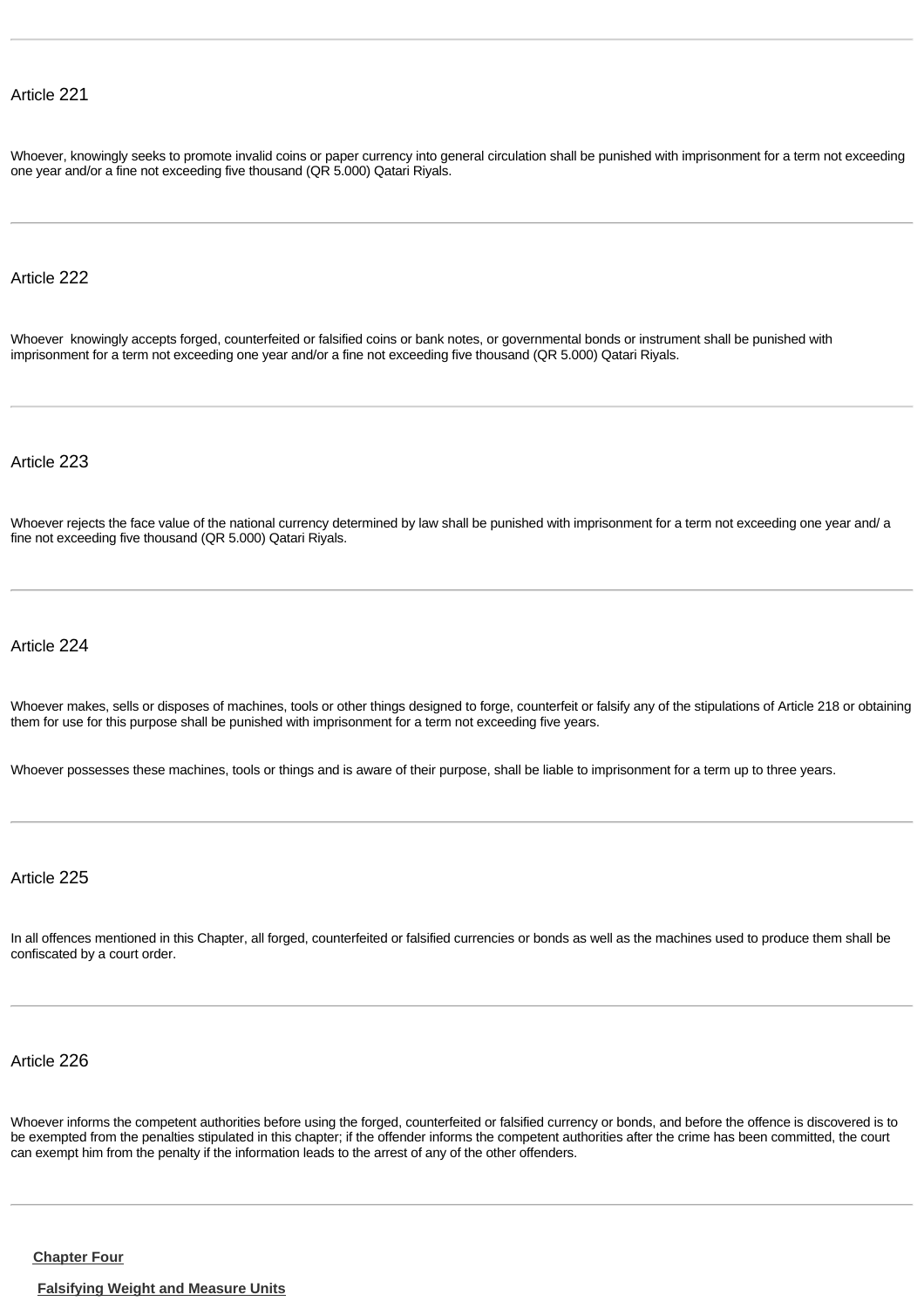Whoever makes, sells or disposes of any forged or falsified measures or weight units knowing of the possibility of their use as true and legal units and measures, shall be punished with imprisonment for a term not exceeding one year and/or a fine not exceeding five thousand Qatari Riyals (QR 5.000).

Article 228

Whoever for the purpose of cheating uses an untrue balance, weight, or linear measure that differs from the correct unit or measure Imprisonment for a term not exceeding a year and/or a fine not exceeding five thousand Qatari Riyals (QR 5.000).

Article 229

Whoever knowingly possesses an untrue or falsified balance or weight and measure units for the purpose of using them shall be punished with imprisonment for a term not exceeding three months and/or a fine not exceeding one thousand Qatari Riyals (QR 1.000).

Article 230

In all offences mentioned in this Chapter, all the balances, or weights or measure units, subject of the offence, shall be confiscated by a court order.

**[Part 6](http://www.almeezan.qa/DownloadPage.aspx?Target=All&type=2&lawID=26&language=en#)**

**[Crimes of Public Danger](http://www.almeezan.qa/DownloadPage.aspx?Target=All&type=2&lawID=26&language=en#)**

**[Chapter One](http://www.almeezan.qa/DownloadPage.aspx?Target=All&type=2&lawID=26&language=en#)**

**[Arson](http://www.almeezan.qa/DownloadPage.aspx?Target=All&type=2&lawID=26&language=en#)**

Article 231

Whoever purposely sets fire to another person's property shall be punished with imprisonment for a term not exceeding five years. The penalty shall be up to seven years if people's lives or property are exposed to danger.

Article 232

Whoever o purposely sets fire to his own property and jeopardizes other people's lives and properties shall be punished with imprisonment for a term not exceeding seven years.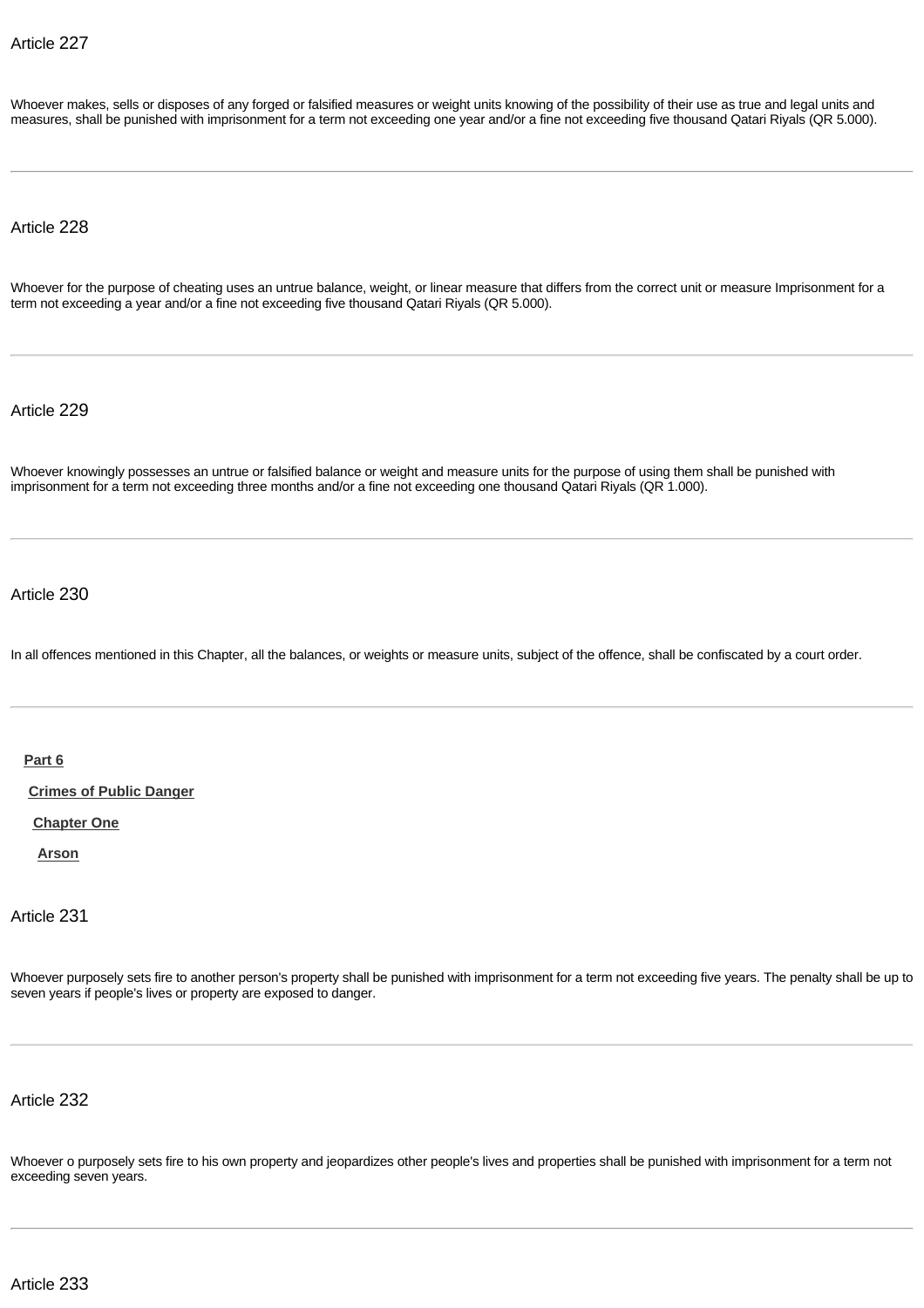Whoever purposely sets fire to an occupied property or a place prepared for housing, or for keeping money, a ship, oil well, or machines or equipment to produce, refine and transport oil, oil storage, or public resources shall be punished with imprisonment for a term not less than five years and not exceeding fifteen years.

### Article 234

The above-mentioned penalties, shall apply to any person who purposely sets fire indirectly to objects in order to transmit fire to the thing to be burnt.

Article 235

The death penalty or life imprisonment shall apply to any case of arson mentioned in the preceding Articles leading to the death of another person.

## Article 236

Without prejudice to any other more severe penalty stipulated by law, imprisonment for a term not exceeding one year and a fine not exceeding five thousand Qatari Riyals (5.000QR), or one of these two penalties, shall apply to any person who accidently sets fire to another person's property.

### **[Chapter Two](http://www.almeezan.qa/DownloadPage.aspx?Target=All&type=2&lawID=26&language=en#)**

**[Transgression on Public Facilities](http://www.almeezan.qa/DownloadPage.aspx?Target=All&type=2&lawID=26&language=en#)**

Article 237

Whoever purposely destroys, ravages or damages machines, pipes, or equipment related to the facilities of water, electricity, gas, oil, telegraph, telephone, wireless, radio or television or any other public facilities and this action leads to the disablement or destruction of the facility shall be punished with imprisonment for a term not exceeding ten years.

Article 238

Whoever purposely destroys, ravages or damages fixed health facilities, mobile health units or their supplies, machines or tools and this action causes the facility to breakdown or become inoperable, or useless, shall be punished with imprisonment for a term not exceeding seven years.

### Article 239

Whoever purposely destroys or damages any public sewer or drains, airports, roads, or public bridges shall be punished with imprisonment for a term not exceeding five years.

The same penalty shall be imposed on any person who purposely destroys or damages any of the fixed signs in airports or public ports, or changes their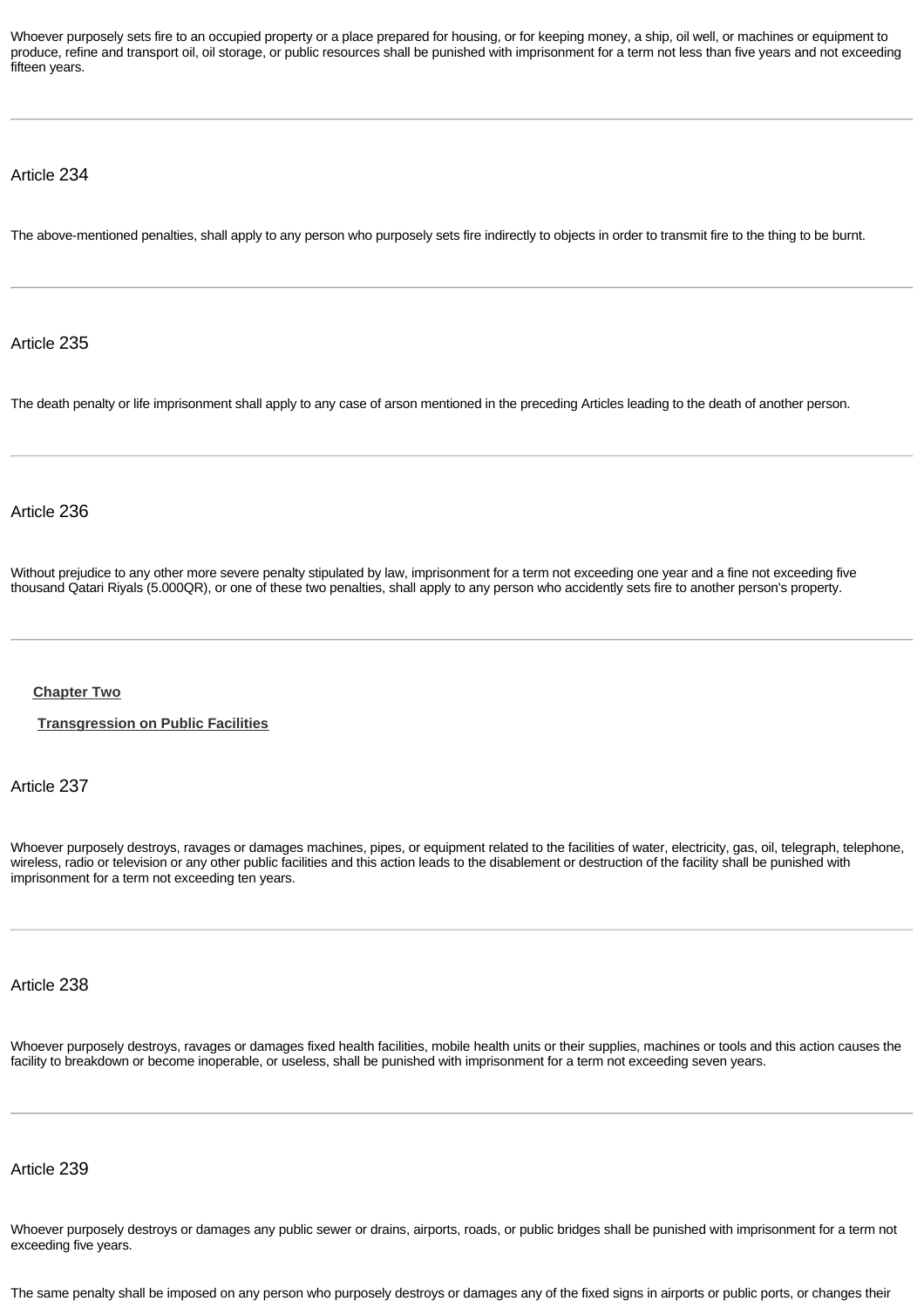place or makes them invalid or useless.

# Article 240

Whoever purposely destroys or damages a light, a lighthouse, a buoy or any other objects used in navigation, or changes their position or makes them inoperable or useless shall be punished with imprisonment for a term not exceeding five years.

## Article 241

Whoever purposely destroys or damages any device, machine, or other object of first aid, firefighting, life guarding, or other apparatus intended to prevent other accidents, and in case of changing their position causing them to become inoperable or useless shall be punished with imprisonment for a term not exceeding three years.

The same penalty shall be imposed on any person who is responsible, by virtue of the law or draft laws, for looking after the objects mentioned in the preceding Article but who fails to ensure their proper installation or make them inoperable or useless.

### Article 242

Whoever makes any public street or bridge inoperable or unsafe for traffic shall be punished with imprisonment for a term not exceeding five years.

## Article 243

Whoever accidently commits one of the offences stipulated in this Chapter shall be punished with imprisonment for a term not exceeding one year and/ a fine not exceeding five thousand Qatari Riyals (QR 5.000).

### **[Chapter Three](http://www.almeezan.qa/DownloadPage.aspx?Target=All&type=2&lawID=26&language=en#)**

**[Transgression on Means of Transportation](http://www.almeezan.qa/DownloadPage.aspx?Target=All&type=2&lawID=26&language=en#)**

## Article 244

Whoever purposely sinks any maritime means of transportation or damages them in any way shall be punished with imprisonment for a term not exceeding fifteen years. The offender, on conviction, shall be liable to the death sentence if the offence has resulted in the death of another person.

### Article 245

Whoever hijacks or alters the course of a plane or a ship or takes the merchandise onboard, or harms any person onboard, and if this action causes the death of a person, the offender shall, on conviction, be liable to the death sentence shall be sentenced to life imprisonment. The penalty shall be imprisonment for a term not exceeding five years if the offender returns the ship or the plane to the captain or to the person legally in control of the vessel, without causing any damages to the ship, the plane or the merchandise or harming any person on board.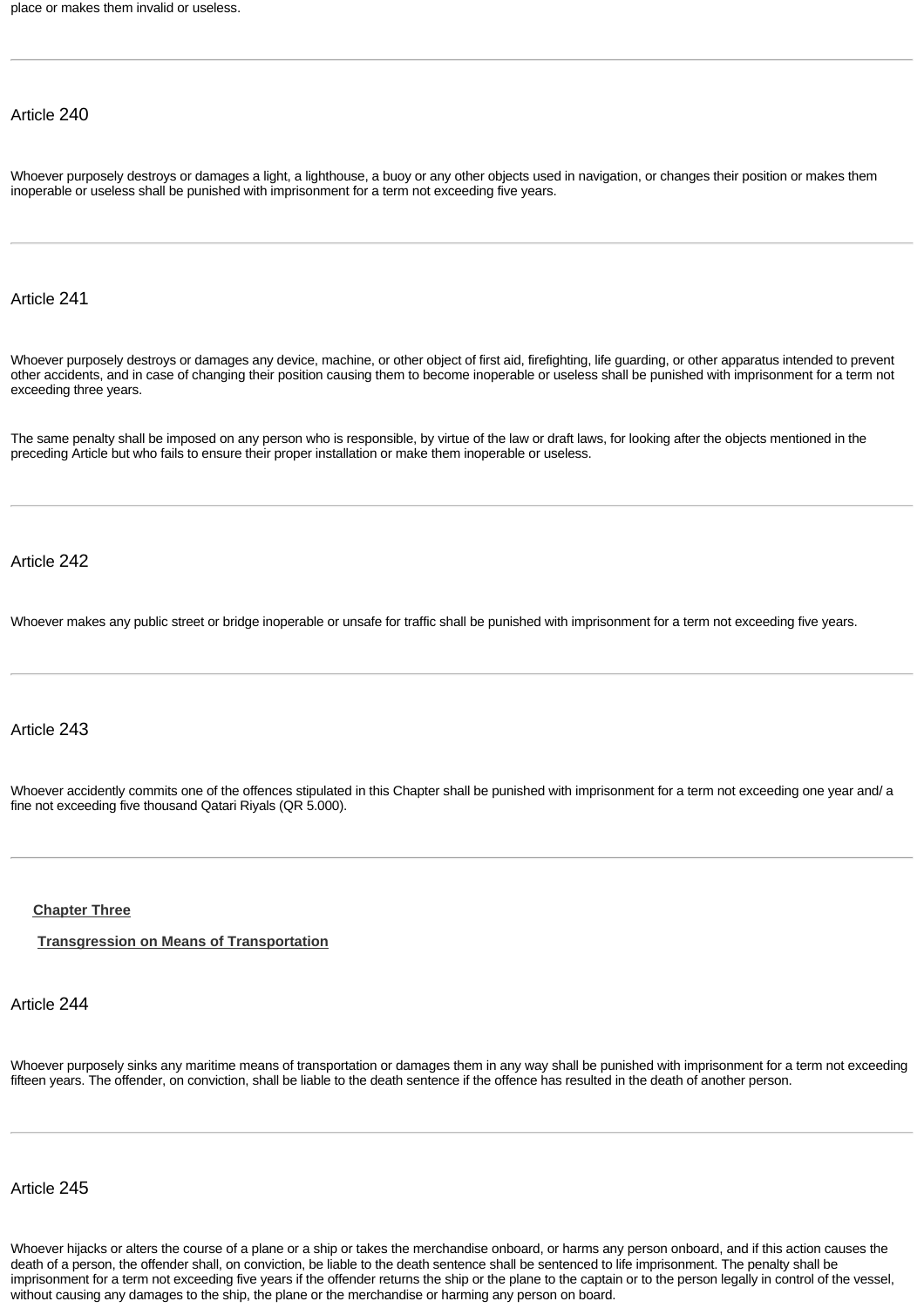Whoever jeopardizes the safety of a plane or a ship or any other means of public transportation shall be punished with imprisonment for a term not exceeding ten years.

## Article 247

Whoever purposely disrupts the course of any public terrestrial, maritime or aerial means of transportation shall be punished with imprisonment for a term not exceeding three years and/or a fine not exceeding five thousand Qatari Riyals (QR 5.000).

Article 248

Whoever purposely jeopardizes the safety of any means of private transportation shall be punished with imprisonment for a term not exceeding one year and/or a fine not exceeding five thousand Qatari Riyals (QR 5.000).

Article 249

Whoever erroneously causes an accident to any public terrestrial, maritime or aerial means of transportation which may disrupt its course or endanger the lives of passengers onboard shall be punished with imprisonment for a term not exceeding one year and a fine not exceeding five thousand Qatari Riyals (QR 5.000).

Imprisonment for a term not exceeding seven years shall apply if the actions or inactions mentioned in this Article and the previous one lead to the death of any person.

#### **[Chapter Four](http://www.almeezan.qa/DownloadPage.aspx?Target=All&type=2&lawID=26&language=en#)**

**[Crimes Related to Public Health](http://www.almeezan.qa/DownloadPage.aspx?Target=All&type=2&lawID=26&language=en#)**

Article 250

Whoever jeopardizes people's lives or safety by adding materials, germs or other substances to well water, water in public tanks or any other water resources which may cause death or endanger public health shall be punished with life imprisonment. Capital punishment shall be imposed if materials, germs or other substances added to the well water, water in public tanks or any other water resources leads to death.

Article 251

Whoever erroneously commits one of the offences stipulated in the preceding Article shall be punished with imprisonment for a term not exceeding three years and/or a fine not exceeding ten thousand Qatari Riyals (QR 10.000). If this causes the death of any person, the penalty shall be a prison term up to seven years and a fine not exceeding twenty thousand Qatari Riyals (QR 20.000).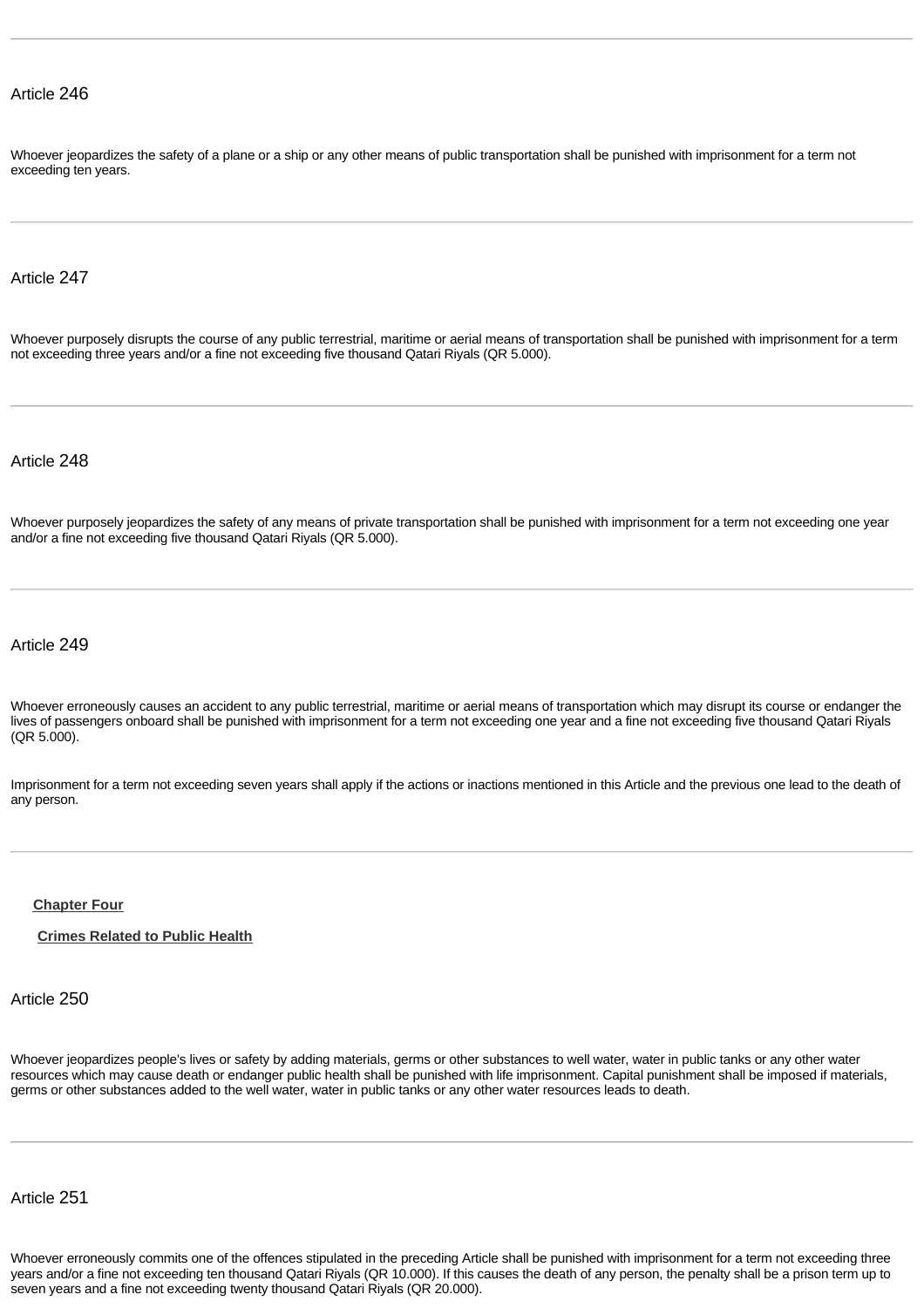Whoever purposely commits an act that might cause the spread of an infection or an epidemic shall be punished with imprisonment for a term not exceeding fifteen years.

The penalty shall be capital punishment if this act results in the death of any person.

#### Article 253

Whoever accidentally spreads an infection or an epidemic shall be punished with imprisonment for a term up to three years and/or a fine not exceeding ten thousand Qatari Riyals (QR 10.000).

A prison term not exceeding seven years and a fine not exceeding twenty thousand Qatari Riyals (20.000QR) shall apply if this act causes death.

# Article 254

Whoever purposely pollutes or spoils a well, public water supply, or any other water resource, or makes the water unusable in any way shall be punished with imprisonment for a term not exceeding ten years and a fine not exceeding twenty thousand Qatari Riyals (QR 20.000).

Imprisonment for a term not exceeding six months and a fine not exceeding two thousand Qatari Riyals (2.000QR), or one of these two penalties, shall apply if this happens by mistake or out of negligence or ignorance of the law or legal notices.

# Article 255

Whoever purposely pollutes the national or territorial water and the water of the economic zone of the State of Qatar by draining or leaking chemical or oil materials, ship oils, laboratory or factory wastes, or dirty sewage water or any other materials that cause pollution whether from a ship or any source on land or an apparatus or tank intended to store the previously mentioned materials or transfer them from one place to another by sea or land, shall be punished with imprisonment for a term not exceeding ten years and/or a fine not exceeding two hundred thousand Qatari Riyals (QR 200.000).

Imprisonment for a term not exceeding three years and a fine not exceeding fifty thousand Qatari Riyals (50.000QR), or one of these two penalties, shall apply if this happens by mistake, through negligence, or ignorance of the laws or legal notices. In addition to the penalties mentioned in the two previous Paragraphs, the offender shall pay a fine equivalent to the value of the damage caused.

**[Part 7](http://www.almeezan.qa/DownloadPage.aspx?Target=All&type=2&lawID=26&language=en#)**

**[Social Crimes](http://www.almeezan.qa/DownloadPage.aspx?Target=All&type=2&lawID=26&language=en#)**

**[Chapter One](http://www.almeezan.qa/DownloadPage.aspx?Target=All&type=2&lawID=26&language=en#)**

**[Crimes Related to Religions and the Violability of the Dead](http://www.almeezan.qa/DownloadPage.aspx?Target=All&type=2&lawID=26&language=en#)**

Article 256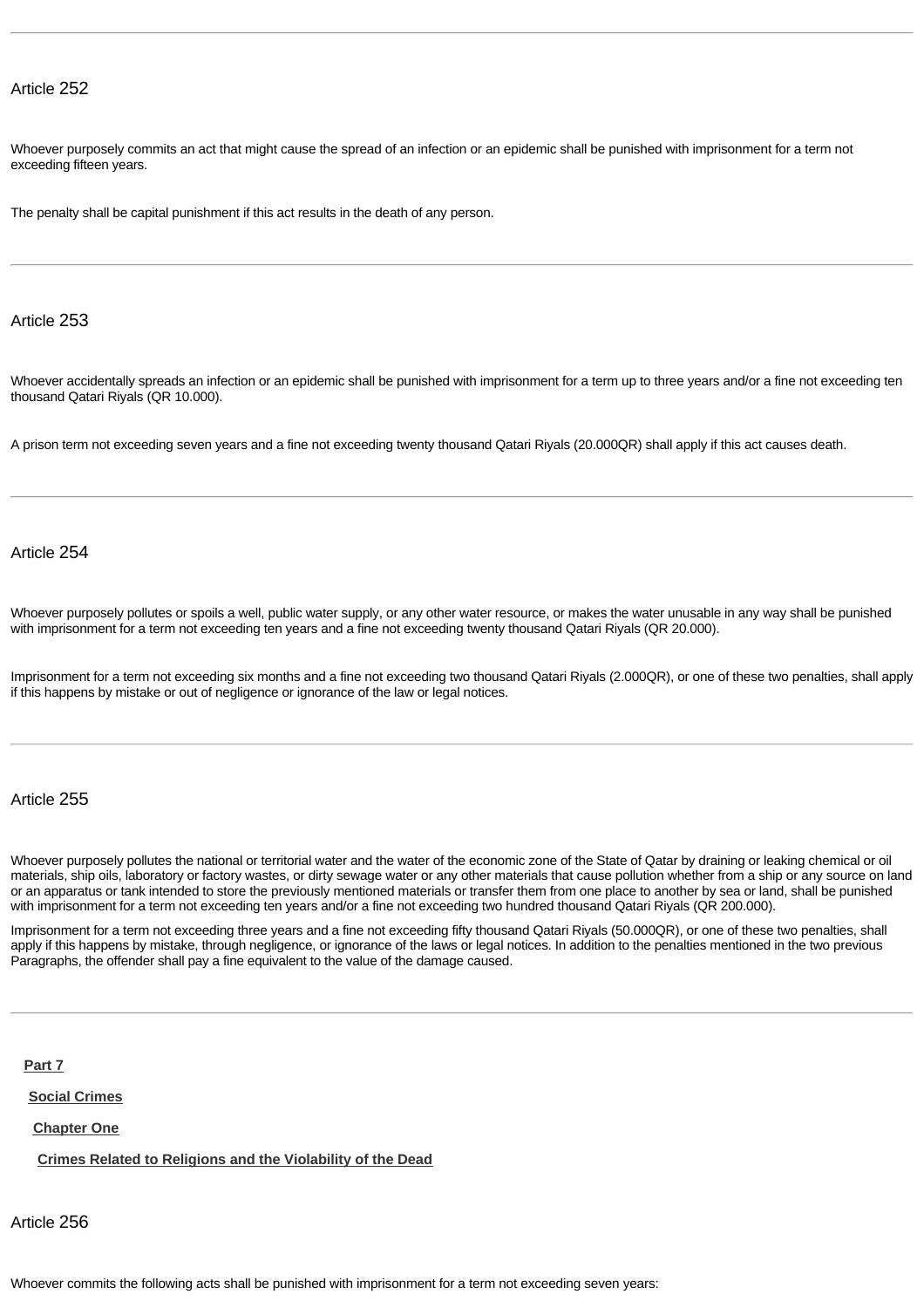- 1- Insulting Allah through writing, drawing, gesturing or in any other way or through any other means.
- 2- Offending, misinterpreting or violating the Holy Quran.
- 3- Offending the Islamic religion or any of its rites and dictates.
- 4- Cursing any of the divine religions according to the regulations of Islamic law.

5- Insulting any of the prophets through writing, drawing, gesturing or in any other way or through any other means.

6- Sabotaging, breaking, damaging or violating sites or their contents if they are made to perform religious rites for one of the divine religions according to the regulations of Islamic law.

#### Article 257

Whoever establishes, organizes or runs an assembly, association, organization or a branch aimed at opposing or challenging the basics and tenets of Islam, or calls upon, or favors or promotes another religion; cult or concept shall be punished with imprisonment for a term not exceeding ten years.

### Article 258

Any person who joins, participates or contributes in any way to one of the groups mentioned in the preceding Article shall be liable to a prison term up to five years.

#### Article 259

Whoever opposes or doubts any of the basics or tenets of Islam, or calls upon, or favors or promotes another religion, cult or concept shall be punished with imprisonment for a term not exceeding five years.

#### Article 260

Whoever holds a meeting for the purpose of opposing or challenging the basics or tenets of Islam or promoting another religion shall be punished with imprisonment for a term not exceeding five years.

The same penalty shall be imposed on any person who participates in the preparation of the meeting or joins it while being aware of its purpose.

# Article 261

Whoever possesses documents, printed publications or recorded tapes or any other materials favoring or promoting the stipulations of Articles 256 and 259 with the intention of distributing them or revealing them to others, shall be punished with imprisonment for a term not exceeding two years and/or a fine not exceeding ten thousand Qatari Riyals (QR 10.000).

The same penalty shall be imposed on any person who possesses any means of printing, recording or diffusing, or who prints, records or diffuses calls, anthems, or propaganda to a cult, assembly, association or organization with the knowledge that the aim of such actions relate to one of the purposes stipulated in the previous Paragraph.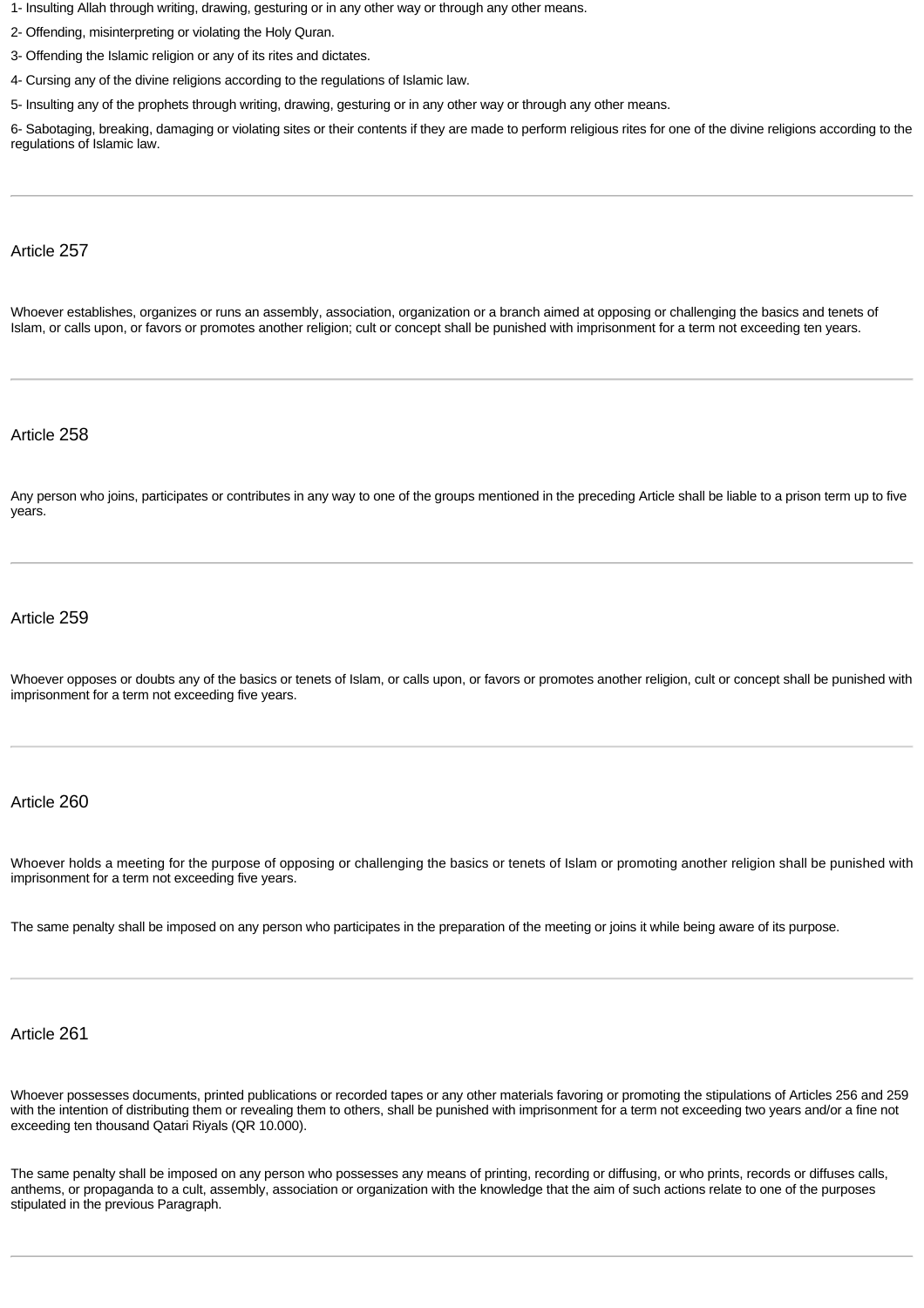Whoever receives money directly or indirectly from a person or an association inside or outside the State for the purpose of committing one of the actions stipulated in Article 260 shall be punished with imprisonment for a term not exceeding three years and a fine not exceeding ten thousand Qatari Riyals (QR 10.000).

#### Article 263

Whoever produces, sells, exposes for sale or circulation, or possesses products, merchandise, prints or tapes, including drawings, slogans, words, symbols, signals or anything else that may offend the Islamic religion or other divine religions according to the dictates of Islamic law, shall be punished with imprisonment for a term not exceeding one year and a fine not exceeding one thousand Qatari Riyals (QR 1.000).

The same penalty shall be imposed on any person who uses disks, computer programs or magnetized tapes to offend Islam or other divine religions according to the dictates of Islamic law.

## Article 264

Any of the perpetrators who report one of the offences under the provisions of the preceding Articles of this Chapter to the competent authorities before being exposed shall be exempted from the penalty. If the notification comes after exposure of the offence, the court has the right to exempt the perpetrator from the penalty whenever the notification leads to other arrests.

# Article 265

In addition to the penalties stipulated in the preceding Articles, all parties mentioned in Article 257 of the present Law are to be disbanded and closed by a court order.

They will only be allowed to re-open legally after the prior approval from the Office of the Attorney General.

In all cases mentioned in the preceding Articles, the court judgment shall include the confiscation of money and materials used or made to be used in committing the offence or which was present in the places intended for the meeting of the parties as stipulated in Article 257 of the present Law.

# Article 266

Whoever infringes or violates the sanctity and sacredness of the dead or the remains of a corpse, or the place destined for burying the dead, preserving their remains or preparing the funeral, or annoying the people gathered to perform funeral ceremonies shall be punished with imprisonment for a term not exceeding one year and/or a fine not exceeding five thousand Qatari Riyals (QR 5.000).

# Article 267

Whoever publicly eats or drinks during a day of Ramadan shall be punished with imprisonment for a term not exceeding three months and/or a fine not exceeding three thousand Qatari Riyals (QR 3.000).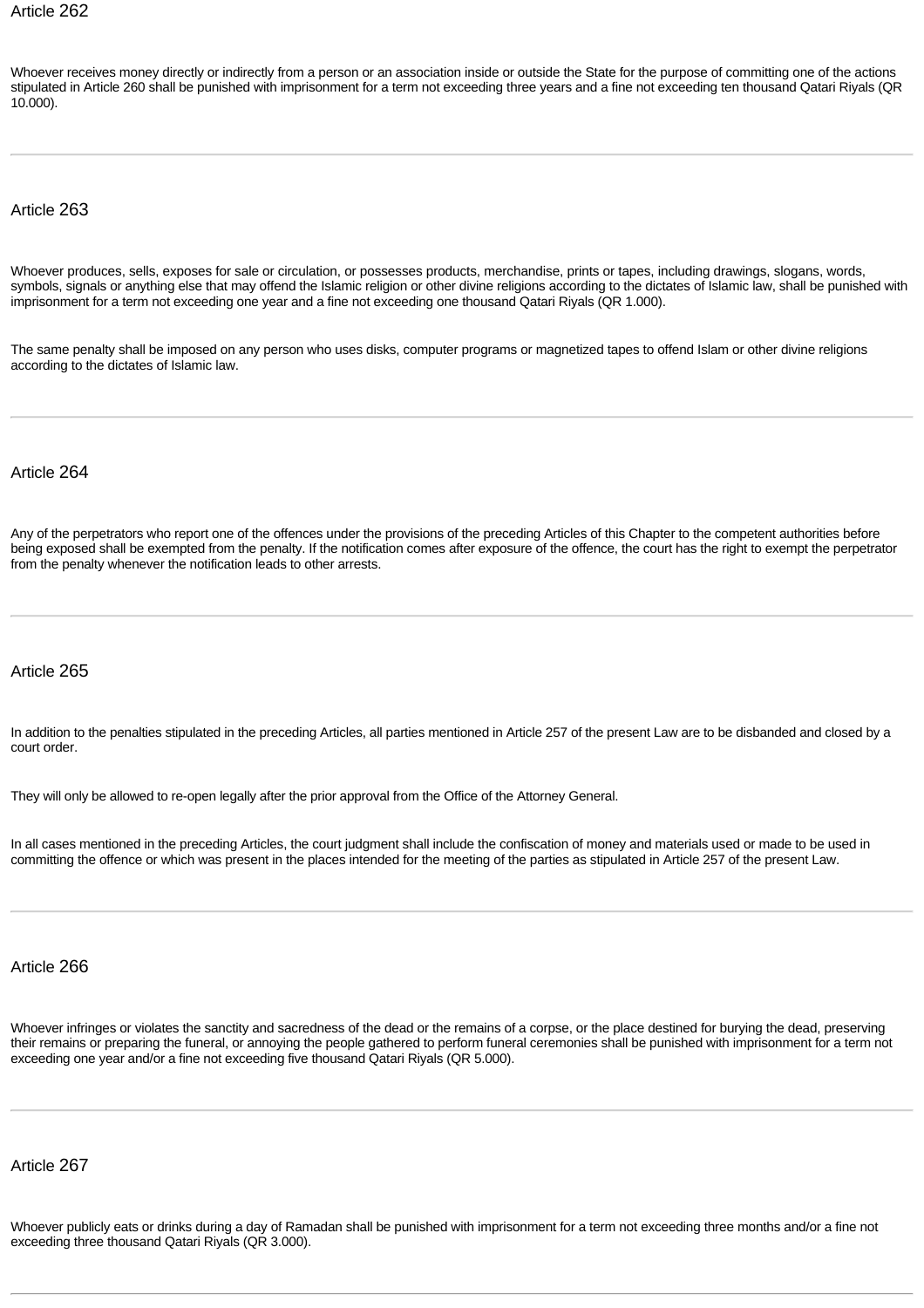## **[Chapter Two](http://www.almeezan.qa/DownloadPage.aspx?Target=All&type=2&lawID=26&language=en#)**

### **[Exposing Children to Danger](http://www.almeezan.qa/DownloadPage.aspx?Target=All&type=2&lawID=26&language=en#)**

# Article 268

Imprisonment for a term not exceeding three years and a fine not exceeding ten thousand Qatari Riyals (10.000QR), or one of these two penalties, shall apply to any person who takes a newly born child away of his parents, hides or exchanges him with another baby or falsely attributes him to parents other than his own parents.

Imprisonment for a term not exceeding one year and a fine not exceeding three thousand Qatari Riyals (3.000QR) or one of these two penalties shall apply if it is proven that the baby is born dead.

## Article 269

Whoever jeopardizes a person under sixteen or a person incapable of protecting himself due to his mental, psychological or health conditions shall be punished with imprisonment for a term not exceeding two years and/or a fine not exceeding ten thousand Qatari Riyals (QR 10.000).

The penalty shall be up to three years in prison and/or a fine up to fifteen thousand Qatari Riyals (15.000QR), if the person is left alone in a deserted place or if the guardian is the offender.

#### **[Chapter Three](http://www.almeezan.qa/DownloadPage.aspx?Target=All&type=2&lawID=26&language=en#)**

**[Drinking, Gambling and Begging](http://www.almeezan.qa/DownloadPage.aspx?Target=All&type=2&lawID=26&language=en#)**

Article 270

Whoever drinks any alcoholic beverages in a public place or opens a store or a house to trade in alcoholics shall be punished with imprisonment for a term not exceeding six months and/or a fine not exceeding three thousand Qatari Riyals (QR 3.000).

The same penalty shall apply to any person who is found drunk on a main road or, being intoxicated disturbs others.

Article 271

Whoever gives a person under sixteen years of age an alcoholic beverage or incites him to drink alcohol Imprisonment for a term not exceeding three years and/or a fine not exceeding ten thousand Qatari Riyals (QR 10.000).

# Article 272

Whoever imports, exports, makes, extracts or produces alcohol or alcoholic beverages shall be punished with imprisonment for a term not exceeding three years and a fine not exceeding ten thousand Qatari Riyals (QR 10.000).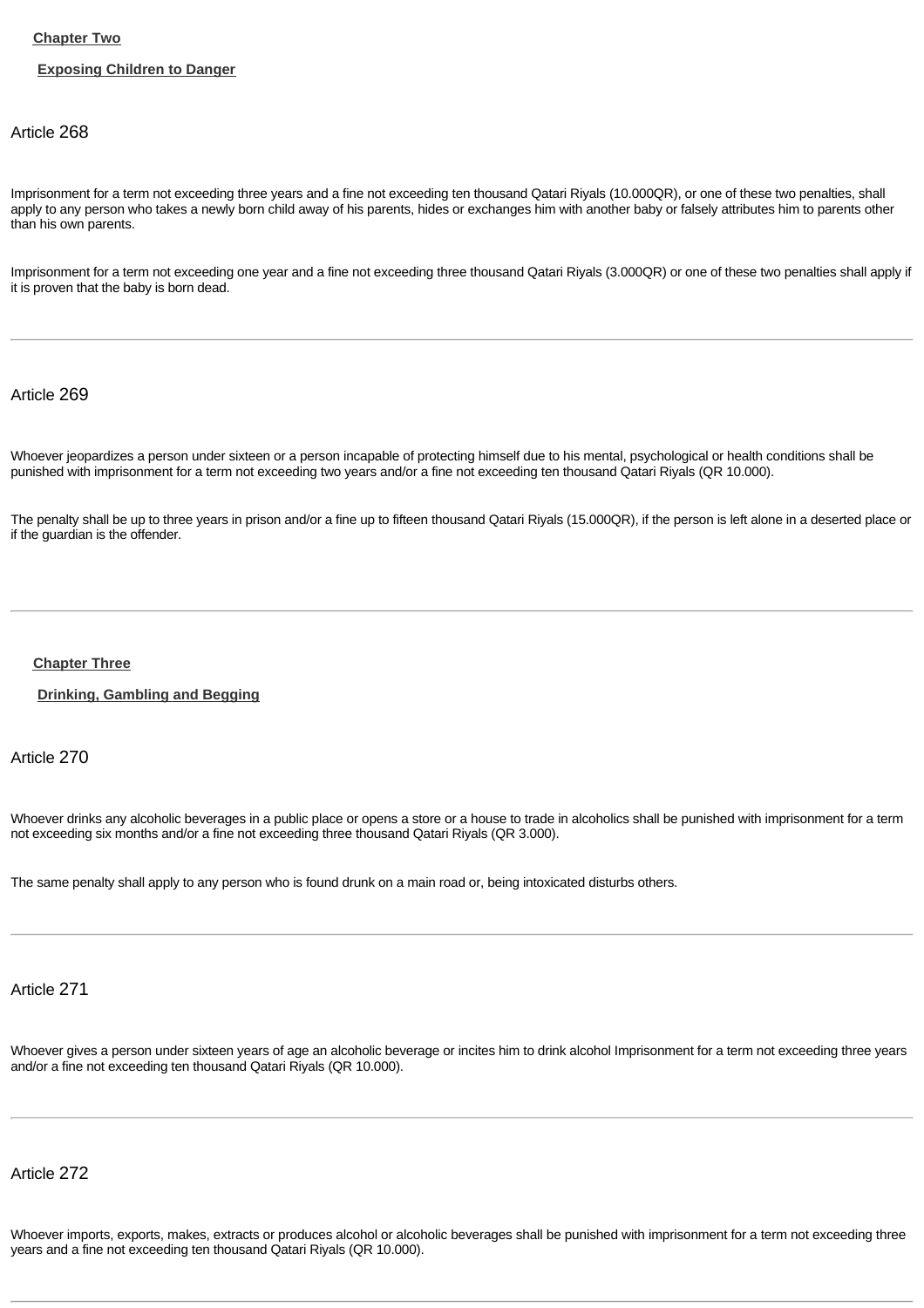Whoever sells or buys, delivers or receives, transports or possesses alcohol or alcoholic beverages, or deals with alcohol in any way for the purpose of trade or promotion shall be punished with imprisonment for a term not exceeding three years and/or a fine not exceeding ten thousand Qatari Riyals (QR 10.000).

## Article 274

Gambling means any game in which the probability of gain and loss depends on uncontrolled chance and each party agree to give an amount of money or any other benefit to be agreed upon, in case of loss, to the winning party.

Article 275

#### **Article 275**

Whoever gambles shall be punished with imprisonment for a term not exceeding three months and a fine not exceeding three thousand Qatari Riyals (QR 3.000), or one of these two penalties. if gambling occurs in a public place, and performed openly or in any place or house made for this purpose the imprisonment can be extended to six months and/or a fine not exceeding six thousand Qatari Riyals (QR 6.000).

# Article 276

Whoever opens or runs a place for gambling, and any person who organizes any gambling games in a public place, openly or in any place or house made for this purpose Imprisonment for a term not exceeding a year in prison and/or a fine not exceeding five thousand Qatari Riyals (QR 5.000).

Article 277

For gambling and drinking offences stipulated in this Chapter, the court shall confiscate the materials, money and equipment used in the offence and shall order closure of the place where the offence has occurred, and which may only be re-opened for a legal purpose after the approval of the Office of Public Prosecution.

[Article](http://www.almeezan.qa/LawArticles.aspx?LawArticleID=870&lawId=26&language=en) [278](http://www.almeezan.qa/LawArticles.aspx?LawArticleID=870&lawId=26&language=en) ([Amended By Law 28/2006](http://www.almeezan.qa/LawPage.aspx?id=2575&language=en))

(replaced by Article 1 of Law No. 28 of 2006)

Whoever begs in roads or public places, leads or encourages minors to beg shall be punished with imprisonment for a term up to one year. Or, in lieu of the said penalty, the beggar can be housed in one of the correction facilities made for this purpose. In all cases, the money resulting from the offence shall be confiscated and a judgment of the stipulated penalty issued.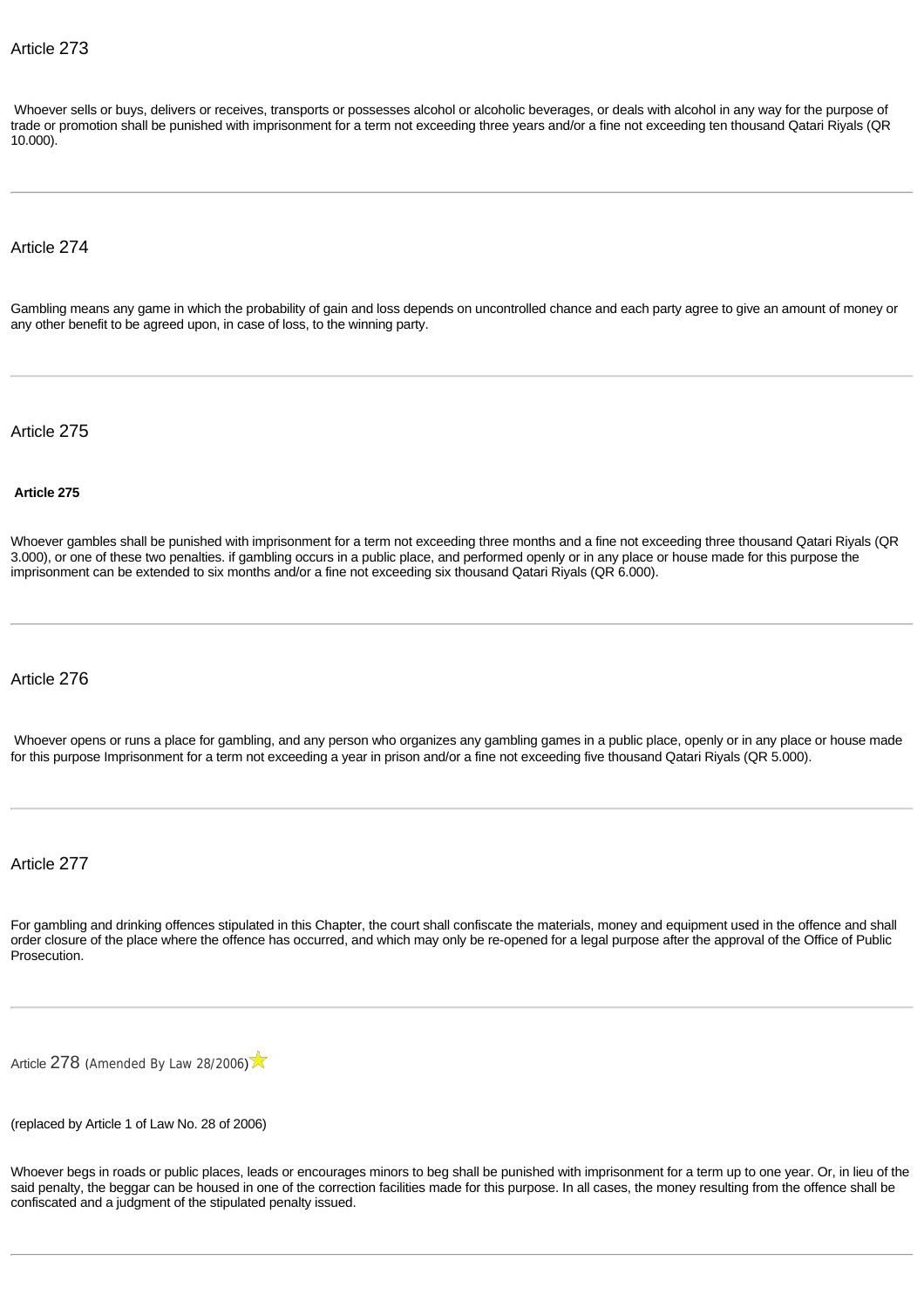#### **[Chapter Four](http://www.almeezan.qa/DownloadPage.aspx?Target=All&type=2&lawID=26&language=en#)**

#### **[Adultery and Crimes of Honour](http://www.almeezan.qa/DownloadPage.aspx?Target=All&type=2&lawID=26&language=en#)**

Article 279

Whoever copulates with a female without her consent whether coercively, under duress or by ruse shall be sentenced to death or to life imprisonment.

The sentence shall be capital punishment if the perpetrator from the ascendants of the victim, or the guardian, or those undertaking the brining up or looking after the victim, or is a person having authority thereupon, or the servant thereof or the servant of the aforesaid in this Article.

Article 280

Whoever copulates with a female without compulsion, duress or ruse knowing that she is of diminished capacity or under sixteen years of age shall be punished with life imprisonment.

Capital punishment shall apply if the offender is one of those previously mentioned in the second Paragraph of the preceding Article.

Article 281

Whoever copulates with a female over sixteen without compulsion, duress or ruse shall be punished with imprisonment for a term up to seven years.

The same penalty shall also be imposed on the female for her consent. The offender shall be sentenced to life imprisonment or to a prison term up to fifteen years if he is one of those previously mentioned in the second paragraph of Article 279 of the present Law.

# Article 282

Whoever copulates with a female over sixteen without compulsion, duress or ruse knowing that he is prohibited to marry her for permanent or temporary reasons shall be punished with imprisonment for a term not exceeding fifteen years shall apply to any person.

The same penalty shall apply to a female who accepts such copulation knowing that it is prohibited.

The offender shall be liable to life imprisonment or a prison term not exceeding fifteen years if he is one of the previously mentioned in the second Paragraph of Article 279 of the present Law.

# Article 283

Whoever copulates with a male without any consent whether coercively, under duress or by ruse shall be punished with imprisonment for a term up to fifteen years.

The death sentence shall be imposed if the offender is one of the previously mentioned in the second Paragraph of Article 279 of the present Law.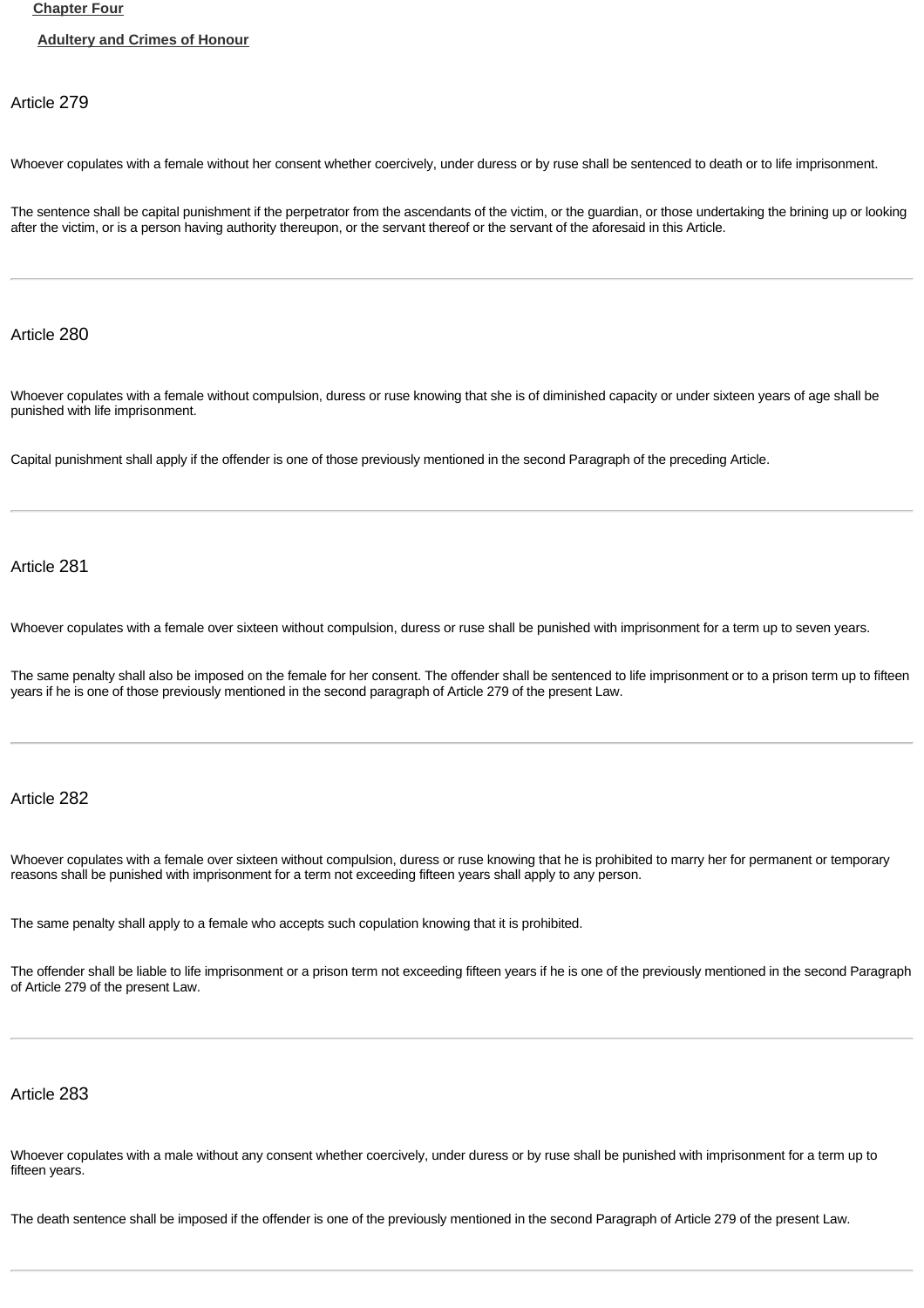Whoever copulates with a male without compulsion, duress or ruse knowing that he is of diminished capacity or under sixteen years of age shall be punished with life imprisonment.

The penalty shall be capital punishment if the offender is one of those previously mentioned in the second Paragraph of Article 279 of the present Law.

# Article 285

Whoever copulates with a male over sixteen years of age without compulsion, duress or ruse shall be punished with imprisonment for a term up to seven years.

The same penalty shall apply to the male for his consent. The penalty shall be life imprisonment or a prison term not exceeding fifteen years if the offender is one of those previously mentioned in the second Paragraph of Article 279 of the present Law.

#### Article 286

Whoever commits rape by force, ruse or under duress shall be punished with imprisonment for a term up to exceeding fifteen years.

The penalty of life imprisonment or a prison term not exceeding fifteen years shall apply if the offender is one of those previously mentioned in the second Paragraph of Article 279 of the present Law.

## Article 287

Whoever copulates with a person without compulsion, duress or ruse, knowing that this person is of diminished capacity, under sixteen years of age, powerless or unaware of the nature of the act performed on him or believes it to be acceptable shall be punished with imprisonment for a term not exceeding fifteen years.

The offender if one of the previously mentioned in the second paragraph of Article 279 of the present Law shall be liable to life imprisonment or a prison term not exceeding fifteen years.

### Article 288

Whoever copulates with a person over sixteen years of age without compulsion, duress or ruse shall be punished with imprisonment for a term not exceeding ten years shall apply to any person who

The same penalty is imposed on the person consenting to this act. The offender, if one of the previously mentioned in the second Paragraph of Article 279 of the present Law shall be liable to life imprisonment or a prison term not exceeding fifteen years.

#### Article 289

The offender is assumed to know the age of the victim in the Articles stipulated in this Chapter.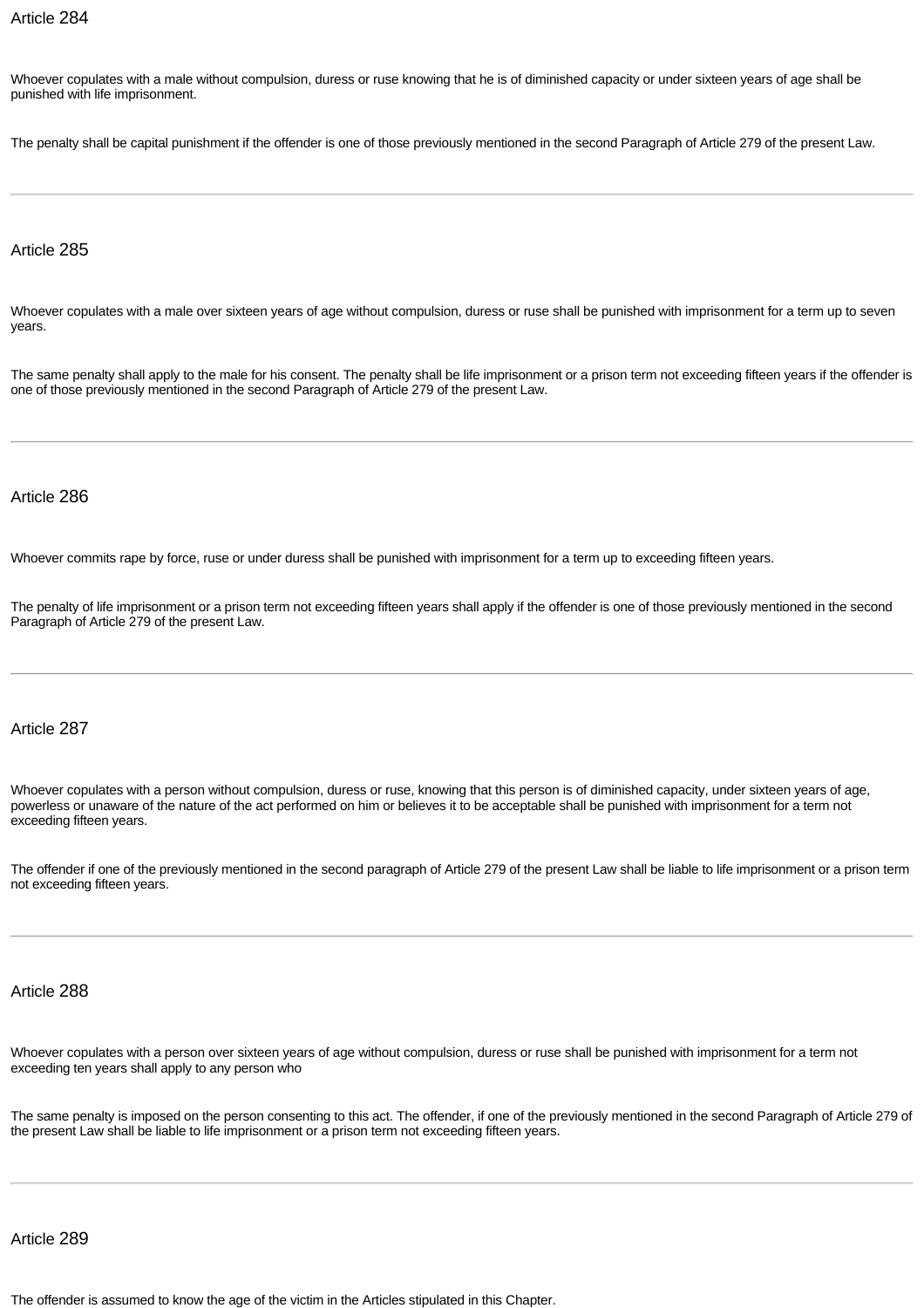## **[Chapter Five](http://www.almeezan.qa/DownloadPage.aspx?Target=All&type=2&lawID=26&language=en#)**

# **[Immoral and Disgraceful Actions](http://www.almeezan.qa/DownloadPage.aspx?Target=All&type=2&lawID=26&language=en#)**

## Article 290

Whoever makes gestures, dares to say or sing immoral things or perform obscene acts in a public place or an open space shall be punished with imprisonment for a term not exceeding six months and/or a fine not exceeding three thousand Qatari Riyals (QR 3.000).

Article 291

Whoever offends a female by words or makes a sound, a gesture or a display for the purpose of letting her hear the word or the sound, or see the gesture shall be punished with imprisonment for a term not exceeding one year and/or a fine not exceeding five thousand Qatari Riyals (QR 5.000).

The same penalty shall be imposed on any person who violates the privacy of a female.

Article 292

Whoever produces, imports , exports , possesses or transports immoral books, prints, writings, drawings, photos, movies or symbols for the purpose of exploitation, distribution or display shall be punished with imprisonment for a term not exceeding one year and/or a fine not exceeding five thousand Qatari Riyals (QR 5.000).

The same penalty shall be imposed on any person who declares, displays, sells, rents out or distributes such materials even if not publicly.

If a person under sixteen years of age is used in the crime, the penalty is a prison term not exceeding two years and a fine not exceeding ten thousand Qatari Riyals (10.000QR), or one of these two penalties.

# Article 293

Whoever disturbs or annoys other people by using immoral expressions or words via a wireless set or other electronic means shall be punished with imprisonment for a term not exceeding six months and a fine not exceeding three thousand Qatari Riyals (QR 3.000).

#### **[Chapter Six](http://www.almeezan.qa/DownloadPage.aspx?Target=All&type=2&lawID=26&language=en#)**

**[Instigation of Debauchery, Dissipation and Fornication](http://www.almeezan.qa/DownloadPage.aspx?Target=All&type=2&lawID=26&language=en#)**

Article 294

Whoever instigates debauchery, dissipation or adultery in public through words, gestures or any other means shall be liable to a prison term of no less than six months and not exceeding three years.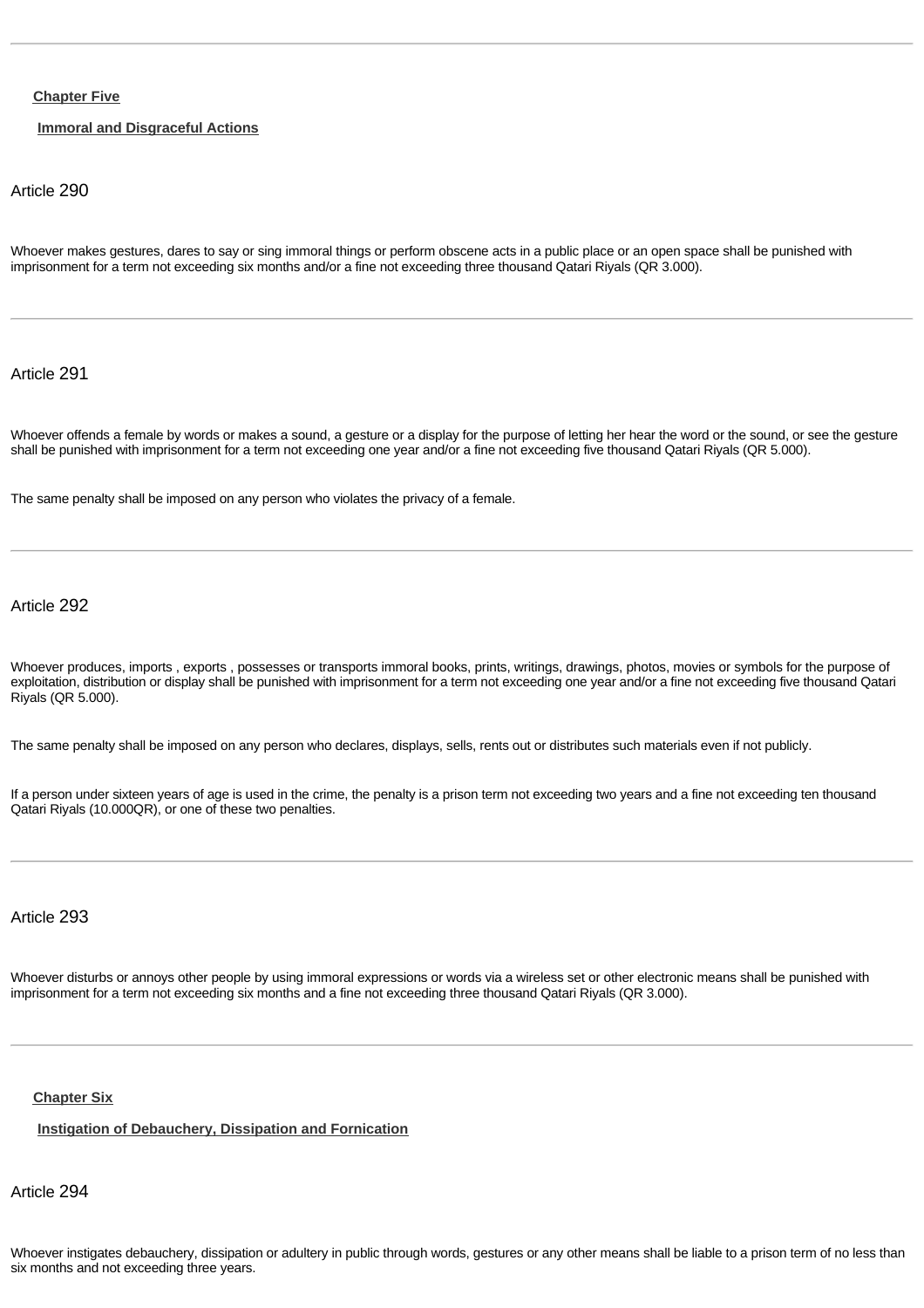Whoever commits any of the following acts shall be punished with imprisonment for a term of no less than one year and not exceeding three years.

- 1- Opens or runs a brothel or contributing to its opening or running;
- 2- Owns a house or a store and leasing it knowing that it is going to be used as a brothel;

## Article 296

Whoever commits the following offences shall be punished with imprisonment for a term of no less than one year and no more than three years:

1- Grooms a female to commit adultery;

2- Instigates, induces, seduces a female in any way to commit adultery or to frequent a brothel in order to commit debauchery whether inside or outside the country;

- 3- Leading, instigating or seducing a male by in any way to commit sodomy or dissipation;
- 4- Inducing or seducing a male or a female in any way to commit illegal or immoral actions;
- 5- Bringing, exposing or accepting a male or a female for the purpose of sexual exploitation.

Article 297

Whoever commits any of the offences mentioned in the preceding Article through compulsion, duress or ruse or if the victim is under sixteen of age or the offender is one of the previously mentioned in Article 279 of the present Law, where the offender is assumed to know the real age of the victim, shall be punished with imprisonment for a term up to fifteen years.

## Article 298

Whoever performs adultery or sodomy as a profession or for a living shall be punished with imprisonment for a term up to ten years.

The same penalty shall be imposed on any person who exploits another person's immorality and prostitution.

# Article 299

In addition to the penalties stipulated in the preceding Articles, the court shall order the closure of the place where the offence is committed, and may only reopen for a legal purpose with the approval of the Office of the Attorney General.

# **[BOOK THREE](http://www.almeezan.qa/DownloadPage.aspx?Target=All&type=2&lawID=26&language=en#)**

**[Crimes in Relation to People and Property](http://www.almeezan.qa/DownloadPage.aspx?Target=All&type=2&lawID=26&language=en#)**

**[Part 1](http://www.almeezan.qa/DownloadPage.aspx?Target=All&type=2&lawID=26&language=en#)**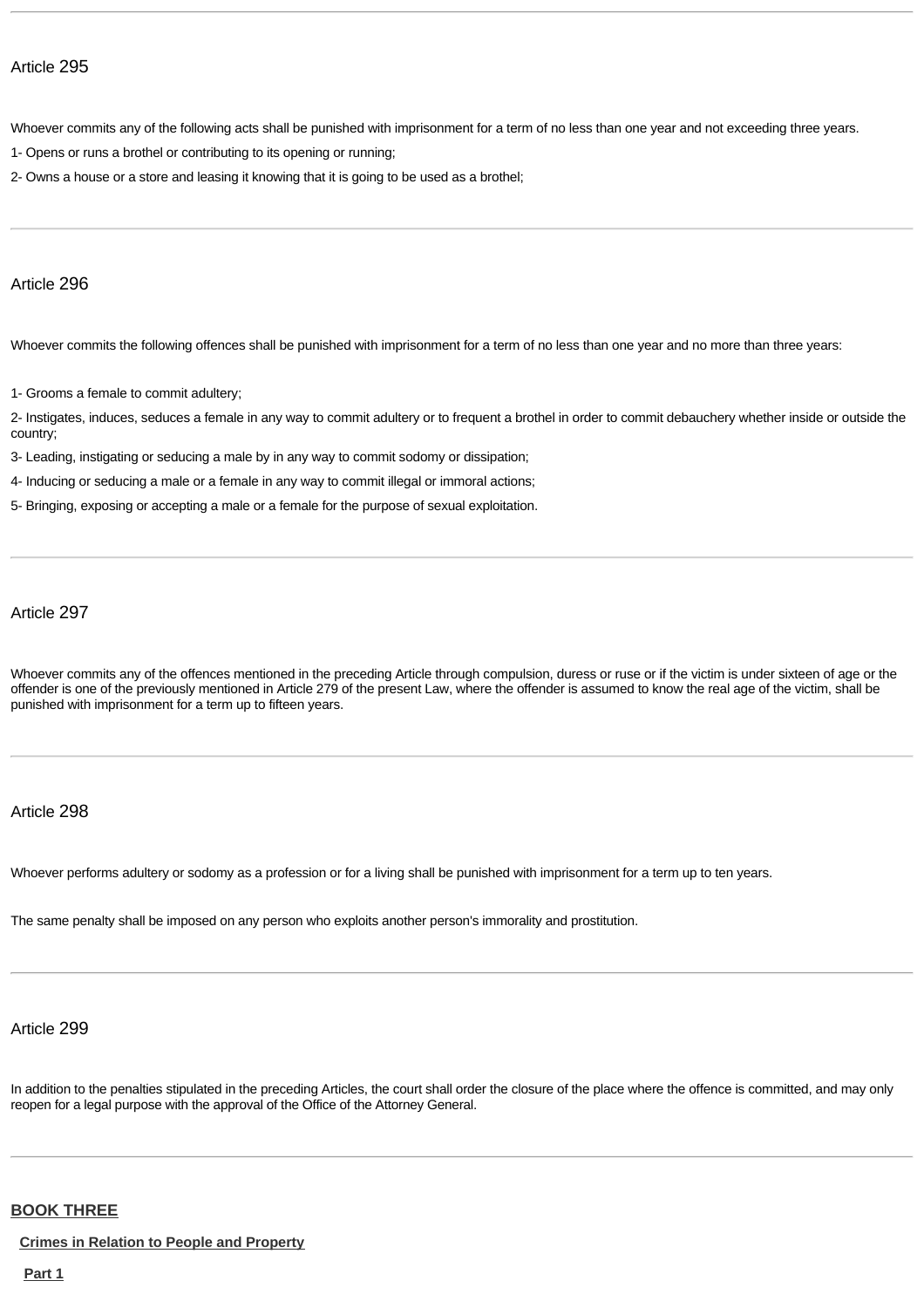**[Crimes Afflicting People's Lives and Safety](http://www.almeezan.qa/DownloadPage.aspx?Target=All&type=2&lawID=26&language=en#)**

**[Chapter One](http://www.almeezan.qa/DownloadPage.aspx?Target=All&type=2&lawID=26&language=en#)**

**[Murder, Suicide and Assault](http://www.almeezan.qa/DownloadPage.aspx?Target=All&type=2&lawID=26&language=en#)**

Article 300

Whoever willfully kills another person is punishable by death in the following circumstances:

1- If such murder is premeditated.

2- if such murder occurs as a result of the use of a poisonous or explosive material.

3- if such murder is committed against one of the perpetrator's parents.

4- if such murder is committed against a public servant or an officer entrusted with a public service during, by reason or because of his discharge of his job or duties.

5- If the murder is related to another felony or misdemeanor.

If the "avenger of blood heir" forgives or accepts blood money, the death penalty shall be commuted with imprisonment for term not exceeding fifteen years.

# Article 301

**"**Premeditation**"** means the intended determination in advance to commit the crime, which therefore gives the offender enough time to calm down contemplating the possibility of refraining from committing the crime.

"Laying in" means lurking for the victim in the place where the crime is committed.

Murder is considered to be with premeditation and surveillance even if another person is murdered or the execution of the crime is dependent on a condition.

# Article 302

Save as otherwise described in the preceding Article, whoever causes death by doing an act with the intention of causing death of a human being shall be sentenced to death or to life imprisonment.

The offender shall be sentenced to a prison term not exceeding seven years if the "avenger of blood heir" forgives or accepts blood money

# Article 303

A woman, who purposely kills her baby immediately after birth so as to avoid disgrace because the baby is the result of incest, shall be sentenced to prison for a term not exceeding three years.

# Article 304

Whoever attempted to commit suicide by using or taking any ac towards the commission of such offence shall be punished with imprisonment for a term not exceeding six months and/ a fine not exceeding three thousand Qatari Riyals (QR 3.000).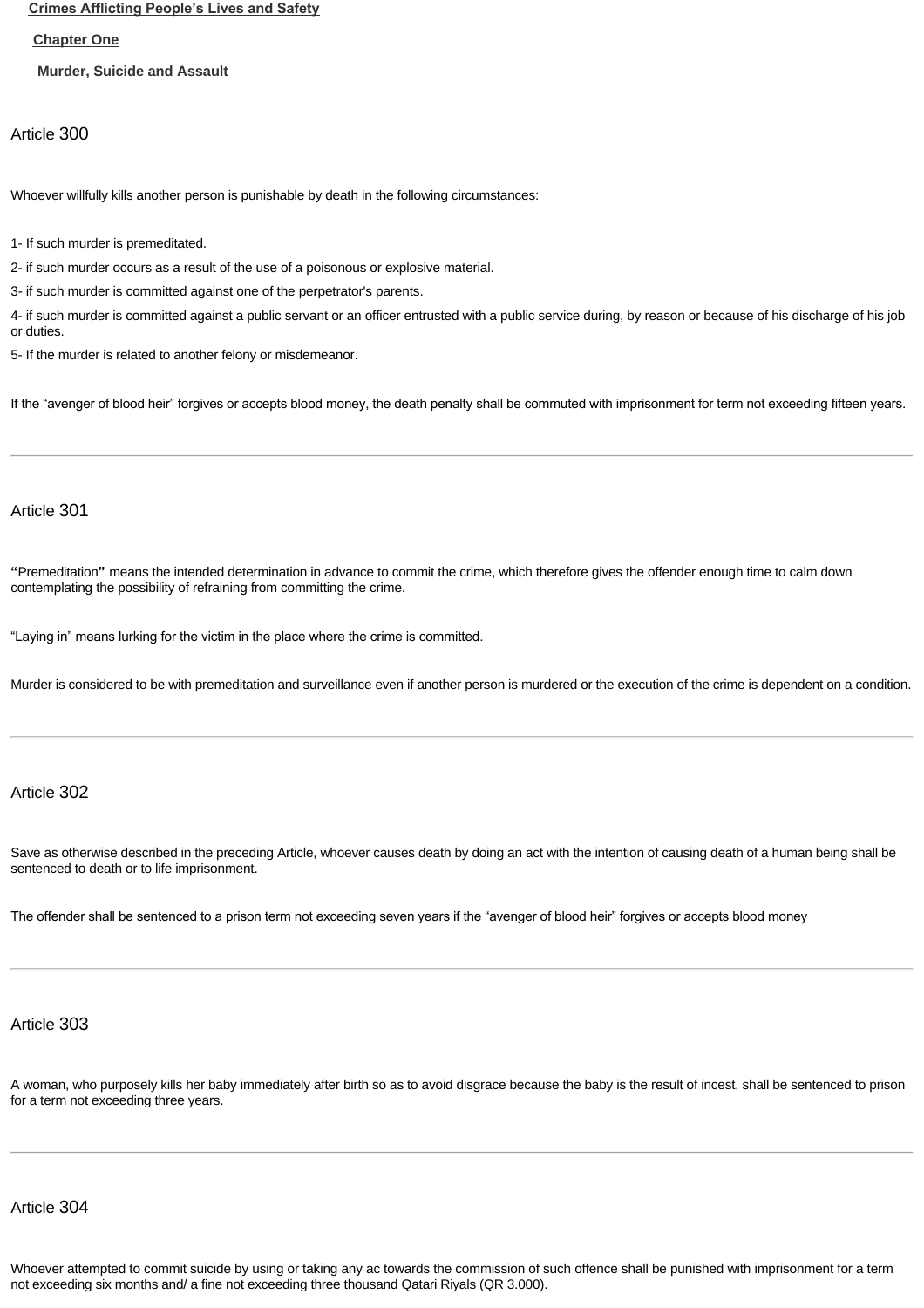Whoever abets or helps a person in any way to commit suicide, and if such suicide is subsequently committed as a result. Imprisonment for a term not exceeding seven years shall apply to

If such person is under sixteen years of age or of diminished capacity, the offender shall be liable to imprisonment for a term not exceeding ten years.

If such person is lacking the faculty of mind, this is considered a premeditated murder and the offender shall be liable to a prison term not exceeding seven years if the "avenger of blood heir" forgives or accepts blood money.

# Article 306

Whoever purposely assaults a human being without intending to kill them but the assault nevertheless leads to his death, if the act is premeditated, the penalty shall be a term not exceeding fifteen years in prison. In either circumstance, the offender shall be liable to imprisonment not exceeding three years if the "avenger of blood heir" forgives or accepts blood money.

Imprisonment for a term not exceeding ten years

# Article 307

Whoever intentionally causes an individual a permanent deformity shall be punished with imprisonment for a term not exceeding seven years.

If this is premeditated, the penalty shall be a prison term up to ten years. A permanent deformity is any injury leading to the amputation of an organ or part thereof, or the total or partial disablement of one of the senses in a permanent way.

In all cases, the offender shall be liable to imprisonment for a term not exceeding two years if the victim or the victim's guardians forgives or accepts blood money

# Article 308

Whoever assaults any person in any way, and where the assault leads to their sickness or incapacity to work for more than twenty days shall be punished with imprisonment for a term not exceeding two years and/or a fine not exceeding ten thousand Qatari Riyals (QR 10.000).

The penalty shall be imprisonment for a term not exceeding three years and/or a fine not exceeding fifteen thousand Qatari Riyals (QR 15.000), if the act is premeditated or is executed by more than one person.

# Article 309

Whoever purposely assaults any person in any way and where the assault is not as grave as is stipulated in the two preceding Articles shall be punished with imprisonment for a term not exceeding one year and/or a fine not exceeding five thousand Qatari Riyals (QR 5.000).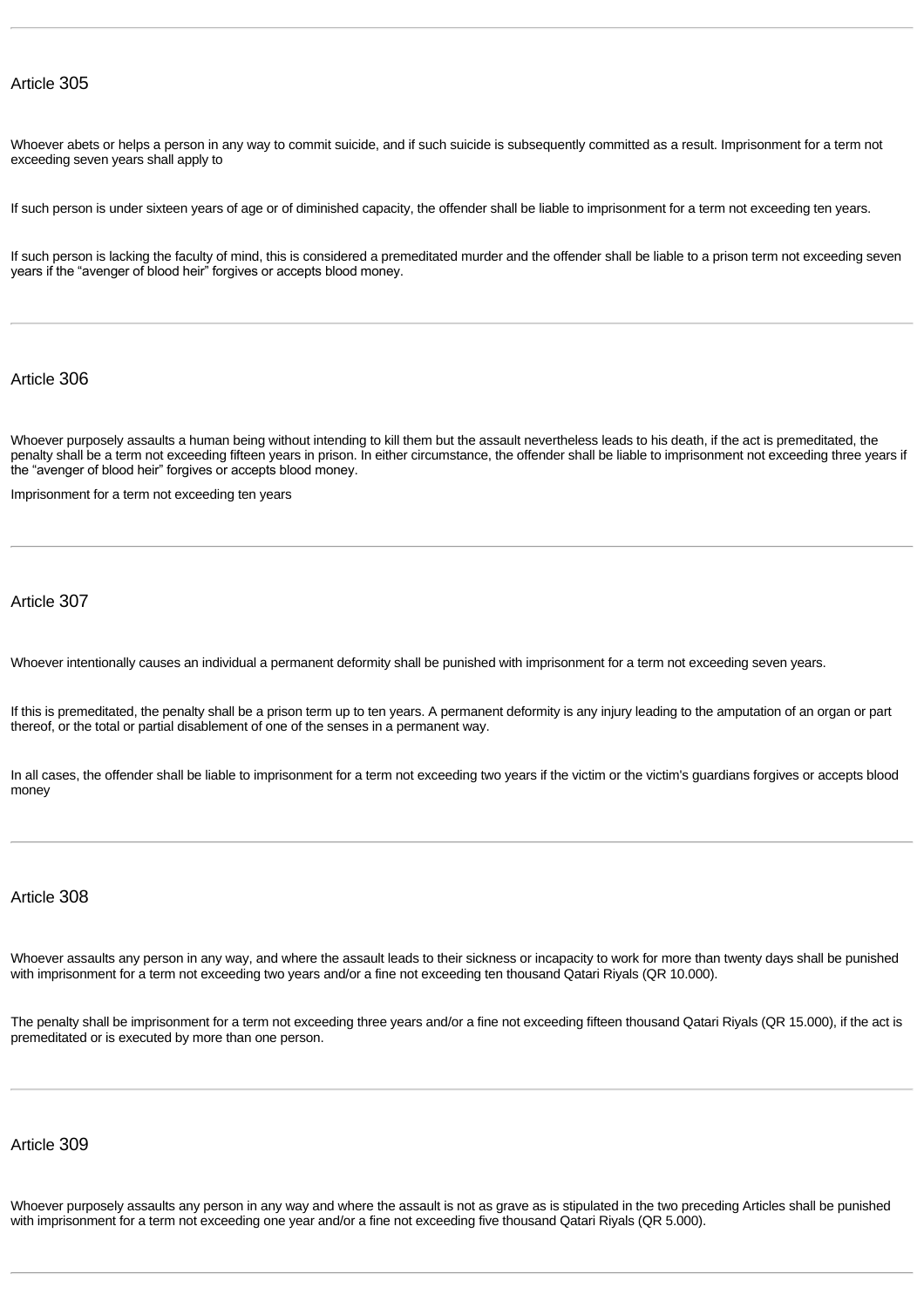The penalties stipulated in Articles 307, 308, and 309 shall apply to any assault which is the result of giving a person medications or materials causing a disease or incapacity.

Article 311

Whoever accidentally causes the death of a person through negligence, ignorance or fails to take heed, or fails to comply with laws or regulations shall be punished with imprisonment for a term not exceeding three years in prison, and/or a fine not exceeding ten thousand Qatari Riyals (10.000QR).

In all cases, the offender shall be liable to a prison term not exceeding one year if the "avenger of blood heir" forgives or accepts blood money.

Article 312

Whoever accidentally harms a person due to negligence, ignorance or failure to take notice of or comply with the laws and legal notices shall be punished with imprisonment for a term not exceeding six months and a fine not exceeding one thousand Qatari Riyals (QR 1.000). The penalty shall be imprisonment for a term not exceeding one year and a fine not exceeding five thousand Qatari Riyals (QR 5.000), or one of these two penalties if the crime leads to a permanent deformity.

In all cases, the offender shall be liable to a prison term not exceeding two months if the victim or the "avenger of blood heir" forgives or accepts blood money.

# Article 313

The penalty stipulated in the two preceding Articles shall be doubled, depending on the circumstances, if the crime is the result of a transgression of the offender's occupation, profession or job, or the offender is under the influence of narcotics or alcohol, or the crime leads to the death of a person or the injury of more than three people, or the offender fails to help or seek help for the victim despite having the capability to do so.

# Article 314

If the crimes provided for in the preceding Articles are committed during wartime against the injured, even if they are enemies, this shall be considered as an aggravating circumstance

**[Chapter Two](http://www.almeezan.qa/DownloadPage.aspx?Target=All&type=2&lawID=26&language=en#)**

**[Abortion](http://www.almeezan.qa/DownloadPage.aspx?Target=All&type=2&lawID=26&language=en#)**

Article 315

Whoever assaults a pregnant woman and where the assault causes miscarriage, shall be punished with imprisonment for a term up to ten years in prison.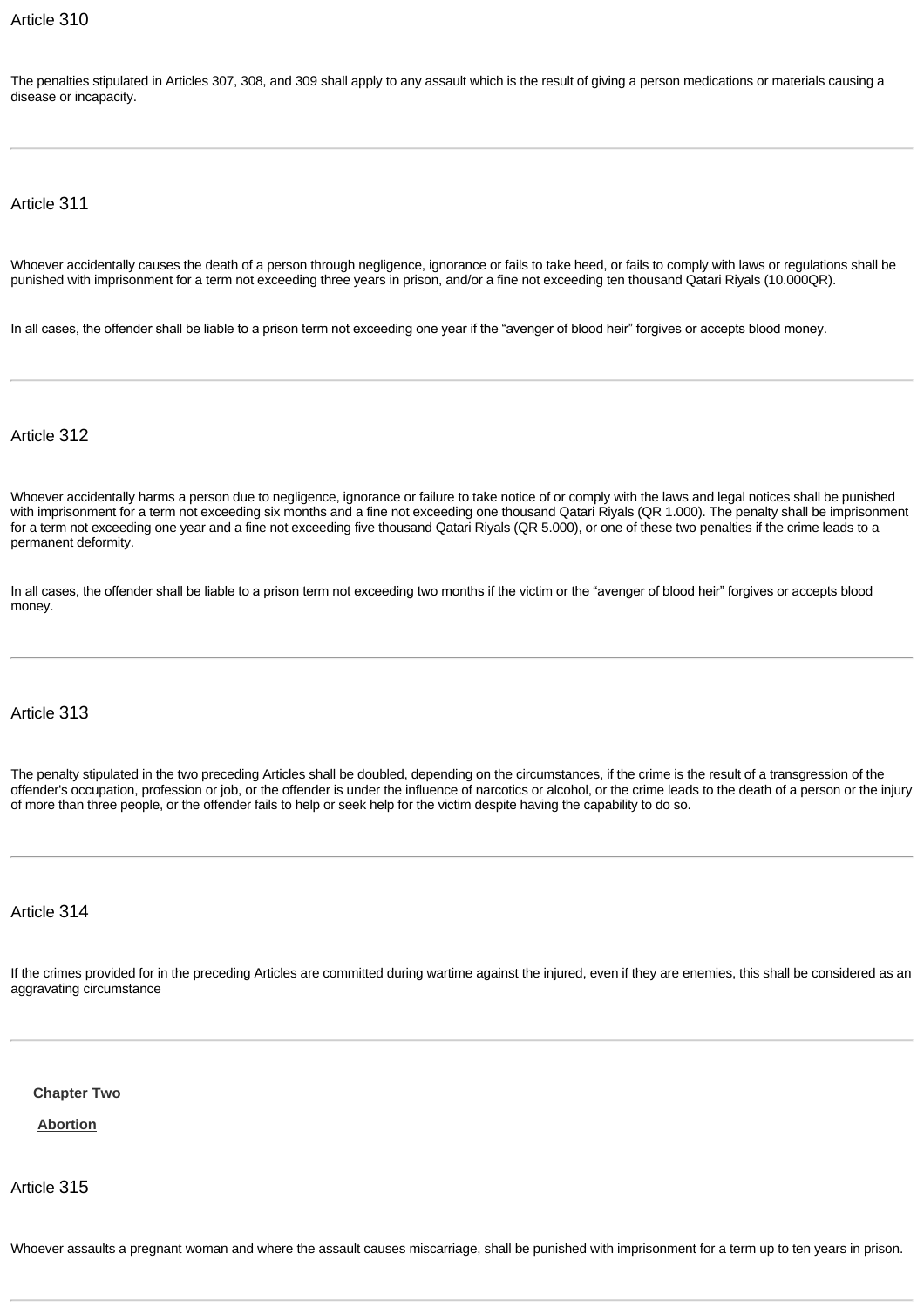Whoever intentionally aborts a pregnant woman by administering to her medication or by other means causing abortion shall be punished with imprisonment for a term up to seven years. The imprisonment term shall be up to ten years if the miscarriage occurs without the woman's consent or if the person executing the abortion is a doctor, a surgeon, a pharmacist, a midwife or any person working in fields related to medicine or pharmacy.

# Article 317

Any woman who, without medical necessity, takes medicines that lead to miscarriage, or uses other abortion inducing means, shall be punished with imprisonment for a term up to three years.

## **[Part Two](http://www.almeezan.qa/DownloadPage.aspx?Target=All&type=2&lawID=26&language=en#)**

#### **[Crimes Related to Freedom and Security of Individuals](http://www.almeezan.qa/DownloadPage.aspx?Target=All&type=2&lawID=26&language=en#)**

**[Chapter One](http://www.almeezan.qa/DownloadPage.aspx?Target=All&type=2&lawID=26&language=en#)**

**[Abduction, Apprehension and Forced Labor](http://www.almeezan.qa/DownloadPage.aspx?Target=All&type=2&lawID=26&language=en#)**

Article 318

Whoever unlawfully, kidnaps or abducts, takes, or holds, detains, or arrests or deprives any person of their freedom shall be punished with imprisonment for a term not exceeding ten years. Punishment with imprisonment for a term not exceeding fifteen years shall apply in the following cases:

1- If the offender wears an official uniform, holds a public employee's badge, impersonates, or shows a fake order of arrest, and claims it to be issued by competent authorities.

2- If the crime takes place by ruse, force or under duress, or through physical or psychological torture.

3- If the crime is committed by more than two people or an armed person.

4- If the period of abduction, arrest, detention or deprivation of freedom exceeds fifteen days.

5- If the purpose of the act is a ransom, to assault, hurt, or oblige the victim to commit adultery or a crime.

6- If the crime is committed on a public employee during or due to their duties.

7- If the victim is a woman, a minor, a person of diminished capacity.

Capital punishment or life imprisonment shall be imposed if the crime leads to the death of the victim.

# Article 319

Whoever, knowing that any person has been kidnapped or has been abducted, wrongfully conceals or confines such person, shall be punished, *mutatis mutandis* in the same manner as stipulated in the preceding Article, if he had kidnapped or abducted such person with the same intention or knowledge, or for the same purpose as that for which he conceals or detains such person in confinement.

Article 320

The kidnapper can be exempted from the penalty if he voluntarily surrenders to the competent authorities before they discover the place where the kidnap victim is being held, and guides the authorities to the said place, identifies the other offenders and leads to the release of the kidnap victim without any harm.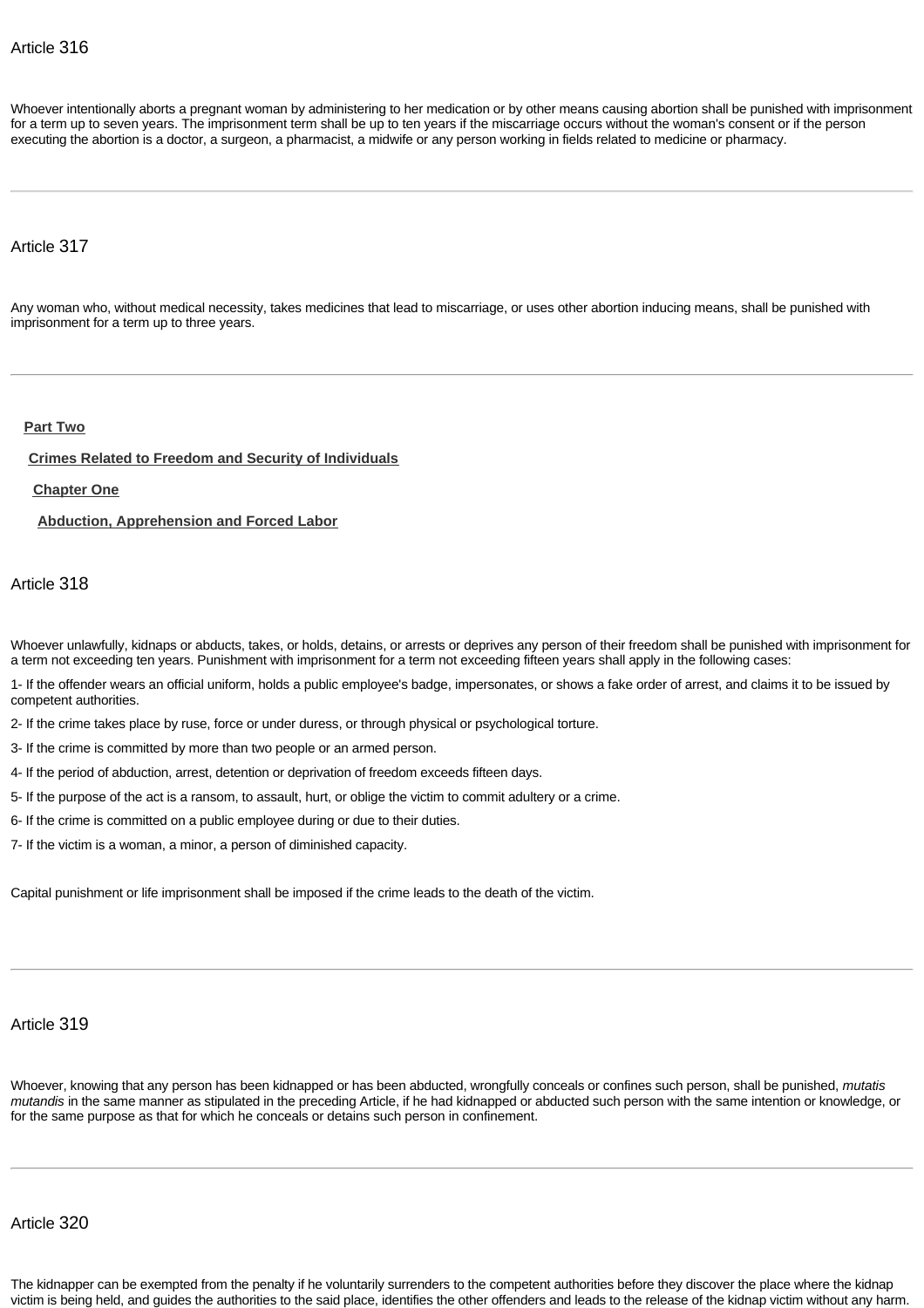This exemption shall not apply if the abduction is related to any other delinquency.

Article 321

Whoever brings into or takes out of Qatar a person as a slave, or buys, sells, or donates a person as a slave, shall be liable to imprisonment of a term not exceeding seven years.

Whoever imports, exports, buys, sells, traffics, offers or gives as a gift or disposes of any person as a slave, shall be punished with imprisonment for a term which may extend up to seven years.

Article 322

Whoever forcibly, takes somebody to work with or without salary shall be liable to imprisonment of a term up to six months and a fine not exceeding three thousand Qatari Riyals (QR 3.000), or one of these two penalties.

If the victim is under sixteen years of age, the penalty shall be up to six years in prison and/or a fine not exceeding ten thousand Qatari Riyals (10.000QR).

#### **[Chapter Two](http://www.almeezan.qa/DownloadPage.aspx?Target=All&type=2&lawID=26&language=en#)**

**[Violation of Residences and Properties of Others](http://www.almeezan.qa/DownloadPage.aspx?Target=All&type=2&lawID=26&language=en#)**

Article 323

**Whoever** commits trespass by entering into residential premises, or at premises intended for residential purposes or annexes thereof or a place for custody of property, without the consent of the owner or is contrary to the stipulations of the law, shall be liable to imprisonment for a term not exceeding one year and a fine not exceeding five thousand Qatari Riyals (5.000QR), or one of these two penalties. The penalty shall not exceed five years if the crime happens at night through breaking, trespass, if the offender is armed, or the crime is committed by more than two people or the person assumes a fake identity or falsely claims to be performing a public duty.

Article 324

Whoever legally enters into or upon property in the possession of another and stays therein after executing the original purpose for which he entered, shall be liable to imprisonment for a term not exceeding one year in prison and a fine not exceeding five thousand Qatari Riyals (5.000QR) or one of these two penalties.

**[Chapter Three](http://www.almeezan.qa/DownloadPage.aspx?Target=All&type=2&lawID=26&language=en#)**

**[Threatening](http://www.almeezan.qa/DownloadPage.aspx?Target=All&type=2&lawID=26&language=en#)**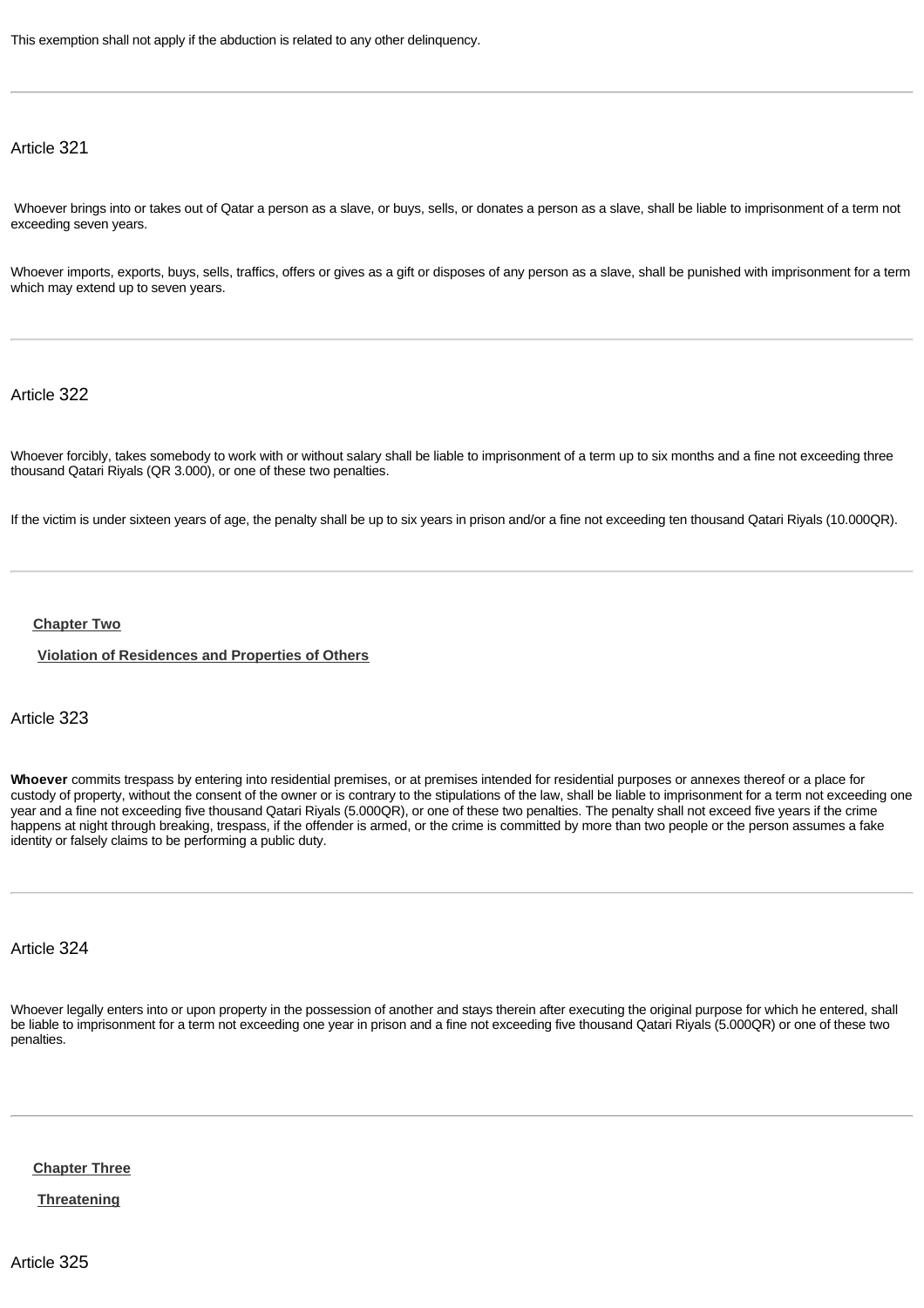Whoever threatens to hurt someone or to damage their wealth or reputation, or to hurt someone and distort the reputation or wealth of someone in whom they have a vested interest, whether the threat is orally or in writing or through acts intended to hurt someone or distort the reputation and wealth by coercing the victim to commit or omit an act, shall be liable to imprisonment for a term not exceeding three years in prison and a fine not exceeding ten thousand Qatari Riyals (10.000QR), or one of these two penalties. The perpetuator shall be punished with imprisonment for a term not exceeding five years If the threats involve death threats.

#### **[Chapter Four](http://www.almeezan.qa/DownloadPage.aspx?Target=All&type=2&lawID=26&language=en#)**

**[Calumny, Defamation and Secret Disclosure](http://www.almeezan.qa/DownloadPage.aspx?Target=All&type=2&lawID=26&language=en#)**

### Article 326

Whoever, by accusing somebody of committing a legally punishable crime, or harms dignity or honor thereof or exposes him to public disdain and malice, is said to defame that person and shall be liable to imprisonment for a term not exceeding two years and/or a fine not exceeding ten thousand Qatari Riyals (QR 10.000).

Article 327

Whoever defames a public employee because of their job or occupation, or if the offence damages the reputation of the family shall be liable to imprisonment for a term not exceeding three years in prison and a fine not exceeding twenty thousand Qatari Riyals (20.000QR) or one of these two penalties.

Nothing is defamation in the following cases:

1- If the accused can prove the occurrence of the incident and that it was attributed to a public employee and the incident is related to public service.

2- Informing in good faith the judicial or administrative authorities a matter rendering the doer thereof legally liable

3- Where the litigants' verbal or written defense before the law courts or investigation authorities includes libel or slander to the extent of the right of defense.

Article 328

#### Article 329

Whoever curses a third party in public through the use of improper words affecting their honor and dignity shall be liable to imprisonment for a term not exceeding one year in prison and/or a fine not exceeding five thousand Qatari Riyals (5.000QR).

# Article 330

Whoever defames or insults the victim face to face and not in public, or by phone, or in a written letter, or in another indirect way shall be liable to imprisonment for a term not exceeding three months in prison and a fine not exceeding one thousand Riyals (1.000QR), or one of these two penalties.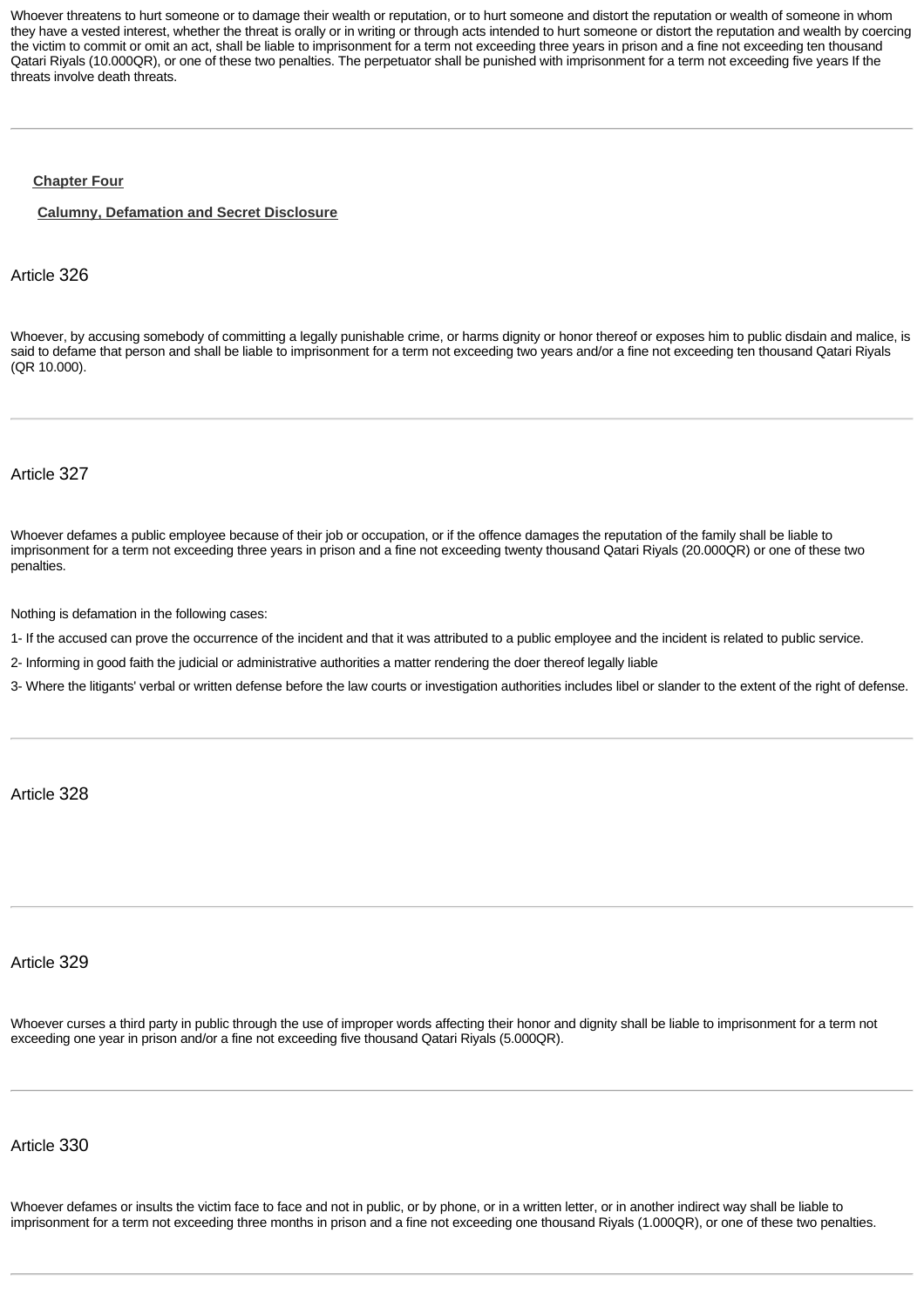Whoever spreads news, photographs or comments related to a person's private life, or that of his family, even if true shall be liable to imprisonment for a term not exceeding a year in prison and a fine not exceeding five thousand Qatari Riyals (5.000QR), or one of these two penalties.

Article 332

Whoever, knowingly and illegally divulges a secret entrusted thereto in his official capacity, trade, profession in conditions other than those prescribed by the law or uses it for his personal benefit or for the benefit of another person, without the consent of the person concerned with the secret, shall be liable to imprisonment for a term not exceeding two years in prison and/or a fine of no more ten thousand Riyals (QR 10.000).

Article 333

Whoever illegally intrudes into another person's private life and without their consent through one of the following means, shall be punished by imprisonment for a term not exceeding one year in prison and/or a fine not exceeding five thousand Riyals (QR 5.000):

1. Opens a letter or telegram against the will of the addressee or eavesdrop on a telephone conversation.

- 2. Records or transmits conversations that take place in a private place or through any type of device.
- 3. Takes or transmits somebody's photographs or photographs of other persons in a private place using any type of device.

**[Part 3](http://www.almeezan.qa/DownloadPage.aspx?Target=All&type=2&lawID=26&language=en#)**

**[Crimes Concerning Money](http://www.almeezan.qa/DownloadPage.aspx?Target=All&type=2&lawID=26&language=en#)**

**[Chapter One](http://www.almeezan.qa/DownloadPage.aspx?Target=All&type=2&lawID=26&language=en#)**

**[Robbery](http://www.almeezan.qa/DownloadPage.aspx?Target=All&type=2&lawID=26&language=en#)**

Article 334

Whoever, intending to take any movable property out of the possession of any person without that person's consent, moves that property in order to such taking, is deemed to be a thief.

# Article 335

Whoever commits theft;

- 1. at night;
- 2. if committed by at least two people;
- 3. if one of the culprits holds a seen or concealed weapon;

Whoever commits theft;

- 1. at night;
- 2. if committed by at least two people;
- 3. if one of the culprits holds a seen or concealed weapon;
- 4. if committed at residential premises, or at premises intended for residential purposes or annexes thereof where entry is gained by trespass, break-in or use of duplicate keys against the will of their owner, or by wearing the uniform of a policeman or by assuming a false identity claiming it to be issued by competent authorities or by alleging to be a public servant, or colluding with one of the inhabitants or by such other illegal means.
- 5. if committed with the use of force or under the threat of using a weapon.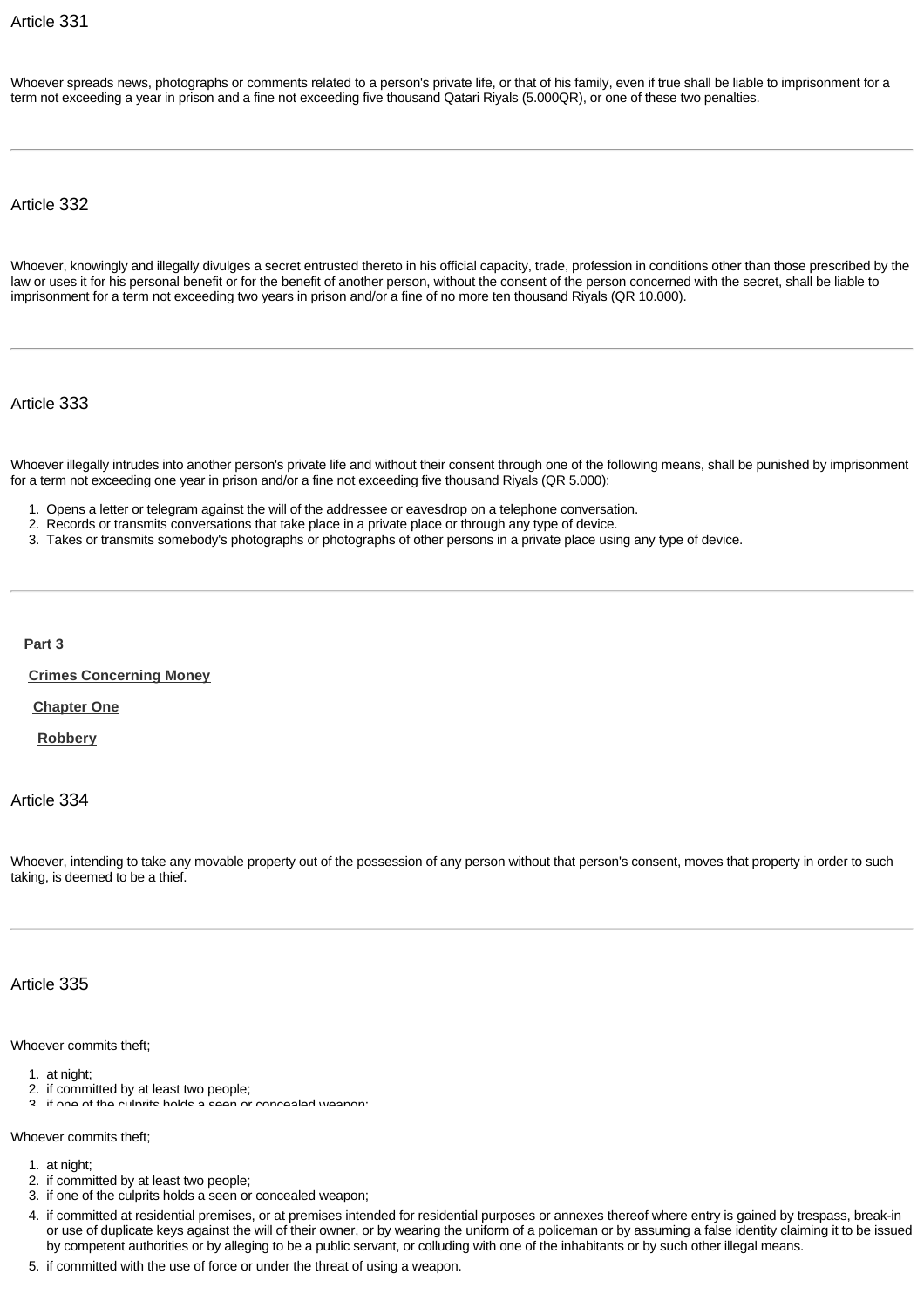Whoever committed theft on the highway or on any land, sea or air conveyance shall be punishable with imprisonment for a term not exceeding ten years in any of the following cases:

- (1) if the Theft is committed by two persons or more of which one is carrying a weapon.
- (2) if the Theft is committed by twp persons or more with the use of force.
- (3) If the Theft is committed at night by a person carrying a weapon, with the use of force or threatening to use a weapon.

# Article 337

Whoever committed theft in any of the following cases shall be punished by imprisonment for a term not exceeding seven years:

- 1. if committed with the use of force or under the threat of using a weapon;
- 2. if the Theft is committed at night, by twp persons or more, one is carrying a seen or concealed weapon;
- 3. if the Theft is committed at night, at residential premises, by one persons is carrying a seen or concealed weapon;

Article 338

Whoever steals army or police weapons or ammunitions shall be liable to imprisonment for a term not exceeding ten years, and if one of the aggravated circumstances stipulated in Article 336 exists, the imprisonment may be extended to a term not exceeding fifteen years (15).

## Article 339

Whoever commits a theft, embezzles, steals, or purloins equipment facilities used or intended for use in telecommunications installed by the Government or conduction or generation of electricity facilities, water or sewers established or authorized to be established for a public utility one of the authorities stipulated in Article 4, shall be punished with imprisonment for a term not exceeding five years. This term may be extended to imprisonment for a term not exceeding ten years if one of the aggravated circumstances stipulated in Article 336 exists.

## Article 340

Whoever commits a theft in one of the following two cases shall be punished with imprisonment for a term not exceeding five years:

1- If it is committed at night;

2- If it is committed by a person holding a seen or concealed weapon.

# Article 341

Whoever steals, embezzles, or purloins money from his employer shall be liable to imprisonment for a term not exceeding seven years.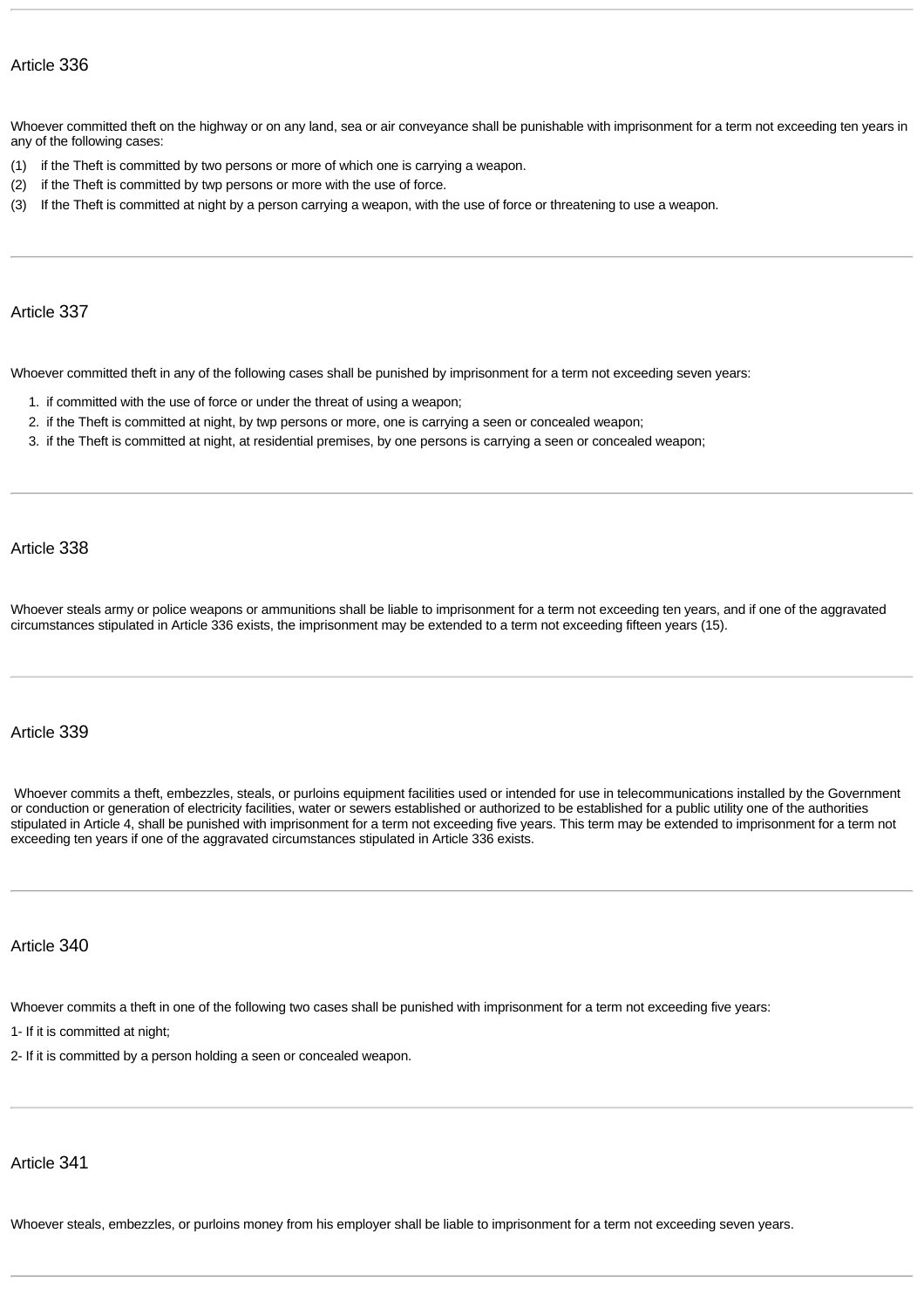Whoever steals, embezzles, or purloins during war or in times of public disasters shall be liable to imprisonment for a term not exceeding seven years, and not exceeding ten years, if one of the two aggravated circumstances stipulated in Sub-article 337-1 exists

Article 343

Whoever steals, embezzles, or purloins in any one of the following cases, shall be punished with imprisonment for a term not exceeding three years:

- 1. at a place intended for worship;
- 2. at residential premises, or at premises intended for residential purposes or annexes thereof;
- 3. on board any conveyance, at a terminal, seaport or airport;
- 4. by trespass, break-in, or with the use of original or duplicate keys against the will of their owner;
- 5. by a person who has assumed a false identity or alleged that he is undertaking or assigned to a public service.
- 6. by two persons or more.
- 7. By transportation workers when, in the line of their duty, delivering the things being transported.
- 8. against injured persons during wartime even if they are enemies

# Article 344

Whoever commits a Theft, which does not involve any of the circumstances set forth in the above Articles, shall be punishable by a term not exceeding two years.

# Article 345

Whoever illegally takes electrical energy or any other energy with an economic value shall be liable to imprisonment for a term not exceeding five years.

Article 346

Whoever embezzles, steals, purloins, or knowingly converts to his use or the use of another, the telephone service or any other telecommunication services, or exploits, uses , transfers any of these services or any electric current used to conduct or transfer these services shall be liable to imprisonment for a term not exceeding five years.

# Article 347

Whoever illegally takes any conveyance or means of transportation without the consent of the owner or authorized user thereof, shall be liable for imprisonment for a term not exceeding three years.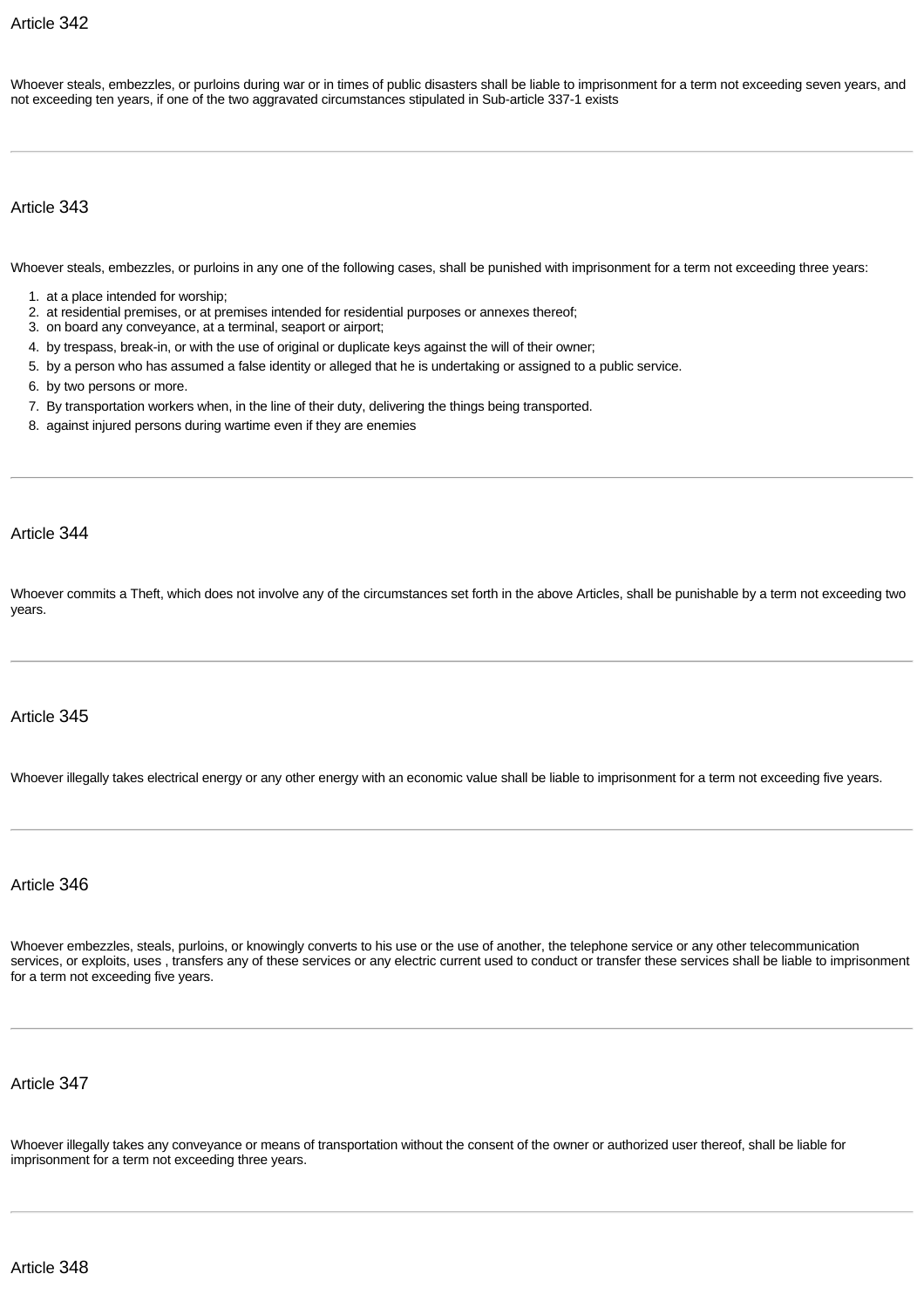Whoever knowingly and unlawfully makes, **forges**, or counterfeits any **key**, or makes a device for use in committing a crime, shall be liable to imprisonment for a term not exceeding one year. The punishment shall be extended to a prison sentence not exceeding two years if the perpetuator is engaged in the profession of making such devices.

Article 349

Whoever eats or drinks at premises intended for this purpose, even though he is a resident thereat, or occupies one room or more at a hotel or similar premises, or hires a vehicle intended for rental, or gets a fuel therefore, in spite of his knowledge that he will not be able to pay the charges or unjustifiable refuses to pay the charges due in respect thereof, shall be punished with imprisonment for a term not exceeding three years and/or a fine not exceeding three thousand Riyals (QR 3.000).

Article 350

Whoever finds lost property but does not return it to the rightful owner, or to a police station within seven days of the date of finding the money, and retains it with the intention of keeping it whether at the time of finding or afterwards, shall be punished with imprisonment for a term not exceeding six months and/or a fine not exceeding three thousand Qatari Riyals (QR 3.000).

Article 351

Whoever acquires, with the use of force or menaces, a legal document with a signature thereon, receipt, quittance or a literary valuable document, a legal or social record , or compels a person by force or threat to sign, stamp or thumbprint thereof, shall be liable to imprisonment for a term not exceeding seven years

Article 352

Whoever forces another with the use of threat, to deliver money or items by accusing or threatening them, or someone else, of committing a crime shall be liable to imprisonment for a term not exceeding three years. Where the crime subject of the threat involves death penalty or life imprisonment or honor, the penalty shall not exceed seven years in prison if the crime is the subject of accusation or threat.

In the application of the provisions of the foregoing two Paragraphs of this Article, the penalty for the attempted offence shall be the same as the punishment for the complete crime.

Article 353

Th[e penalties for co](http://www.almeezan.qa/DownloadPage.aspx?Target=All&type=2&lawID=26&language=en#)mmitting the felonies stipulated in this Chapter shall not exceed half of the maximum penalties for the full offences.

**Chapter Two**

**Fraud**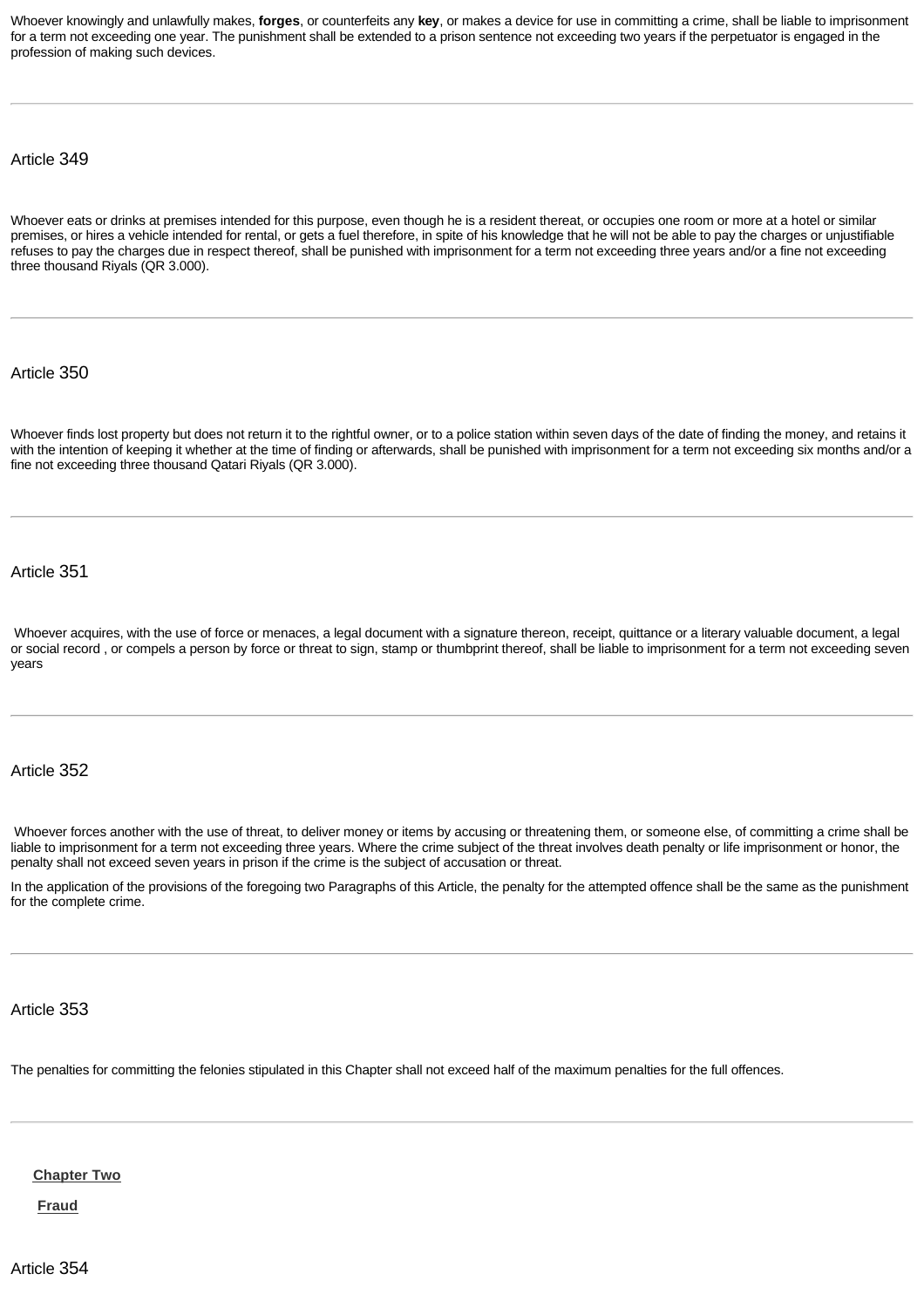Whoever fraudulently or falsely personates another, and in such assumed character, seizes for themselves or others, movable assets, debt receipt, or cancels, spoils or modifies this bond by using fraudulent means, assuming a false name or a fake character in a way to delude the victim shall be liable to imprisonment for a term not exceeding three years.

#### Article 355

Whoever dishonestly or fraudulently disposes of a movable or immovable property which they have already disposed of, without having the right to do so shall be liable to imprisonment for a term not exceeding three years.

## Article 356

Whoever exploits a minor's passion, need or lack of experience and orders him to get movable assets, debts or bond, or to cancel, spoil or modify this bond in order to harm them or someone else shall be liable to imprisonment not exceeding three years and a fine not exceeding ten thousand ( 10.000) Qatari Riyals.

Shall be considered a minor the child taken into custody or guardianship.

The penalty shall not exceed five years in prison if the offender is a guardian, caretaker or keeper of the victim pursuant to the law or to a judgment or agreement.

# Article 357

#### **Whoever maliciously** commits the following acts:

- 1. Writing a check, without sufficient funds to cover it face value.
- 2. Withdrawing all or some of the funds from an account after giving a check in a way that leaves insufficient funds to cover the amount of the check.
- 3. Ordering the recipient of the check not to exchange or deposit it
- 4. Intending to write or sign the check in a way that prevents its exchange.
- 5. Delivering a due cheque knowing that it is uncovered or not exchangeable.

In any event, the court shall decide upon the request of the concerned, to oblige the offender to pay the value of the cheque and the expenses incurred by the beneficiary;

hall be punished with imprisonment for a term of no less than three months and not exceeding three years and/or a fine of no less than three thousand (QR 3.000) Qatari Riyals and not exceeding ten thousand (QR 10.000) Qatari Riyals.

The procedures in the Code of Commercial and Civil Procedure shall determine the execution of this judgment. If the court finds that this decision requires a special investigation necessitating a delay in the judgment, it has the right to pronounce a judgment in the lawsuit only and to defer the examination of the mentioned request to another session or refer it to the civil court.

# Article 358

Whoever issues a cheque in the absence of a covered or exchangeable check or the presence of an amount of money that is less than the value of the account, shall be liable to pay a fine not exceeding one hundred thousand Qatari Riyals (QR 100.000)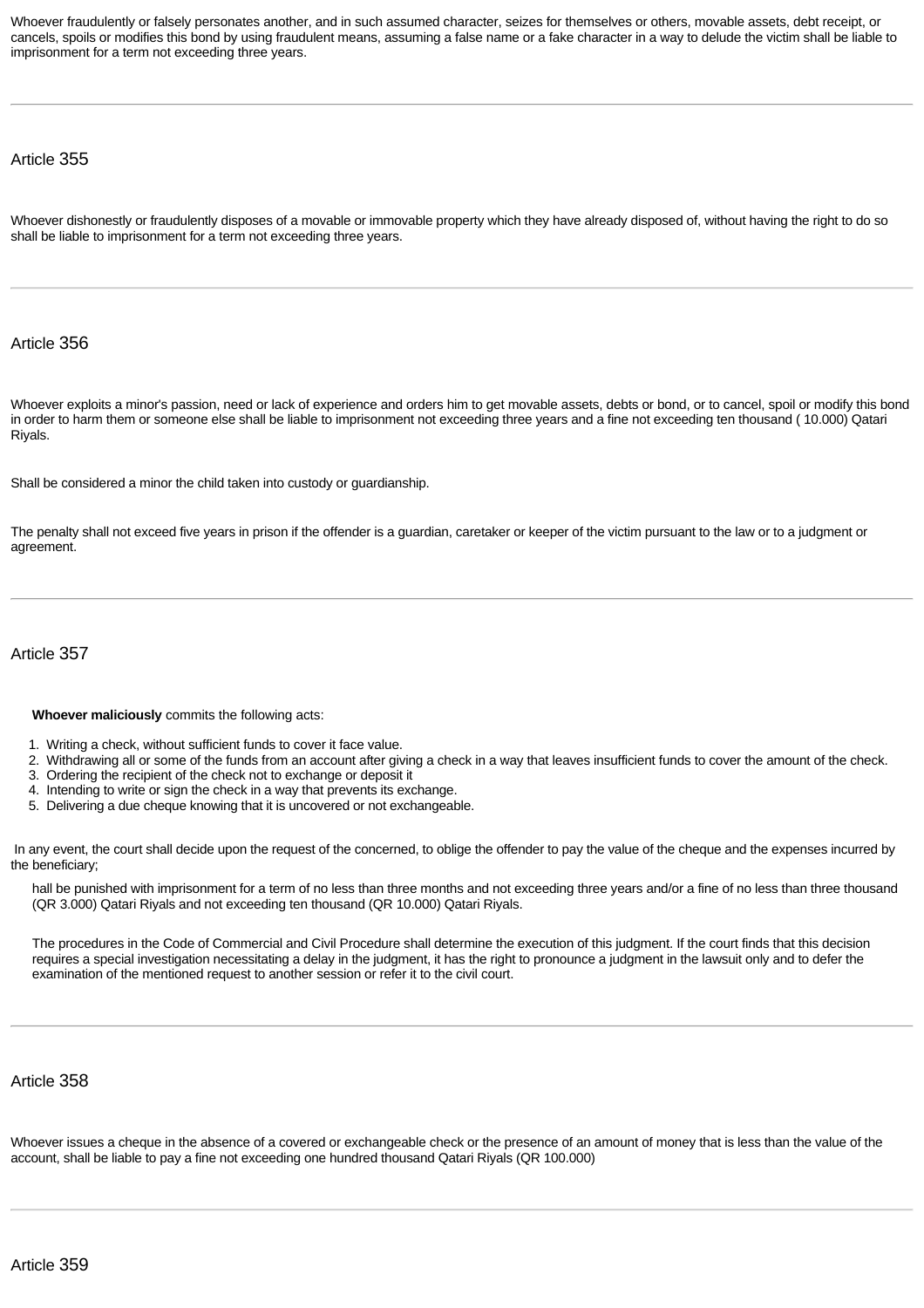For the offences stipulated in Article 357 of the present Law, the victim and the attorney have the right to ask the Prosecution or the Court given the nature the case, to settle the case with the offender. The reconciliation requires the closing of the case.

The prosecution shall stop the execution of the penalty if reconciliation occurs during the execution of the penalty, even after the passing of the judgment

Article 360

Whoever fraudulently gets, for themselves or others, a passport, a license or any instrument issued by a public official shall be liable to imprisonment for a term not exceeding three years and a fine not exceeding ten thousand Qatari Riyals (QR 10.000).

Article 361

Th[e penalty for the fe](http://www.almeezan.qa/DownloadPage.aspx?Target=All&type=2&lawID=26&language=en#)lonies stipulated in this Chapter shall not exceed half of the penalty for the full offence.

**Chapter Three**

**Breach of Trust**

Article 362

Whoever, being in any manner entrusted with property, bonds or other movable properties, dishonestly misappropriates or converts to his own use that property, or dishonestly uses or disposes of that property in violation of any direction of law prescribing the mode in which such trust, rent, mortgage or a power of attorney, in a manner that is detrimental to the owners thereof, shall be punished with imprisonment for a term not exceeding three years and a fine not exceeding ten thousand (QR 10.000) Riyals.

Article 363

Whoever, knowingly possesses property received by mistake shall be liable to imprisonment for a term not exceeding two years and/or a fine not exceeding five thousand (QR 5.000) Riyals or one of these two penalties.

Article 364

Whoever, with intent to defraud, knowingly converts to his own use, any movable property mortgaged or pledged to guarantee a debt due to himself or to any other, shall be liable to the penalty stipulated in the preceding Article.

Article 365

Whoever being an owner assigned as an official receiver, guardian or trustee of movable property that is seized judicially or executively shall be liable to imprisonment for a term not exceeding three years and/or a fine not exceeding ten thousand (QR 10.000) Riyals.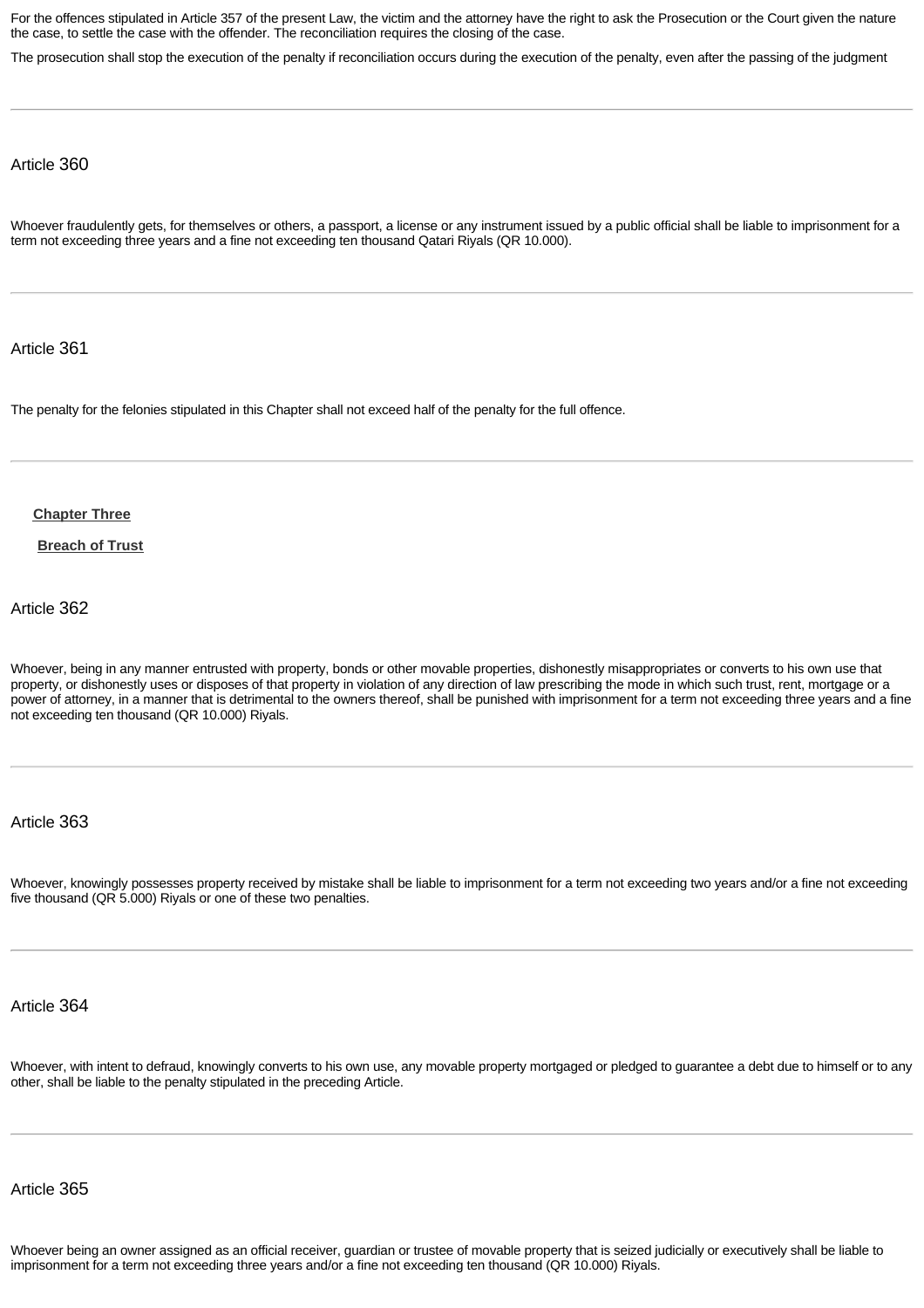Th[e penalty for the o](http://www.almeezan.qa/DownloadPage.aspx?Target=All&type=2&lawID=26&language=en#)ffences stipulated in this Chapter shall not exceed half of the penalty for the consummated offence.

**Chapter Four**

**Hiding Crime Proceeds**

Article 367

Whoever, knowingly has in his possession or conceals objects taken from a crime scene, without being an accomplice, shall be liable for conviction of the crime of knowing that the objects are collected from a crime scene and shall receive the penalty prescribed for the offender.

If the perpetrator does not know that the objects are collected from a crime scene but thinks they are obtained in an illegal way, he shall be punished with imprisonment for a term not exceeding six months and/or a fine not exceeding three thousand (QR 3.000) Riyals.

# Article 368

The aforesaid perpetrator shall be exempted from the penalty if he informs the competent authorities of the crime from which the objects were collected and of the perpetrators before the crime is discovered.

If the offender informs the authorities after exposure of the crime, the court has the right to exempt the offender from the penalty whenever the information leads to the arrest of the offenders.

# Article 369

Any person who commits any of the offences stipulated in this Chapter and the previous three Chapters shall only be prosecuted pursuant to the complaint of t[he victim.](http://www.almeezan.qa/DownloadPage.aspx?Target=All&type=2&lawID=26&language=en#)

# **Chapter Five**

## **Computer Crimes**

Article 370

.

"Data processing system" means any combination of a computer or computer network of one or more processing units whether in the computer's memory, programs, input, output or communication or physical facilities supporting the computer or computer network.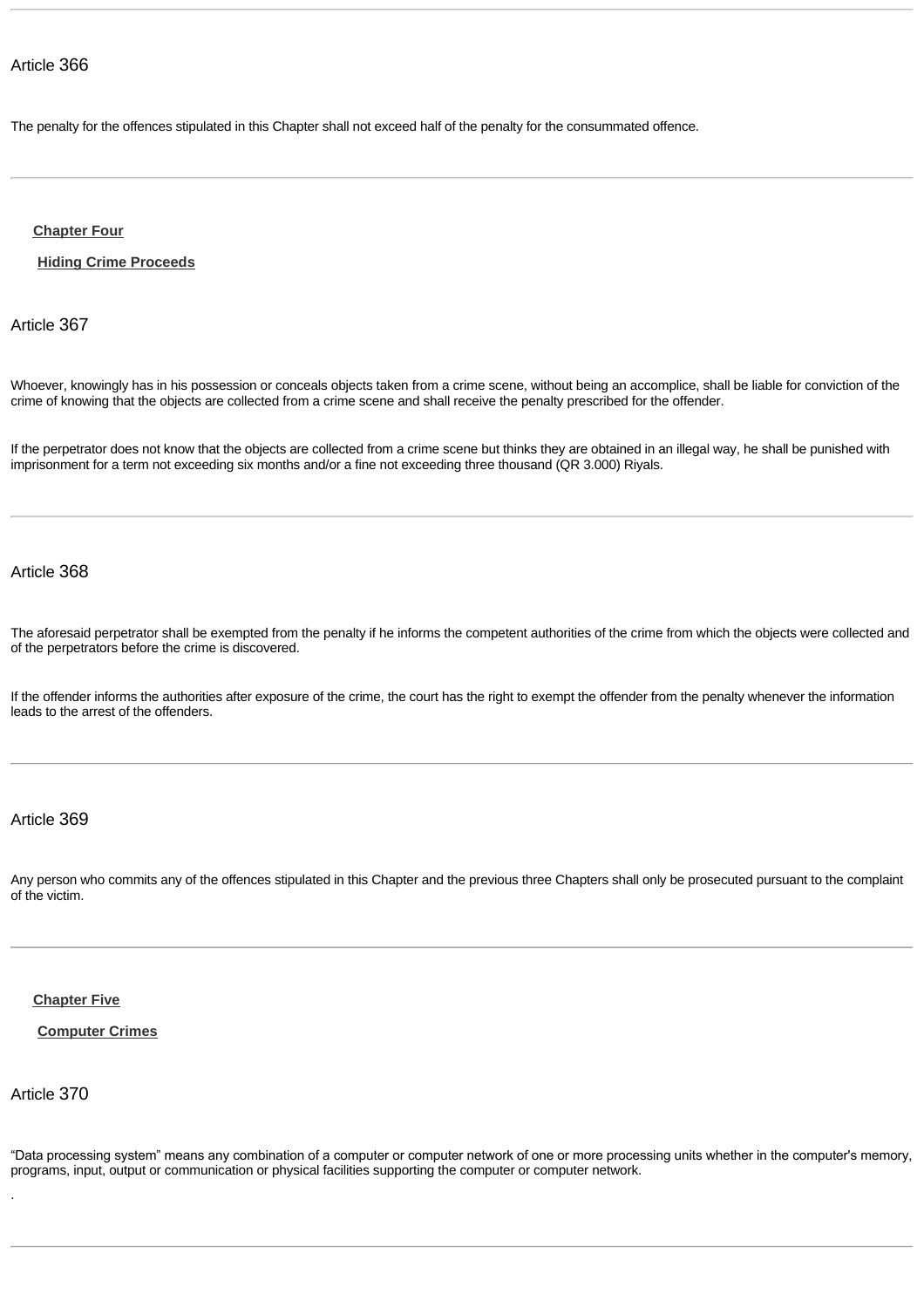Whoever accesses data saved onto a computer or who is caught hacking into the data system or a part thereof, shall be punished with imprisonment for a term not exceeding three years and/or a fine not exceeding ten thousand (QR 10.000) Riyals.

Article 372

Whoever commits one of the offences stipulated in the preceding Article if it results in deleting, or modifying, spoiling or disabling the information existing inside the computer, shall be punished with imprisonment for a term of no less than one year and not exceeding three years and a fine of no less than ten thousand (QR 10.000) Riyals and not more than fifty thousand (QR 15.000) Riyals.

Article 373

Whoever intentionally accesses, directly or indirectly, another person's processing system or destroys or modifies the data or means of processing and transfer of data shall be punished with imprisonment for a term of not less than one year and not exceeding three years and a fine of not less than ten thousand (QR 10.000) Riyals and not more than fifty thousand (QR 15.000) Riyals.

Article 374

whoever intentionally destroys or damages input or output units, computer screen or its components, shall be punished with imprisonment for a term not exceeding three years and a fine not exceeding ten thousand (QR 10000) Riyals.

The same penalty shall be imposed on any person who intentionally disables any of the previously mentioned items or makes them inoperable.

## Article 375

Whoever unduly uses a computer hardware or tools of another person shall be punished with imprisonment for a term not exceeding three months and/or a fine not exceeding three thousand (QR 3000) Riyals.

The penalty shall be a prison term of not more than two years in prison, when the offence is committed by a public employee or a member of staff working in the organization or the place where the computer is located.

Whoever accesses the computer by hacking into a system belonging to any of the entities stipulated in Sub-articles 4-1 and 4-2, shall be punished with imprisonment for a term not exceeding three years and a fine not exceeding twenty thousand (QR 20.000) Riyals.

The penalty shall be not more than five years in prison if the computer or the saved data are hacked and the computer is accessed by breaking into the place where the computer is located.

Article 376

"Computer virus" means computer program or other set of instructions inserted into a computer's memory, operating system, or program that is specifically constructed with the ability to replicate itself or to affect the other programs or files in the computer by attaching a copy of the unwanted program or other set of instructions to one or more computer programs or files. It remains inactive for sometime before affecting the computer, programs and/or saved data.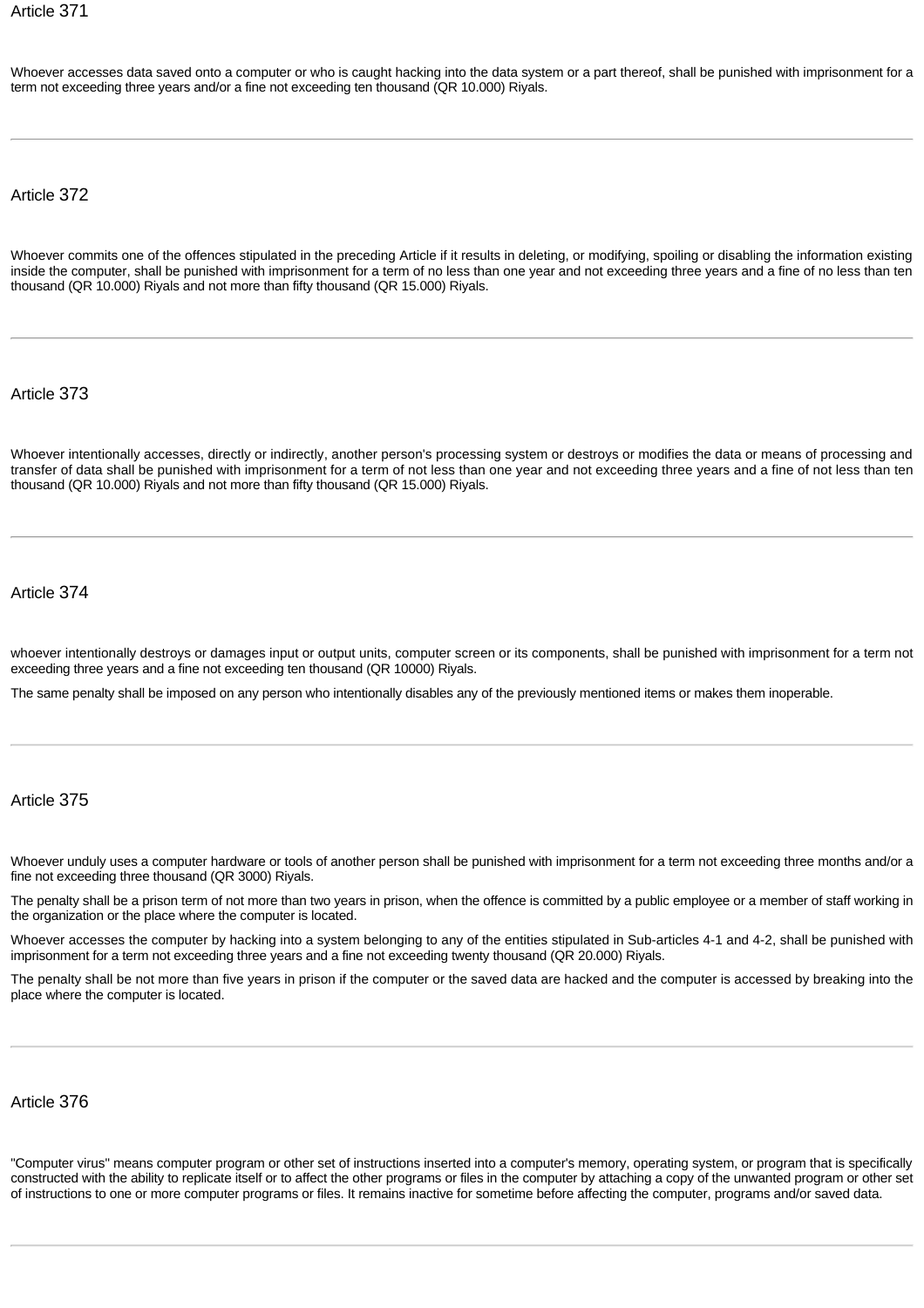"Computer virus" means computer program or other set of instructions inserted into a computer's memory, operating system, or program that is specifically constructed with the ability to replicate itself or to affect the other programs or files in the computer by attaching a copy of the unwanted program or other set of instructions to one or more computer programs or files. It remains inactive for sometime before affecting the computer, programs and/or saved data.

Article 378

 Whoever changes or modifies information, data and/or programs saved in a computer of a third party, or delete part of data and/or programs with a virus or through any other illegal way and means, shall be punished with imprisonment for a term not exceeding three years.

Article 379

Whoever uses a computer to sabotage whether by installing programs or fake data or by spoiling programs shall be punished by imprisonment for a term not exceeding three years.

Article 380

Whoever counterfeits computer-processed documents with the aim of harming a third party, or for any other illegal uses or counterfeits means to make changes in computer programs, or any data saved in its memory in order to get wrong results, shall be punished with imprisonment for a term not exceeding five years.

Article 381

Whoever takes money of a bank illegally or clients by using magnetized cards issued by the banks whether belonging to them or another client shall be punished with imprisonment for a term not exceeding five years.

Article 382

Whoever commit the following actions shall be punished with imprisonment for a term of no less than six months and not exceeding three years and a fine of no less than ten thousand (QR 10.000) Riyals and no more than twenty thousand (QR 20.000) Riyals:

- 1. Possesses or uses machines to make credit cards without proper authorization from competent authorities.
- 2. Possesses or acquires a forged and/or stolen credit card while fully aware of the situation.
- 3. Possesses or acquires credit cards released without the authorization of the bank.
- 4. Possesses credit cards, printing machines and equipment without the authorization of the bank.
- 5. Possesses automatic or manual bank tools used in dealing with credit cards without being in possession of due authorization.

Article 383

Whoever commit the following actions shall be punished with imprisonment for a term of no less than one year and not exceeding five years and a fine of no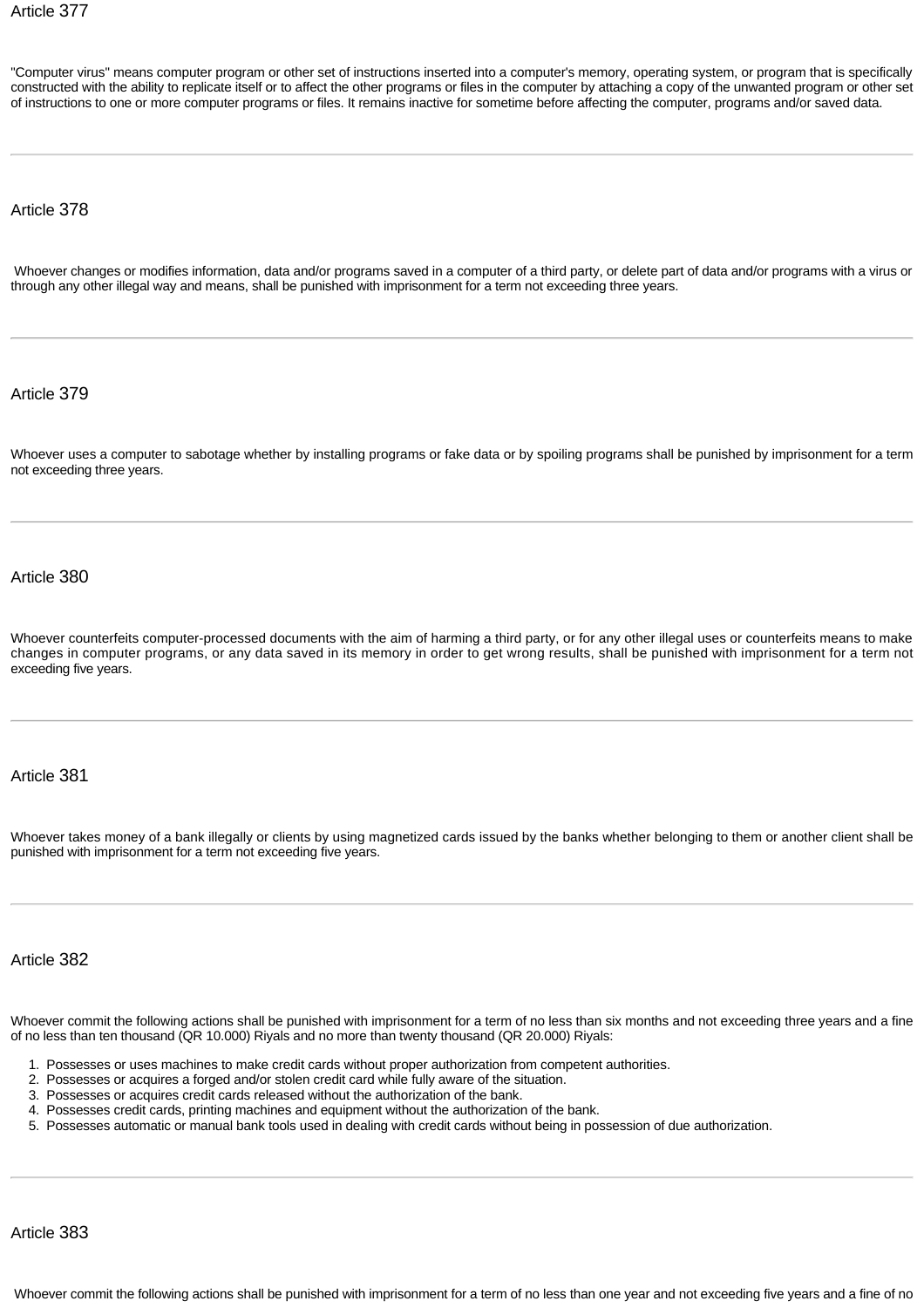less than ten thousand (QR 10.000) Riyals and no more than twenty thousand (QR 20.000) Riyals:-

- 1- Forges a credit card;
- 2- Knowingly, uses a forged or stolen credit card;
- 3- Knowingly, accepts invalid, forged or stolen credit cards;
- 4- Makes, equipment or machines used in the production of credit cards without due authorization.

#### Article 384

Employees of banks, financial institutions, stock and commodity exchanges, or any other persons holding position in the private sector charged with receiving money, shall be punished with imprisonment for a term not exceeding three years and a fine not exceeding ten thousand (QR 10.000) Riyals if found guilty of disclosing secrets of dealers or obtaining the same without justification for the purpose of issuing forged credit cards..

Article 385

The penalties stipulated in Articles 371, 372, 373, 374, 377, 378, 379 and 380 shall be doubled if the felonies are committed on computers belonging to any of the parties stipulated in clauses 1 and 2 of Article 4.

### Article 386

In all cases, the stolen amounts of money shall be returned and all the machines used in committing any of the offences stipulated in this chapter shall be confiscated

## Article 387

The penalty for attempting any of the offences stipulated in this Chapter shall not exceed half of the maximum penalty imposed for committing the con[summate offen](http://www.almeezan.qa/DownloadPage.aspx?Target=All&type=2&lawID=26&language=en#)ce.

### **Chapter Six**

**Breach of Intellectual Property Rights**

# Article 388

Without prejudice to any more severe penalty stipulated herein or under any other law, whoever breaches a third party's ownership of intellectual property and rights as protected by the law or an international agreement to which the State of Qatar is a signatory, shall be punished with imprisonment for a term not exceeding three years and/or a fine not exceeding twenty thousand (QR 20.000) Riyals. All the materials produced in breach of any of these rights shall be [confiscated.](http://www.almeezan.qa/DownloadPage.aspx?Target=All&type=2&lawID=26&language=en#)

**Chapter Seven**

**Destroying Properties and Transferring Limits/Borders**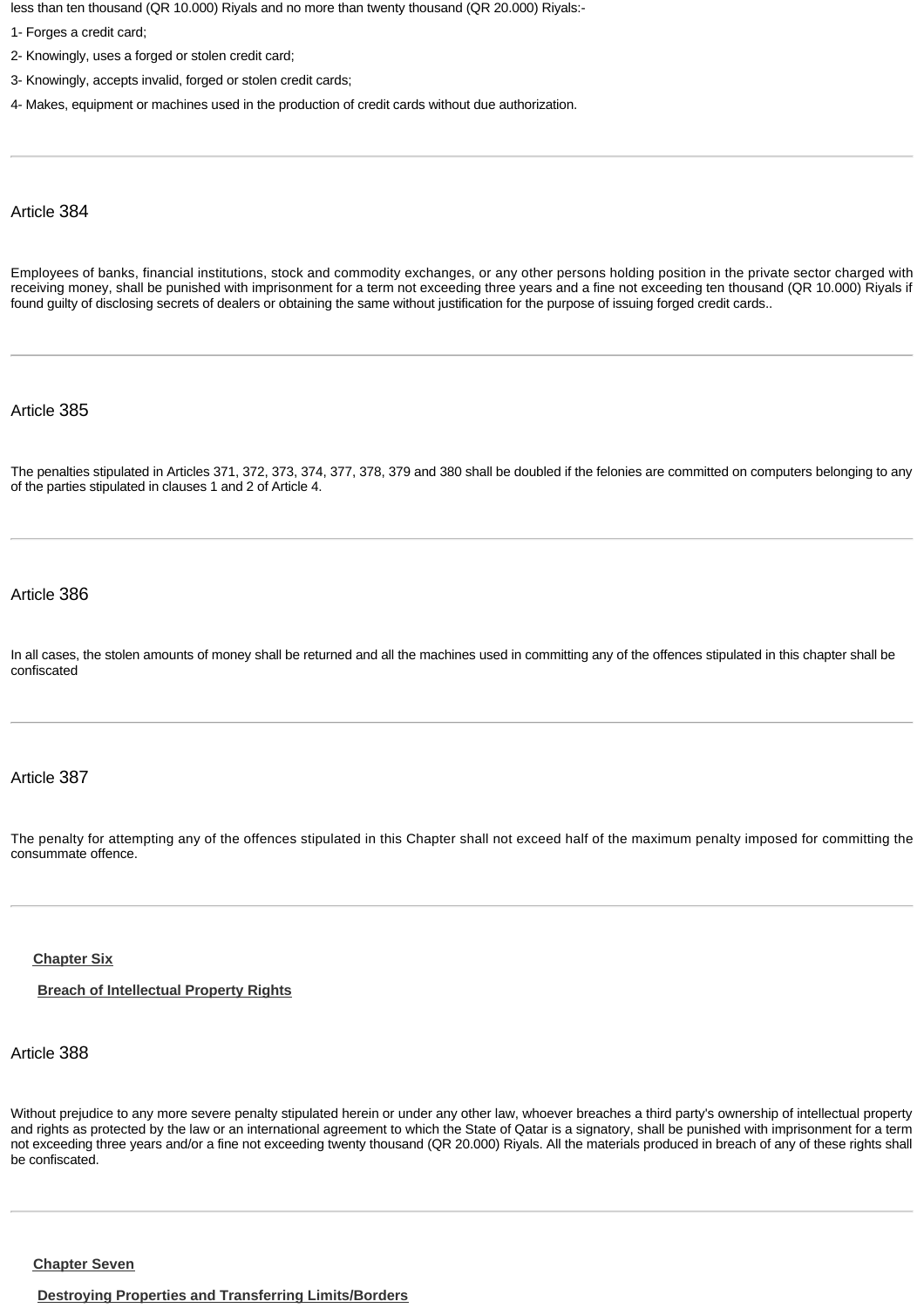Whoever intentionally destroys, damages or spoils, another person's movable or immovable properties, or makes them unusable, invaluable, useless or invalid, shall be punished with imprisonment for a term not exceeding three years and/or a fine not exceeding ten thousand (QR 10.000) Riyals. Punishment shall be imprisonment for a term not exceeding five years if the offence is committed by minimum of three people,

Article 390

Whoever cuts off or damages trees planted in the streets, parks, markets or public squares shall be punished with a fine that is twice the value of the trees in question and/or imprisonment for a term not exceeding six months and/or shall be fined an amount not exceeding five thousand Qatari Riyals (5000QR).

Article 391

Whoever commit the following acts shall be punished with an imprisonment for a term not exceeding one year and/or a fine not exceeding five thousand (QR 5000) Riyals:

- 1. Cuts off, uproots, or scrapes off a tree belonging to a third party.
- 2. Damages crops or add toxins to plants or a sown field belonging to a third party.;

Article 392

Whoever damages , transfers or removes a fence, surveying tool, or a sign identifying property boundaries, ground levels or distances between properties, sha[ll be punished wi](http://www.almeezan.qa/DownloadPage.aspx?Target=All&type=2&lawID=26&language=en#)th imprisonment for a term not exceeding six months and/or a fine not exceeding three thousand (QR 3000) Riyals.

#### **Chapter Eight**

#### **Crimes Committed on Animals**

## Article 393

Whoever intentionally commits the following acts shall be punished with imprisonment with a term not exceeding three years and/or a fine not exceeding five thousand (QR 5000) Riyals

1- Kills or injures animal including cattle used to pull or carry goods.

2- Kills using toxins, explosives, chemicals or electricity fish and other aquatic life in natural or manmade water sources.

## Article 394

Whoever intentionally, kills bees or any domestic animals of a third party shall be punished with imprisonment for a term not exceeding three months and/or a fine not exceeding two thousand (QR 2000) Riyals or any of the more severe punishments stipulated in the preceding Article,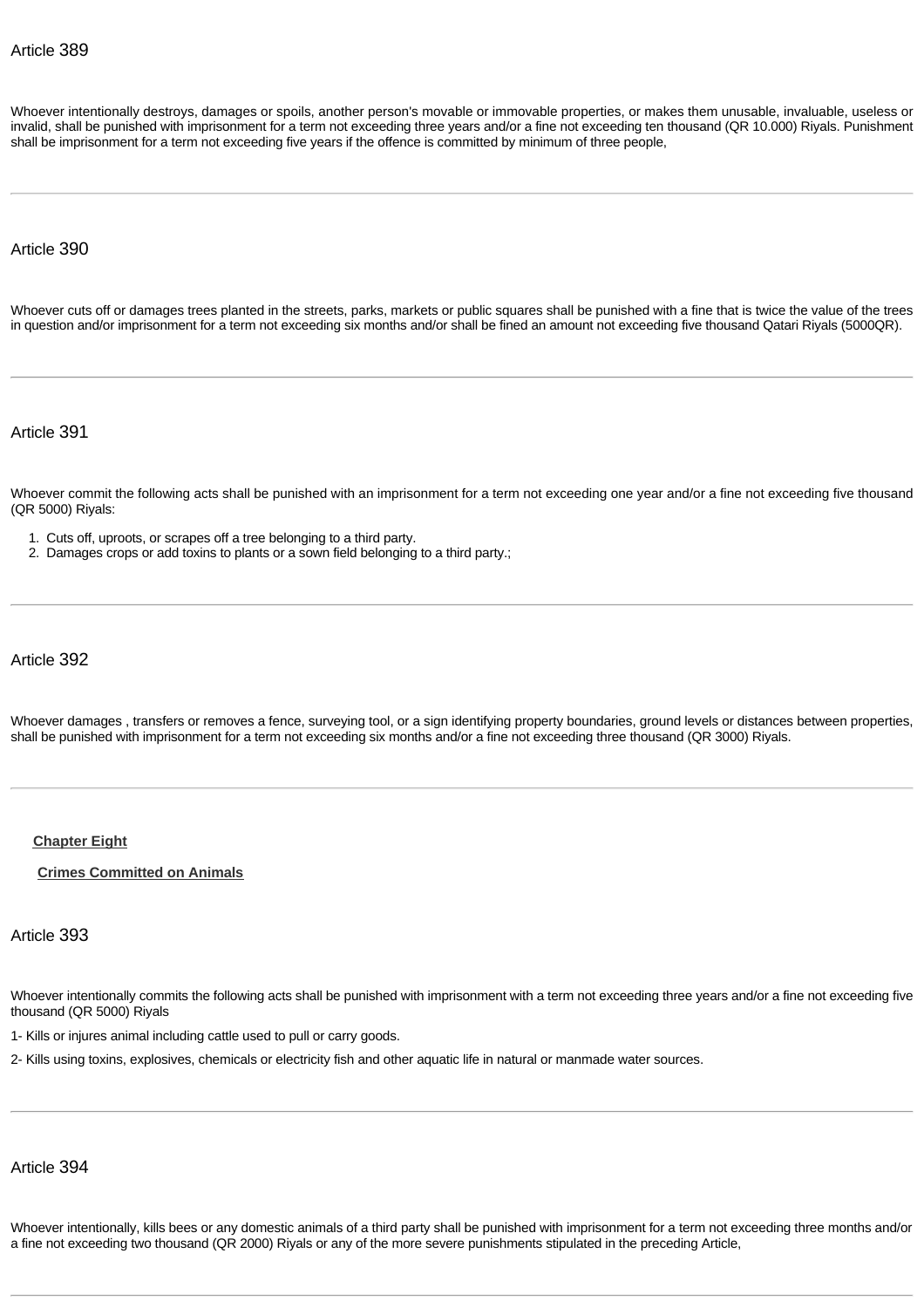Whoever commits the following acts shall be punished by imprisonment for a term not exceeding two months and/or a fine not exceeding one thousand (QR 1000) Riyals:-

1- Beats or tortures a domestic or a captured wild animal.

- 2- Exhausts an animal through riding or overloading.
- 3- Abuse aged sick, injured, deformed animals or neglects them.

In addition to the penalty stipulated above, the court may order the animal to be taken to a specialized institution and order the perpetrator to pay the treatment costs.

[If the animal is ter](http://www.almeezan.qa/DownloadPage.aspx?Target=All&type=2&lawID=26&language=en#)minally ill, the court may order the animal to be put down..

## **BOOK FOUR**

## **Contraventions**

#### Article 396

Without prejudice to any penalty stipulated in another law, whoever commits the following acts shall be punished with a fine not exceeding one thousand (QR 1000) Riyals:

- 1- Throws things that can hurt, harm or spoil clothing of passersby
- 2- Refrains from cleaning or fixing inflammable furnaces and/or plants.
- 3- Unleashes and neglects to take care of vicious or wild animals
- 4- Deliberately sets an animal to attack or follow passersby;
- 5- Starts fireworks in places where they may cause damage or danger.

## Article 397

Without prejudice to any other severe penalty stipulated in any other law, whoever commits the following acts shall be punished with a fine not exceeding five hundred (QR 500) Qatari Riyals:

- 1- Throws stones, solid objects or dirt at people or at vehicles, houses, buildings, gardens or barns.
- 2- Fails to put appropriate warning signs day or night of excavations or other planned works under his supervision.
- 3- Uproots plants in places assigned for public use and convenience, or removes stones, soil or any other materials without permission.
- 4- Damages, removes or switches signs on streets and buildings.
- 5- Turns off, removes, damages or switches off lights intended to illuminate public roads.
- 6- Damages other movables due to ignorance.
- 7- Causes the death or injury of a third party's animal due to his negligence or not complying with the law.
- 8- Crowds the main streets without necessary reasons or without permissions from the competent authorities.
- 9- Causes noise, turmoil or tumult which may disturb the public peace.
- 10- Enters cultivated or in a process of being cultivated land, passes through it alone or with animals or allows animals to graze there unduly.
- 11- Neglects to clean theaters or cinemas and other public places.

## Article 398

Whoever urinates, washes and/or conducts himself in such a manner that causes annoyance to any person in any public place shall be punished with a